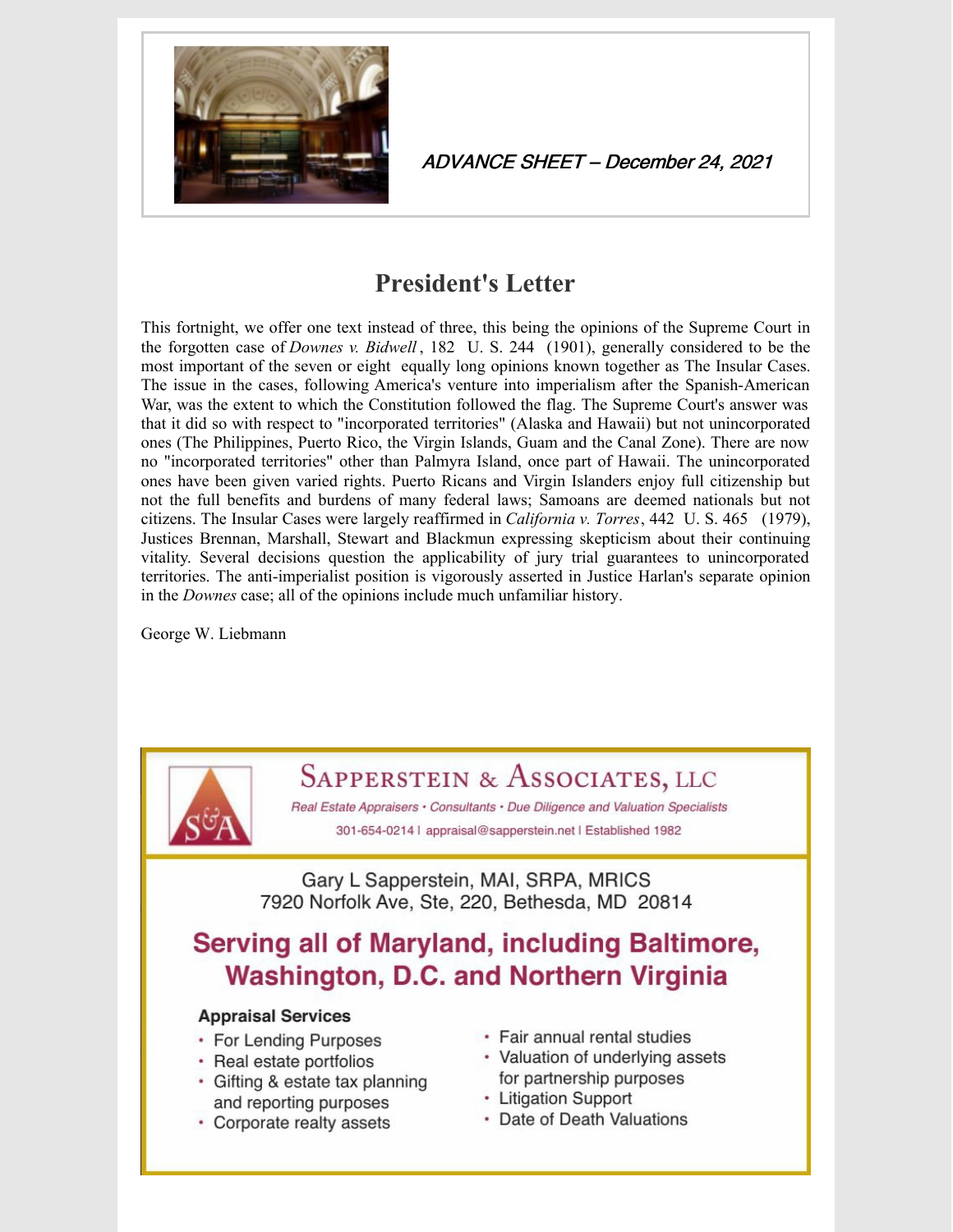### **Please Slow Down**

In sports, they say that the greats can slow down the clock. Remember while his opponents would frantically run around in circles how Michael Jordan would effortlessly glide through the air, seemingly in suspended animation?

In many ways the concept transcends sports, this excellence achieved by the process of slowing down time. It is more than a little ironic that while we equate a slowing down with quality, we nevertheless feel the need to speed things up, to go ever faster. Remember that last extraordinary meal that you had? Encompassed within savoring something is taking the time to enjoy it, to reflect while it is actually happening. Yes, this includes life itself.

I doubt that there is anything that has more thoroughly lost its connection to the sweet embrace of a leisurely and unhurried pace than the holiday season. My wife and I went to Lancaster this past Sunday. For us that meant a short hop on 695 and about 45 minutes on 83 North. During the trip I averaged about ten miles an hour over the limit but was nevertheless passed by every car we encountered save for two, meaning we won the bronze medal for not being in a hurry. "Six days before Christmas, so much to do, so much to do."

Hanukkah, Christmas and Kwanzaa all commemorate different things, but at the center of each is family and community sharing and coming together to celebrate and acknowledge the wonder of it all. It does in fact go incredibly fast, but rather than be a collaborator, I encourage you to join the resistance, to put up a wonderful fight and to savor not just the holidays but life itself.

Speaking of places to slow down the pace while simultaneously achieving the status of a Michael Jordan of the legal profession, might I suggest the Bar Library. Yes we have computers and wi-fi, but we also have books, tables and an atmosphere that calls out for reflection and intellectual engagement. Bring along a legal pad, just for old times sake, and meet me in the Main Reading Room. You will enjoy yourself and perhaps in the process achieve more than you have in a long time.

My best to everyone. I hope 2022 is a Happy and Healthy New Year for all and I hope to see you soon.

Joe Bennett



Headquartered innortheast Maryland, Atlantic Auctions has experience in auctioning residential and commercial properties, as well as truck, heavy equipment and other asset liquidations, in the Mid-Atlantic region and more. The basis of our success is a combination of our personalized way of doing business; our extensive knowledge of real estate, equipment, and other assets; and our marketing strategies customized for each sale. Let us provide a proposal on your next foreclosure, owner, bank ordered, and/or liquidation sale requirements and let us show you the Atlantic Auctions way of getting the job done!!



For more information, contact Atlantic Auctions today, at 410-803-4100 or AtlanticAuctionsInc@bscamerica.com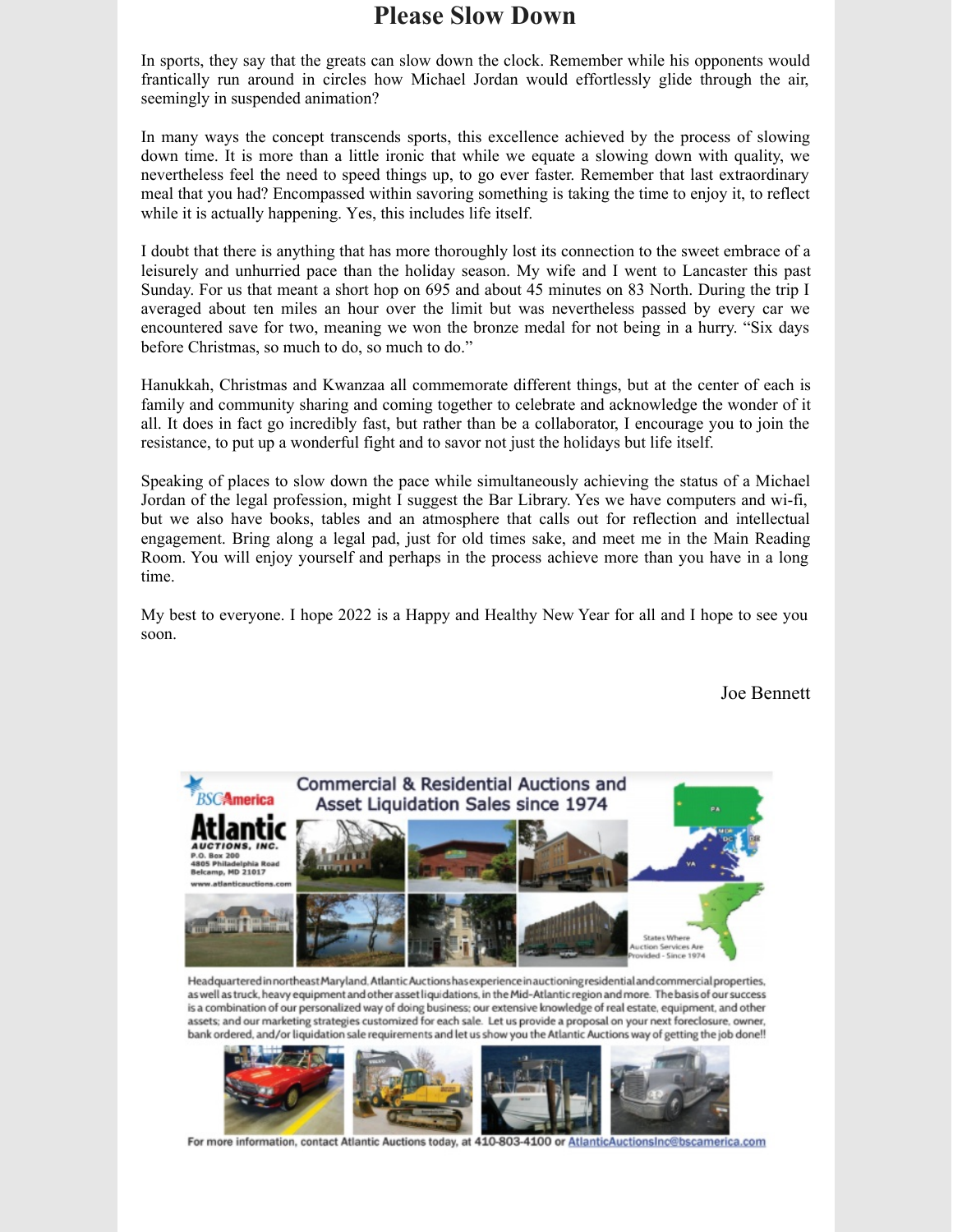# **SAMUEL DOWNES, Doing Business under the Firm Name** of S. B. Downes & Company, *Plff. in Err.*, **v.**

## **GEORGE R. BIDWELL.**

No. 507. Argued January 8, 9, 10, 11, 1901. Decided May 27, 1901.

Attorneys and Law Firms

Messrs. Frederic R. Coudert, Jr., and Paul Fuller for plaintiff in error. Solicitor General Richards and Attorney General Griggs for defendant in error. Opinion

Statement by Mr. Justice Brown:

This was an action begun in the circuit court by Downes, doing business under the firm name of S. B. Downes & Co., against the collector of the port of New York, to recover back duties to the amount of \$659.35 exacted and paid under protest upon certain oranges consigned to the plaintiff at New York, and brought thither from the port of San Juan in the island of Porto Rico during the month of November, 1900, after the passage of the act temporarily providing a civil government and revenues for ths island of Porto Rico, known as the Foraker act.

The district attorney demurred to the complaint for the want of jurisdiction in the court, and for insufficiency of its averments. The demurrer was sustained, and the complaint dismissed. Whereupon plaintiff sued out this writ of error.

Mr. Justice Brown announced the conclusion and judgment of the court:

This case involves the question whether merchandise brought into the port of New York from Porto Rico since the passage of the Foraker act is exempt from duty, notwithstanding the 3d section of that act which requires the payment of '15 per centum of the duties which are required to be levied, collected, and paid upon like articles of merchandise imported from foreign countries.'

1. The exception to the jurisdiction of the court is not well taken. By Rev. Stat. § 629, subd. 4, the circuit courts are vested with jurisdiction 'of all suits at law or in equity arising under any act providing for revenue from imports or tonnage,' irrespective of the amount involved. This section should be construed in connection with  $\S$  643, which provides for the removal from state courts to circuit courts of the United States of suits against revenue officers 'on account of any act done under color of his office, or of any such [revenue] law, or on account of any right, title, or authority claimed by such officer or other person under any such law.' Both these sections are taken from the act of March 2, 1833 (4 Stat. at L. 632, chap. 57) commonly known as the force bill, and are evidently intended to include all actions against customs officers acting under color of their office. While, as we have held in De Lima v. Bidwell, 181 U. S. ——, ante, 743, 21 Sup. Ct. [Rep.](https://1.next.westlaw.com/Link/Document/FullText?findType=Y&serNum=1901103754&pubNum=708&originatingDoc=I7a4be7179ca211d9bdd1cfdd544ca3a4&refType=RP&originationContext=document&transitionType=DocumentItem&ppcid=c08eb7709fd6411ba15f8469a157103d&contextData=(sc.UserEnteredCitation)) 743, Actions against the collector to recover back duties assessed upon nonimportable property are not 'customs cases' in the sense of the administrative act, they are, nevertheless, actions arising under an act to provide for a revenue from imports, in the sense of § 629, since they are for acts done by a collector under color of his office. This subdivision of  $\S$  629 was not repealed by the jurisdictional act of 1875, or the subsequent act of August 13, 1888, since these acts were 'not intended to interfere with the prior statutes conferring jurisdiction upon the circuit or district courts in special cases and over particular subjects. United States v. Mooney, 116 U. S. 104, 107, 29 L. ed. 550, 552, 6 Sup. Ct. [Rep.](https://1.next.westlaw.com/Link/Document/FullText?findType=Y&serNum=1885180248&pubNum=708&originatingDoc=I7a4be7179ca211d9bdd1cfdd544ca3a4&refType=RP&fi=co_pp_sp_708_306&originationContext=document&transitionType=DocumentItem&ppcid=c08eb7709fd6411ba15f8469a157103d&contextData=(sc.UserEnteredCitation)#co_pp_sp_708_306) 304, 306. See also [Merchants'](https://1.next.westlaw.com/Link/Document/FullText?findType=Y&serNum=1885180248&pubNum=780&originatingDoc=I7a4be7179ca211d9bdd1cfdd544ca3a4&refType=RP&fi=co_pp_sp_780_107&originationContext=document&transitionType=DocumentItem&ppcid=c08eb7709fd6411ba15f8469a157103d&contextData=(sc.UserEnteredCitation)#co_pp_sp_780_107) Ins. Co. v. Ritchie, 5 Wall. 541, 18 L. ed. 540; [Philadelphia](https://1.next.westlaw.com/Link/Document/FullText?findType=Y&serNum=1800148948&pubNum=780&originatingDoc=I7a4be7179ca211d9bdd1cfdd544ca3a4&refType=RP&originationContext=document&transitionType=DocumentItem&ppcid=c08eb7709fd6411ba15f8469a157103d&contextData=(sc.UserEnteredCitation)) v. The Collector, 5 Wall. 720, sub nom. [Philadelphia](https://1.next.westlaw.com/Link/Document/FullText?findType=Y&serNum=1869194176&pubNum=780&originatingDoc=I7a4be7179ca211d9bdd1cfdd544ca3a4&refType=RP&originationContext=document&transitionType=DocumentItem&ppcid=c08eb7709fd6411ba15f8469a157103d&contextData=(sc.UserEnteredCitation)) v. [Diehl,](https://1.next.westlaw.com/Link/Document/FullText?findType=Y&serNum=1800148948&pubNum=470&originatingDoc=I7a4be7179ca211d9bdd1cfdd544ca3a4&refType=RP&originationContext=document&transitionType=DocumentItem&ppcid=c08eb7709fd6411ba15f8469a157103d&contextData=(sc.UserEnteredCitation)) 18 L. ed. 614; Hornthall v. The Collector, 9 Wall. 560, sub nom. Hornthall v. [Keary,](https://1.next.westlaw.com/Link/Document/FullText?findType=Y&serNum=1869194176&pubNum=470&originatingDoc=I7a4be7179ca211d9bdd1cfdd544ca3a4&refType=RP&originationContext=document&transitionType=DocumentItem&ppcid=c08eb7709fd6411ba15f8469a157103d&contextData=(sc.UserEnteredCitation)) 19 L. ed. 560 As the case 'involves the construction or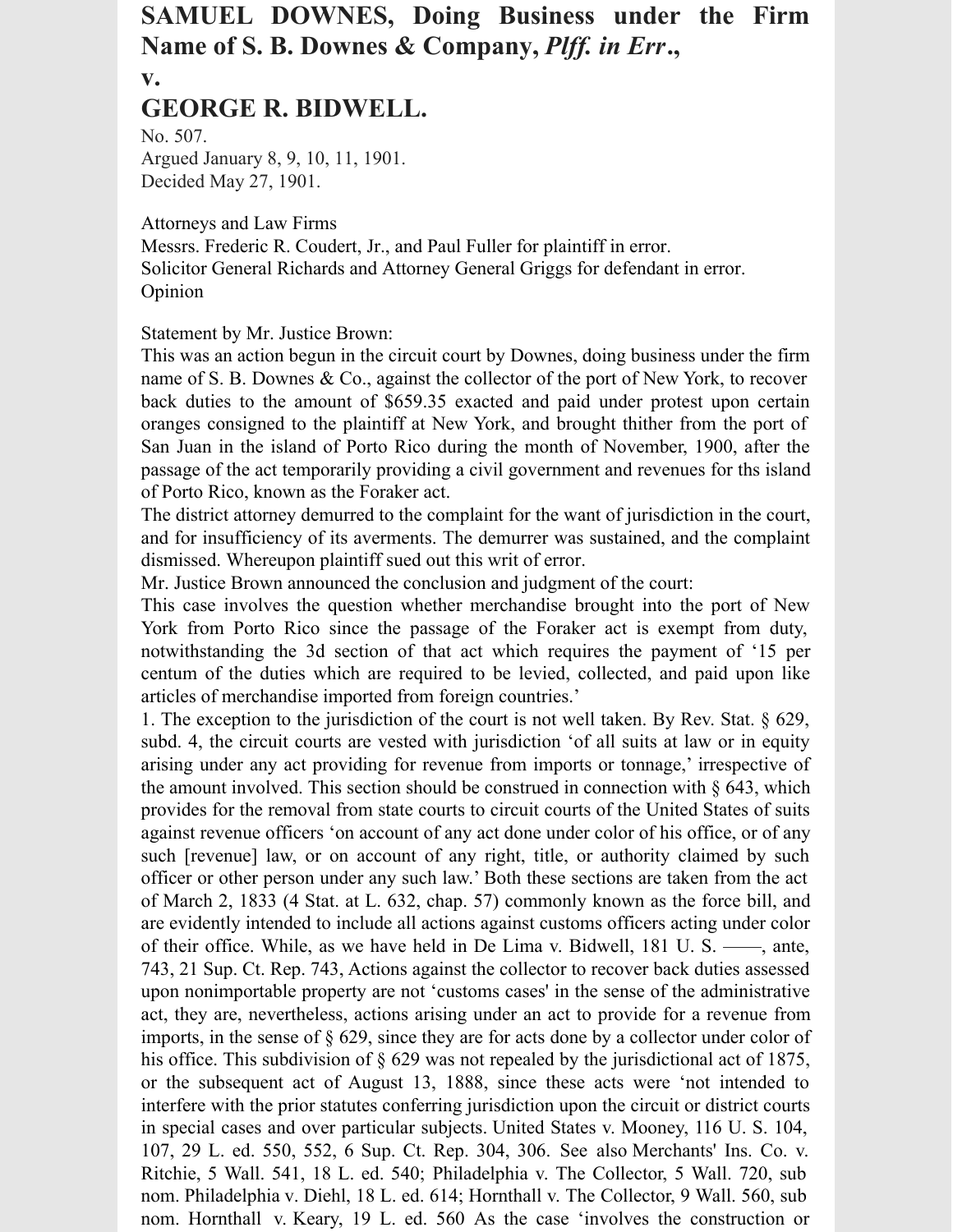application of the Constitution,' as well as the constitutionality of a law of the United States, the writ of error was properly sued out from this court.

2. In the case of De Lima v. Bidwell just decided, 181 U. S. ——, ante, 743, 21 Sup. Ct. Rep. 743, we held that, upon the [ratification](https://1.next.westlaw.com/Link/Document/FullText?findType=Y&serNum=1901103754&pubNum=708&originatingDoc=I7a4be7179ca211d9bdd1cfdd544ca3a4&refType=RP&originationContext=document&transitionType=DocumentItem&ppcid=c08eb7709fd6411ba15f8469a157103d&contextData=(sc.UserEnteredCitation)) of the treaty of peace with Spain, Porto Rico ceased to be a foreign country, and became a territory of the United States, and that duties were no longer collectible upon merchandise brought from that island. We are now asked to hold that it became a part of the United States within that provision of the Constitution which declares that 'all duties, imposts, and excises shall be uniform throughout the United States.' Art. 1, § 8. If Porto Rico be a part of the United States, the Foraker act imposing duties upon its products is unconstitutional, not only by reason of a violation of the uniformity clause, but because by § 9 'vessels bound to or from one state' cannot 'be obliged to enter, clear, or pay duties in another.'

The case also involves the broader question whether the revenue clauses of the Constitution extend of their own force to our newly acquired territories. The Constitution itself does not answer the question. Its solution must be found in the nature of the government created by that instrument, in the opinion of its contemporaries, in the practical construction put upon it by Congress, and in the decisions of this court.

The Federal government was created in 1777 by the union of thirteen colonies of Great Britain in 'certain articles of confederation and perpetual union,' the first one of which declared that 'the stile of this confederacy shall be the United States of America.' Each member of the confederacy was denominated a state. Provision was made for the representation of each state by not less than two nor more than seven delegates; but no mention was made of territories or other lands, except in article 11, which authorized the admission of Canada, upon its 'acceding to this confederation,' and of other colonies if such admission were agreed to by nine states. At this time several states made claims to large tracts of land in the unsettled west, which they were at first indisposed to relinquish. Disputes over these lands became so acrid as nearly to defeat the confederacy, before it was fairly put in operation. Several of the states refused to ratify the articles, because the convention had taken no steps to settle the titles to these lands upon principles of equity and sound policy; but all of them, through fear of being accused of disloyalty, finally yielded their claims, though Maryland held out until 1781. Most of these states in the meantime having ceded their interests in these lands, the confederate Congress, in 1787, created the first territorial government northwest of the Ohio river, provided for local self-government, a bill of rights, a representation in Congress by a delegate, who should have a seat 'with a right of debating, but not of voting,' and for the ultimate formation of states therefrom, and their admission into the Union on an equal footing with the original states.

The confederacy, owing to well-known historical reasons, having proven a failure, a new Constitution was formed in 1787 by 'the people of the United States' 'for the United States of America,' as its preamble declares. All legislative powers were vested in a Congress consisting of representatives from the several states, but no provision was made for the admission of delegates from the territories, and no mention was made of territories as separate portions of the Union, except that Congress was empowered 'to dispose of and make all needful rules and regulations respecting the territory or other property belonging to the United States.' At this time all of the states had ceded their unappropriated lands except North Carolina and Georgia. It was thought by Chief Justice Taney in the Dred Scott [Case,](https://1.next.westlaw.com/Link/Document/FullText?findType=Y&serNum=1856193196&pubNum=780&originatingDoc=I7a4be7179ca211d9bdd1cfdd544ca3a4&refType=RP&fi=co_pp_sp_780_436&originationContext=document&transitionType=DocumentItem&ppcid=c08eb7709fd6411ba15f8469a157103d&contextData=(sc.UserEnteredCitation)#co_pp_sp_780_436) 19 How. 393, 436, 15 L. ed. 691, 713, that the sole object of the territorial clause was 'to transfer to the new government the property then held in common by the states, and to give to that government power to apply it to the objects for which it had been destined by mutual agreement among the states before their league was dissolved;' that the power 'to make needful rules and regulations' was not intended to give the powers of sovereignty, or to authorize the establishment of territorial governments,—in short, that these words were used in a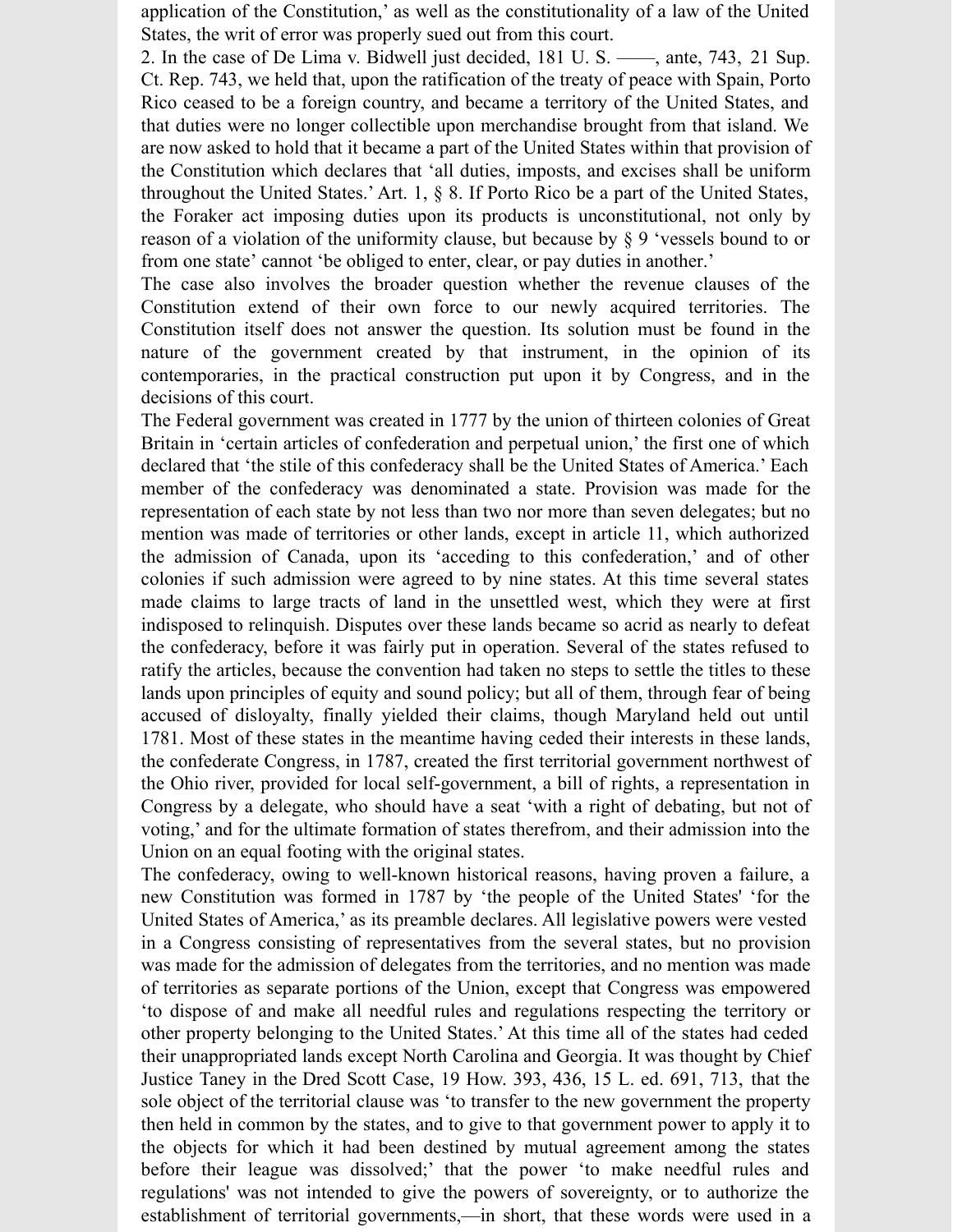proprietary, and not in a political, sense. But, as we observed in De Lima v. Bidwell, the power to establish territorial governments has been too long exercised by Congress and acquiesced in by this court to be deemed an unsettled question. Indeed, in the Dred Scott Case it was admitted to be the inevitable consequence of the right to acquire territory.

It is sufficient to observe in relation to these three fundamental instruments, that it can nowhere be inferred that the territories were considered a part of the United States. The Constitution was created by the people of the United States, as a union of states, to be governed solely by representatives of the states; and even the provision relied upon here, that all duties, imposts, and excises shall be uniform 'throughout the United States,' is explained by subsequent provisions of the Constitution, that 'no tax or duty shall be laid on articles exported from any state,' and 'no preference shall be given by any regulation of commerce or revenue to the ports of one state over those of another; nor shall vessels bound to or from one state be obliged to enter, clear, or pay duties in another.' In short, the Constitution deals with states, their people, and their representatives.

The 13th Amendment to the Constitution, prohibiting slavery and involuntary servitude 'within the United States, or in any place subject to their jurisdiction,' is also significant as showing that there may be places within the jurisdiction of the United States that are no part of the Union. To say that the phraseology of this amendment was due to the fact that it was intended to prohibit slavery in the seceded states, under a possible interpretation that those states were no longer a part of the Union, is to confess the very point in issue, since it involves an admission that, if these states were not a part of the Union, they were still subject to the jurisdiction of the United States.

Upon the other hand, the 14th Amendment, upon the subject of citizenship, declares only that 'all persons born or naturalized in the United States, and subject to the jurisdiction thereof, are citizens of the United States, and of the state wherein they reside.' Here there is a limitation to persons born or naturalized in the United States, which is not extended to persons born in any place 'subject to their jurisdiction.'

The question of the legal relations between the states and the newly acquired territories first became the subject of public discussion in connection with the purchase of Louisiana in 1803. This purchase arose primarily from the fixed policy of Spain to exclude all foreign commerce from the Mississippi. This restriction became intolerable to the large number of immigrants who were leaving the eastern states to settle in the fertile valley of that river and its tributaries. After several futile attempts to secure the free navigation of that river by treaty, advantage was taken of the exhaustion of Spain in her war with France, and a provision inserted in the treaty of October 27, 1795, by which the Mississippi river was opened to the commerce of the United States. 8 Stat. at L. 138, 140, art. 4. In October, 1800, by the secret treaty of San Ildefonso, Spain retroceded to France the territory of Louisiana. This treaty created such a ferment in this country that James Monroe was sent as minister extraordinary with discretionary powers to co-operate with Livingston, then minister to France, in the purchase of New Orleans, for which Congress appropriated \$2,000,000. To the surprise of the negotiators, Bonaparte invited them to make an offer for the whole of Louisiana at a price finally fixed at \$15,000,000. It is well known that Mr. Jefferson entertained grave doubts as to his power to make the purchase, or, rather, as to his right to annex the territory and make it part of the United States, and had instructed Mr. Livingston to make no agreement to that effect in the treaty, as he believed it could not be legally done. Owing to a new war between England and France being upon the point of breaking out, there was need for haste in the negotiations, and Mr. Livingston took the responsibility of disobeying his instructions, and, probably owing to the insistence of Bonaparte, consented to the 3d article of the treaty, which provided that 'the inhabitants of the ceded territory shall be incorporated in the Union of the United States, and admitted as soon as possible, according to the principles of the Federal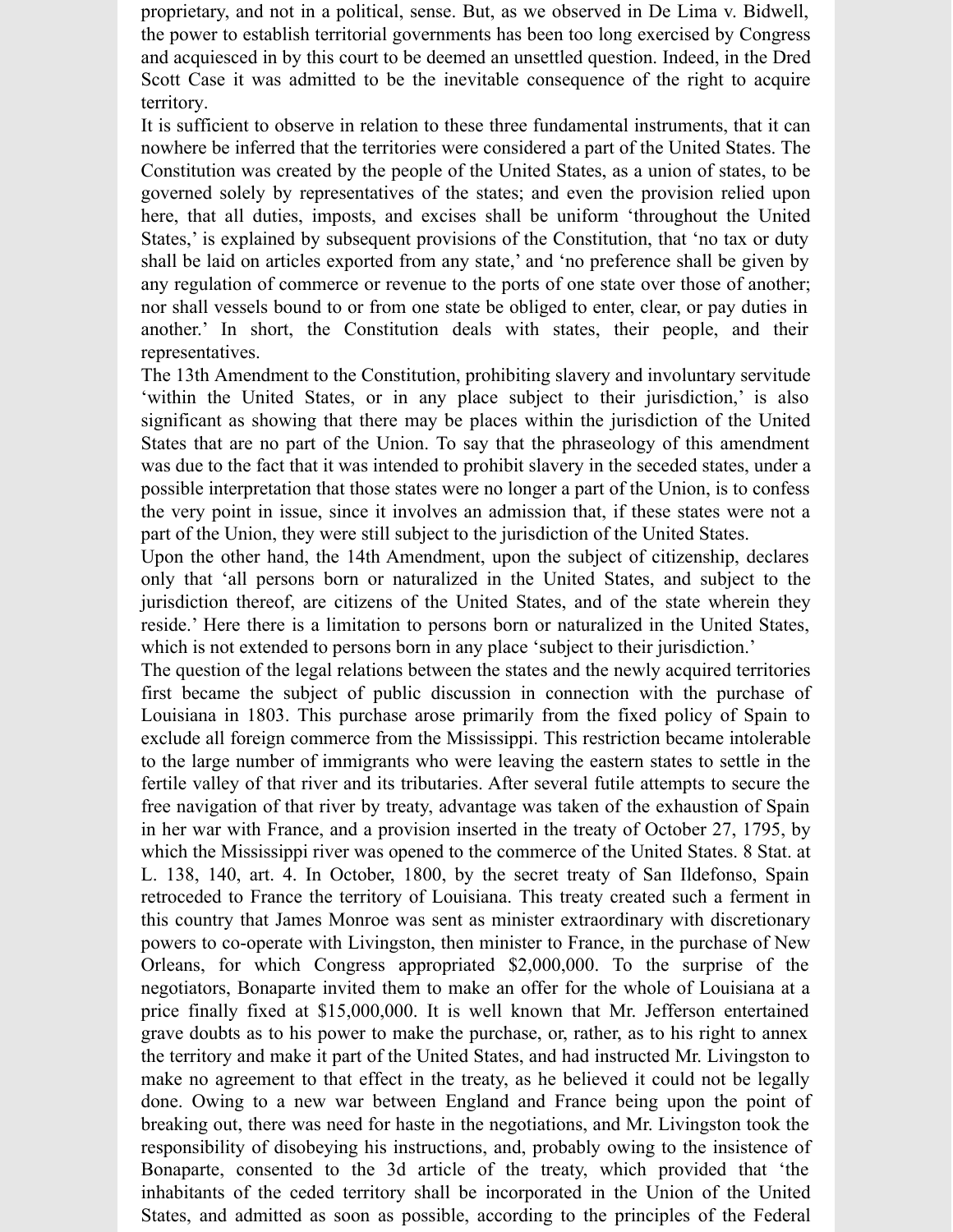Constitution, to the enjoyment of all the rights, advantages, and immunities of citizens of the United States; and in the meantime they shall be maintained and protected in the free enjoyment of their liberty, property, and the religion which they profess.' [8 Stat. at L. 202.] This evidently committed the government to the ultimate, but not to the immediate, admission of Louisiana as a state, and postponed its incorporation into the Union to the pleasure of Congress. In regard to this, Mr. Jefferson, in a letter to Senator Breckinridge of Kentucky, of August 12, 1803, used the following language: 'This treaty must, of course, be laid before both Houses, because both have important functions to exercise respecting it. They, I presume, will see their duty to their country in ratifying and paying for it, so as to secure a good which would otherwise probably be never again in their power. But I suppose they must then appeal to the nation for an additional article to the Constitution approving and confirming an act which the nation had not previously authorized. The Constitution has made no provision for holding foreign territory, still less for incorporating foreign nations into our Union. The Executive, in seizing the fugitive occurrence which so much advances the good of our country, have done an act beyond the Constitution.'

To cover the questions raised by this purchase Mr. Jefferson prepared two amendments to the Constitution, the first of which declared that 'the province of Louisiana is incorporated with the United States and made part thereof;' and the second of which was couched in a little different language, viz.: 'Louisiana, as ceded by France to the United States, is made a part of the United States. Its white inhabitants shall be citizens, and stand, as to their rights and obligations, on the same footing as other citizens in analogous situations.' But by the time Congress assembled, October 17, 1803, either the argument of his friends or the pressing necessity of the situation seems to have dispelled his doubts regarding his power under the Constitution, since in his message to Congress he referred the whole matter to that body, saying that 'with the wisdom of Congress it will rest to take those ulterior measures which may be necessary for the immediate occupation and temporary government of the country; for its incorporation into the Union.' Jefferson's Writings, vol. 8, p. 269.

The raising of money to provide for the purchase of this territory, and the act providing a civil government, gave rise to an animated debate in Congress, in which two questions were prominently presented: First, whether the provision for the ultimate incorporation of Louisiana into the Union was constitutional; and, second, whether the 7th article of the treaty admitting the ships of Spain and France for the next twelve years 'into the ports of New Orleans, and in all other legal ports of entry within the ceded territory, in the same manner as the ships of the United States coming directly from France or Spain, or any of their colonies, without being subject to any other or greater duty on merchandise or other or greater tonnage than that paid by the citizens of the United States' [8 Stat. at L. 204], was an unlawful discrimination in favor of those ports and an infringement upon art. 1, § 9, of the Constitution, that no preference shall be given by any regulation of commerce or revenue to the ports of one state over those of another.' This article of the treaty contained the further stipulation that 'during the space of time above mentioned to other nation shall have a right to the same privileges in the ports of the ceded territory; . . . and it is well understood that the object of the above article is to favor the manufactures, commerce, freight, and navigation of France and Spain.'

It is unnecessary to enter into the details of this debate. The arguments of individual legislators are no proper subject for judicial comment. They are so often influenced by personal or political considerations, or by the assumed necessities of the situation, that they can hardly be considered even as the deliberate views of the persons who make them, much less as dictating the construction to be put upon the Constitution by the courts. [United](https://1.next.westlaw.com/Link/Document/FullText?findType=Y&serNum=1875197743&pubNum=780&originatingDoc=I7a4be7179ca211d9bdd1cfdd544ca3a4&refType=RP&fi=co_pp_sp_780_79&originationContext=document&transitionType=DocumentItem&ppcid=c08eb7709fd6411ba15f8469a157103d&contextData=(sc.UserEnteredCitation)#co_pp_sp_780_79) States v. Union P. R. Co. 91 U. S. 72, 79, 23 L. ed, 224, 228. Suffice it to say that the administration party took the ground that, under the constitutional power to make treaties, there was ample power to acquire territory, and to hold and govern it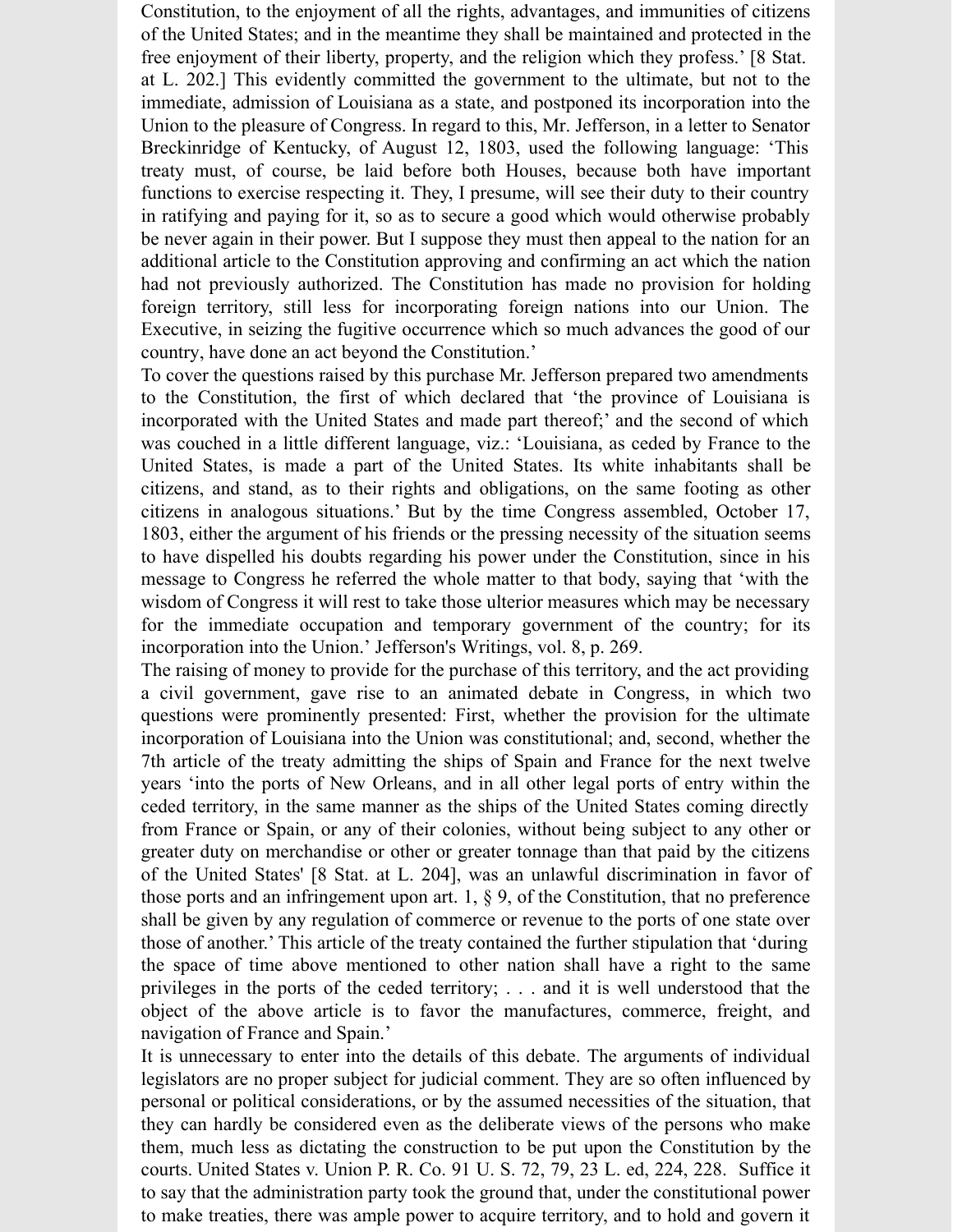under laws to be passed by Congress; and that as Louisiana was incorporated into the Union as a territory, and not as a state, a stipulation for citizenship became necessary; that as a state they would not have needed a stipulation for the safety of their liberty, property, and religion, but as territory this stipulation would govern and restrain the undefined powers of Congress to 'make rules and regulations' for territories. The Federalists admitted the power of Congress to acquire and hold territory, but denied its power to incorporate it into the Union under the Constitution as it then stood.

They also attacked the 7th article of the treaty, discriminating in favor of French and Spanish ships, as a distinct violation of the Constitution against preference being given to the \*255 ports of one state over those of another. The administration party, through Mr. Elliott of Vermont, replied to this that 'the states, as such, were equal and intended to preserve that equality; and the provision of the Constitution alluded to was calculated to prevent Congress from making any odious discrimination or distinctions between particular states. It was not contemplated that this provision would have application to colonial or territorial acquisitions.' Said Mr. Nicholson of Maryland, speaking for the administration: It [Louisiana] is in the nature of a colony whose commerce may be regulated without any reference to the Constitution. Had it been the island of Cuba which was ceded to us, under a similar condition of admitting French and Spanish vessels for a limited time into Havana, could it possibly have been contended that this would be giving a preference to the ports of one state over those of another, or that the uniformity of duties, imposts, and excises throughout the United States would have been destroyed? And because Louisiana lies adjacent to our own territory is it to be viewed in a different light?'

As a sequence to this debate two bills were passed, one October 31, 1803 (2 Stat. at L. 245, chap. 1), authorizing the President to take possession of the territory and to continue the existing government, and the other November 10, 1803 (2 Stat. at L. 245, chap. 2), making provision for the payment of the purchase price. These acts continued in force until March 26, 1804, when a new act was passed providing for a temporary government (2 Stat. at L. 283, chap. 38), and vesting all legislative powers in a governor and legislative council, to be appointed by the President. These statutes may be taken as expressing the views of Congress, first, that territory may be lawfully acquired by treaty, with a provision for its ultimate incorporation into the Union; and, second, that a discrimination in favor of certain foreign vessels trading with the ports of a newly acquired territory is no violation of that clause of the Constitution (art. 1,  $\S$  9) that declares that no preference shall be given to the ports of one state over those of another. It is evident that the constitutionality of this discrimination can only be supported upon the theory that ports of territories are not ports of state within the meaning of the Constitution.

The same construction was adhered to in the treaty with Spain for the purchase of Florida (8 Stat. at L. 252) the 6th article of which provided that the inhabitants should 'be incorporated into the Union of the United States, as soon as may be consistent with the principles of the Federal Constitution;' and the 15th article of which agreed that Spanish vessels coming directly from Spanish ports and laden with productions of Spanish growth or manufacture should be admitted, for the term of twelve years, to the ports of Pensacola and St. Augustine 'without paying other or higher duties on their cargoes, or of tonnage, than will be paid by the vessels of the United States,' and that 'during the said term no other nation shall enjoy the same privileges within the ceded territories.'

So, too, in the act annexing the Republic of Hawaii, there was a provision continuing in effect the customs relations of the Hawaiian islands with the United States and other countries, the effect of which was to compel the collection in those islands of a duty upon certain articles, whether coming from the United States or other countries, much greater than the duty provided by the general tariff law then in force. This was a discrimination against the Hawaiian ports wholly inconsistent with the revenue clauses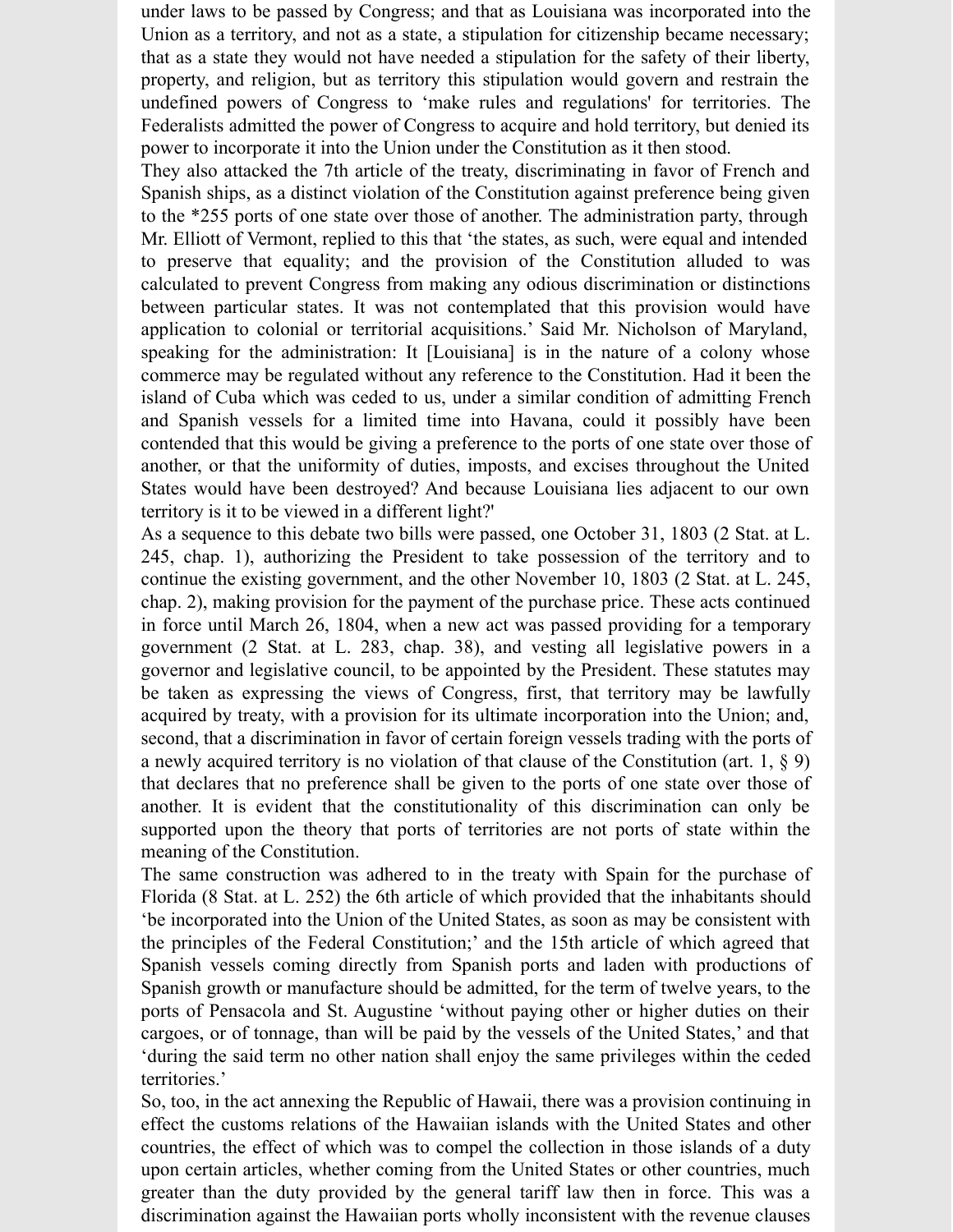of the Constitution, if such clauses were there operative.

The very treaty with Spain under discussion in this case contains similar discriminative provisions, which are apparently irreconcilable with the Constitution, if that instrument be held to extend to these islands immediately upon their cession to the United States. By article 4 the United States agree, for the term of ten years from the date of the exchange of the ratifications of the present treaty, to admit Spanish ships and merchandise to the ports of the Philippine islands on the same terms as ships and merchandise of the United States,'—a privilege not extending to any other ports. It was a clear breach of the uniformity clause in question, and a manifest excess of authority on the part of the commissioners, if ports of the Philippine islands be ports of the United States.

So, too, by article 13, 'Spanish scientific, literary, and artistic works . . . shall be continued to be admitted free of duty in such territories for the period of ten years, to be reckoned from the date of the exchange of the ratifications of this treaty.' This is also a clear discrimination in favor of Spanish literary productions into particular ports. Notwithstanding these provisions for the incorporation of territories into the Union, Congress, not only in organizing the territory of Louisiana by act of March 26, 1804, but all other territories carved out of this vast inheritance, has assumed that the Constitution did not extend to them of its own force, and has in each case made special provision, either that their legislatures shall pass no law inconsistent with the Constitution of the United States, or that the Constitution or laws of the United States shall be the supreme law of such territories. Finally, in Rev. Stat.  $\S$  1891, a general provision was enacted that 'the Constitution and all laws of the United States which are not locally inapplicable shall have the same force and effect within all the organized territories, and in every territory hereafter organized, as elsewhere within the United States.'

So, too, on March 6, 1820 (3 Stat. at L. 545, chap. 22), in an act authorizing the people of Missouri to form a state government, after a heated debate, Congress declared that in the territory of Louisiana north of  $36^{\circ}$  > 30' slavery should be forever prohibited. It is true that, for reasons which have become historical, this act was declared to be unconstitutional in Scott v. [Sandford,](https://1.next.westlaw.com/Link/Document/FullText?findType=Y&serNum=1856193196&pubNum=780&originatingDoc=I7a4be7179ca211d9bdd1cfdd544ca3a4&refType=RP&originationContext=document&transitionType=DocumentItem&ppcid=c08eb7709fd6411ba15f8469a157103d&contextData=(sc.UserEnteredCitation)) 19 How. 393, 15 L. ed. 691, but it is none the less a distinct annunciation by Congress of power over property in the territories, which it obviously did not possess in the several states.

The researches of counsel have collated a large number of other instances in which Congress has in its enactments recognized the fact that provisions intended for the states did not embrace the territories, unless specially mentioned. These are found in the laws prohibiting the slave trade with 'the United States or territories thereof;' or equipping ships 'in any port or place within the jurisdiction of the United States;' in the internal revenue laws, in the early ones of which no provision was made for the collection of taxes in the territory not included within the boundaries of the existing states, and others of which extended them expressly to the territories, or 'within the exterior boundaries of the United States;' and in the acts extending the internal revenue laws to the territories of Alaska and Oklahoma. It would prolong this opinion unnecessarily to set forth the provisions of these acts in detail. It is sufficient to say that Congress has or has not applied the revenue laws to the territories, as the circumstances of each case seemed to require, and has specifically legislated for the territories whenever it was its intention to execute laws beyond the limits of the states. Indeed, whatever may have been the fluctuations of opinion in other bodies (and even this court has not been exempt from them), Congress has been consistent in recognizing the difference between the states and territories under the Constitution.

The decisions of this court upon this subject have not been altogether harmonious. Some of them are based upon the theory that the Constitution does not apply to the territories without legislation. Other cases, arising from territories where such legislation has been had, contain language which would justify the inference that such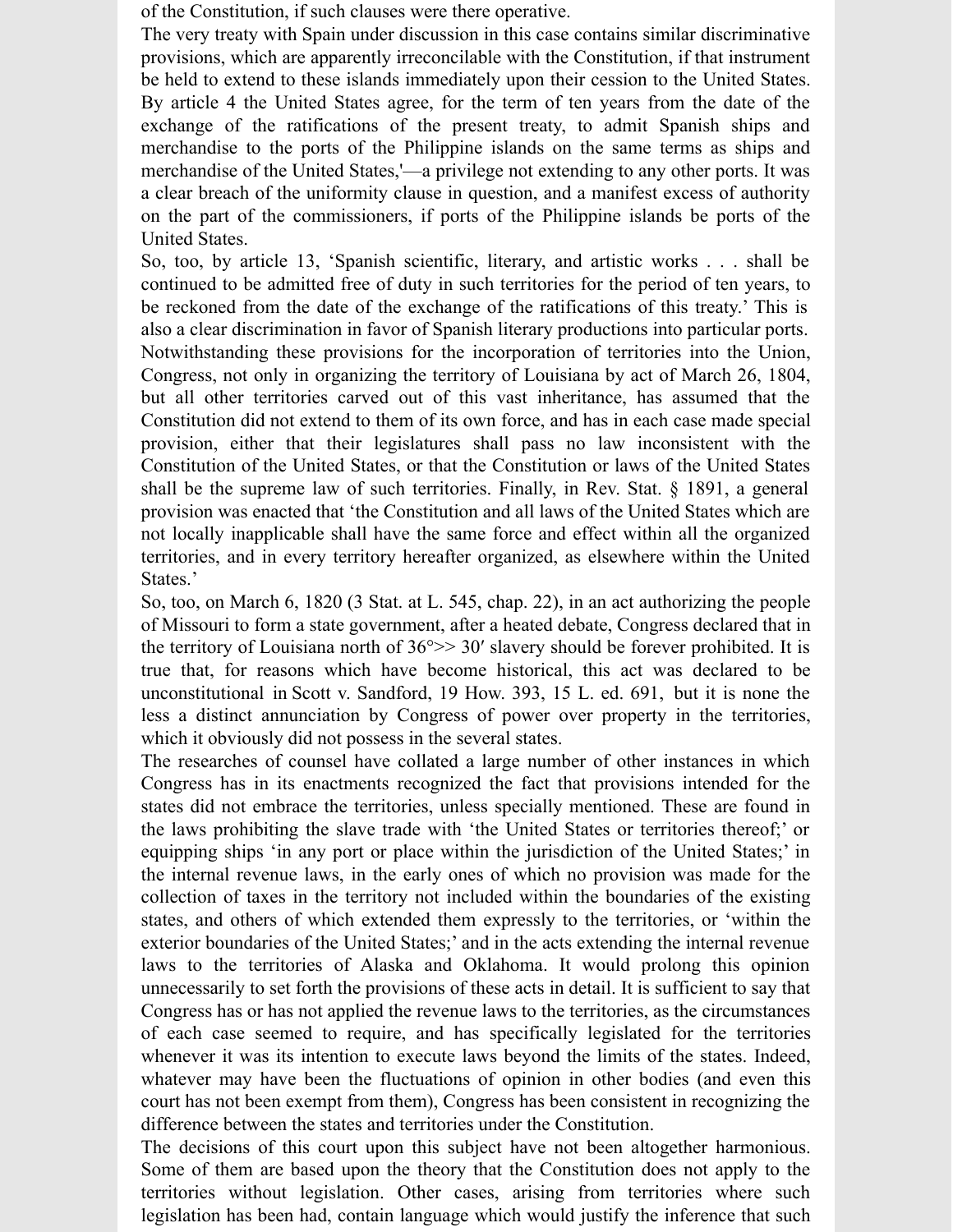legislation was unnecessary, and that the Constitution took effect immediately upon the cession of the territory to the United States. It may be remarked, upon the threshold of an analysis of these cases, that too much weight must not be given to general expressions found in several opinions that the power of Congress over territories is complete and supreme, because these words may be interpreted as meaning only supreme under the Constitution; her, upon the other hand, to general statements that the Constitution covers the territories as well as the states, since in such cases it will be found that acts of Congress had already extended the Constitution to such territories, and that thereby it subordinated, not only its own acts, but those of the territorial legislatures, to what had become the supreme law of the land. 'It is a maxim not to be disregarded that general expressions, in every opinion, are to be taken in connection with the case in which those expressions are used. If they go beyond the case, they may be respected, but ought not to control the judgment in a subsequent suit when the very point is presented for decision. The reason of this maxim is obvious. The question actually before the court is investigated with care, and considered in its full extent. Other principles which may serve to illustrate it are considered in their relation to the case decided, but their possible bearing on all other cases is seldom completely investigated.' Cohen v. [Virginia,](https://1.next.westlaw.com/Link/Document/FullText?findType=Y&serNum=1821192734&pubNum=780&originatingDoc=I7a4be7179ca211d9bdd1cfdd544ca3a4&refType=RP&fi=co_pp_sp_780_399&originationContext=document&transitionType=DocumentItem&ppcid=c08eb7709fd6411ba15f8469a157103d&contextData=(sc.UserEnteredCitation)#co_pp_sp_780_399) 6 Wheat. 264, 399, 5 L. ed. 257, 290.

The earliest case is that of [Hepburn](https://1.next.westlaw.com/Link/Document/FullText?findType=Y&serNum=1800104040&pubNum=780&originatingDoc=I7a4be7179ca211d9bdd1cfdd544ca3a4&refType=RP&originationContext=document&transitionType=DocumentItem&ppcid=c08eb7709fd6411ba15f8469a157103d&contextData=(sc.UserEnteredCitation)) v. Ellzey, 2 Cranch, 445, 2 L. ed. [332,](https://1.next.westlaw.com/Link/Document/FullText?findType=Y&serNum=1800104040&pubNum=470&originatingDoc=I7a4be7179ca211d9bdd1cfdd544ca3a4&refType=RP&originationContext=document&transitionType=DocumentItem&ppcid=c08eb7709fd6411ba15f8469a157103d&contextData=(sc.UserEnteredCitation)) in which this court held that, under that clause of the Constitution limiting the jurisdiction of the courts of the United States to controversies between citizens of different states, a citizen of the District of Columbia could not maintain an action in the circuit court of the United States. It was argued that the word 'state.' in that connection, was used simply to denote a distinct political society. 'But,' said the Chief Justice, 'as the act of Congress obviously used the word 'state' in reference to that term as used in the Constitution, it becomes necessary to inquire whether Columbia is a state in the sense of that instrument. The result of that examination is a conviction that the members of the American confederacy only are the states contemplated in the Constitution, . . . and excludes from the term the signification attached to it by writers on the law of nations.' This case was followed in Barney v. [Baltimore,](https://1.next.westlaw.com/Link/Document/FullText?findType=Y&serNum=1800145603&pubNum=780&originatingDoc=I7a4be7179ca211d9bdd1cfdd544ca3a4&refType=RP&originationContext=document&transitionType=DocumentItem&ppcid=c08eb7709fd6411ba15f8469a157103d&contextData=(sc.UserEnteredCitation)) 6 Wall. 280, 18 L. ed. 825, and quite recently in Hooe v. [Jamieson,](https://1.next.westlaw.com/Link/Document/FullText?findType=Y&serNum=1897180118&pubNum=780&originatingDoc=I7a4be7179ca211d9bdd1cfdd544ca3a4&refType=RP&originationContext=document&transitionType=DocumentItem&ppcid=c08eb7709fd6411ba15f8469a157103d&contextData=(sc.UserEnteredCitation)) 166 U. S. 395, 41 L. ed. 1049, 17 Sup. Ct. [Rep.](https://1.next.westlaw.com/Link/Document/FullText?findType=Y&serNum=1897180118&pubNum=708&originatingDoc=I7a4be7179ca211d9bdd1cfdd544ca3a4&refType=RP&originationContext=document&transitionType=DocumentItem&ppcid=c08eb7709fd6411ba15f8469a157103d&contextData=(sc.UserEnteredCitation)) 596. The same rule was applied to citizens of territories in New Orleans v. Winter, 1 Wheat. 91, 4 L. ed. 44, in which an attempt was made to [distinguish](https://1.next.westlaw.com/Link/Document/FullText?findType=Y&serNum=1800102877&pubNum=780&originatingDoc=I7a4be7179ca211d9bdd1cfdd544ca3a4&refType=RP&originationContext=document&transitionType=DocumentItem&ppcid=c08eb7709fd6411ba15f8469a157103d&contextData=(sc.UserEnteredCitation)) a territory from the District of Columbia. But it was said that 'neither of them is a state in the sense in which that term is used in the Constitution.' In Scott v. [Jones,](https://1.next.westlaw.com/Link/Document/FullText?findType=Y&serNum=1800106388&pubNum=780&originatingDoc=I7a4be7179ca211d9bdd1cfdd544ca3a4&refType=RP&originationContext=document&transitionType=DocumentItem&ppcid=c08eb7709fd6411ba15f8469a157103d&contextData=(sc.UserEnteredCitation)) 5 How. 343, 12 L. ed. 181, and in Miners' Bank v. Iowa ex rel. District [Prosecuting](https://1.next.westlaw.com/Link/Document/FullText?findType=Y&serNum=1800105283&pubNum=780&originatingDoc=I7a4be7179ca211d9bdd1cfdd544ca3a4&refType=RP&originationContext=document&transitionType=DocumentItem&ppcid=c08eb7709fd6411ba15f8469a157103d&contextData=(sc.UserEnteredCitation)) Attorney, 12 How. 1, 13 L. ed. 867, it was held that under the judiciary act, permitting writs of error to the supreme court of a state in cases where the validity of a state statute is drawn in question, an act of a territorial legislature was not within the contemplation of Congress.

[Loughborough](https://1.next.westlaw.com/Link/Document/FullText?findType=Y&serNum=1820122924&pubNum=780&originatingDoc=I7a4be7179ca211d9bdd1cfdd544ca3a4&refType=RP&originationContext=document&transitionType=DocumentItem&ppcid=c08eb7709fd6411ba15f8469a157103d&contextData=(sc.UserEnteredCitation)) v. Blake, 5 Wheat. 317, 5 L. ed. 98, was an action of trespass or, as appears by the original record, replevin, brought in the circuit court for the District of Columbia to try the right of Congress to impose a direct tax for general purposes on that District. 3 Stat. at L. 216, chap. 60. It was insisted that Congress could act in a double capacity: in one as legislating for the states; in the other as a local legislature for the District of Columbia. In the latter character, it was admitted that the power of levying direct taxes might be exercised, but for District purposes only, as a state legislature might tax for state purposes; but that it could not legislate for the District under art. 1, § 8, giving to Congress the power 'to lay and collect taxes, imposts, and excises,' which 'shall be uniform throughout the United States,' inasmuch as the District was no part of the United States. It was held that the grant of this power was a general one without limitation as to place, and consequently extended to all places over which the government extends; and that it extended to the District of Columbia as a constituent part of the United States. The fact that art. 1, § 2, declares that 'representatives and direct taxes shall be apportioned among the several states . . .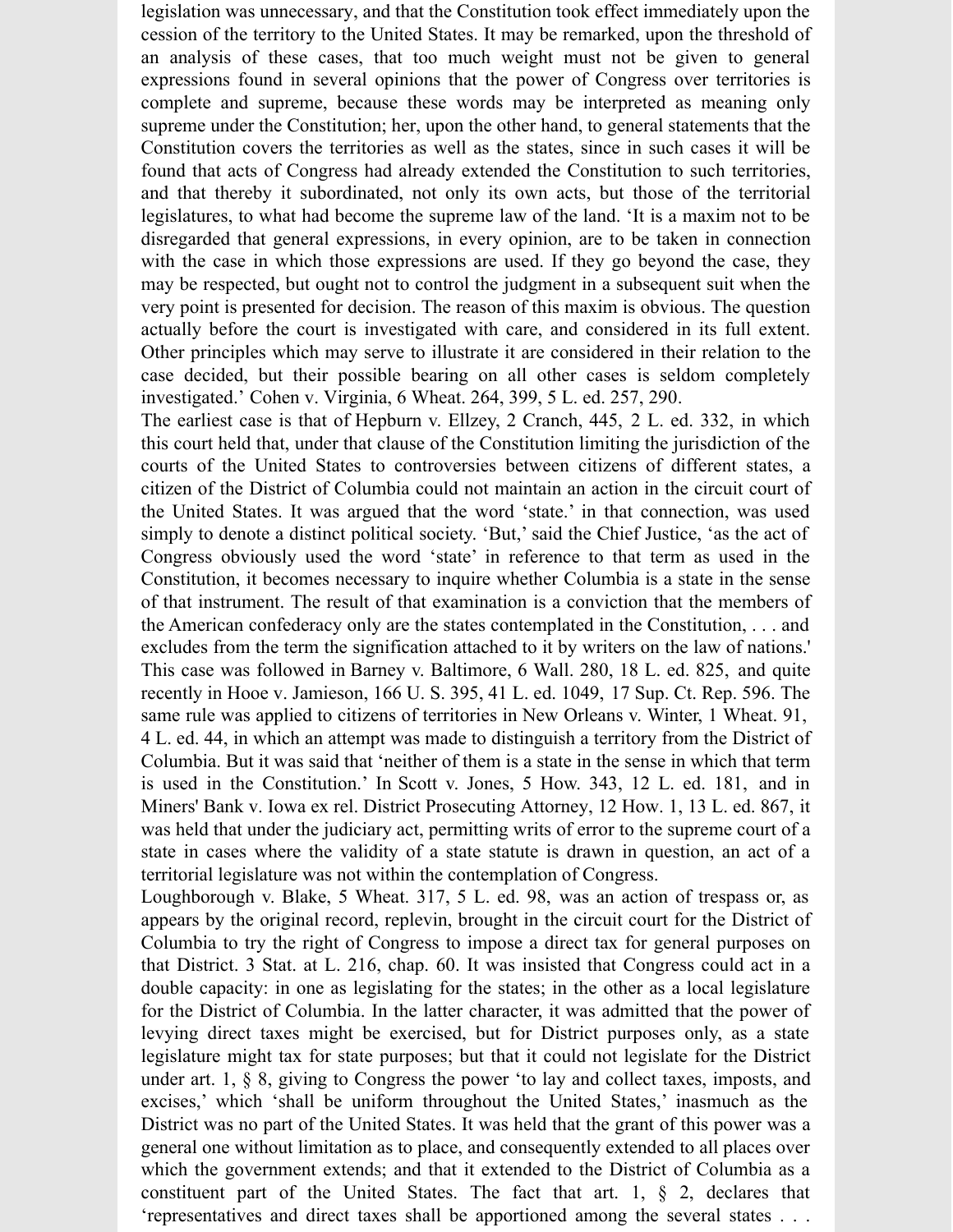according to their respective numbers' furnished a standard by which taxes were apportioned, but not to exempt any part of the country from their operation. 'The words used do not mean that direct taxes shall be imposed on states only which are represented, or shall be apportioned to representatives; but that direct taxation, in its application to states, shall be apportioned to numbers.' That art. 1, § 9, ¶4, declaring that direct taxes shall be laid in proportion to the census, was applicable to the District of Columbia, 'and will enable Congress to apportion on it its just and equal share of the burden, with the same accuracy as on the respective states. If the tax be laid in this proportion, it is within the very words of the restriction. It is a tax in proportion to the census or enumeration referred to.' It was further held that the words of the 9th section did not 'in terms require that the system of direct taxation, when resorted to, shall be extended to the territories, as the words of the 2d section require that it shall be extended to all the states. They therefore may, without violence, be understood to give a rule when the territories shall be taxed, without imposing the necessity of taxing them.'

There could be no doubt as to the correctness of this conclusion, so far, at least, as it applied to the District of Columbia. This District had been a part of the states of Maryland and Virginia. It had been subject to the Constitution, and was a part of the United States. The Constitution had attached to it irrevocably. There are steps which can never be taken backward. The tie that bound the states of Maryland and Virginia to the Constitution could not be dissolved, without at least the consent of the Federal and state governments to a formal separation. The mere cession of the District of Columbia to the Federal government relinquished the authority of the states, but it did not take it out of the United States or from under the aegis of the Constitution. Neither party had ever consented to that construction of the cession. If, before the District was set off, Congress had passed an unconstitutional act affecting its inhabitants, it would have been void. If done after the District was created, it would have been equally void; in other words, Congress could not do indirectly, by carving out the District, what it could not do directly. The District still remained a part of the United States, protected by the Constitution. Indeed, it would have been a fanciful construction to hold that territory which had been once a part of the United States ceased to be such by being ceded directly to the Federal government.

In delivering the opinion, however, the Chief Justice made certain observations which have occasioned some embarrassment in other cases. 'The power,' said he, 'to lay and collect duties, imposts, and excises may be exercised, and must be exercised, throughout the United States. Does this term designate the whole, or any particular portion of the American empire? Certainly this question can admit but of one answer. It is the name given to our great Republic which is composed of states and territories. The District of Columbia, or the territory west of the Missouri, is not less within the United States than Maryland or Pennsylvania; and it is not less necessary, on the principles of our Constitution, that uniformity in the imposition of imposts, duties, and excises should be observed in the one than in the other. Since, then, the power to lay and collect taxes, which includes direct taxes, is obviously coextensive with the power to lay and collect duties, imposts, and excises, and since the latter extends throughout the United States, it follows that the power to impose direct taxes also extends throughout the United States.' So far as applicable to the District of Columbia, these observations are entirely sound. So far as they apply to the territories, they were not called for by the exigencies of the case.

In line with [Loughborough](https://1.next.westlaw.com/Link/Document/FullText?findType=Y&serNum=1888180191&pubNum=780&originatingDoc=I7a4be7179ca211d9bdd1cfdd544ca3a4&refType=RP&originationContext=document&transitionType=DocumentItem&ppcid=c08eb7709fd6411ba15f8469a157103d&contextData=(sc.UserEnteredCitation)) v. Blake is the case of Callan v. Wilson, 127 U. S. 540, 32 L. ed. 223, 8 Sup. Ct. Rep. [1301,](https://1.next.westlaw.com/Link/Document/FullText?findType=Y&serNum=1888180191&pubNum=708&originatingDoc=I7a4be7179ca211d9bdd1cfdd544ca3a4&refType=RP&originationContext=document&transitionType=DocumentItem&ppcid=c08eb7709fd6411ba15f8469a157103d&contextData=(sc.UserEnteredCitation)) in which the provisions of the Constitution relating to trial by jury were held to be in force in the District of Columbia. Upon the other hand, in De [Geofroy](https://1.next.westlaw.com/Link/Document/FullText?findType=Y&serNum=1890180176&pubNum=780&originatingDoc=I7a4be7179ca211d9bdd1cfdd544ca3a4&refType=RP&originationContext=document&transitionType=DocumentItem&ppcid=c08eb7709fd6411ba15f8469a157103d&contextData=(sc.UserEnteredCitation)) v. Riggs 133 U. S. 258, 33 L. ed. 642, 10 Sup. Ct. [Rep.](https://1.next.westlaw.com/Link/Document/FullText?findType=Y&serNum=1890180176&pubNum=708&originatingDoc=I7a4be7179ca211d9bdd1cfdd544ca3a4&refType=RP&originationContext=document&transitionType=DocumentItem&ppcid=c08eb7709fd6411ba15f8469a157103d&contextData=(sc.UserEnteredCitation)) 295, the District of Columbia, as a political community, was held to be one of 'the states of the Union' within the meaning of that term as used in a consular convention of February 23, 1853,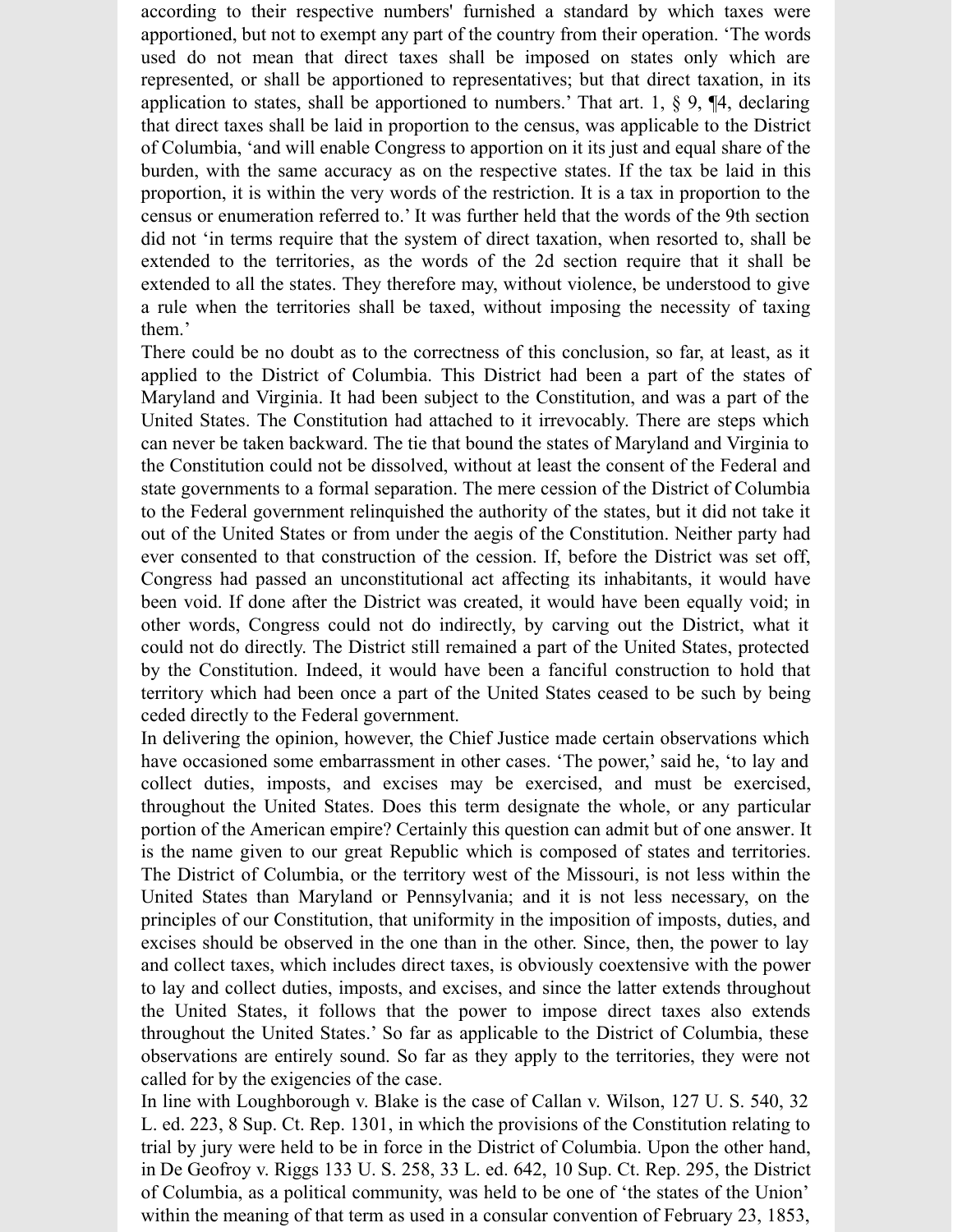with France. The 7th article of that convention provided that in all the states of the Union whose existing laws permitted it Frenchmen should enjoy the right of holding, disposing of, and inheriting property in the same manner as citizens of the United States; and as to the states of the Union by whose existing laws aliens were not permitted to hold real estate the President engaged to recommend to them the passage of such laws as might be necessary for the purpose of conferring this right. The court was of opinion that if these terms, 'states of the Union,' were held to exclude the District of Columbia and the territories, our government would be placed in the inconsistent position of stipulating that French citizens should enjoy the right of holding, disposing of, and inheriting property in like manner as citizens of the United States, in states whose laws permitted it, and engaging that the President should recommend the passage of laws conferring that right in states whose laws did not permit aliens to hold real estate, while at the same time refusing to citizens of France holding property in the District of Columbia and in some of the territories, where the power of the United States is in that respect unlimited, a like release from the disabilities of alienage, 'thus discriminating against them in favor of citizens of France holding property in states having similar legislation. No plausible motive can be assigned for such discrimination. A right which the government of the United States apparently desires that citizens of France should enjoy in all the states it would hardly refuse to them in the district embracing its capital, or in any of its own territorial dependencies.'

This case may be considered as establishing the principle that, in dealing with foreign sovereignties, the term 'United States' has a broader meaning than when used in the Constitution, and includes all territories subject to the jurisdiction of the Federal government, wherever located. In its treaties and conventions with foreign nations this government is a unit. This is so, not because the territories comprised a part of the government established by the people of the states in their Constitution, but because the Federal government is the only authorized organ of the territories, as well as of the states, in their foreign relations. By art. 1, § 10, of the Constitution, 'no state shall enter into any treaty, alliance, or confederation, . . . [or] enter into any agreement or compact with another state, or with a foreign power.' It would be absurd to hold that the territories, which are much less independent than the states, and are under the direct control and tutelage of the general government, possess a power in this particular which is thus expressly forbidden to the states.

It may be added in this connection, that to put at rest all doubts regarding the applicability of the Constitution to the District of Columbia, Congress by the act of February 21, 1871 (16 Stat. at L. 419, 426, chap. 62, § 34), specifically extended the Constitution and laws of the United States to this District.

The case of [American](https://1.next.westlaw.com/Link/Document/FullText?findType=Y&serNum=1800101649&pubNum=780&originatingDoc=I7a4be7179ca211d9bdd1cfdd544ca3a4&refType=RP&originationContext=document&transitionType=DocumentItem&ppcid=c08eb7709fd6411ba15f8469a157103d&contextData=(sc.UserEnteredCitation)) Ins. Co. v. 356 Bales of Cotton, 1 Pet. 511, 7 L. ed. 242, originated in a libel filed in the district court for South Carolina, for the possession of 356 bales of cotton which had been wrecked on the coast of Florida, abandoned to the insurance companies, and subsequently brought to Charleston. Canter claimed the cotton as bona fide purchaser at a marshal's sale at Key West, by virtue of a decree of a territorial court consisting of a notary and five jurors, proceeding under an act of the governor and legislative council of Florida. The case turned upon the question whether the sale by that court was effectual to devest the interest of the underwriters. The district judge pronounced the proceedings a nullity, and rendered a decree from which both parties appealed to the circuit court. The circuit court reversed the decree of the district court upon the ground that the proceedings of the court at Key West were legal, and transferred the property to Canter, the alleged purchaser.

The opinion of the circuit court was delivered by Mr. Justice Johnson, of the Supreme Court, and is published in full in a note in Peters's Reports. It was argued that the Constitution vested the admiralty jurisdiction exclusively in the general government; that the legislature of Florida had exercised an illegal power in organizing this court,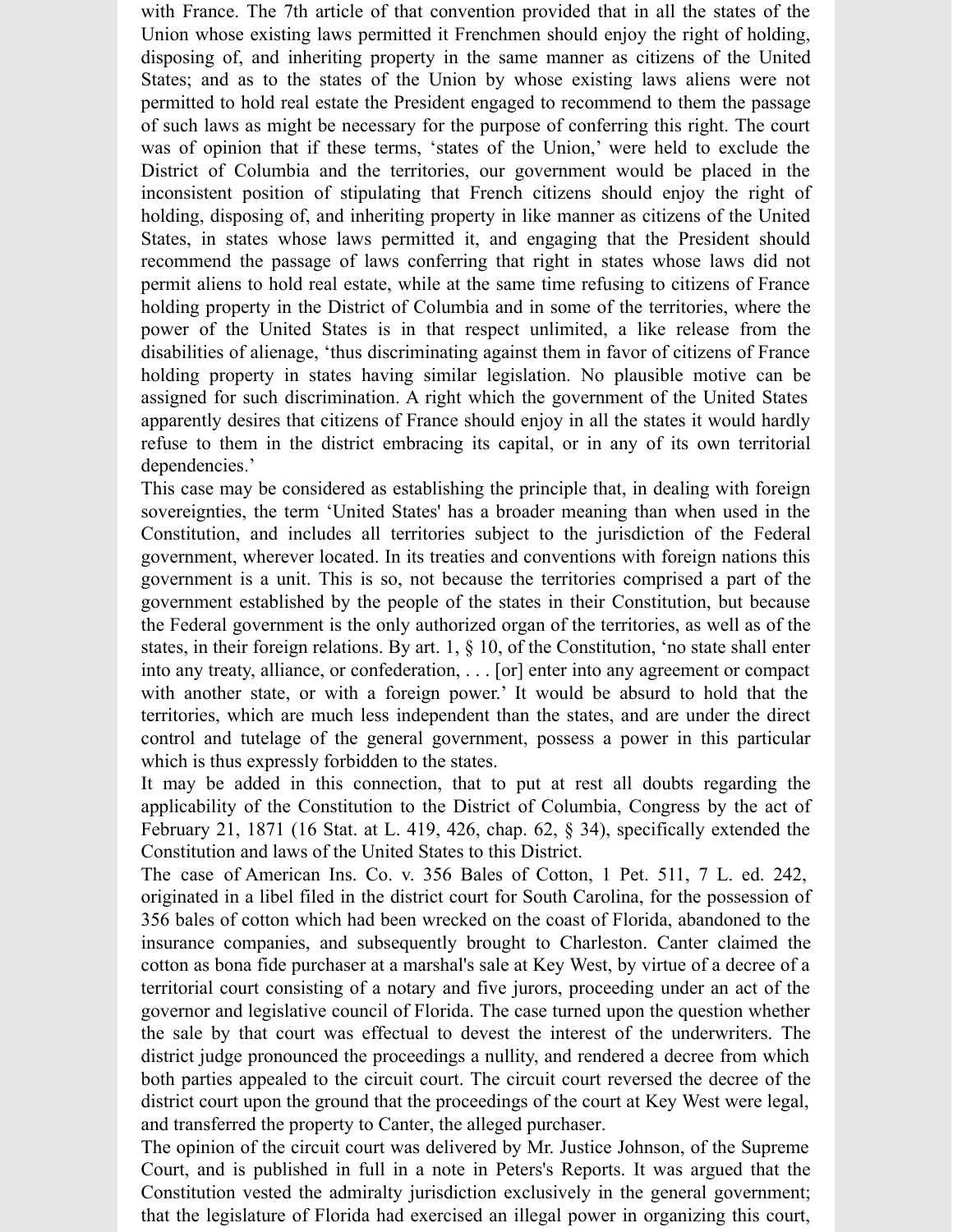and that its decrees were void. On the other hand, it was insisted that this was a court of separate and distinct jurisdiction from the courts of the United States, and as such its acts were not to be reviewed in a foreign tribunal, such as was the court of South Carolina; 'that the district of Florida was no part of the United States, but only an acquisition or dependency, and as such the Constitution per se had no binding effect in or over it.' 'It becomes,' said the court 'indispensable to the solution of these difficulties that we should conceive a just idea of the relation in which Florida stands to the United States. . . . And, first, it is obvious that there is a material distinction between the territory now under consideration and that which is acquired from the aborigines (whether by purchase or conquest) within the acknowledged limits of the United States, as also that which is acquired by the establishment of a disputed line. As to both these there can be no question that the sovereignty of the state or territory within which it lies, and of the United States, immediately attached, producing a complete subjection to all the laws and institutions of the two governments, local and general, unless modified by treaty. The question now to be considered relates to territories previously subject to the acknowledged jurisdiction of another sovereign, such as was Florida to the Crown of Spain. And on this subject we have the most explicit proof that the understanding of our public functionaries is that the government and laws of the United States do not extend to such territory by the mere act of cession. For in the act of Congress of March 30, 1822, § 9, we have an enumeration of the acts of Congress which are to be held in force in the territory; and in the 10th section an enumeration, in the nature of a bill of rights, of privileges and immunities which could not be denied to the inhabitants of the territory if they came under the Constitution by the mere act of cession. . . . These states, this territory, and future states to be admitted into the Union are the sole objects of the Constitution; there is no express provision whatever made in the Constitution for the acquisition or government of territories beyond those limits.' He further held that the right of acquiring territory was altogether incidental to the treaty-making power; that their government was left to Congress; that the territory of Florida did 'not stand in the relation of a state to the United States;' that the acts establishing a territorial government were the Constitution of Florida; that while, under these acts, the territorial legislature could enact nothing inconsistent with what Congress had made inherent and permanent in the territorial government, it had not done so in organizing the court at Key West.

From the decree of the circuit court the underwriters appealed to this court, and the question was argued whether the circuit court was correct in drawing a distinction between territories existing at the date of the Constitution and territories subsequently acquired. The main contention of the appellants was that the superior courts of Florida had been vested by Congress with exclusive jurisdiction in all admiralty and maritime cases; that salvage was such a case, and therefore any law of Florida giving jurisdiction in salvage cases to any other court was unconstitutional. On behalf of the purchaser it was argued that the Constitution and laws of the United States were not per se in force in Florida, nor the inhabitants citizens of the United States; that the Constitution was established by the people of the United States for the United States; that if the Constitution were in force in Florida it was unnecessary to pass an act extending the laws of the United States to Florida. 'What is Florida?' said Mr. Webster. 'It is no part of the United States. How can it be? How is it represented? Do the laws of the United States reach Florida? Not unless by particular provisions.'

The opinion of Mr. Chief Justice Marshall in this case should be read in connection with art. 3,  $\S$  1 and 2, of the Constitution, vesting 'the judicial power of the United States' in 'one Supreme Court and in such inferior courts as the Congress may from time to time ordain and establish. The judges both of the Supreme and inferior courts shall hold their offices during good behavior,' etc. He held that the court 'should take into view the relation in which Florida stands to the United States;' that territory ceded by treaty 'becomes a part of the nation to which it is annexed, either on the terms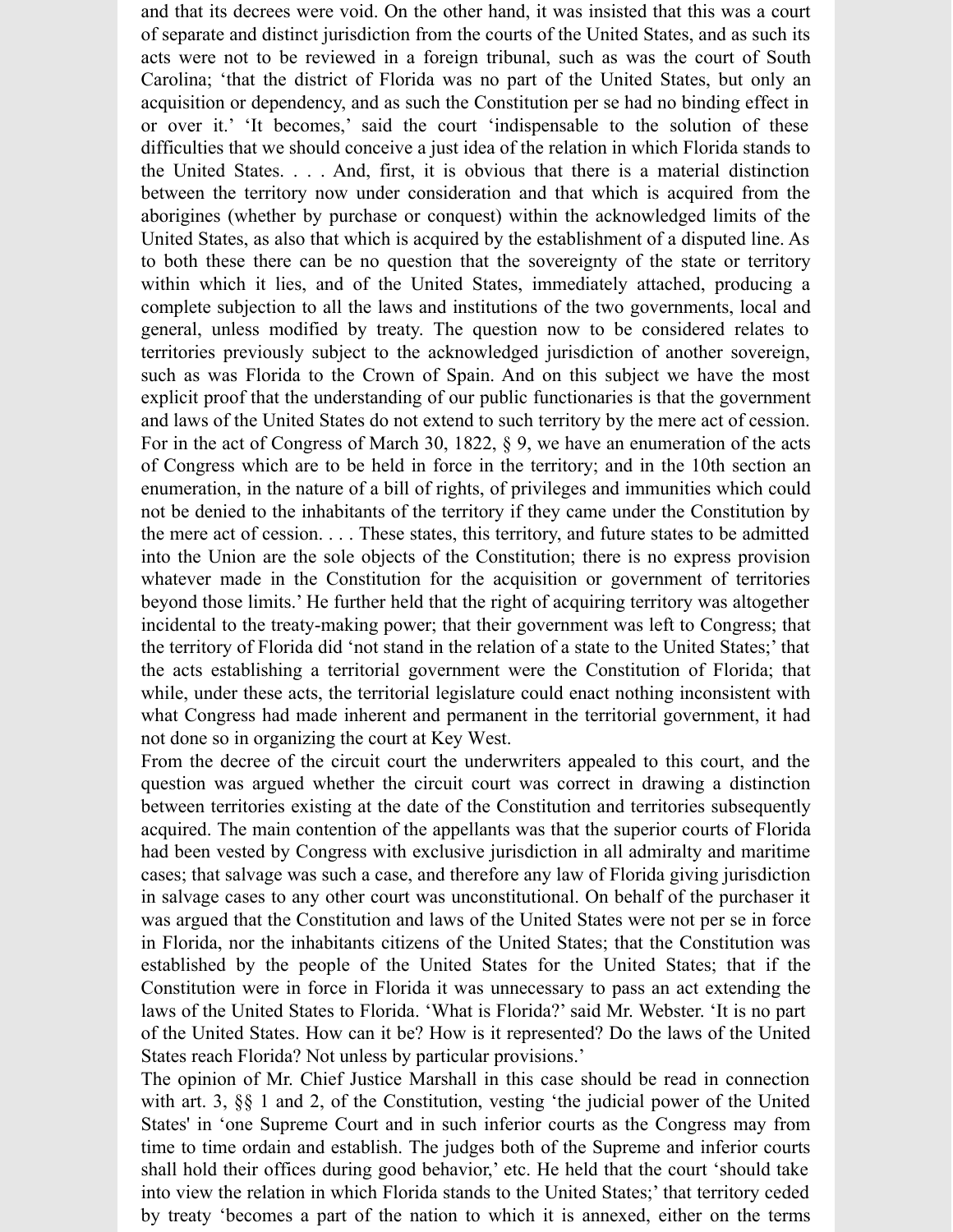stipulated in the treaty of cession, or on such as its new master shall impose.' That Florida, upon the conclusion of the treaty, became a territory of the United States and subject to the power of Congress under the territorial clause of the Constitution. The acts providing a territorial government for Florida were examined in detail. He held that the judicial clause of the Constitution, above quoted, did not apply to Florida; that the judges of the superior courts of Florida held their office for four years; that 'these courts are not, then, constitutional courts in which the judicial power conferred by the Constitution on the general government can be deposited;' that 'they are legislative courts, created in virtue of the general right of sovereignty which exists in the government,' or in virtue of the territorial clause of the Constitution; that the jurisdiction with which they are invested is not a part of judicial power of the Constitution, but is conferred by Congress in the exercise of those general powers which that body possesses over the territories of the United States; and that in legislating for them Congress exercises the combined powers of the general and of a state government. The act of the territorial legislature creating the court in question was held not to be 'inconsistent with the laws and Constitution of the United States,' and the decree of the circuit court was affirmed.

As the only judicial power vested in Congress is to create courts whose judges shall hold their offices during good behavior, it necessarily follows that, if Congress authorizes the creation of courts and the appointment of judges for a limited time, it must act independently of the Constitution and upon territory which is not part of the United States within the meaning of the Constitution. In delivering his opinion in this case Mr. Chief Justice Marshall made no reference whatever to the prior case of [Loughborough](https://1.next.westlaw.com/Link/Document/FullText?findType=Y&serNum=1820122924&pubNum=780&originatingDoc=I7a4be7179ca211d9bdd1cfdd544ca3a4&refType=RP&originationContext=document&transitionType=DocumentItem&ppcid=c08eb7709fd6411ba15f8469a157103d&contextData=(sc.UserEnteredCitation)) v. Blake, 5 Wheat. 317, 5 L. ed. 98, in which he had intimated that the territories were part of the United States. But if they be a part of the United States, it is difficult to see how Congress could create courts in such territories, except under the judicial clause of the Constitution. The power to make needful rules and regulations would certainly not authorize anything inconsistent with the Constitution if it applied to the territories. Certainly no such court could be created within a state, except under the restrictions of the judicial clause. It is sufficient to say that this case has ever since been accepted as authority for the proposition that the judicial clause of the Constitution has no application to courts created in the territories, and that with respect to them Congress has a power wholly unrestricted by it. We must assume as a logical inference from this case that the other powers vested in Congress by the Constitution have no application to these territories, or that the judicial clause is exceptional in that particular.

This case was followed in [Benner](https://1.next.westlaw.com/Link/Document/FullText?findType=Y&serNum=1850302023&pubNum=780&originatingDoc=I7a4be7179ca211d9bdd1cfdd544ca3a4&refType=RP&originationContext=document&transitionType=DocumentItem&ppcid=c08eb7709fd6411ba15f8469a157103d&contextData=(sc.UserEnteredCitation)) v. Porter, 9 How. 235, 13 L. ed. 119, in which it was held that the jurisdiction of these territorial courts ceased upon the admission of Florida into the Union, Mr. Justice Nelson remarking of them (p. 242, L. ed. p. 122), that 'they are not organized under the Constitution, nor subject to its complex distribution of the powers of government, as the organic law; but are the creations, exclusively, of the legislative department, and subject to its supervision and control. Whether or not there are provisions in that instrument which extend to and act upon these territorial governments, it is not now material to examine. We are speaking here of those provisions that refer particularly to the distinction between Federal and state jurisdiction. . . . (p. 244, L. ed. p. 123). Neither were they organized by Congress under the Constitution, as they were invested with powers and jurisdiction which that body were incapable of conferring upon a court within the limits of a state.' To the same effect are Clinton v. [Englebrecht,](https://1.next.westlaw.com/Link/Document/FullText?findType=Y&serNum=1877197475&pubNum=780&originatingDoc=I7a4be7179ca211d9bdd1cfdd544ca3a4&refType=RP&fi=co_pp_sp_780_98&originationContext=document&transitionType=DocumentItem&ppcid=c08eb7709fd6411ba15f8469a157103d&contextData=(sc.UserEnteredCitation)#co_pp_sp_780_98) 13 Wall. 434, 20 L. ed. 659; Good v. Martin, 95 U. S. 90, 98, 24 L. ed. 341, 344; and [McAllister](https://1.next.westlaw.com/Link/Document/FullText?findType=Y&serNum=1891180063&pubNum=780&originatingDoc=I7a4be7179ca211d9bdd1cfdd544ca3a4&refType=RP&originationContext=document&transitionType=DocumentItem&ppcid=c08eb7709fd6411ba15f8469a157103d&contextData=(sc.UserEnteredCitation)) v. United States, 141 U. S. 174, 35 L. ed. 693, 11 Sup. Ct. [Rep.](https://1.next.westlaw.com/Link/Document/FullText?findType=Y&serNum=1891180063&pubNum=708&originatingDoc=I7a4be7179ca211d9bdd1cfdd544ca3a4&refType=RP&originationContext=document&transitionType=DocumentItem&ppcid=c08eb7709fd6411ba15f8469a157103d&contextData=(sc.UserEnteredCitation)) 949.

That the power over the territories is vested in Congress without limitation, and that this power has been considered the foundation upon which the territorial governments rest, was also asserted by Chief Justice Marshall in [M'Culloch](https://1.next.westlaw.com/Link/Document/FullText?findType=Y&serNum=1800123335&pubNum=780&originatingDoc=I7a4be7179ca211d9bdd1cfdd544ca3a4&refType=RP&fi=co_pp_sp_780_422&originationContext=document&transitionType=DocumentItem&ppcid=c08eb7709fd6411ba15f8469a157103d&contextData=(sc.UserEnteredCitation)#co_pp_sp_780_422) v. Maryland, 4 Wheat.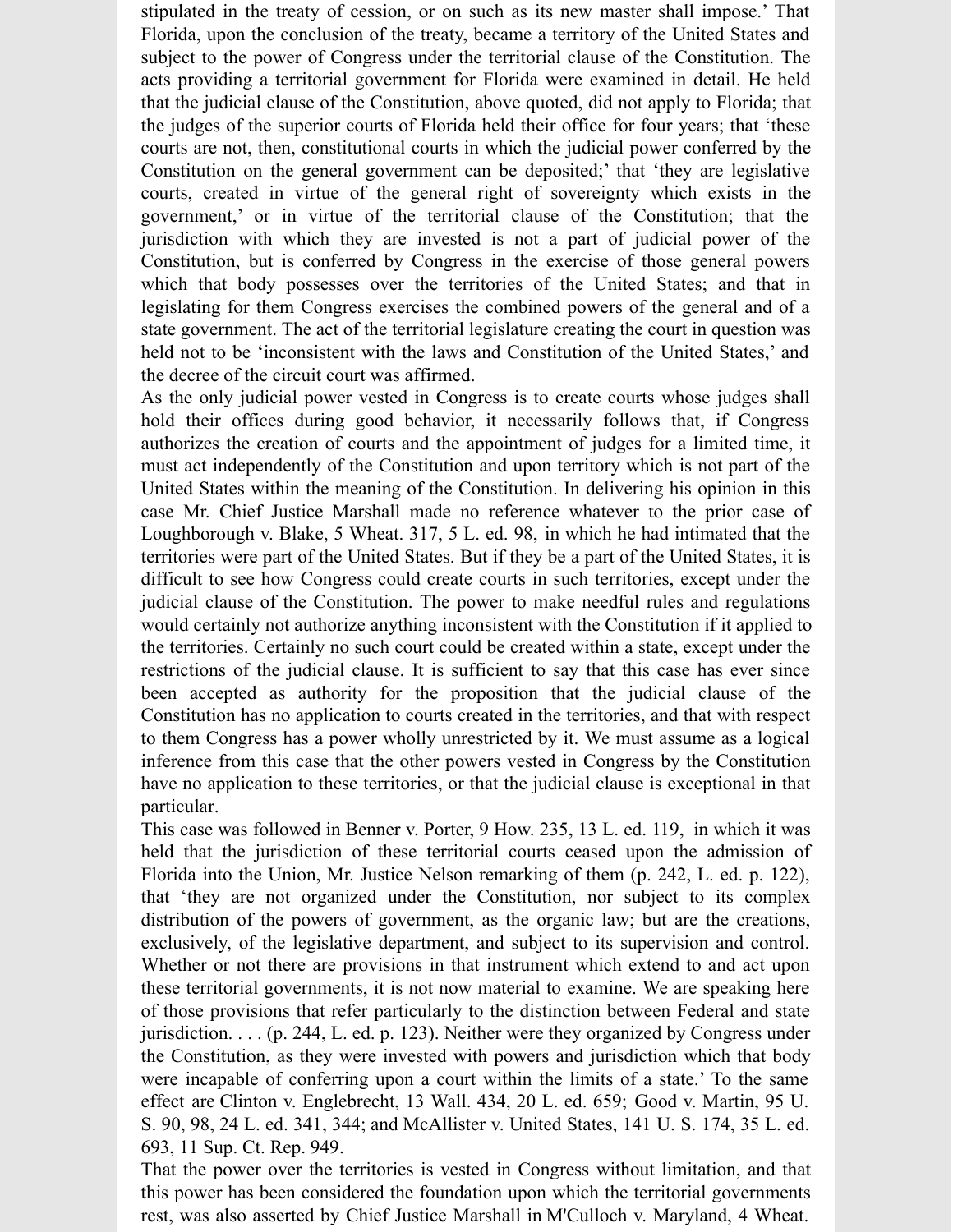316, 422, 4 L. ed. 579, 605, and in United States v. [Gratiot,](https://1.next.westlaw.com/Link/Document/FullText?findType=Y&serNum=1840197343&pubNum=780&originatingDoc=I7a4be7179ca211d9bdd1cfdd544ca3a4&refType=RP&originationContext=document&transitionType=DocumentItem&ppcid=c08eb7709fd6411ba15f8469a157103d&contextData=(sc.UserEnteredCitation)) 14 Pet. 526, 10 L. ed. 573. So, too, in Church of Jesus Christ of L. D. S. v. United States, 136 U. S. 1, 34 L. ed. 478, 10 Sup. Ct. [Rep.](https://1.next.westlaw.com/Link/Document/FullText?findType=Y&serNum=1890145167&pubNum=708&originatingDoc=I7a4be7179ca211d9bdd1cfdd544ca3a4&refType=RP&originationContext=document&transitionType=DocumentItem&ppcid=c08eb7709fd6411ba15f8469a157103d&contextData=(sc.UserEnteredCitation)) 792, in holding that [Congress](https://1.next.westlaw.com/Link/Document/FullText?findType=Y&serNum=1890145167&pubNum=780&originatingDoc=I7a4be7179ca211d9bdd1cfdd544ca3a4&refType=RP&originationContext=document&transitionType=DocumentItem&ppcid=c08eb7709fd6411ba15f8469a157103d&contextData=(sc.UserEnteredCitation)) had power to repeal the charter of the church, Mr. Justice Bradley used the following forceful language: 'The power of Congress over the territories of the United States is general and plenary, arising from and incidental to the right to acquire the territory itself, and from the power given by the Constitution to make all needful rules and regulations respecting the territory or other property belonging to the United States. It would be absurd to hold that the United States has power to acquire territory, and no power to govern it when acquired. The power to acquire territory, other than the territory northwest of the Ohio river (which belonged to the United States at the adoption of the Constitution), is derived from the treaty-making power and the power to declare and carry on war. The incidents of these powers are those of national sovereignty and belong to all independent governments. The power to make acquisitions of territory by conquest, by treaty, and by cession is an incident of national sovereignty. The territory of Louisiana, when acquired from France, and the territories west of the Rocky mountains, when acquired from Mexico, became the absolute property and domain of the United States, subject to such conditions as the government, in its diplomatic negotiations, had seen fit to accept relating to the rights of the people then inhabiting those territories. Having rightfully acquired said territories, the United States government was the only one which could impose laws upon them, and its sovereignty over them was complete. . . . Doubtless Congress, in legislating for the territories, would be subject to those fundamental limitations in favor of personal rights which are formulated in the Constitution and its amendments, but those limitations would exist rather by inference and the general spirit of the Constitution, from which Congress derives all its powers, than by any express and direct application of its provisions.' See also, to the same effect First Nat. Bank v. [Yankton](https://1.next.westlaw.com/Link/Document/FullText?findType=Y&serNum=1801193419&pubNum=780&originatingDoc=I7a4be7179ca211d9bdd1cfdd544ca3a4&refType=RP&originationContext=document&transitionType=DocumentItem&ppcid=c08eb7709fd6411ba15f8469a157103d&contextData=(sc.UserEnteredCitation)) County, 101 U. S. 129, 25 L. ed. 1046; Murphy v. [Ramsey,](https://1.next.westlaw.com/Link/Document/FullText?findType=Y&serNum=1885180171&pubNum=780&originatingDoc=I7a4be7179ca211d9bdd1cfdd544ca3a4&refType=RP&originationContext=document&transitionType=DocumentItem&ppcid=c08eb7709fd6411ba15f8469a157103d&contextData=(sc.UserEnteredCitation)) 114 U. S. 15, 29 L. ed. 47, 5 Sup. Ct. [Rep.](https://1.next.westlaw.com/Link/Document/FullText?findType=Y&serNum=1885180171&pubNum=708&originatingDoc=I7a4be7179ca211d9bdd1cfdd544ca3a4&refType=RP&originationContext=document&transitionType=DocumentItem&ppcid=c08eb7709fd6411ba15f8469a157103d&contextData=(sc.UserEnteredCitation)) 747.

In [Webster](https://1.next.westlaw.com/Link/Document/FullText?findType=Y&serNum=1800139138&pubNum=780&originatingDoc=I7a4be7179ca211d9bdd1cfdd544ca3a4&refType=RP&originationContext=document&transitionType=DocumentItem&ppcid=c08eb7709fd6411ba15f8469a157103d&contextData=(sc.UserEnteredCitation)) v. Reid, 11 How. 437, 13 L. ed. 761, it was held that a law of the territory of Iowa, which prohibited the trial by jury of certain actions at law founded on contract to recover payment for services, was void; but the case is of little value as bearing upon the question of the extension of the Constitution to that territory, inasmuch as the organic law of the territory of Iowa, by express provision and by reference, extended the laws of the United States, including the ordinance of 1787 (which provided expressly for jury trials), so far as they were applicable; and the case was put upon this ground. 5 Stat. at L. 235, 239, chap. 96, § 12.

In [Reynolds](https://1.next.westlaw.com/Link/Document/FullText?findType=Y&serNum=1878199070&pubNum=780&originatingDoc=I7a4be7179ca211d9bdd1cfdd544ca3a4&refType=RP&originationContext=document&transitionType=DocumentItem&ppcid=c08eb7709fd6411ba15f8469a157103d&contextData=(sc.UserEnteredCitation)) v. United States, 98 U. S. 145, 25 L. ed. 244, a law of the territory of Utah, providing for grand juries of fifteen persons, was held to be constitutional, though Rev. Stat. § 808, required that a grand jury impaneled before any circuit or district court of the United States shall consist of not less than sixteen nor more than twenty-three persons. Section 808 was held to apply only to the circuit and district courts. The territorial courts were free to act in obedience to their own laws.

In [Ross's](https://1.next.westlaw.com/Link/Document/FullText?findType=Y&serNum=1891180084&pubNum=780&originatingDoc=I7a4be7179ca211d9bdd1cfdd544ca3a4&refType=RP&originationContext=document&transitionType=DocumentItem&ppcid=c08eb7709fd6411ba15f8469a157103d&contextData=(sc.UserEnteredCitation)) Case, 140 U. S. 453, sub nom. Ross v. [McIntyre,](https://1.next.westlaw.com/Link/Document/FullText?findType=Y&serNum=1891180084&pubNum=470&originatingDoc=I7a4be7179ca211d9bdd1cfdd544ca3a4&refType=RP&originationContext=document&transitionType=DocumentItem&ppcid=c08eb7709fd6411ba15f8469a157103d&contextData=(sc.UserEnteredCitation)) 35 L. ed. 581, 11 Sup. Ct. Rep. 897, petitioner had been convicted by the American consular tribunal in Japan, of a murder committed upon an American vessel in the harbor of Yokohama, and sentenced to death. There was no indictment by a grand jury, and no trial by a petit jury. This court affirmed the conviction, holding that the Constitution had no application, since it was ordained and established 'for the United States of America,' and not for countries outside of their limits. 'The guaranties it affords against accusation of capital or infamous crimes, except by indictment or presentment by a grand jury, and for an impartial trial by a jury when thus accused, apply only to citizens and others within the United States, or who are brought there for trial for alleged offenses committed elsewhere, and not to residents or temporary sojourners abroad.'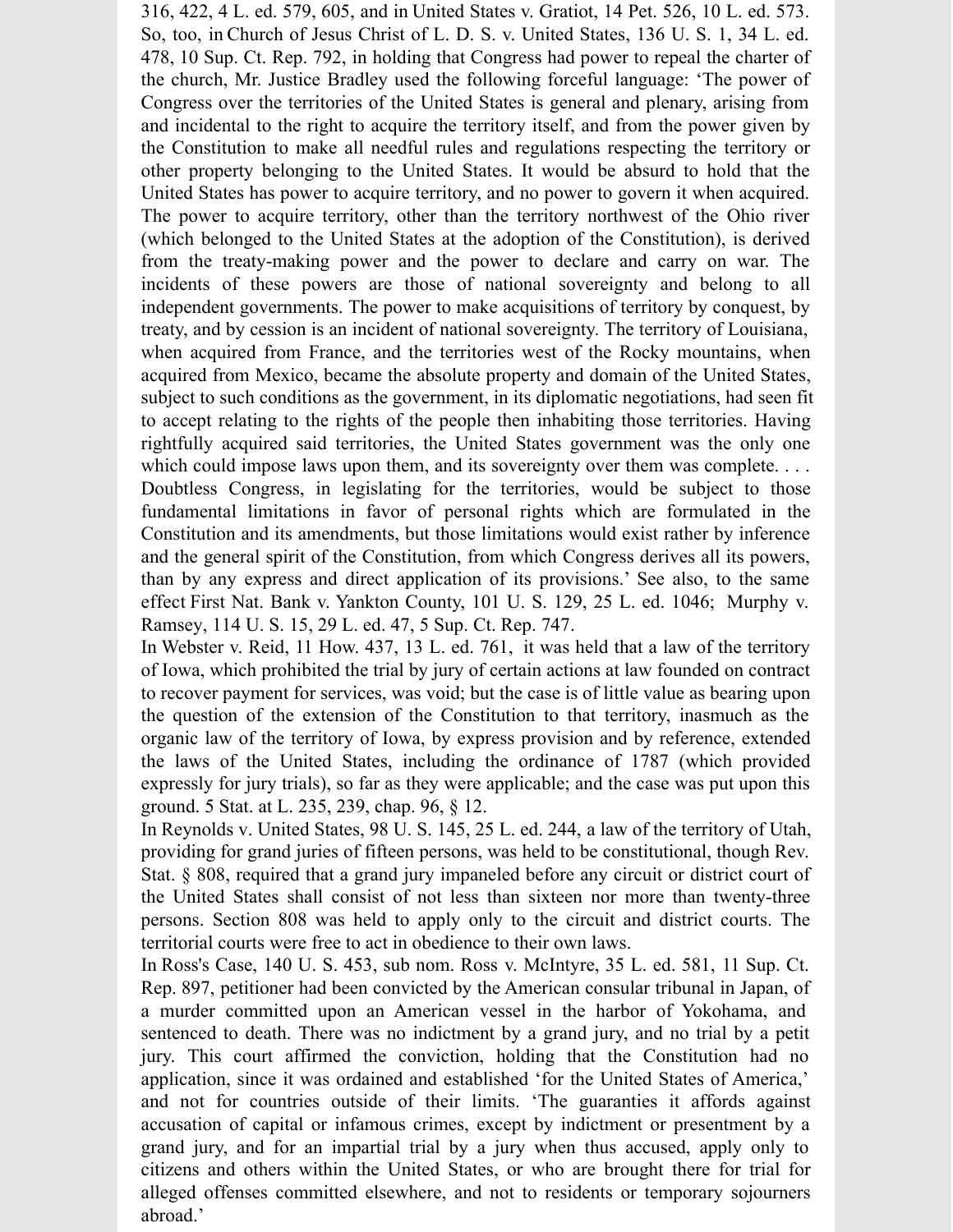In [Springville](https://1.next.westlaw.com/Link/Document/FullText?findType=Y&serNum=1897180141&pubNum=780&originatingDoc=I7a4be7179ca211d9bdd1cfdd544ca3a4&refType=RP&originationContext=document&transitionType=DocumentItem&ppcid=c08eb7709fd6411ba15f8469a157103d&contextData=(sc.UserEnteredCitation)) v. Thomas, 166 U. S. 707, 41 L. ed. 1172, 17 Sup. Ct. [Rep.](https://1.next.westlaw.com/Link/Document/FullText?findType=Y&serNum=1897180141&pubNum=708&originatingDoc=I7a4be7179ca211d9bdd1cfdd544ca3a4&refType=RP&originationContext=document&transitionType=DocumentItem&ppcid=c08eb7709fd6411ba15f8469a157103d&contextData=(sc.UserEnteredCitation)) 717, it was held that a verdict returned by less than the whole number of jurors was invalid because in contravention of the 7th Amendment to the Constitution and the act of Congress of April 7, 1874 (18 Stat. at L. 27, chap. 80), which provide 'that no party has been or shall be deprived of the right of trial by jury in cases cognizable at common law.' It was also intimated that Congress 'could not impart the power to change the constitutional rule,' which was obviously true with respect to Utah, since the organic act of that territory (9 Stat. at L. 458, chap. 51, § 17) had expressly extended to it the Constitution and laws of the United States. As we have already held, that provision, once made, could not be withdrawn. If the Constitution could be withdrawn directly, it could be nullified indirectly by acts passed inconsistent with it. The Constitution would thus cease to exist as such, and become of no greater authority than an ordinary act of [Congress.](https://1.next.westlaw.com/Link/Document/FullText?findType=Y&serNum=1897180085&pubNum=708&originatingDoc=I7a4be7179ca211d9bdd1cfdd544ca3a4&refType=RP&originationContext=document&transitionType=DocumentItem&ppcid=c08eb7709fd6411ba15f8469a157103d&contextData=(sc.UserEnteredCitation)) In [American](https://1.next.westlaw.com/Link/Document/FullText?findType=Y&serNum=1897180085&pubNum=780&originatingDoc=I7a4be7179ca211d9bdd1cfdd544ca3a4&refType=RP&originationContext=document&transitionType=DocumentItem&ppcid=c08eb7709fd6411ba15f8469a157103d&contextData=(sc.UserEnteredCitation)) Pub. Co. v. Fisher, 166 U. S. 464, 41 L. ed. 1079, 17 Sup. Ct. Rep. 618, a similar law providing for majority verdicts was put upon the express ground above stated, that the organic act of Utah extended the Constitution over that territory. These rulings were repeated in [Thompson](https://1.next.westlaw.com/Link/Document/FullText?findType=Y&serNum=1898180010&pubNum=780&originatingDoc=I7a4be7179ca211d9bdd1cfdd544ca3a4&refType=RP&originationContext=document&transitionType=DocumentItem&ppcid=c08eb7709fd6411ba15f8469a157103d&contextData=(sc.UserEnteredCitation)) v. Utah, 170 U. S. 343, 42 L. ed. 1061, 18 Sup. Ct. [Rep.](https://1.next.westlaw.com/Link/Document/FullText?findType=Y&serNum=1898180010&pubNum=708&originatingDoc=I7a4be7179ca211d9bdd1cfdd544ca3a4&refType=RP&originationContext=document&transitionType=DocumentItem&ppcid=c08eb7709fd6411ba15f8469a157103d&contextData=(sc.UserEnteredCitation)) 620, and applied to felonies committed before the territory became a state, although the state Constitution continued the same provision.

Eliminating, then, from the opinions of this court all expressions unnecessary to the disposition of the particular case, and gleaning therefrom the exact point decided in each, the following propositions may be considered as established:

1. That the District of Columbia and the territories are not states within the judicial clause of the Constitution giving jurisdiction in cases between citizens of different states;

2. That territories are not states within the meaning of Rev. Stat. § 709, permitting writs of error from this court in cases where the validity of a state statute is drawn in question;

3. That the District of Columbia and the territories are states as that word is used in treaties with foreign powers, with respect to the ownership, disposition, and inheritance of property;

4. That the territories are not within the clause of the Constitution providing for the creation of a supreme court and such inferior courts as Congress may see fit to establish;

5. That the Constitution does not apply to foreign countries or to trials therein conducted, and that Congress may lawfully provide for such trials before consular tribunals, without the intervention of a grand or petit jury;

6. That where the Constitution has been once formally extended by Congress to territories, neither Congress nor the territorial legislature can enact laws inconsistent therewith.

The case of Dred Scott v. [Sandford,](https://1.next.westlaw.com/Link/Document/FullText?findType=Y&serNum=1856193196&pubNum=780&originatingDoc=I7a4be7179ca211d9bdd1cfdd544ca3a4&refType=RP&originationContext=document&transitionType=DocumentItem&ppcid=c08eb7709fd6411ba15f8469a157103d&contextData=(sc.UserEnteredCitation)) 19 How. 393, 15 L. ed. 691, remains to be considered. This was an action of trespass vi et armis brought in the circuit court for the district of Missouri by Scott, alleging himself to be a citizen of Missouri, against Sandford, a citizen of New York. Defendant pleaded to the jurisdiction that Scott was not a citizen of the state of Missouri, because a negro of African descent, whose ancestors were imported as negro slaves. Plaintiff demurred to this plea and the demurrer was sustained; whereupon, by stipulation of counsel and with leave of the court, defendant pleaded in bar the general issue, and specially that the plaintiff was a slave and the lawful property of defendant, and, as such, he had a right to restrain him. The wife and children of the plaintiff were also involved in the suit.

The facts in brief were that plaintiff had been a slave belonging to Dr. Emerson, a surgeon in the army; that in 1834 Emerson took the plaintiff from the state of Missouri to Rock Island, Illinois, and subsequently to Fort Snelling, Minnesota (then known as Upper Louisiana), and held him there until 1838. Scott married his wife there, of whom the children were subsequently born. In 1838 they returned to Missouri.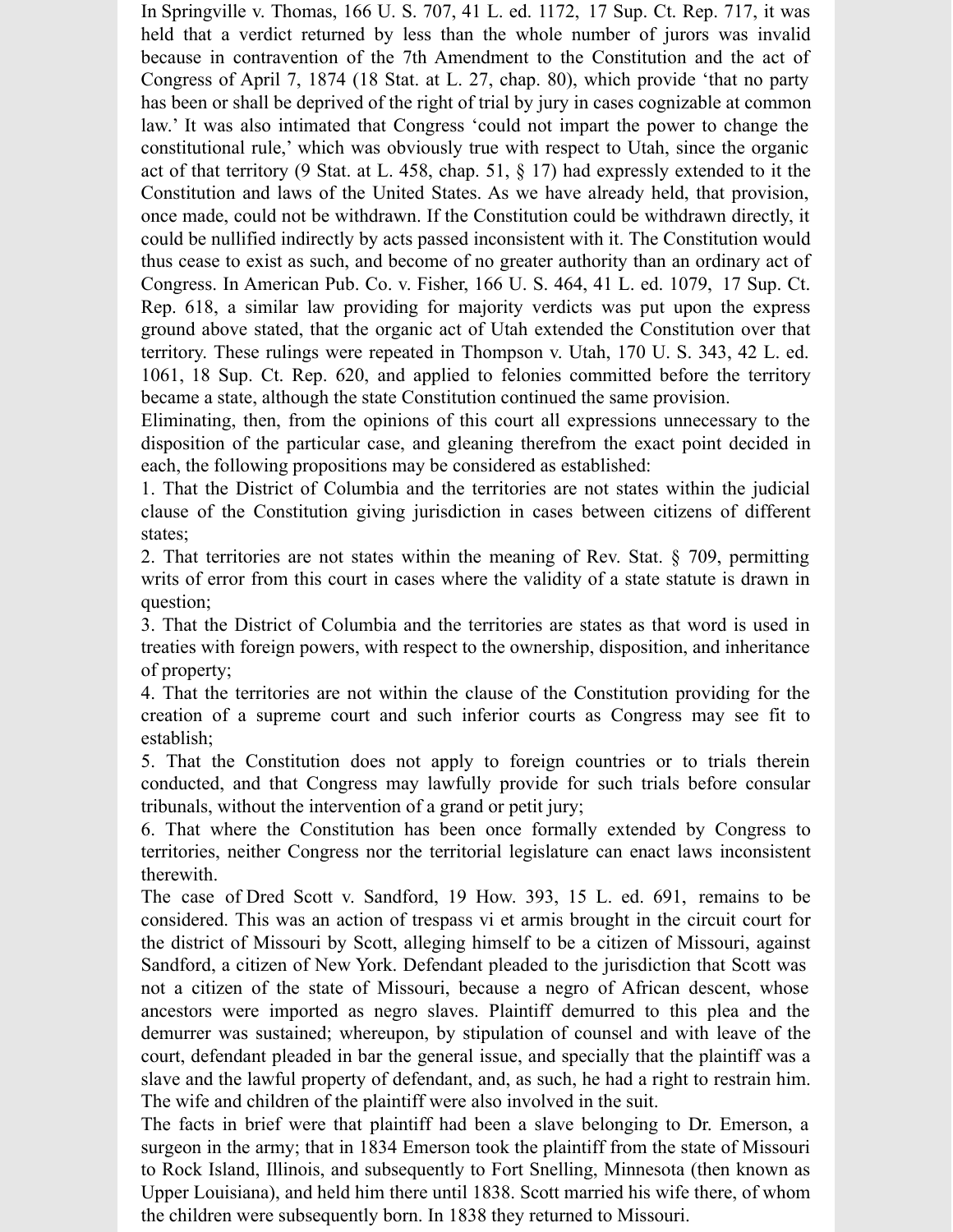Two questions were presented by the record: First, whether the circuit court had jurisdiction; and, second, if it had jurisdiction, was the judgment erroneous or not? With regard to the first question, the court stated that it was its duty 'to decide whether the facts stated in the plea are or are not sufficient to show that the plaintiff is not entitled to sue as a citizen in a court of the United States,' and that the question was whether 'a negro whose ancestors were imported into this country and sold as slaves became a member of the political community formed and brought into existence by the Constitution of the United States, and as such became entitled to all the rights and privileges and immunities guaranteed by that instrument to the citizen, one of which rights is the privilege of suing in a court of the United States.' It was held that he was not, and was not included under the word 'citizens' in the Constitution, and therefore could claim 'none of the rights and privileges which that instrument provides for and secures to citizens of the United States;' that it did not follow, because he had all the rights and privileges of a citizen of a state, he must be a citizen of the United States; that no state could by any law of its own 'introduce a new member into the political community created by the Constitution;' that the African race was not intended to be included, and formed no part of the people who framed and adopted the Declaration of Independence. The question of the status of negroes in England and the several states was considered at great length by the Chief Justice, and the conclusion reached that Scott was not a citizen of Missouri, and that the circuit court had no jurisdiction of the case.

This was sufficient to dispose of the case without reference to the question of slavery; but, as the plaintiff insisted upon his title to freedom and citizenship by the fact that he and his wife, though born slaves, were taken by their owner and kept four years in Illinois and Minnesota, they thereby became and upon their return to Missouri became citizens of that state, the Chief Justice proceeded to discuss the question whether Scott was still a slave. As the court had decided against his citizenship upon the plea in abatement, it was insisted that further decision upon the question of his freedom or slavery was extrajudicial and mere obiter dicta. But the Chief Justice held that the correction of one error in the court below did not deprive the appellate court of the power of examining further into the record and correcting any other material error which may have been committed; that the error of an inferior court in actually pronouncing judgment for one of the parties, in a case in which it had no jurisdiction, can be looked into or corrected by this court, even though it had decided a similar question presented in the pleadings.

Proceeding to decide the case upon the merits, he held that the territorial clause of the Constitution was confined to the territory which belonged to the United States at the time the Constitution was adopted, and did not apply to territory subsequently acquired from a foreign government.

In further examining the question as to what provision of the Constitution authorizes the Federal government to acquire territory outside of the original limits of the United States, and what powers it may exercise therein over the person or property of a citizen of the United States, he made use of the following expressions, upon which great reliance is placed by the plaintiff in this case (p. 446, L. ed. p. 718): 'There is certainly no power given by the Constitution to the Federal government to establish or maintain colonies bordering on the United States or at a distance, to be ruled and governed at its own pleasure; . . . and if a new state is admitted, it needs no further legislation by Congress, because the Constitution itself defines the relative rights and powers and duties of the state, and the citizens of the state, and the Federal government. But no power is given to acquire a territory to be held and governed permanently in that character.'

He further held that citizens who migrate to a territory cannot be ruled as mere colonists, and that, while Congress had the power of legislating over territories until states were formed from them, it could not deprive a citizen of his property merely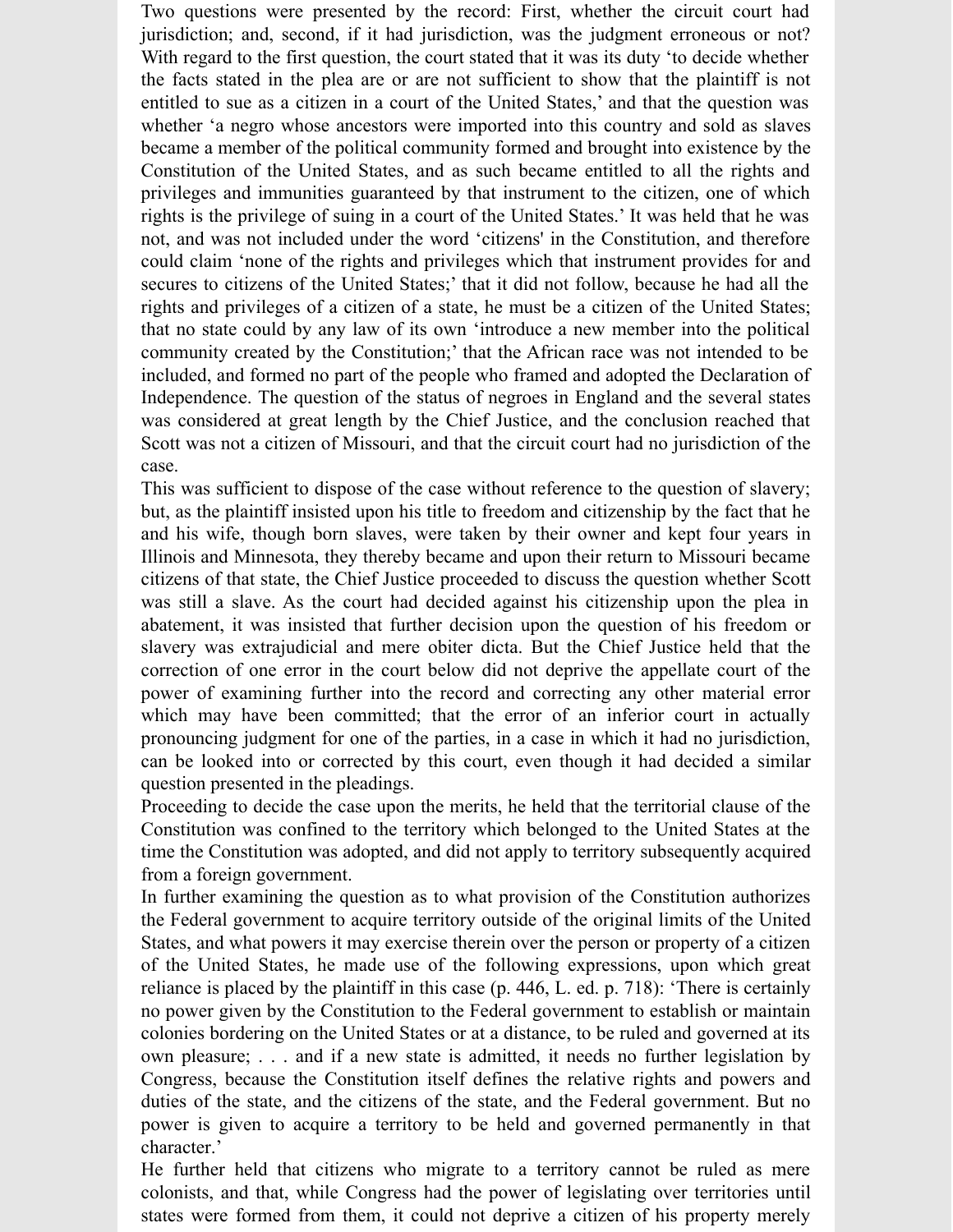because he brought it into a particular territory of the United States, and that this doctrine applied to slaves as well as to other property. Hence, it followed that the act of Congress which prohibited a citizen from holding and owning slaves in territories north of 36° 30′ (known as the Missouri Compromise) was unconstitutional and void, and the fact that Scott was carried into such territory, referring to what is now known as Minnesota, did not entitle him to his freedom.

He further held that whether he was made free by being taken into the free state of Illinois and being kept there two years depended upon the laws of Missouri, and not those of Illinois, and that by the decisions of the highest court of that state his status as a slave continued, notwithstanding his residence of two years in Illinois.

It must be admitted that this case is a strong authority in favor of the plaintiff, and if the opinion of the Chief Justice be taken at its full value it is decisive in his favor. We are not, however, bound to overlook the fact, that, before the Chief Justice gave utterance to his opinion upon the merits, he had already disposed of the case adversely to the plaintiff upon the question of jurisdiction, and that, in view of the excited political condition of the country at the time, it is unfortunate that he felt compelled to discuss the question upon the merits, particularly so in view of the fact that it involved a ruling that an act of Congress which had been acquiesced in for thirty years was declared unconstitutional. It would appear from the opinion of Mr. Justice Wayne that the real reason for discussing these constitutional questions was that 'there had become such a difference of opinion' about them 'that the peace and harmony of the country required the settlement of them by judicial decision.' p. 455, L. ed. p. 721. The attempt was not successful. It is sufficient to say that the country did not acquiesce in the opinion, and that the Civil War, which shortly thereafter followed, produced such changes in judicial, as well as public, sentiment as to seriously impair the authority of this case.

While there is much in the opinion of the Chief Justice which tends to prove that he thought all the provisions of the Constitution extended of their own force to the territories west of the Mississippi, the question actually decided is readily distinguishable from the one involved in the cause under consideration. The power to prohibit slavery in the territories is so different from the power to impose duties upon territorial products, and depends upon such different provisions of the Constitution, that they can scarcely be considered as analogous, unless we assume broadly that every clause of the Constitution attaches to the territories as well as to the states,—a claim quite inconsistent with the position of the court in the Canter Case. If the assumption be true that slaves are indistinguishable from other property, the inference from the Dred Scott Case is irresistible that Congress had no power to prohibit their introduction into a territory. It would scarcely be insisted that Congress could with one hand invite settlers to locate in the territories of the United States, and with the other deny them the right to take their property and belongings with them. The two are so inseparable from each other that one could scarcely be granted and the other withheld without an exercise of arbitrary power inconsistent with the underlying principles of a free government. It might indeed be claimed with great plausibility that such a law would amount to a deprivation of property within the 14th Amendment. The difficulty with the Dred Scott Case was that the court refused to make a distinction between property in general and a wholly exceptional class of property. Mr. Benton tersely stated the distinction by saying that the Virginian might carry his slaves into the territories, but he could not carry with him the Virginian law which made him a slave.

In his history of the Dred Scott Case, Mr. Benton states that the doctrine that the Constitution extended to territories as well as to states first made its appearance in the Senate in the session of 1848–1849, by an attempt to amend a bill giving territorial government to California, New Mexico, and Utah (itself 'hitched on' to a general appropriation bill), by adding the words 'that the Constitution of the United States and all and singular the several acts of Congress (describing them) be and the same hereby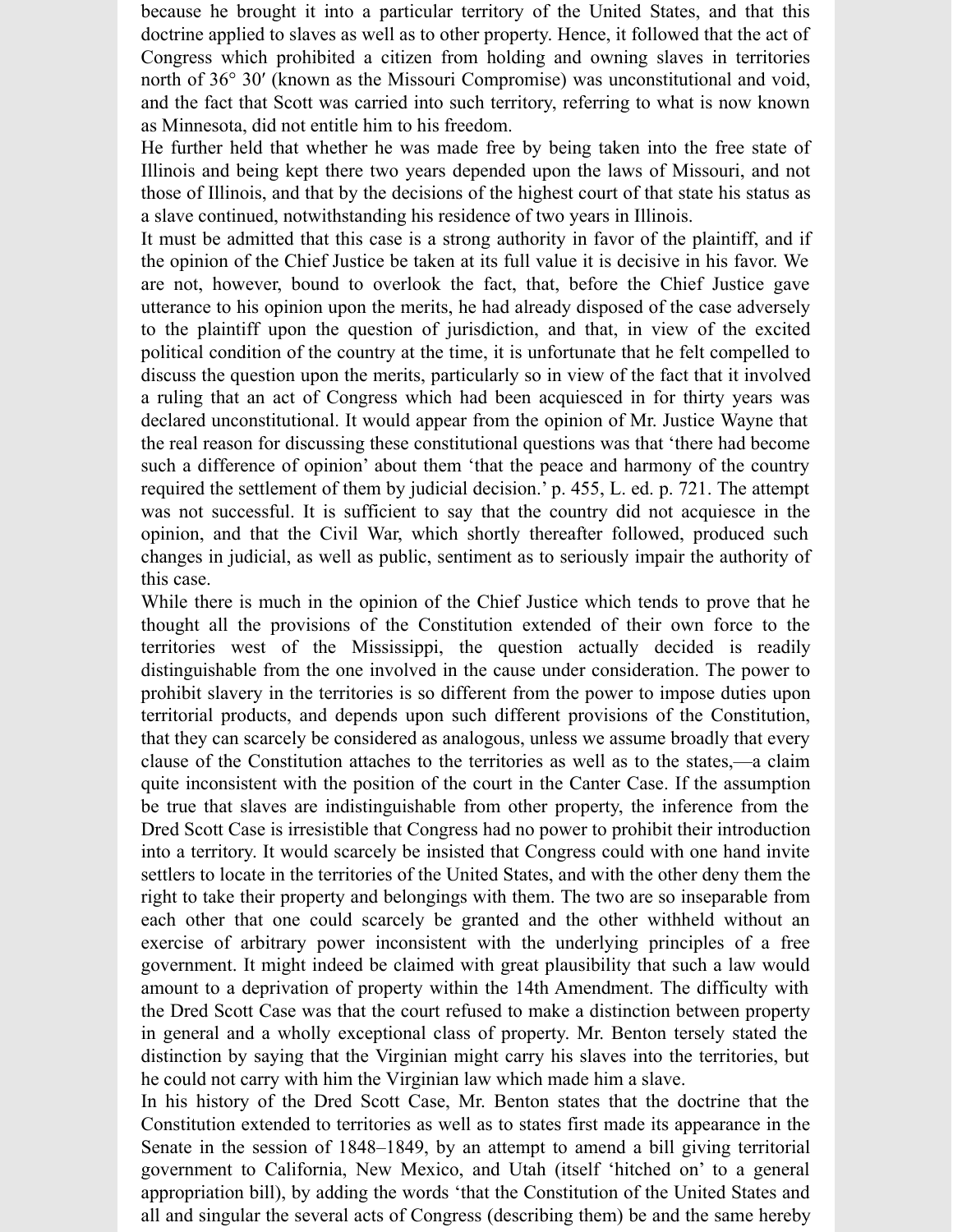are extended and given full force and efficacy in said territories.' Says Mr. Benton: 'The novelty and strangeness of this proposition called up Mr. Webster, who repulsed as an absurdity and as an impossibility the scheme of extending the Constitution to the territories, declaring that instrument to have been made for states, not territories; that Congress governed the territories independently of the Constitution and incompatibly with it; that no part of it went to a territory but what Congress chose to send; that it could not act of itself anywhere, not even in the states for which it was made, and that it required an act of Congress to put it in operation before it had effect anywhere Mr. Clay was of the same opinion and added: 'Now, really, I must say the idea that eo instanti upon the consummation of the treaty, the Constitution of the United States spread itself over the acquired territory and carried along with it the institution of slavery is so irreconcilable with my comprehension, or any reason I possess, that I hardly know how to meet it.' Upon the other hand, Mr. Calhoun boldly avowed his intent to carry slavery into them under the wing of the Constitution, and denounced as enemies of the south all who opposed it.'

The amendment was rejected by the House, and a contest brought on which threatened the loss of the general appropriation bill in which this amendment was incorporated, and the Senate finally receded from its amendment. 'Such,' said Mr. Benton, 'were the portentous circumstances under which this new doctrine first revealed itself in the American Senate, and then as needing legislative sanction requiring an act of Congress to carry the Constitution into the territories and to give it force and efficacy there.' Of the Dred Scott Case he says: 'I conclude this introductory note with recurring to the great fundamental error of the court (father of all the political errors), that of assuming the extension of the Constitution to the territories. I call it assuming, for it seems to be a naked assumption without a reason to support it, or a leg to stand upon, condemned by the Constitution itself and the whole history of its formation and administration. Who were the parties to it? The states alone. Their delegates framed it in the Federal convention; their citizens adopted it in the state conventions. The Northwest Territory was then in existence and it had been for three years; yet it had no voice either in the framing or adopting of the instrument, no delegate at Philadelphia, no submission of it to their will for adoption. The preamble shows it made by states. Territories are not alluded to in it.'

Finally, in summing up the results of the decisions holding the invalidity of the Missouri Compromise and the self-extension of the Constitution to the territories, he declares 'that the decisions conflict with the uniform action of all the departments of the Federal government from its foundation to the present time, and cannot be received as rules governing Congress and the people without reversing that action, and admitting the political supremacy of the court, and accepting an altered Constitution from its hands and taking a new and portentous point of departure in the working of the government.'

To sustain the judgment in the case under consideration, it by no means becomes necessary to show that none of the articles of the Constitution apply to the island of Porto Rico. There is a clear distinction between such prohibitions as go to the very root of the power of Congress to act at all, irrespective of time or place, and such as are operative only 'throughout the United States' or among the several states.

Thus, when the Constitution declares that 'no bill of attainder or ex post facto law shall be passed,' and that 'no title of nobility shall be granted by the United States,' it goes to the competency of Congress to pass a bill of that description. Perhaps the same remark may apply to the 1st Amendment, that 'Congress shall make no law respecting an establishment of religion, or prohibiting the free exercise thereof; or abridging the freedom of speech, or of the press; or the right of the people to peacefully assemble and to petition the government for a redress of grievances.' We do not wish, however, to be understood as expressing an opinion how far the bill of rights contained in the first eight amendments is of general and how far of local application.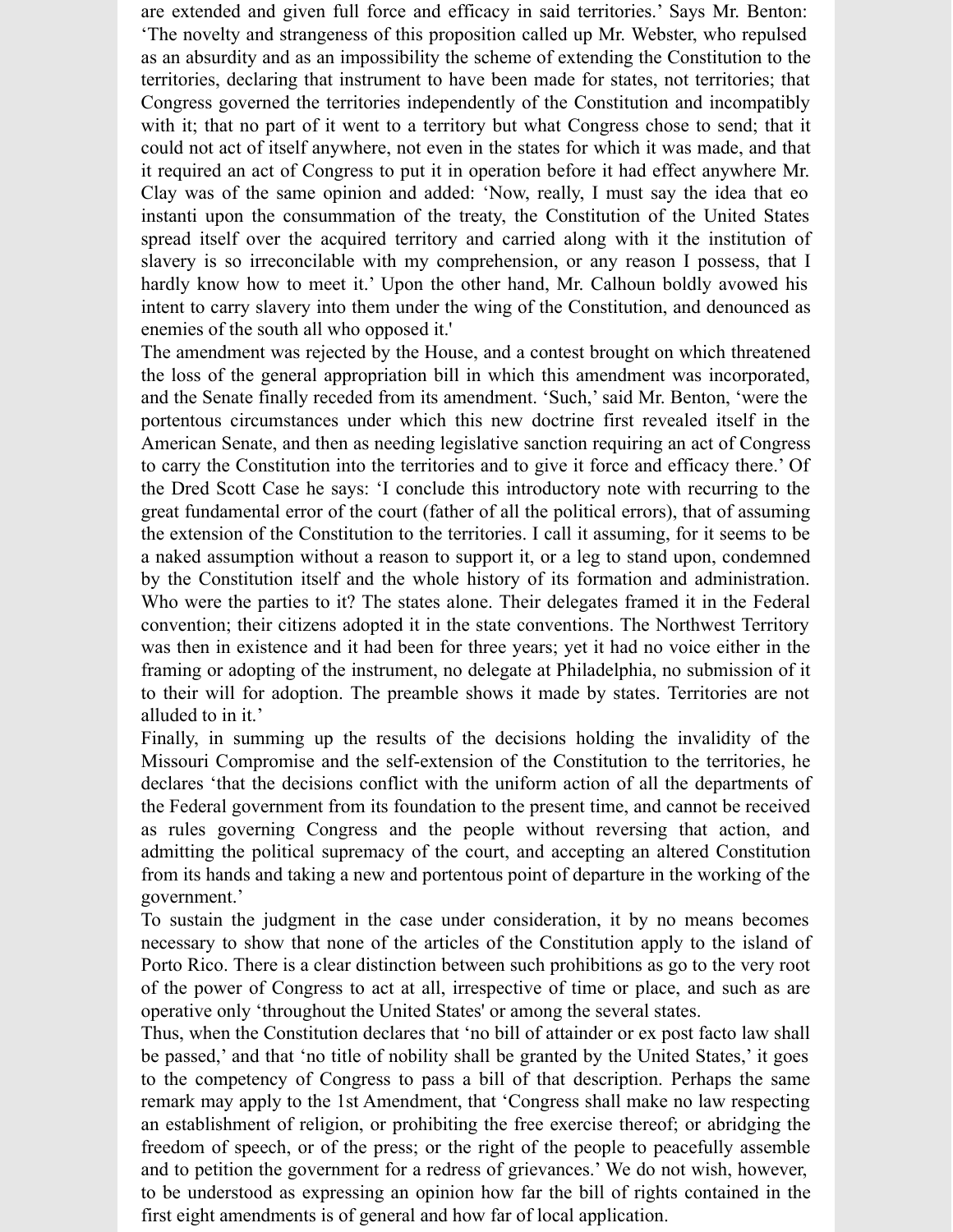Upon the other hand, when the Constitution declares that all duties shall be uniform 'throughout the United States,' it becomes necessary to inquire whether there be any territory over which Congress has jurisdiction which is not a part of the 'United States,' by which term we understand the states whose people united to form the Constitution, and such as have since been admitted to the Union upon an equality with them. Not only did the people in adopting the 13th Amendment thus recognize a distinction between the United States and 'any place subject to their jurisdiction,' but Congress itself, in the act of March 27, 1804 (2 Stat. at L. 298, chap. 56), providing for the proof of public records, applied the provisions of the act, not only to 'every court and office within the United States,' but to the 'courts and offices of the respective territories of the United States and countries subject to the jurisdiction of the United States,' as to the courts and offices of the several states. This classification, adopted by the Eighth Congress, is carried into the Revised Statutes as follows:

'Sec. 905. The acts of the legislature of any state or territory, or of any country subject to the jurisdiction of the United States, shall be authenticated,' etc.

'Sec. 906. All records and exemplifications of books which may be kept in any public office of and state or territory, or of any country subject to the jurisdiction of the United States,' etc.

Unless these words are to be rejected as meaningless, we must treat them as a recognition by Congress of the fact that there may be territories subject to the jurisdiction of the United States, which are not of the United States.

In determining the meaning of the words of article 1, section 8, 'uniform throughout the United States,' we are bound to consider, not only the provisions forbidding preference being given to the ports of one state over those of another (to which attention has already been called), but the other clauses declaring that no tax or duty shall be laid on articles exported from any state, and that no state shall, without the consent of Congress, lay any imposts or duties upon imports or exports, nor any duty on tonnage. The object of all of these was to protect the states which united in forming the Constitution from discriminations by Congress, which would operate unfairly or injuriously upon some states and not equally upon others. The opinion of Mr. Justice White in [Knowlton](https://1.next.westlaw.com/Link/Document/FullText?findType=Y&serNum=1900108659&pubNum=780&originatingDoc=I7a4be7179ca211d9bdd1cfdd544ca3a4&refType=RP&originationContext=document&transitionType=DocumentItem&ppcid=c08eb7709fd6411ba15f8469a157103d&contextData=(sc.UserEnteredCitation)) v. Moore, 178 U. S. 41, 44 L. ed. 969, 20 Sup. Ct. [Rep.](https://1.next.westlaw.com/Link/Document/FullText?findType=Y&serNum=1900108659&pubNum=708&originatingDoc=I7a4be7179ca211d9bdd1cfdd544ca3a4&refType=RP&originationContext=document&transitionType=DocumentItem&ppcid=c08eb7709fd6411ba15f8469a157103d&contextData=(sc.UserEnteredCitation)) 747, contains an elaborate historical review of the proceedings in the convention, which resulted in the adoption of these different clauses and their arrangement, and he there comes to the conclusion (p. 105, L. ed. p. 995, Sup. Ct. Rep. p. 772) that 'although the provision as to preference between ports and that regarding uniformity of duties, imposts, and excises were one in purpose, one in their adoption,' they were originally placed together, and 'became separated only in arranging the Constitution for the purpose of style.' Thus construed together, the purpose is irresistible that the words 'throughout the United States' are indistinguishable from the words 'among or between the several states,' and that these prohibitions were intended to apply only to commerce between ports of the several states as they then existed or should thereafter be admitted to the Union.

Indeed, the practical interpretation put by Congress upon the Constitution has been long continued and uniform to the effect that the Constitution is applicable to territories acquired by purchase or conquest, only when and so far as Congress shall so direct. Notwithstanding its duty to 'guarantee to every state in this Union a republican form of government' (art. 4,  $\S$  4), by which we understand, according to the definition of Webster, 'a government in which the supreme power resides in the whole body of the people, and is exercised by representatives elected by them,' Congress did not hesitate, in the original organization of the territories of Louisiana, Florida, the Northwest Territory, and its subdivisions of Ohio, Indiana, Michigan, Illinois, and Wisconsin and still more recently in the case of Alaska, to establish a form of government bearing a much greater analogy to a British Crown colony than a republican state of America, and to vest the legislative power either in a governor and council, or a governor and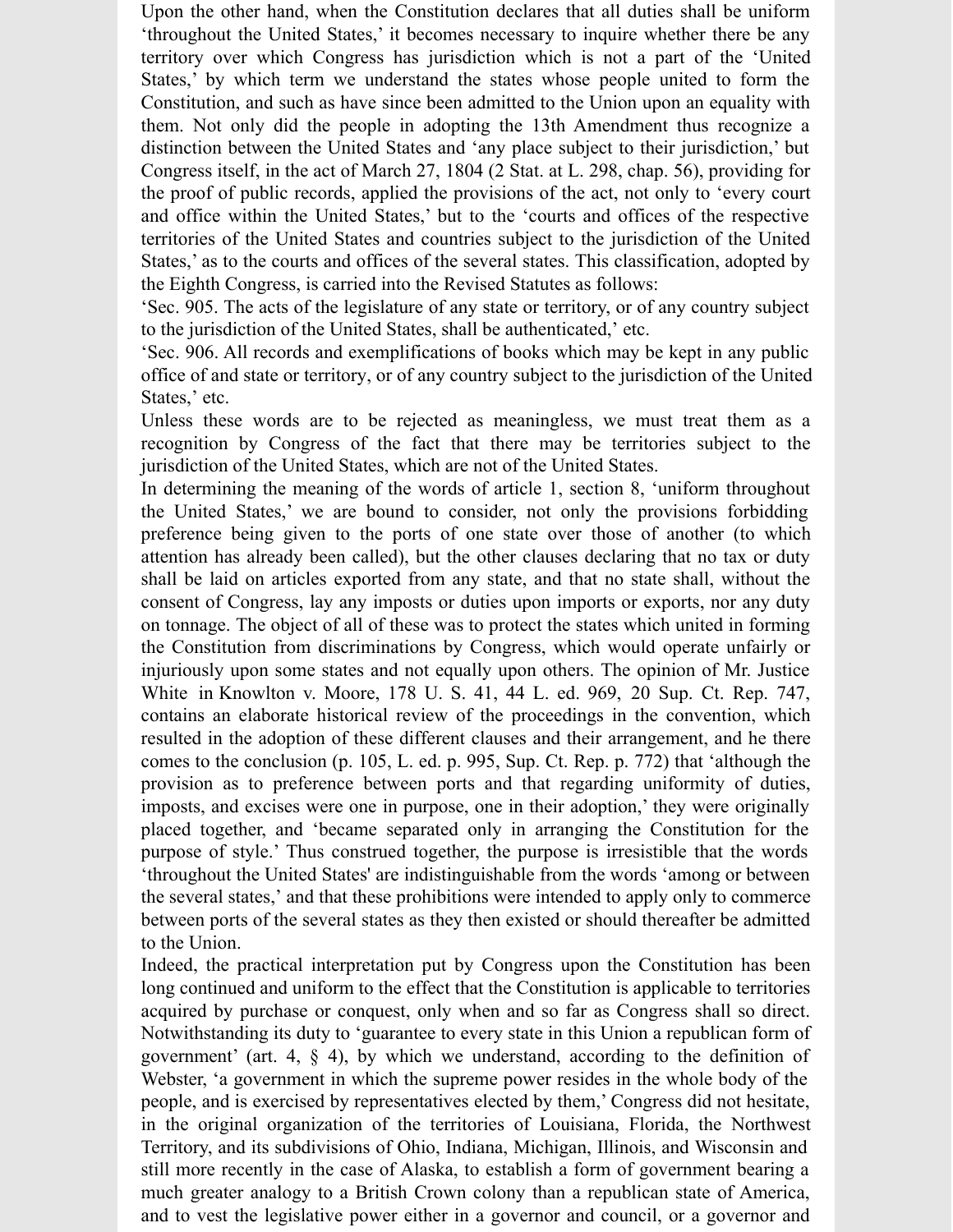judges, to be appointed by the President. It was not until they had attained a certain population that power was given them to organize a legislature by vote of the people. In all these cases, as well as in territories subsequently organized west of the Mississippi, Congress thought it necessary either to extend to Constitution and laws of the United States over them, or to declare that the inhabitants should be entitled to enjoy the right of trial by jury, of bail, and of the privilege of the writ of habeas corpus, as well as other privileges of the bill of rights.

We are also of opinion that the power to acquire territory by treaty implies, not only the power to govern such territory, but to prescribe upon what terms the United States will receive its inhabitants, and what their status shall be in what Chief Justice Marshall termed the 'American empire.' There seems to be no middle ground between this position and the doctrine that if their inhabitants do not become, immediately upon annexation, citizens of the United States, their children thereafter born, whether savages or civilized, are such, and entitled to all the rights, privileges and immunities of citizens. If such be their status, the consequences will be extremely serious. Indeed, it is doubtful if Congress would ever assent to the annexation of territory upon the condition that its inhabitants, however foreign they may be to our habits, traditions, and modes \*280 of life, shall become at once citizens of the United States. In all its treaties hitherto the treaty-making power has made special provision for this subject; in the cases of Louisiana and Florida, by stipulating that 'the inhabitants shall be incorporated into the Union of the United States and admitted as soon as possible . . . to the enjoyment of all the rights, advantages, and immunities of citizens of the United States;' in the case of Mexico, that they should 'be incorporated into the Union, and be admitted at the proper time (to be judged of by the Congress of the United States) to the enjoyment of all the rights of citizens of the United States;' in the case of Alaska, that the inhabitants who remained three years, 'with the exception of uncivilized native tribes, shall be admitted to the enjoyment of all the rights,' etc; and in the case of Porto Rico and the Philippines, 'that the civil rights and political status of the native inhabitants . . . shall be determined by Congress.' In all these cases there is an implied denial of the right of the inhabitants to American citizenship until Congress by further action shall signify its assent thereto.

Grave apprehensions of danger are felt by many eminent men,—a fear lest an unrestrained possession of power on the part of Congress may lead to unjust and oppressive legislation in which the natural rights of territories, or their inhabitants, may be engulfed in a centralized despotism. These rears, however, find no justification in the action of Congress in the past century, nor in the conduct of the British Parliament towards its outlying possessions since the American Revolution. Indeed, in the only instance in which this court has declared an act of Congress unconstitutional as trespassing upon the rights of territories (the Missouri Compromise), such action was dictated by motives of humanity and justice, and so far commanded popular approval as to be embodied in the 13th Amendment to the Constitution. There are certain principles of natural justice inherent in the Anglo-Saxon character, which need no expression in constitutions or statutes to give them effect or to secure dependencies against legislation manifestly hostile to their real interests. Even in the Foraker act itself, the constitutionality of which is so vigorously assailed, power was given to the legislative assembly of Porto Rico to repeal the very tariff in question in this case, a power it has not seen fit to exercise. The words of Chief Justice Marshall in Gibbons v. Ogden, 9 Wheat. 1, 6 L. ed. 23, with respect to the power of [Congress](https://1.next.westlaw.com/Link/Document/FullText?findType=Y&serNum=1800117190&pubNum=780&originatingDoc=I7a4be7179ca211d9bdd1cfdd544ca3a4&refType=RP&originationContext=document&transitionType=DocumentItem&ppcid=c08eb7709fd6411ba15f8469a157103d&contextData=(sc.UserEnteredCitation)) to regulate commerce, are pertinent in this connection: 'This power,' said he, 'like all others vested in Congress, is complete in itself, may be exercised to its utmost extent, and acknowledges no limitations other than are prescribed in the Constitution. . . . The wisdom and discretion of Congress, their identity with the people, and the influence which their constituents possess at elections, are in this, as in many other instances. as that, for example, of declaring war,—the sole restraints on which they have relied to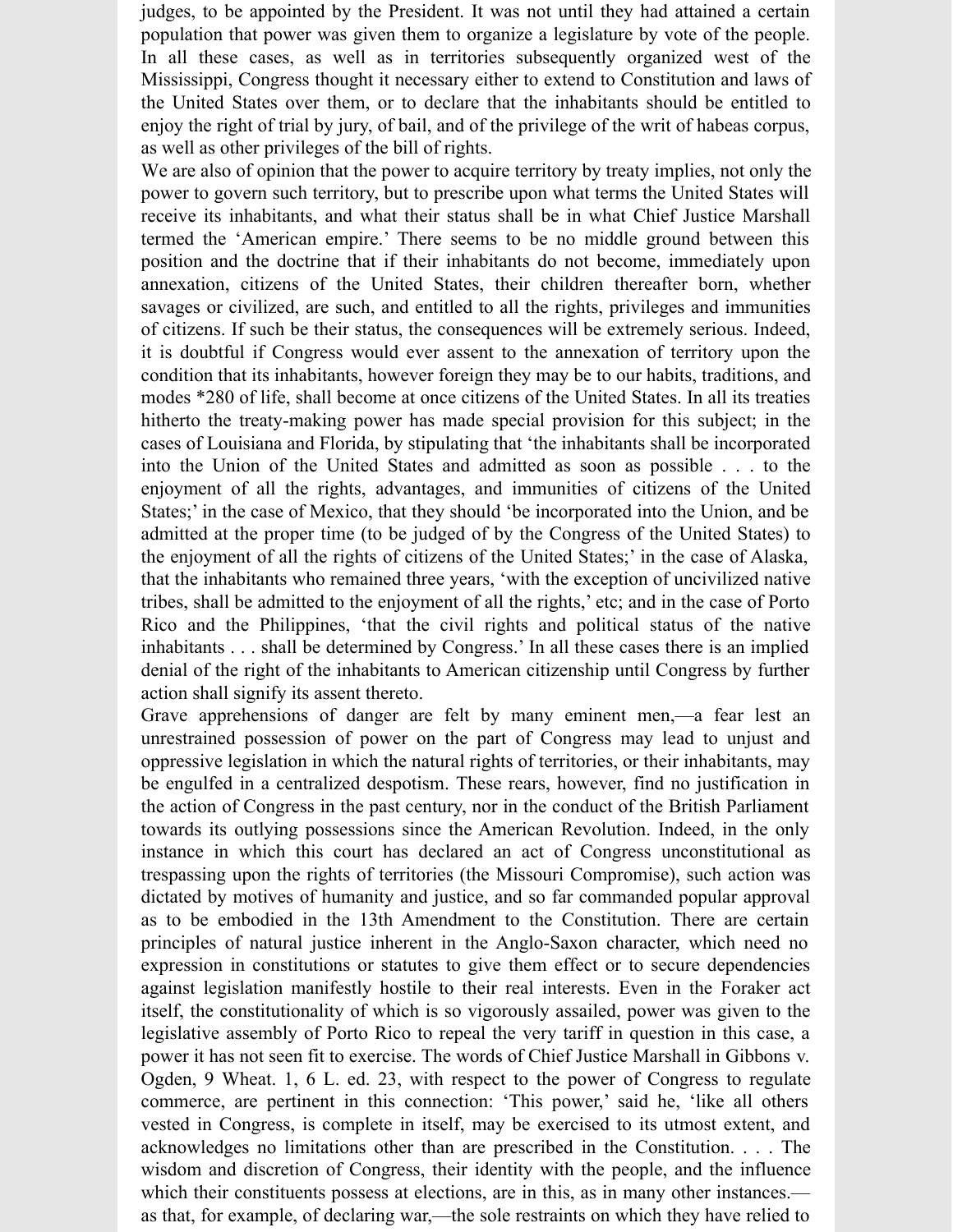secure them from its abuse. They are the restraints on which the people must often rely solely in all representative governments.'

So too, in Johnson v. [M'Intosh,](https://1.next.westlaw.com/Link/Document/FullText?findType=Y&serNum=1823194385&pubNum=780&originatingDoc=I7a4be7179ca211d9bdd1cfdd544ca3a4&refType=RP&fi=co_pp_sp_780_583&originationContext=document&transitionType=DocumentItem&ppcid=c08eb7709fd6411ba15f8469a157103d&contextData=(sc.UserEnteredCitation)#co_pp_sp_780_583) 8 Wheat. 543, 583, 5 L. ed. 681, 691, it was said by him:

'The title by conquest is acquired and maintained by force. The conqueror prescribes its limits. Humanity, however, acting on public opinion, has established, as a general rule, that the conquered shall not be wantonly oppressed, and that their condition shall remain as eligible as is compatible with the objects of the conquest. Most usually they are incorporated with the victorious nation and become subjects or citizens of the government with which they are connected. The new and old members of the society mingle with each other; the distinction between them is gradually lost, and they make one people. Where this incorporation is practicable humanity demands, and a wise policy requires, that the rights of the conquered to property should remain unimpaired; that the new subjects should be governed as equitably as the old; and that confidence in their security should gradually banish the painful sense of being separated from their ancient connections and united by force to strangers.

'When the conquest is complete, and the conquered inhabitants can be blended with the conquerors, or safely governed as a distinct people, public opinion, which not even the conqueror can disregard, imposes these restraints upon him; and he cannot neglect them without injury to his fame and hazard to his power.'

The following remarks of Mr. Justice White in the case of Knowlton v. Moore, 178 U. S. 109, 44 L. ed. 996, 20 Sup. Ct. [Rep.](https://1.next.westlaw.com/Link/Document/FullText?findType=Y&serNum=1900108658&pubNum=708&originatingDoc=I7a4be7179ca211d9bdd1cfdd544ca3a4&refType=RP&originationContext=document&transitionType=DocumentItem&ppcid=c08eb7709fd6411ba15f8469a157103d&contextData=(sc.UserEnteredCitation)) 774, in which the court upheld the [progressive](https://1.next.westlaw.com/Link/Document/FullText?findType=Y&serNum=1900108659&pubNum=780&originatingDoc=I7a4be7179ca211d9bdd1cfdd544ca3a4&refType=RP&originationContext=document&transitionType=DocumentItem&ppcid=c08eb7709fd6411ba15f8469a157103d&contextData=(sc.UserEnteredCitation)) features of the legacy tax, are also pertinent:

'The grave consequences which it is asserted must arise in the future if the right to levy a progressive tax be recognized involves in its ultimate aspect the mere assertion that free and representative government is a failure, and that the grossest abuses of power are foreshadowed unless the courts usurp a purely legislative function. If a case should ever arise where an arbitrary and confiscatory exaction is imposed, bearing the guise of a progressive or any other form of tax, it will be time enough to consider whether the judicial power can afford a remedy by applying inherent and fundamental principles for the protection of the individual, even though there be no express authority in the Constitution to do so.'

It is obvious that in the annexation of outlying and distant possessions grave questions will arise from differences of race, habits, laws, and customs of the people, and from differences of soil, climate, and production, which may require action on the part of Congress that would be quite unnecessary in the annexation of contiguous territory inhabited only by people of the same race, or by scattered bodies of native Indians.

We suggest, without intending to decide, that there may be a distinction between certain natural rights enforced in the Constitution by prohibitions against interference with them, and what may be termed artificial or remedial rights which are peculiar to our own system of jurisprudence. Of the former class are the rights to one's own religious opinions and to a public expression of them, or, as sometimes said, to worship God according to the dictates of one's own conscience; the right to personal liberty and individual property; to freedom of speech and of the press; to free access to courts of justice, to due process of law, and to an equal protection of the laws; to immunities from unreasonable searches and seizures, as well as cruel and unusual punishments; and to such other immunities as are indispensable to a free government. Of the latter class are the rights to citizenship, to suffrage (Minor v. Happersett, 21 Wall. 162, 22 L. ed. 627), and to the particular methods of procedure pointed out in the [Constitution,](https://1.next.westlaw.com/Link/Document/FullText?findType=Y&serNum=1831195061&pubNum=780&originatingDoc=I7a4be7179ca211d9bdd1cfdd544ca3a4&refType=RP&originationContext=document&transitionType=DocumentItem&ppcid=c08eb7709fd6411ba15f8469a157103d&contextData=(sc.UserEnteredCitation)) which are peculiar to Anglo-Saxon jurisprudence, and some of which have already been held by the states to be unnecessary to the proper protection of individuals.

Whatever may be finally decided by the American people as to the status of these islands and their inhabitants,—whether they shall be introduced into the sisterhood of states or be permitted to form independent governments,—it does not follow that in the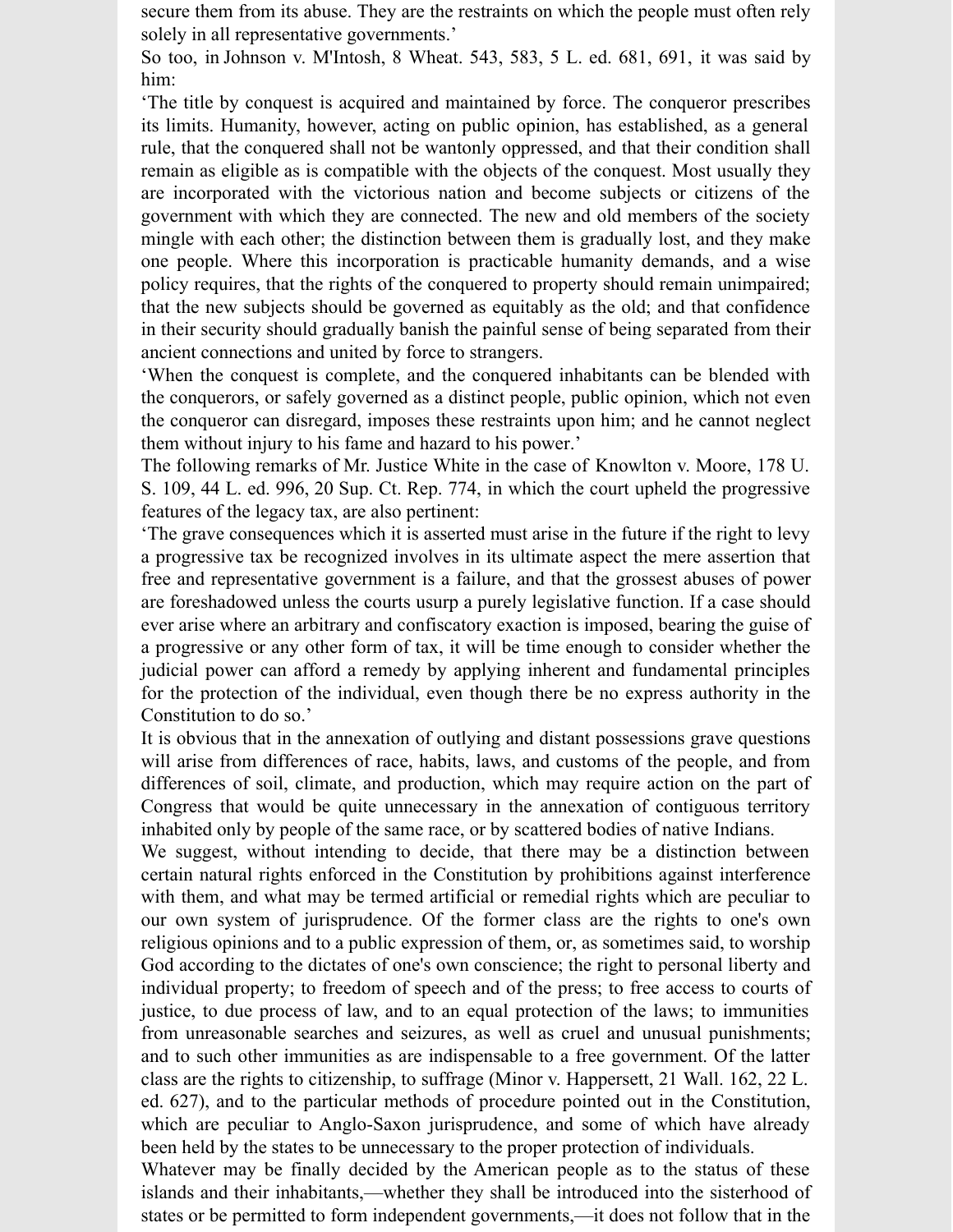meantime, a waiting that decision, the people are in the matter of personal rights unprotected by the provisions of our Constitution and subject to the merely arbitrary control of Congress. Even if regarded as aliens, they are entitled under the principles of the Constitution to be protected in life, liberty, and property. This has been frequently held by this court in respect to the Chinese, even when aliens, not possessed of the political rights of citizens of the United States. Yick Wo v. [Hopkins,](https://1.next.westlaw.com/Link/Document/FullText?findType=Y&serNum=1886180012&pubNum=780&originatingDoc=I7a4be7179ca211d9bdd1cfdd544ca3a4&refType=RP&originationContext=document&transitionType=DocumentItem&ppcid=c08eb7709fd6411ba15f8469a157103d&contextData=(sc.UserEnteredCitation)) 118 U. S. 356, 30 L. ed. 220, 6 Sup. Ct. Rep. [1064;](https://1.next.westlaw.com/Link/Document/FullText?findType=Y&serNum=1886180012&pubNum=708&originatingDoc=I7a4be7179ca211d9bdd1cfdd544ca3a4&refType=RP&originationContext=document&transitionType=DocumentItem&ppcid=c08eb7709fd6411ba15f8469a157103d&contextData=(sc.UserEnteredCitation)) Fong Yue Ting v. [United](https://1.next.westlaw.com/Link/Document/FullText?findType=Y&serNum=1893180034&pubNum=780&originatingDoc=I7a4be7179ca211d9bdd1cfdd544ca3a4&refType=RP&originationContext=document&transitionType=DocumentItem&ppcid=c08eb7709fd6411ba15f8469a157103d&contextData=(sc.UserEnteredCitation)) States, 149 U. S. 698, 37 L. ed. 905, 13 Sup. Ct. Rep. [1016;](https://1.next.westlaw.com/Link/Document/FullText?findType=Y&serNum=1893180034&pubNum=708&originatingDoc=I7a4be7179ca211d9bdd1cfdd544ca3a4&refType=RP&originationContext=document&transitionType=DocumentItem&ppcid=c08eb7709fd6411ba15f8469a157103d&contextData=(sc.UserEnteredCitation)) Lem Moon Sing, 158 U. S. 538, 547, 39 L. ed. 1082, 1085, 15 Sup. Ct. [Rep.](https://1.next.westlaw.com/Link/Document/FullText?findType=Y&serNum=1895180127&pubNum=708&originatingDoc=I7a4be7179ca211d9bdd1cfdd544ca3a4&refType=RP&originationContext=document&transitionType=DocumentItem&ppcid=c08eb7709fd6411ba15f8469a157103d&contextData=(sc.UserEnteredCitation)) 962; Wong Wing v. [United](https://1.next.westlaw.com/Link/Document/FullText?findType=Y&serNum=1895180036&pubNum=780&originatingDoc=I7a4be7179ca211d9bdd1cfdd544ca3a4&refType=RP&fi=co_pp_sp_780_547&originationContext=document&transitionType=DocumentItem&ppcid=c08eb7709fd6411ba15f8469a157103d&contextData=(sc.UserEnteredCitation)#co_pp_sp_780_547) States, 163 U. S. 228, 41 L. ed. 140, 16 Sup. Ct. [Rep.](https://1.next.westlaw.com/Link/Document/FullText?findType=Y&serNum=1896180000&pubNum=708&originatingDoc=I7a4be7179ca211d9bdd1cfdd544ca3a4&refType=RP&originationContext=document&transitionType=DocumentItem&ppcid=c08eb7709fd6411ba15f8469a157103d&contextData=(sc.UserEnteredCitation)) 977. We do not desire, however, to anticipate the [difficulties](https://1.next.westlaw.com/Link/Document/FullText?findType=Y&serNum=1896180000&pubNum=780&originatingDoc=I7a4be7179ca211d9bdd1cfdd544ca3a4&refType=RP&originationContext=document&transitionType=DocumentItem&ppcid=c08eb7709fd6411ba15f8469a157103d&contextData=(sc.UserEnteredCitation)) which would naturally arise in this connection, but merely to disclaim any intention to hold that the inhabitants of these territories are subject to an unrestrained power on the part of Congress to deal with them upon the theory that they have no rights which it is bound to respect.

Large powers must necessarily be intrusted to Congress in dealing with these problems, and we are bound to assume that they will be judiciously exercised. That these powers may be abused is possible. But the same may be said of its powers under the Constitution as well as outside of it. Human wisdom has never devised a form of government so perfect that it may not be perverted to bad purposes. It is never conclusive to argue against the possession of certain powers from possible abuses of them. It is safe to say that if Congress should venture upon legislation manifestly dictated by selfish interests, it would receive quick rebuke at the hands of the people. Indeed, it is scarcely possible that Congress could do a greater injustice to these islands than would be involved in holding that it could not impose upon the states taxes and excises without extending the same taxes to them. Such requirement would bring them at once within our internal revenue system, including stamps, licenses, excises, and all the paraphernalia of that system, and apply it to territories which have had no experience of this kind, and where it would prove an intolerable burden.

This subject was carefully considered by the Senate committee in charge of the Foraker bill, which found, after an examination of the facts, that property in Porto Rico was already burdened with a private debt amounting probably to \$30,000,000; that no system of property taxation was or ever had been in force in the island, and that it probably would require two years to inaugurate one and secure returns from it; that the revenues had always been chiefly raised by duties on imports and exports, and that our internal revenue laws, if applied in that island, would prove oppressive and ruinous to many people and interests; that to undertake to collect our heavy internal revenue tax, far heavier than Spain ever imposed upon their products and vocations, would be to invite violations of the law so innumerable as to make prosecutions impossible, and to almost certainly alienate and destroy the friendship and good will of that people for the United States.

In passing upon the questions involved in this and kindred cases, we ought not to overlook the fact that, while the Constitution was intended to establish a permanent form of government for the states which should elect to take advantage of its conditions, and continue for an indefinite future, the vast possibilities of that future could never have entered the minds of its framers. The states had but recently emerged from a war with one of the most powerful nations of Europe, were disheartened by the failure of the confederacy, and were doubtful as to the feasibility of a stronger union. Their territory was confined to a narrow strip of land on the Atlantic coast from Canada to Florida, with a somewhat indefinite claim to territory beyond the Alleghanies, where their sovereignty was disputed by tribes of hostile Indians supported, as was popularly believed, by the British, who had never formally delivered possession under the treaty of peace. The vast territory beyond the Mississippi, which formerly had been claimed by France, since 1762 had belonged to Spain, still a powerful nation and the owner of a great part of the Western Hemisphere. Under these circumstances it is little wonder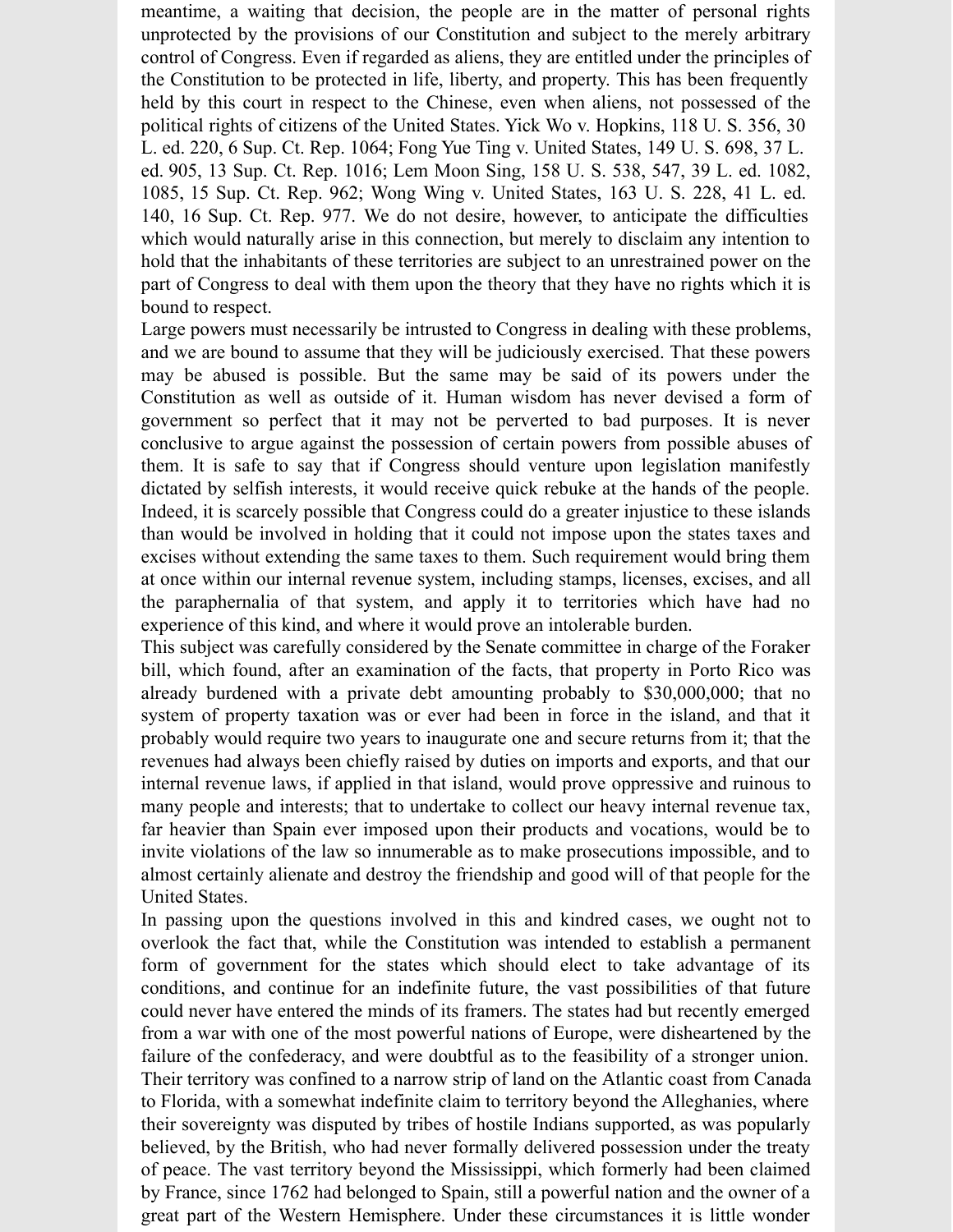that the question of annexing these territories was not made a subject of debate. The difficulties of bringing about a union of the states were so great, the objections to it seemed so formidable, that the whole thought of the convention centered upon surmounting these obstacles. The question of territories was dismissed with a single clause, apparently applicable only to the territories then existing, giving Congress the power to govern and dispose of them.

Had the acquisition of other territories been contemplated as a possibility, could it have been foreseen that, within little more than one hundred years, we were destined to acquire, not only the whole vast region between the Atlantic and Pacific Oceans, but the Russian possessions in America and distant islands in the Pacific, it is incredible that no provision should have been made for them, and the question whether the Constitution should or should not extend to them have been definitely settled. If it be once conceded that we are at liberty to acquire foreign territory, a presumption arises that our power with respect to such territories is the same power which other nations have been accustomed to exercise with respect to territories acquired by them. If, in limiting the power which Congress was to exercise within the United States, it was also intended to limit it with regard to such territories as the people of the United States should thereafter acquire, such limitations should have been expressed. Instead of that, we find the Constitution speaking only to states, except in the territorial clause, which is absolute in its terms, and suggestive of no limitations upon the power of Congress in dealing with them. The states could only delegate to Congress such powers as they themselves possessed, and as they had no power to acquire new territory they had none to delegate in that connection. The logical inference from this is that if Congress had power to acquire new territory, which is conceded, that power was not hampered by the constitutional provisions. If, upon the other hand, we assume that the territorial clause of the Constitution was not intended to be restricted to such territory as the United States then possessed, there is nothing in the Constitution to indicate that the power of Congress in dealing with them was intended to be restricted by any of the other provisions.

There is a provision that 'new states may be admitted by the Congress into this Union.' These words, of course, carry the Constitution with them, but nothing is said regarding the acquisition of new territories or the extension of the Constitution over them. The liberality of Congress in legislating the Constitution into all our contiguous territories has undoubtedly fostered the impression that it went there by its own force, but there is nothing in the Constitution itself, and little in the interpretation put upon it, to confirm that impression. There is not even an analogy to the provisions of an ordinary mortgage, for its attachment to after-acquired property, without which it covers only property existing at the date of the mortgage. In short, there is absolute silence upon the subject. The executive and legislative departments of the government have for more than a century interpreted this silence as precluding the idea that the Constitution attached to these territories as soon as acquired, and unless such interpretation be manifestly contrary to the letter or spirit of the Constitution, it should be followed by the judicial department. Cooley, Const. Lim. §§ 81–85. [Burrow-Giles](https://1.next.westlaw.com/Link/Document/FullText?findType=Y&serNum=1884180197&pubNum=780&originatingDoc=I7a4be7179ca211d9bdd1cfdd544ca3a4&refType=RP&fi=co_pp_sp_780_57&originationContext=document&transitionType=DocumentItem&ppcid=c08eb7709fd6411ba15f8469a157103d&contextData=(sc.UserEnteredCitation)#co_pp_sp_780_57) Lithographic Co. v. Sarony, 111 U. S. 53, 57, 28 L. ed. 349, 351, 4 Sup. Ct. [Rep.](https://1.next.westlaw.com/Link/Document/FullText?findType=Y&serNum=1884180197&pubNum=708&originatingDoc=I7a4be7179ca211d9bdd1cfdd544ca3a4&refType=RP&originationContext=document&transitionType=DocumentItem&ppcid=c08eb7709fd6411ba15f8469a157103d&contextData=(sc.UserEnteredCitation)) 279; [Marshall](https://1.next.westlaw.com/Link/Document/FullText?findType=Y&serNum=1892180033&pubNum=780&originatingDoc=I7a4be7179ca211d9bdd1cfdd544ca3a4&refType=RP&fi=co_pp_sp_780_691&originationContext=document&transitionType=DocumentItem&ppcid=c08eb7709fd6411ba15f8469a157103d&contextData=(sc.UserEnteredCitation)#co_pp_sp_780_691) Field & Co. v. Clark, 143 U. S. 649, 691, 36 L. ed. 294, 309, 12 Sup. Ct. [Rep.](https://1.next.westlaw.com/Link/Document/FullText?findType=Y&serNum=1892180033&pubNum=708&originatingDoc=I7a4be7179ca211d9bdd1cfdd544ca3a4&refType=RP&originationContext=document&transitionType=DocumentItem&ppcid=c08eb7709fd6411ba15f8469a157103d&contextData=(sc.UserEnteredCitation)) 495.

Patriotic and intelligent men may differ widely as to the desireableness of this or that acquisition, but this is solely a political question. We can only consider this aspect of the case so far as to say that no construction of the Constitution should be adopted which would prevent Congress from considering each case upon its merits, unless the language of the instrument imperatively demand it. A false step at this time might be fatal to the development of what Chief Justice Marshall called the American empire. Choice in some cases, the natural gravitation of small bodies towards large ones in others, the result of a successful war in still others, may bring about conditions which would render the annexation of distant possessions desirable. If those possessions are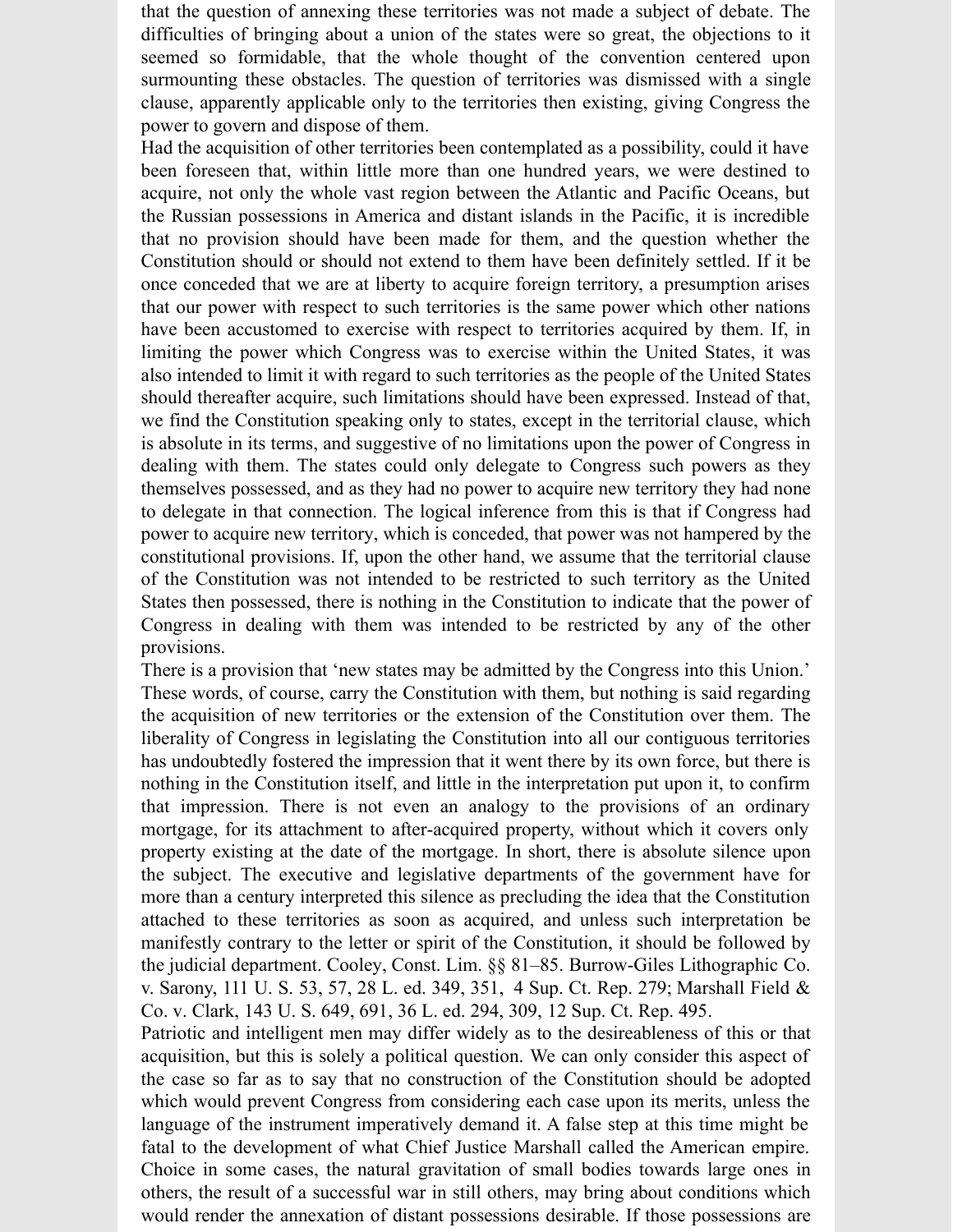inhabited by alien races, differing from us in religion, customs, laws, methods of taxation, and modes of thought, the administration of government and justice, according to Anglo-Saxon principles, may for a time be impossible; and the question at once arises whether large concessions ought not to be made for a time, that ultimately our own theories may be carried out, and the blessings of a free government under the Constitution extended to them. We decline to hold that there is anything in the Constitution to forbid such action.

We are therefore of opinion that the island of Porto Rico is a territory appurtenant and belonging to the United States, but not a part of the United States within the revenue clauses of the Constitution; that the Foraker act is constitutional, so far as it imposes duties upon imports from such island, and that the plaintiff cannot recover back the duties exacted in this case.

The judgment of the Circuit Court is therefore affirmed.

Mr. Justice White, with whom concurred Mr. Justice Shiras and Mr. Justice McKenna, uniting in the judgment of affirmance:

Mr. Justice Brown, in announcing the judgment of affirmance, has in his opinion stated his reasons for his concurrence in such judgment. In the result I likewise concur. As, however, the reasons which cause me to do so are different from, if not in conflict with, those expressed in that opinion, if its meaning is by me not misconceived, it becomes my duty to state the convictions which control me.

The recovery sought is the amount of duty paid on merchandise which came into the United States from Porto Rico after July 1, 1900. The exaction was made in virtue of the act of Congress approved April 12, 1900, entitled 'An Act Temporarily to Provide Revenue and a Civil Government for Porto Rico, and for Other Purposes.' 31 Stat. at L. 77. The right to recover is predicated on the assumption that Porto Rico, by the ratification of the treaty with Spain, became incorporated into the United States, and therefore the act of Congress which imposed the duty in question is repugnant to article 1, § 8, clause 1, of the Constitution providing that 'the Congress shall have power to lay and collect taxes, duties, imposts, and excises, to pay the debts and provide for the common defense and general welfare of the United States; but all duties, imposts, and excises shall be uniform throughout the United States.' Subsidiarily, it is contended that the duty collected was also repugnant to the export and preference clauses of the Constitution. But as the case concerns no duty on goods going from the United States to Porto Rico, this proposition must depend also on the hypothesis that the provisions of the Constitution referred to apply to Porto Rico because that island has been incorporated into the United States. It is hence manifest that this latter contention is involved in the previous one, and need not be separately considered.

The arguments at bar embrace many propositions which seem to me to be irrelevant, or, if relevant, to be so contrary to reason and so in conflict with previous decisions of this court as to cause them to require but a passing notice. To eliminate all controversies of this character, and thus to come to the pivotal contentions which the case involves, let me state and concede the soundness of some principles, referring, in doing so, in the margin to the authorities by which they are sustained, and making such comment on some of them as may to me appear necessary.

First. The government of the United States was born of the Constitution, and all powers which it enjoys or may exercise must be either derived expressly or by implication from that instrument. Ever then, when an act of any department is challenged because not warranted by the Constitution, the existence of the authority is to be ascertained by determining whether the power has been conferred by the Constitution, either in express terms or by lawful implication, to be drawn from the express authority conferred, or deduced as an attribute which legitimately inheres in the nature of the powers given, and which flows from the character of the government established by the Constitution. In other words, while confined to its constitutional orbit, the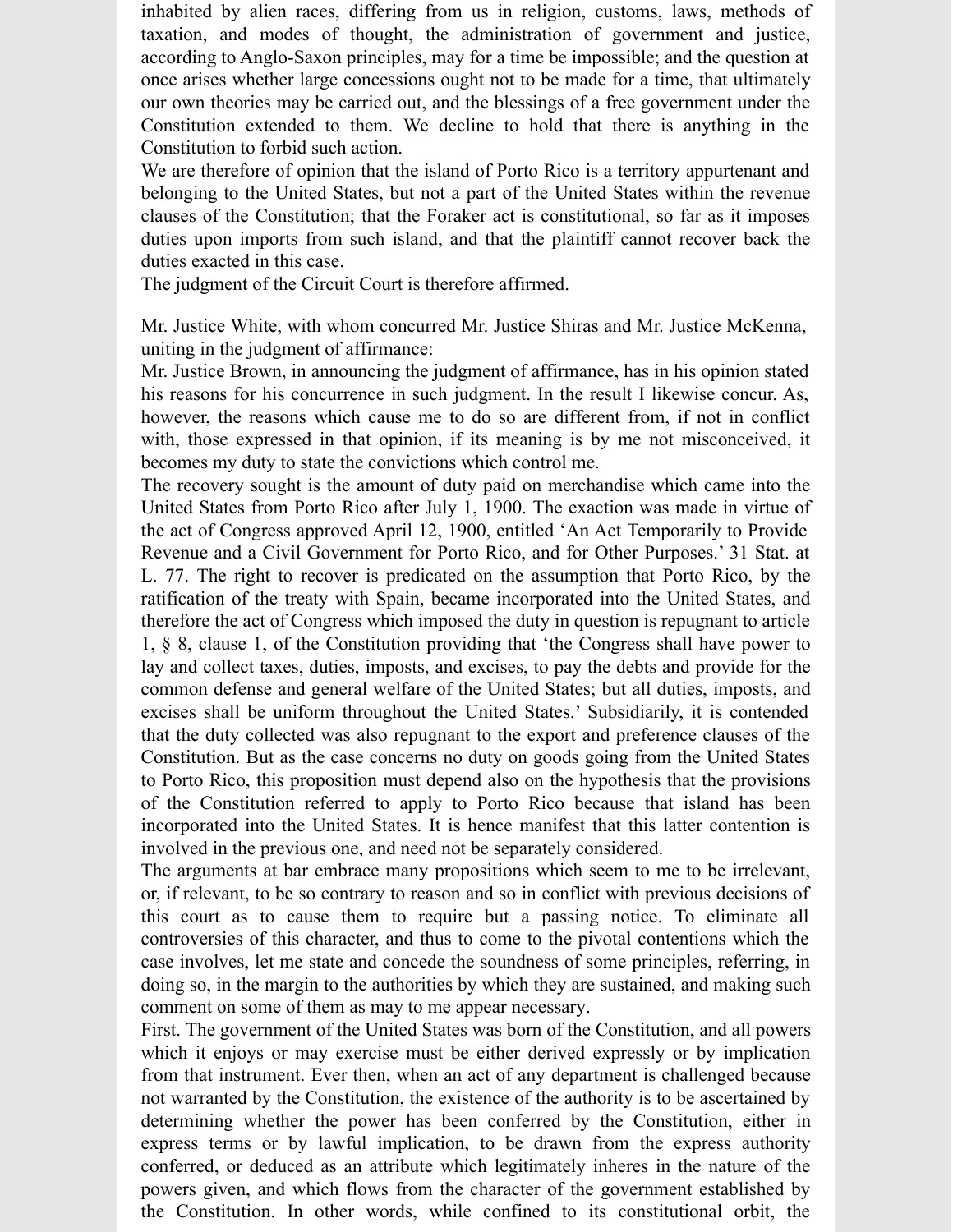government of the United States is supreme within its lawful sphere[.1](https://1.next.westlaw.com/Document/I7a4be7179ca211d9bdd1cfdd544ca3a4/View/FullText.html?transitionType=UniqueDocItem&contextData=(sc.Default)&userEnteredCitation=182+us+244#co_footnote_B00111901103898)

Second. Every function of the government being thus derived from the Constitution, it follows that that instrument is everywhere and at all times potential in so far as its provisions are applicable[.2](https://1.next.westlaw.com/Document/I7a4be7179ca211d9bdd1cfdd544ca3a4/View/FullText.html?transitionType=UniqueDocItem&contextData=(sc.Default)&userEnteredCitation=182+us+244#co_footnote_B00221901103898)

Third. Hence it is that wherever a power is given by the Constitution, and there is a limitation imposed on the authority, such restriction operates upon and confines every action on the subject within its constitutional limits[.3](https://1.next.westlaw.com/Document/I7a4be7179ca211d9bdd1cfdd544ca3a4/View/FullText.html?transitionType=UniqueDocItem&contextData=(sc.Default)&userEnteredCitation=182+us+244#co_footnote_B00331901103898)

Fourth. Consequently it is impossible to conceive that, where conditions are brought about to which any particular provision of the Constitution applies, its controlling influence may be frustrated by the action of any or all of the departments of the government. Those departments, when discharging, within the limits of their constitutional power, the duties which rest on them, may of course deal with the subjects committed to them in such a way as to cause the matter dealt with to come under the control of provisions of the Constitution which may not have been previously applicable. But this does not conflict with the doctrine just stated, or presuppose that the Constitution may or may not be applicable at the election of any agency of the government.

Fifth. The Constitution has undoubtedly conferred on Congress the right to create such municipal organizations as it may deem best for all the territories of the United States, whether they have been incorporated or not, to give to the inhabitants as respects the local governments such degree of representation as may be conducive to the public well-being, to deprive such territory of representative government if it is considered just to do so, and to change such local governments at discretion[.4](https://1.next.westlaw.com/Document/I7a4be7179ca211d9bdd1cfdd544ca3a4/View/FullText.html?transitionType=UniqueDocItem&contextData=(sc.Default)&userEnteredCitation=182+us+244#co_footnote_B00441901103898)

The plenitude of the power of Congress as just stated is conceded by both sides to this controversy. It has been manifest from the earliest days, and so many examples are afforded of it that to refer to them seems superfluous. However, there is an instance which exemplifies the exercise of the power substantially in all its forms, in such an apt way that reference is made to it. The instance referred to is the District of Columbia, which has had from the beginning different forms of government conferred upon it by Congress, some largely representative, others only partially so, until, at the present time, the people of the District live under a local government totally devoid of local representation, in the elective sense, administered solely by officers appointed by the President, Congress, in which the District has no representative in effect, acting as the local legislature.

In some adjudged cases the power to locally govern at discretion has been declared to arise as an incident to the right to acquire territory. In others it has been rested upon the clause of § 3, article 4, of the Constitution, which vests Congress with the power to dispose of and make all needful rules and regulations respecting the territory or other property of the United States[.5](https://1.next.westlaw.com/Document/I7a4be7179ca211d9bdd1cfdd544ca3a4/View/FullText.html?transitionType=UniqueDocItem&contextData=(sc.Default)&userEnteredCitation=182+us+244#co_footnote_B00551901103898) But this divergence, if not conflict of opinion, does not imply that the authority of Congress to govern the territories is outside of the Constitution, since in either case the right is founded on the Constitution, although referred to different provisions of that instrument.

While, therefore, there is no express or implied limitation on Congress in exercising its power to create local governments for any and all of the territories, by which that body is restrained from the widest latitude of discretion, it does not follow that there may not be inherent, although unexpressed, principles which are the basis of all free government which cannot be with impunity transcended[.6](https://1.next.westlaw.com/Document/I7a4be7179ca211d9bdd1cfdd544ca3a4/View/FullText.html?transitionType=UniqueDocItem&contextData=(sc.Default)&userEnteredCitation=182+us+244#co_footnote_B00661901103898) But this does not suggest that every express limitation of the Constitution which is applicable has not force, but only signifies that even in cases where there is no direct command of the Constitution which applies, there may nevertheless be restrictions of so fundamental a nature that they cannot be transgressed, although not expressed in so many words in the Constitution.

Sixth. As Congress in governing the territories is subject to the Constitution, it results that all the limitations of the Constitution which are applicable to Congress in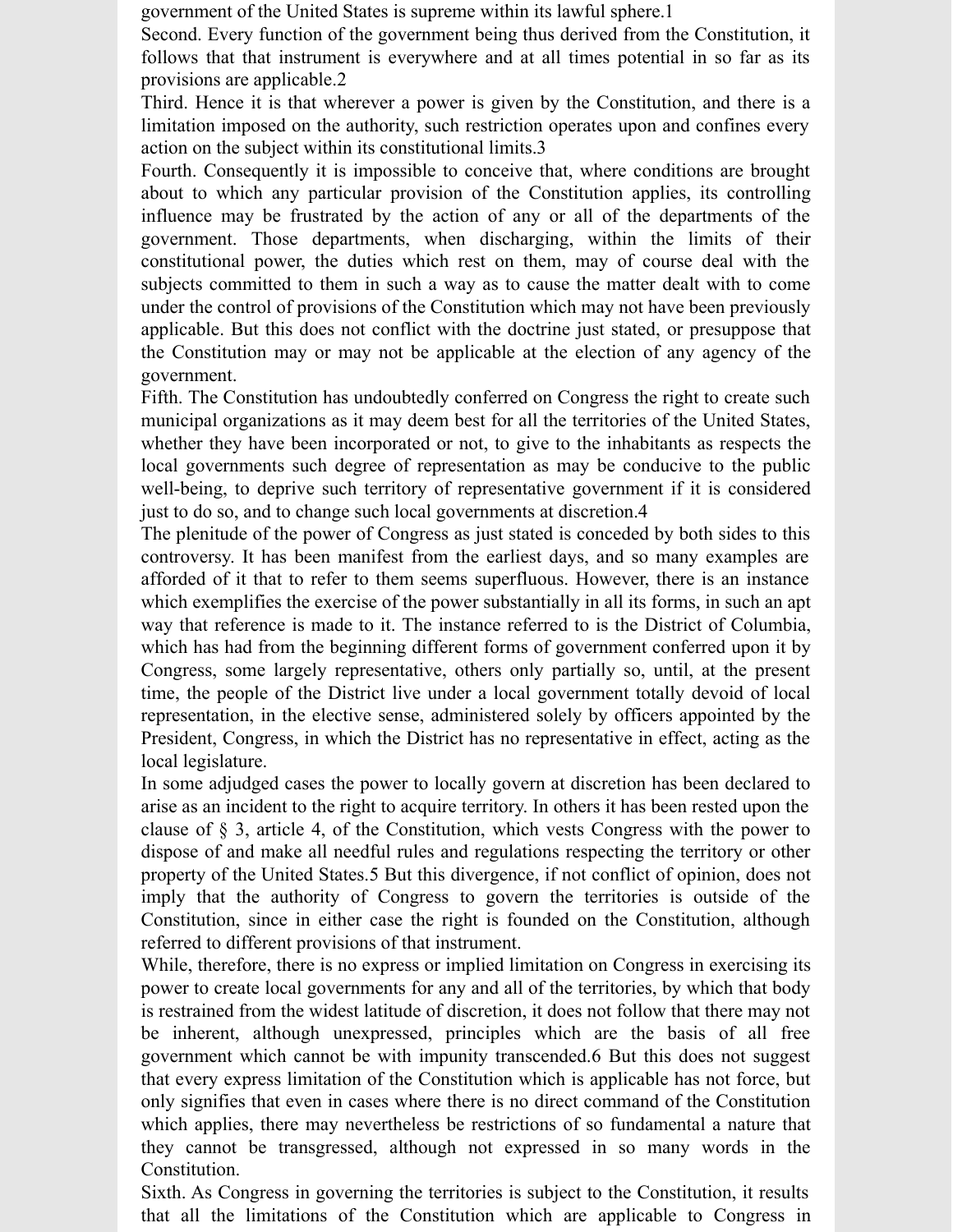exercising this authority necessarily limit its power on this subject. It follows, also, that every provision of the Constitution which is applicable to the territories is also controlling therein. To justify a departure from this elementary principle by a criticism of the opinion of Mr. Chief Justice Taney in Scott v. Sandford, 19 How. 393, 15 L. ed. 691, appears to me to be [unwarranted.](https://1.next.westlaw.com/Link/Document/FullText?findType=Y&serNum=1856193196&pubNum=780&originatingDoc=I7a4be7179ca211d9bdd1cfdd544ca3a4&refType=RP&originationContext=document&transitionType=DocumentItem&ppcid=c08eb7709fd6411ba15f8469a157103d&contextData=(sc.UserEnteredCitation)) Whatever may be the view entertained of the correctness of the opinion of the court in that case, in so far as it interpreted a particular provision of the Constitution concerning slavery, and decided that as so construed it was in force in the territories, this in no way affects the principle which that decision announced, that the applicable provisions of the Constitution were operative. That doctrine was concurred in by the dissenting judges, as the following excerpts demonstrate. Thus Mr. Justice McLean, in the course of his dissenting opinion, said (19 [How.](https://1.next.westlaw.com/Link/Document/FullText?findType=Y&serNum=1856193196&pubNum=780&originatingDoc=I7a4be7179ca211d9bdd1cfdd544ca3a4&refType=RP&originationContext=document&transitionType=DocumentItem&ppcid=c08eb7709fd6411ba15f8469a157103d&contextData=(sc.UserEnteredCitation)) 542, 15 L. ed. 757):

'In organizing the government of a territory, Congress is limited to means appropriate to the attainment of the constitutional object. No powers can be exercised which are prohibited by the Constitution, or which are contrary to its spirit.'

Mr. Justice Curtis, also, in the dissent expressed by him, said (p. 614, L. ed. p. 787):

'If, then, this clause does contain a power to legislate respecting the territory, what are the limits of that power?

'To this I answer that, in common with all other legislative powers of Congress, it finds limits in the express prohibitions on Congress not to do certain things; that, in the exercise of the legislative power, Congress cannot pass an ex post facto law or bill of attainder; and so in respect to each of the other prohibitions contained in the Constitution.'

Seventh. In the case of the territories, as in every other instance, when a provision of the Constitution is invoked, the question which arises is, not whether the Constitution is operative, for that is self-evident, but whether the provision relied on is applicable.

Eighth. As Congress derives its authority to levy local taxes for local purposes within the territories, not from the general grant of power to tax as expressed in the Constitution, it follows that its right to locally tax is not to be measured by the provision empowering Congress 'to lay and collect taxes, duties, imposts, and excises,' and is not restrained by the requirement of uniformity throughout the United States. But the power just referred to, as well as the qualification of uniformity, restrains Congress from imposing an impost duty on goods coming into the United States from a territory which has been incorporated into and forms a part of the United States. This results because the clause of the Constitution in question does not confer upon Congress power to impose such an impost duty on goods coming from one part of the United States to another part thereof, and such duty, besides, would be repugnant to the requirement of uniformity throughout the United States[.7](https://1.next.westlaw.com/Document/I7a4be7179ca211d9bdd1cfdd544ca3a4/View/FullText.html?transitionType=UniqueDocItem&contextData=(sc.Default)&userEnteredCitation=182+us+244#co_footnote_B00771901103898)

To question the principle above stated on the assumption that the rulings on this subject of Mr. Chief Justice Marshall in Loughborough borough v. Blake were mere dicta seems to me to be entirely inadmissible. And, besides, if such view was justified, the principle would still find support in the decision in Woodruff v. Parham, and that decision, in this regard, was affirmed by this court in Brown v. [Houston,](https://1.next.westlaw.com/Link/Document/FullText?findType=Y&serNum=1885180176&pubNum=780&originatingDoc=I7a4be7179ca211d9bdd1cfdd544ca3a4&refType=RP&originationContext=document&transitionType=DocumentItem&ppcid=c08eb7709fd6411ba15f8469a157103d&contextData=(sc.UserEnteredCitation)) 114 U. S. 622, 29 L. ed. 257, 5 Sup. Ct. Rep. [1091](https://1.next.westlaw.com/Link/Document/FullText?findType=Y&serNum=1885180176&pubNum=708&originatingDoc=I7a4be7179ca211d9bdd1cfdd544ca3a4&refType=RP&originationContext=document&transitionType=DocumentItem&ppcid=c08eb7709fd6411ba15f8469a157103d&contextData=(sc.UserEnteredCitation)) and [Fairbank](https://1.next.westlaw.com/Link/Document/FullText?findType=Y&serNum=1901103906&pubNum=708&originatingDoc=I7a4be7179ca211d9bdd1cfdd544ca3a4&refType=RP&originationContext=document&transitionType=DocumentItem&ppcid=c08eb7709fd6411ba15f8469a157103d&contextData=(sc.UserEnteredCitation)) v. United States, 181 U. S. 283, ante, 648, 21 Sup. Ct. Rep. 648.

From these conceded propositions it follows that Congress in legislating for Porto Rico was only empowered to act within the Constitution and subject to its applicable limitations, and that every provision of the Constitution which applied to a country situated as was that island was potential in Porto Rico.

And the determination of what particular provision of the Constitution is applicable, generally speaking, in all cases, involves an inquiry into the situation of the territory and its relations to the United States. This is well illustrated by some of the decisions of this court which are cited in the margin[.8](https://1.next.westlaw.com/Document/I7a4be7179ca211d9bdd1cfdd544ca3a4/View/FullText.html?transitionType=UniqueDocItem&contextData=(sc.Default)&userEnteredCitation=182+us+244#co_footnote_B00881901103898) Some of these decisions hold on the one hand that, growing out of the presumably ephemeral nature of a territorial government,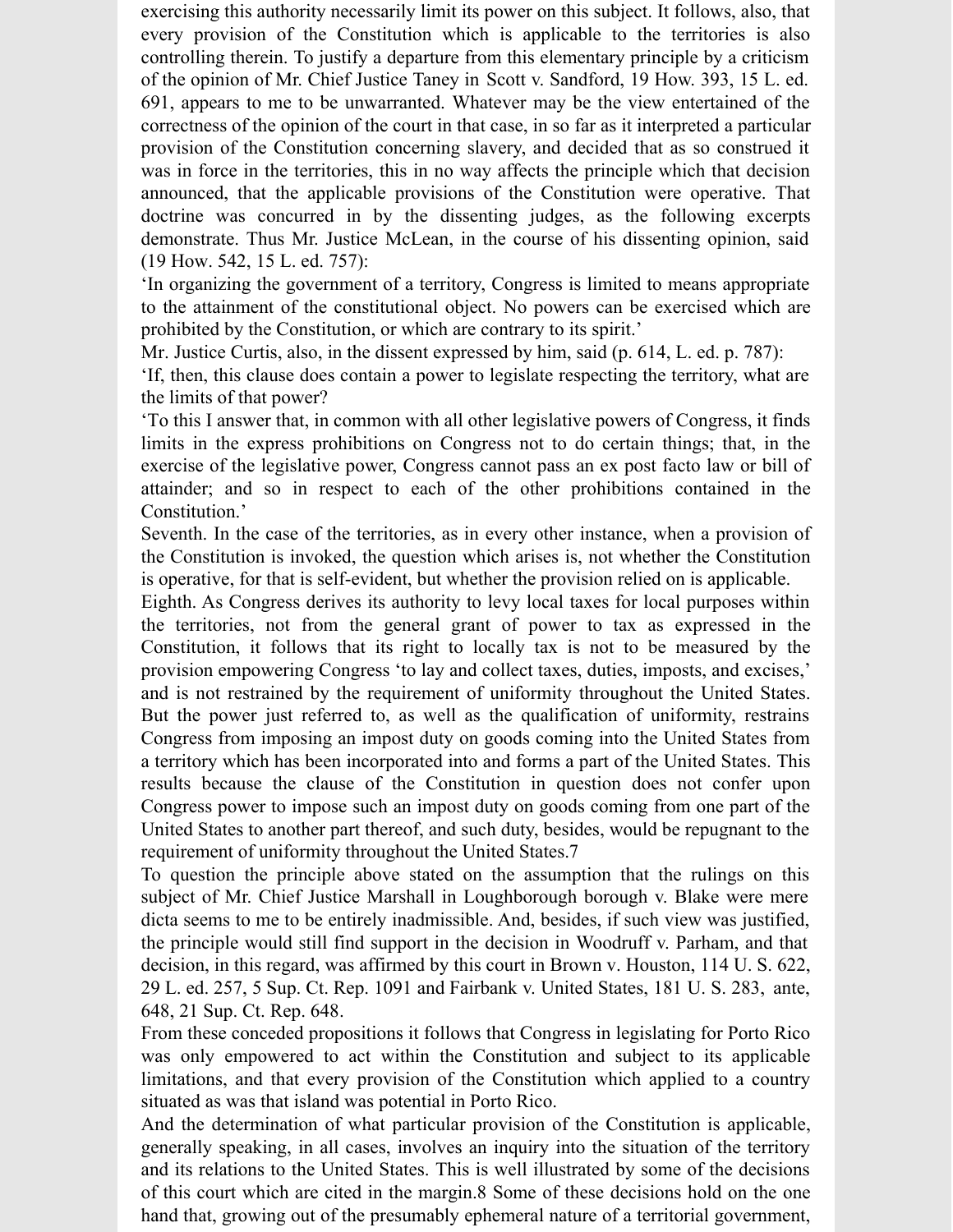the provisions of the Constitution relating to the life tenure of judges is inapplicable to courts created by Congress, even in territories which are incorporated into the United States, and some, on the other hand, decide that the provisions as to common-law juries found in the Constitution are applicable under like conditions; that is to say, although the judge presiding over a jury need not have the constitutional tenure, yet the jury must be in accordance with the Constitution. And the application of the provision of the Constitution relating to juries has been also considered in a different aspect, the case being noted in the margin[.9](https://1.next.westlaw.com/Document/I7a4be7179ca211d9bdd1cfdd544ca3a4/View/FullText.html?transitionType=UniqueDocItem&contextData=(sc.Default)&userEnteredCitation=182+us+244#co_footnote_B00991901103898)

The question involved was the constitutionality of the statutes of the United States conferring power on ministers and consuls to try American citizens for crimes committed in certain foreign countries. Rev. Stat. 4083–4086. The court held the provisions in question not to be repugnant to the Constitution, and that a conviction for a felony without a previous indictment by a grand jury, or the summoning of a petty jury, was valid.

It was decided that the provisions of the Constitution relating to grand and petty juries were inapplicable to consular courts exercising their jurisdiction in certain countries foreign to the United States. But this did not import that the government of the United States in creating and conferring jurisdiction on consuls and ministers acted outside of the Constitution, since it was expressly held that the power to call such courts into being and to confer upon them the right to try, in the foreign countries in question, American citizens, was deducible from the treaty-making power as conferred by the Constitution. The court said (p. 463, L. ed. p. 585, Sup. Ct. Rep. p. 900):

'The treaty-making power vested in our government extends to all proper subjects of negotiation with foreign governments. It can, equally with any of the former or present governments of Europe, make treaties providing for the exercise of judicial authority in other countries by its officers appointed to reside therein.'

In other words, the case concerned, not the question of a power outside the Constitution, but simply whether certain provisions of the Constitution were applicable to the authority exercised under the circumstances which the case presented.

Albeit, as a general rule, the status of a particular territory has to be taken in view when the applicability of any provision of the Constitution is questioned, it does not follow, when the Constitution has absolutely withheld from the government all power on a given subject, that such an inquiry is necessary. Undoubtedly there are general prohibitions in the Constitution in favor of the liberty and property of the citizen, which are not mere regulations as to the form and manner in which a conceded power may be exercised, but which are an absolute denial of all authority under any circumstances or conditions to do particular acts. In the nature of things, limitations of this character cannot be under any circumstances transcended, because of the complete absence of power.

The distinction which exists between the two characters of restrictions—those which regulate a granted power and those which withdraw all authority on a particular subject —has in effect been always conceded, even by those who most strenuously insisted on the erroneous principle that the Constitution did not apply to Congress in legislating for the territories, and was not operative in such districts of country. No one had more broadly asserted this principle than Mr. Webster. Indeed, the support which that proposition receives from expressions of that illustrious man have been mainly relied upon to sustain it, and yet there can be no doubt that, even while insisting upon such principle, it was conceded by Mr. Webster that those positive prohibitions of the Constitution which withhold all power on a particular subject were always applicable. His views of the principal proposition and his concession as to the existence of the qualification are clearly shown by a debate which took place in the Senate on February 24, 1849, on an amendment offered by Mr. Walker extending the Constitution and certain laws of the United States over California and New Mexico. Mr. Webster, in support of his conception that the Constitution did not, generally speaking, control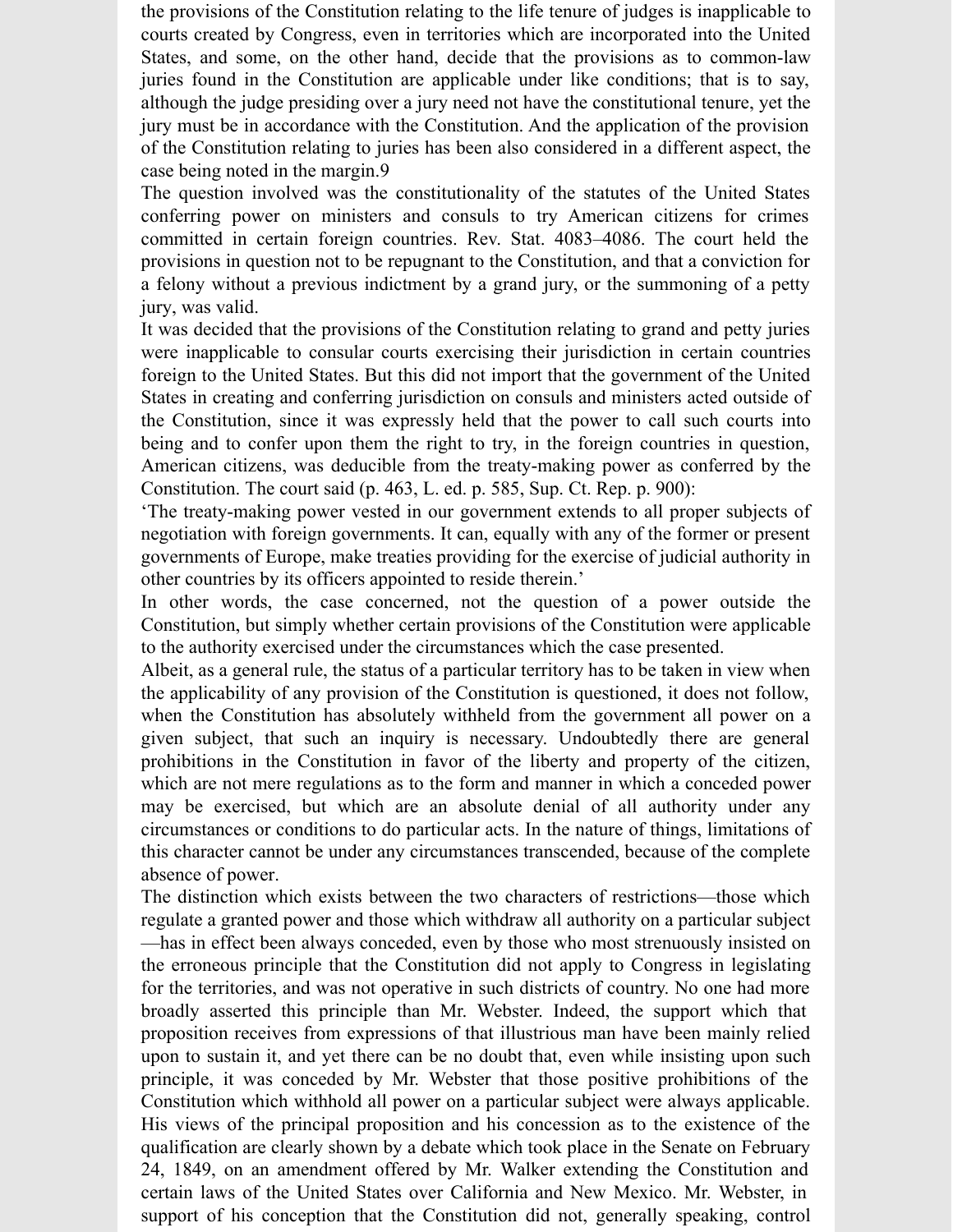Congress in legislating for the territories or operate in such districts, said as follows (20 Cong. Globe, App. p. 272):

'Mr. President, it is of importance that we should seek to have clear ideas and correct notions of the question which this amendment of the member from Wisconsin has presented to us; and especially that we should seek to get some conception of what is meant by the proposition, in a law, to 'extend the Constitution of the United States to the territories.' Why, sir, the thing is utterly impossible. All the legislation in the world, in this general form, could not accomplish it. There is no cause for the operation of the legislative power in such a matter as that. The Constitution, what is it—we extend the Constitution of the United States by law to a territory? What is the Constitution of the United States? Is not its very first principle that all within its influence and comprehension shall be represented in the legislature which it establishes, with not only the right of debate and the right to vote in both Houses of Congress, but a right to partake in the choice of the President and Vice President? And can we by law extend these rights, or any of them, to a territory of the United States? Everybody will see that it is altogether impracticable.'

Thereupon, the following colloquy ensued between Mr. Underwood and Mr. Webster (Ibid. 281–282):

'Mr. Underwood: 'The learned Senator from Massachusetts says, and says most appropriately and forcibly, that the principles of the Constitution are obligatory upon us even while legislating for the territories. That is true, I admit, in its fullest force, but if it is obligatory upon us while legislating for the territories, is it possible that it will not be equally obligatory upon the officers who are appointed to administer the laws in these territories?'

'Mr. Webster: 'I never said it was not obligatory upon them. What I said was, that in making laws for these territories it was the high duty of Congress to regard those great principles in the Constitution intended for the security of personal liberty and for the security of property.'

'Mr. Underwood: '. . . Suppose we provide by our legislation that nobody shall be appointed to an office there who professes the Catholic religion. What do we do by an act of this sort?'

'Mr. Webster: 'We violate the Constitution, which says that no religious test shall be required as qualification for office.''

And this was the state of opinion generally prevailing in the Free Soil and Republican parties, since the resistance of those parties to the extension of slavery into the territories, while in a broad sense predicated on the proposition that the Constitution was not generally controlling in the territories, was sustained by express reliance upon the 5th Amendment to the Constitution forbidding Congress from depriving any person of life, liberty, or property without due process of law. Every platform adopted by those parties down to and including 1860, while propounding the general doctrine, also in effect declared the rule just stated. I append in the margin an excerpt from the platform of the Free Soil party adopted in 1842[.10](https://1.next.westlaw.com/Document/I7a4be7179ca211d9bdd1cfdd544ca3a4/View/FullText.html?transitionType=UniqueDocItem&contextData=(sc.Default)&userEnteredCitation=182+us+244#co_footnote_B010101901103898)

The conceptions embodied in these resolutions were in almost identical language reiterated in the platform of the Liberty party in 1843, in that of the Free Soil party in 1852, and in the platform of the Republican party in 1856. Stanwood, Hist. of Presidency, pp. 218, 253, 254, and 271. In effect, the same thought was repeated in the declaration of principles made by the Republican party convention in 1860, when Mr. Lincoln was nominated, as will be seen from an excerpt therefrom set out in the margin[.11](https://1.next.westlaw.com/Document/I7a4be7179ca211d9bdd1cfdd544ca3a4/View/FullText.html?transitionType=UniqueDocItem&contextData=(sc.Default)&userEnteredCitation=182+us+244#co_footnote_B011111901103898)

The doctrine that those absolute withdrawals of power which the Constitution has made in favor of human liberty are applicable to every condition or status has been clearly pointed out by this court in Chicago, R. I. & P. R. Co. v. [McGlinn](https://1.next.westlaw.com/Link/Document/FullText?findType=Y&serNum=1885180099&pubNum=780&originatingDoc=I7a4be7179ca211d9bdd1cfdd544ca3a4&refType=RP&originationContext=document&transitionType=DocumentItem&ppcid=c08eb7709fd6411ba15f8469a157103d&contextData=(sc.UserEnteredCitation)) (1885) 114 U. S. 542, 29 L. ed. 270, 5 Sup. Ct. Rep. [1005,](https://1.next.westlaw.com/Link/Document/FullText?findType=Y&serNum=1885180099&pubNum=708&originatingDoc=I7a4be7179ca211d9bdd1cfdd544ca3a4&refType=RP&originationContext=document&transitionType=DocumentItem&ppcid=c08eb7709fd6411ba15f8469a157103d&contextData=(sc.UserEnteredCitation)) where, speaking through Mr. Justice Field, the court said (p. 546, L. ed. p. 271, Sup. Ct. Rep. p. 1006):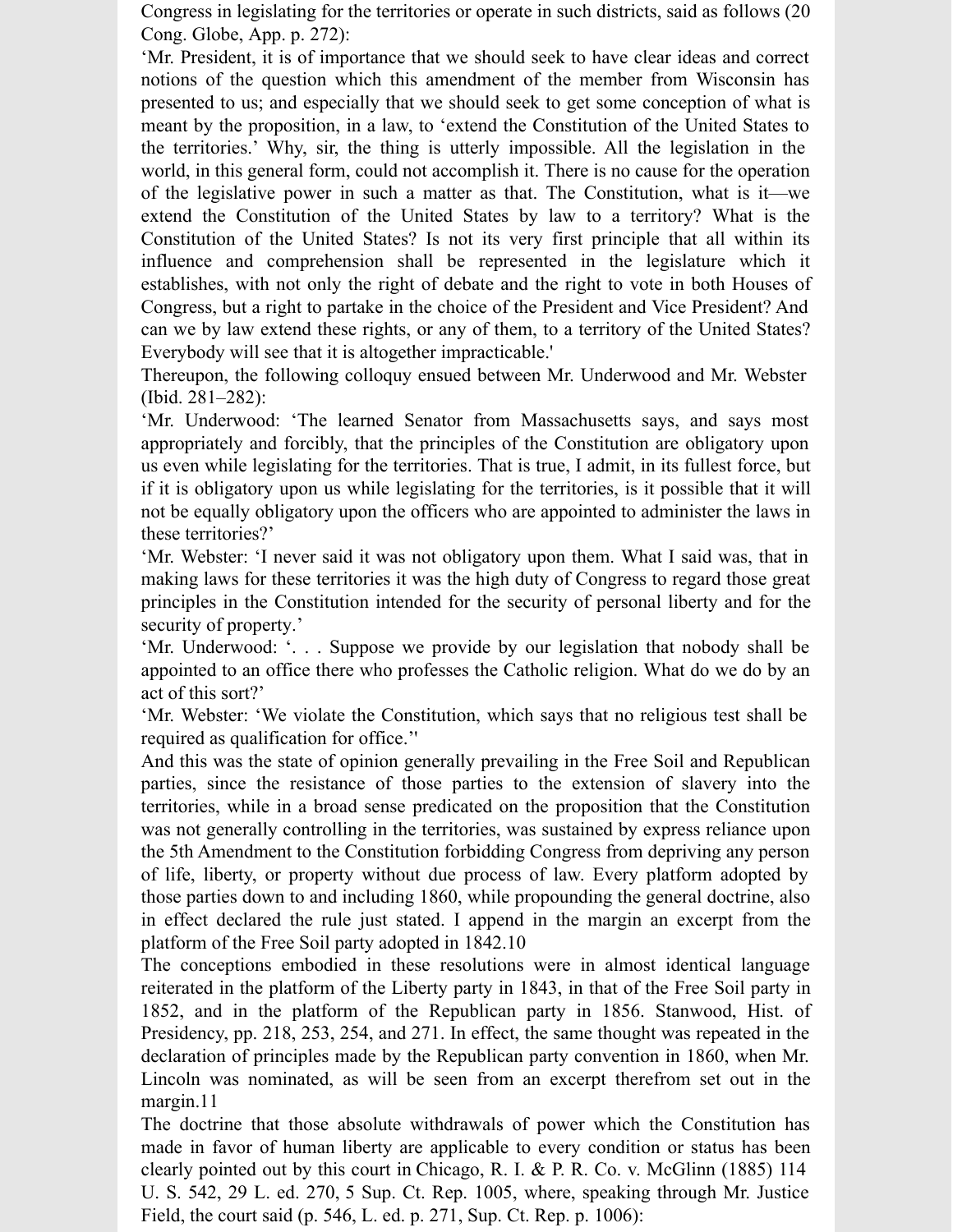'It is a general rule of public law, recognized and acted upon by the United States, that whenever political jurisdiction and legislative power over any territory are transferred from one nation of sovereign to another the municipal laws of the country—that is, laws which are intended for the protection of private rights—continue in force until abrogated or changed by the new government or sovereign. By the cession, public property passes from one government to the other, but private property remains as before, and with it those municipal laws which are designed to secure its peaceful use and enjoyment. As a matter of course, all laws, ordinances, and regulations in conflict with the political character, institutions, and constitution of the new government are at once displaced. Thus, upon a cession of political jurisdiction and legislative power and the latter is involved in the former—to the United States, the laws of the country in support of an established religion, or abridging the freedom of the press, or authorizing cruel and unusual punishments, and the like, would at once cease to be of obligatory force, without any declaration to that effect; and the laws of the country on other subjects would necessarily be superseded by existing laws of the new government upon the same matters. But with respect to other laws affecting the possession, use, and transfer of property, and designed to secure good order and peace in the community, and promote its health and prosperity, which are strictly of a municipal character, the rule is general that a change of government leaves them in force until, by direct action of the new [government,](https://1.next.westlaw.com/Link/Document/FullText?findType=Y&serNum=1800101649&pubNum=780&originatingDoc=I7a4be7179ca211d9bdd1cfdd544ca3a4&refType=RP&originationContext=document&transitionType=DocumentItem&ppcid=c08eb7709fd6411ba15f8469a157103d&contextData=(sc.UserEnteredCitation)) they are altered or repealed. American Ins. Co. v. 356 Bales of Cotton, 1 Pet. 542, 7 L. ed. 255; Halleck, International Law, chap. 34, § 14.'

There is in reason, then, no room in this case to contend that Congress can destroy the liberties of the people of Porto Rico by exercising in their regard powers against freedom and justice which the Constitution has absolutely denied. There can also be no controversy as to the right of Congress to locally govern the island of Porto Rico as its wisdom may decide, and in so doing to accord only such degree of representative government as may be determined on by that body. There can also be no contention as to the authority of Congress to levy such local taxes in Porto Rico as it may choose, even although the amount of the local burden so levied be manifold more onerous than is the duty with which this case is concerned. But as the duty in question was not a local tax, since it was levied in the United States on goods coming from Porto Rico, it follows that, if that island was a part of the United States, the duty was repugnant to the Constitution, since the authority to levy an impost duty conferred by the Constitution on Congress does not, as I have conceded, include the right to lay such a burden on goods coming from one to another part of the United States. And, besides, if Porto Rico was a part of the United States the exaction was repugnant to the uniformity clause.

The sole and only issue, then, is not whether Congress has taxed Porto Rico without representation,—for, whether the tax was local or national, it could have been imposed although Porto Rico had no representative local government and was not represented in Congress,—but is whether the particular tax in question was levied in such form as to cause it to be repugnant to the Constitution. This is to be resolved by answering the inquiry, Had Porto Rico, at the time of the passage of the act in question, been incorporated into and become an integral part of the United States?

On the one hand, it is affirmed that, although Porto Rico had been ceded by the treaty with Spain to the United States, the cession was accompanied by such conditions as prevented that island from becoming an integral part of the United States, at least temporarily and until Congress had so determined. On the other hand, it is insisted that by the fact of cession to the United States alone, irrespective of any conditions found in the treaty, Porto Rico became a part of the United States and was incorporated into it. It is incompatible with the Constitution, it is argued, for the government of the United States to accept a cession of territory from a foreign country without \*300 complete incorporation following as an immediate result, and therefore it is contended that it is immaterial to inquire what were the conditions of the cession, since if there were any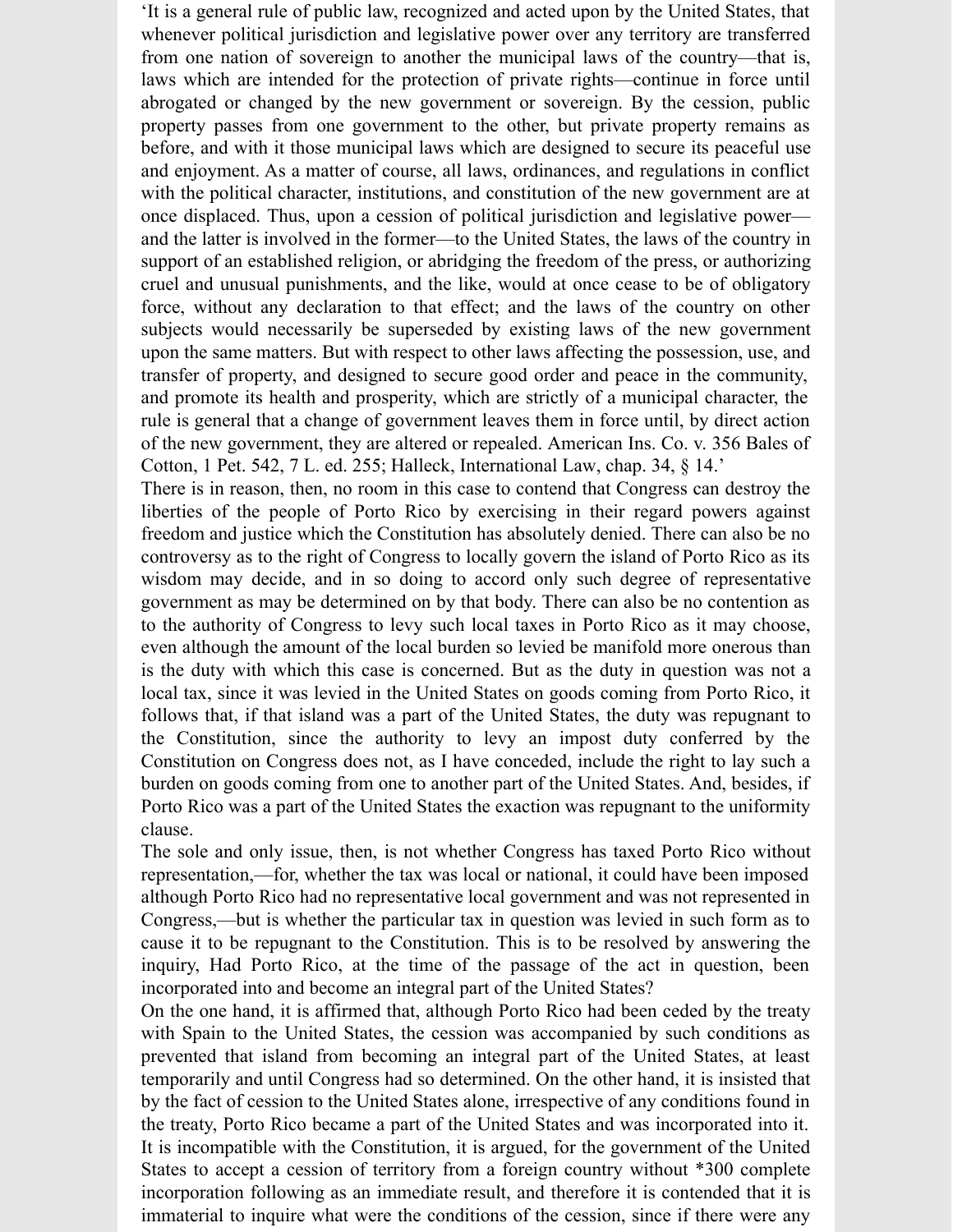which were intended to prevent incorporation they were repugnant to the Constitution and void. The result of the argument is that the government of the United States is absolutely without power to acquire and hold territory as property or as appurtenant to the United States. These conflicting contentions are asserted to be sanctioned by many adjudications of this court and by various acts of the executive and legislative branches of the government; both sides, in many instances, referring to the same decisions and to the like acts, but deducing contrary conclusions from them. From this it comes to pass that it will be impossible to weigh the authorities relied upon without ascertaining the subject-matter to which they refer, in order to determine their proper influence. For this reason, in the orderly discussion of the controversy, I propose to consider the subject from the Constitution itself, as a matter of first impression, from that instrument as illustrated by the history of the government, and as construed by the previous decisions of this court. By this process, if accurately carried out, it will follow that the true solution of the question will be ascertained, both deductively and inductively, and the result, besides, will be adequately proved.

It may not be doubted that by the general principles of the law of nations every government which is sovereign within its sphere of action possesses as an inherent attribute the power to acquire territory by discovery, by agreement or treaty, and by conquest. It cannot also be gainsaid that, as a general rule, wherever a government acquires territory as a result of any of the modes above stated, the relation of the territory to the new government is to be determined by the acquiring power in the absence of stipulations upon the subject. These general principles of the law of nations are thus stated by Halleck in his treatise on International Law, page 126:

'A state may acquire property or domain in various ways; its title may be acquired originally by mere occupancy, and confirmed by the presumption arising from the lapse of time; or by discovery and lawful possession; or by conquest, confirmed by treaty or tacit consent; or by grant, cession, purchase, or exchange; in fine, by any of the recognized modes by which private property is acquired by individuals. It is not our object to enter into any general discussion of these several modes of acquisition, any further than may be necessary to distinguish the character of certain rights of property which are the peculiar objects of international jurisprudence. Wheaton, International Law, pt. 2, chap. 4, §§ 1, 4, 5; 1 Phillimore, International Law, §§ 221–227; Grotius, de Jur. Bel. ac. Pac., lib. 2, chap. 4; Vattel, Droit des Gens, liv. 2, chaps. 7 and 11; Rutherford, Inst. b. 1, chap. 3, b. 2, chap. 9; Puffendorf, de Jur. Nat. et. Gent., lib. 4, chaps. 4–6; Moser, Versuch, etc., b. 5, chap. 9; Martens, Precis du Droit des Gens. §§ 35 et seq.; Schmaltz, Droit des Gens, liv. 4, chap. 1; Kluber, Droit des Gens, §§ 125, 126; Heffter, Droit International, § 76; Ortolan, Domaine International, §§ 53 et seq.; Bowyer, Universal Public Law, chap. 28; Bello, Derecho Internacional, pt. 1, chap. 4; Riquelme, Derecho, Pub. Int., lib. 1, title 1, chap. 2; Burlamaqui, Droit de la Nat. et des Gens, tome 4, pt. 3, chap. 5.'

Speaking of a change of sovereignty, Halleck says (pp. 76, 814):

'Chap. 3, § 23. The sovereignty of a state may be lost in various ways. It may be vanquished by a foreign power, and become incorporated into the conquering state as a province or as one of its component parts; or it may voluntarily unite itself with another in such a way that its independent existence as a state will entirely cease.

'Chap. 33, § 3. If the hostile nation be subdued and the entire state conquered, a question arises as to the manner in which the conqueror may treat it without transgressing the just bounds established by the rights of conquest. If he simply replaces the former sovereign, and, on the submission of the people, governs them according to the laws of the state, they can have no cause of complaint. Again, if he incorporate them with his former states, giving to them the rights, privileges, and immunities of his own subjects, he does for them all that is due from a humane and equitable conqueror to his vanquished foes. But if the conquered are a fierce, savage, and restless people, he may, according to the degree of their indocility, govern them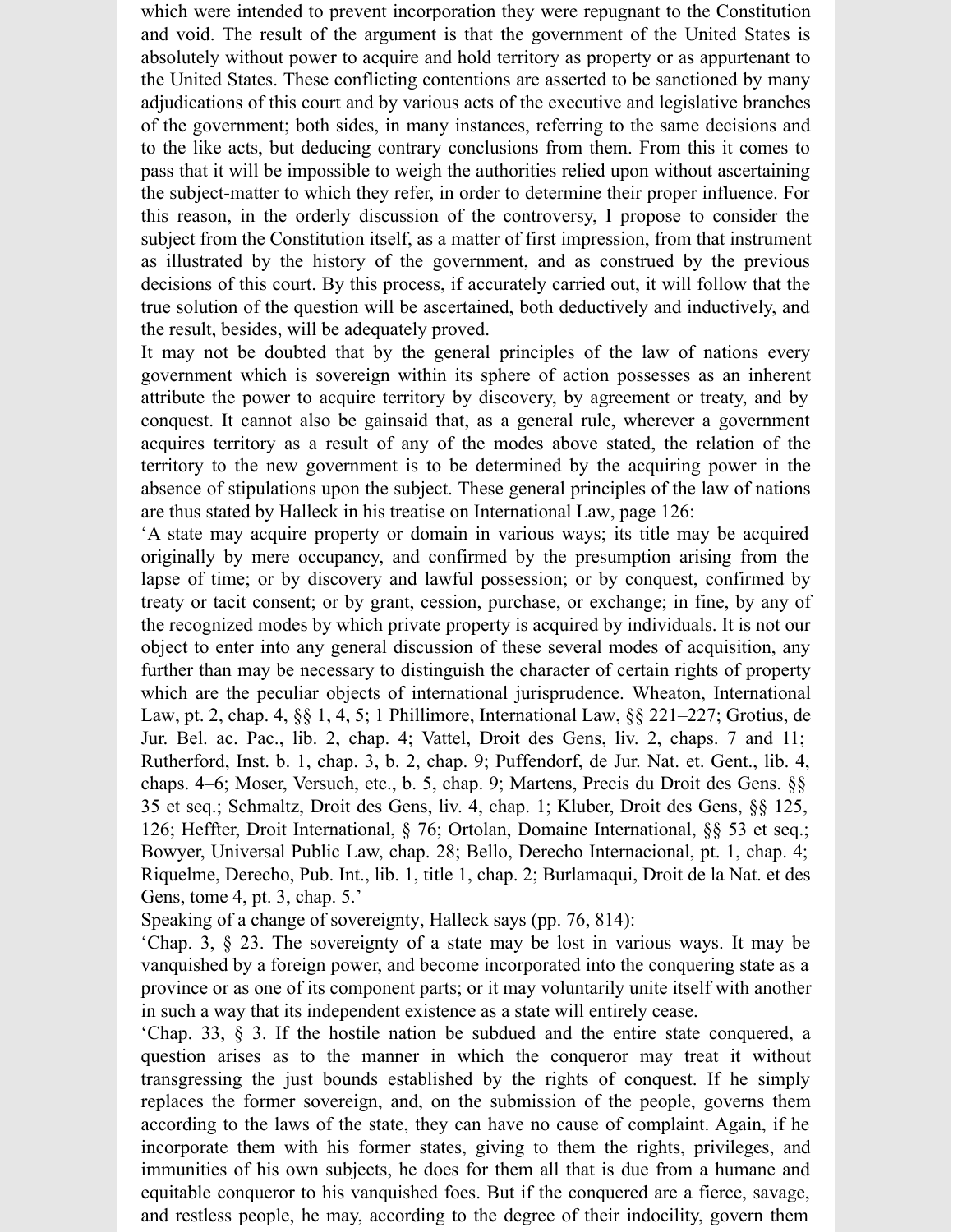with a tighter rein, so as to curb their 'impetuosity, and to keep them under subjection.' Moreover, the rights of conquest may, in certain cases, justify him in imposing a tribute or other burthen, either a compensation for the expenses of the war or as a punishment for the injustice he has suffered from them . . . Vattel, Droit des Gens, liv. 3, ch. 13, § 201; 2 Curtius, History, etc., liv. 7, cap. 8; Grotius, de Bel. ac Pac. lib. 3, caps. 8, 15; Puffendorf, de Jur. Nat. et Gent. lib. 8, cap. 6, § 24; Real, Science du Gouvernement, tome 5, ch. 2, § 5; Heffter, Droit International, § 124; Abegg. Untersuchungen, etc., p. 86.'

In [American](https://1.next.westlaw.com/Link/Document/FullText?findType=Y&serNum=1800101649&pubNum=780&originatingDoc=I7a4be7179ca211d9bdd1cfdd544ca3a4&refType=RP&originationContext=document&transitionType=DocumentItem&ppcid=c08eb7709fd6411ba15f8469a157103d&contextData=(sc.UserEnteredCitation)) Ins. Co. v. 356 Bales of Cotton, 1 Pet. 511, 7 L. ed. 242, the general doctrine was thus summarized in the opinion delivered by Mr. Chief Justice Marshall (p. 542, L. ed. p. 255):

'If it [conquered territory] be ceded by the treaty, the acquisition is confirmed, and the ceded territory becomes a part of the nation to which it is annexed, either on the terms stipulated in the treaty of cession or on such as its new master shall impose.'

When our forefathers threw off their allegiance to Great Britain and established a republican government, assuredly they deemed that the nation which they called into being was endowed with those general powers to acquire territory which all independent governments in virtue of their sovereignty enjoyed. This is demonstrated by the concluding paragraph of the Declaration of Independence, which reads as follows:

'As free and independent states, they [the United States of America] have full power to levy war, conclude peace, contract alliances, establish commerce, and to do all other acts and things which independent states may of right do.'

That under the Confederation it was considered that the government of the United States had authority to acquire territory like any other sovereignty is clearly established by the 11th of the Articles of Confederation.

The decisions of this court leave no room for question that, under the Constitution, the government of the United States, in virtue of its sovereignty, supreme within the sphere of its delegated power, has the full right to acquire territory enjoyed by every other sovereign nation.

In [American](https://1.next.westlaw.com/Link/Document/FullText?findType=Y&serNum=1800101649&pubNum=780&originatingDoc=I7a4be7179ca211d9bdd1cfdd544ca3a4&refType=RP&originationContext=document&transitionType=DocumentItem&ppcid=c08eb7709fd6411ba15f8469a157103d&contextData=(sc.UserEnteredCitation)) Ins. Co. v. 356 Bales of Cotton, 1 Pet. 511, 7 L. ed. 242, the court, by Mr. Chief Justice Marshall, said (p. 542, L. ed. p. 255):

'The Constitution confers absolutely on the government of the Union the powers of making war and of making treaties; consequently, that government possesses the power of acquiring territory, either by conquest or by treaty.'

In United States v. [Huckabee](https://1.next.westlaw.com/Link/Document/FullText?findType=Y&serNum=1872197384&pubNum=780&originatingDoc=I7a4be7179ca211d9bdd1cfdd544ca3a4&refType=RP&originationContext=document&transitionType=DocumentItem&ppcid=c08eb7709fd6411ba15f8469a157103d&contextData=(sc.UserEnteredCitation)) (1872) 16 Wall. 414, 21 L. ed. 457, the court speaking through Mr. Justice Clifford, said (p. 434, L. ed. p. 464):

'Power to acquire territory either by conquest or treaty is vested by the Constitution in the United States. Conquered territory, however, is usually held as a mere military occupation until the fate of the nation from which it is conquered is determined; but if the nation is entirely subdued, or in case it be destroyed and ceases to exist, the right of occupation becomes permanent, and the title vests absolutely in the conqueror. [American](https://1.next.westlaw.com/Link/Document/FullText?findType=Y&serNum=1800101649&pubNum=780&originatingDoc=I7a4be7179ca211d9bdd1cfdd544ca3a4&refType=RP&originationContext=document&transitionType=DocumentItem&ppcid=c08eb7709fd6411ba15f8469a157103d&contextData=(sc.UserEnteredCitation)) Ins. Co. v. 356 Bales of Cotton, 1 Pet. 511, 7 L. ed. 242; 30 [Hogsheads](https://1.next.westlaw.com/Link/Document/FullText?findType=Y&serNum=1800106953&pubNum=780&originatingDoc=I7a4be7179ca211d9bdd1cfdd544ca3a4&refType=RP&originationContext=document&transitionType=DocumentItem&ppcid=c08eb7709fd6411ba15f8469a157103d&contextData=(sc.UserEnteredCitation)) of Sugar v. Boyle, 9 Cranch, 195, 3 L. ed. 702; Shanks v. Dupont, 3 Pet. 246, 7 L. ed. 668; United States v. Rice, 4 [Wheat.](https://1.next.westlaw.com/Link/Document/FullText?findType=Y&serNum=1800107556&pubNum=780&originatingDoc=I7a4be7179ca211d9bdd1cfdd544ca3a4&refType=RP&originationContext=document&transitionType=DocumentItem&ppcid=c08eb7709fd6411ba15f8469a157103d&contextData=(sc.UserEnteredCitation)) 254, 4 L. ed. [564;](https://1.next.westlaw.com/Link/Document/FullText?findType=Y&serNum=1800102277&pubNum=470&originatingDoc=I7a4be7179ca211d9bdd1cfdd544ca3a4&refType=RP&originationContext=document&transitionType=DocumentItem&ppcid=c08eb7709fd6411ba15f8469a157103d&contextData=(sc.UserEnteredCitation)) The Amy [Warwick,](https://1.next.westlaw.com/Link/Document/FullText?findType=Y&serNum=1800106449&pubNum=780&originatingDoc=I7a4be7179ca211d9bdd1cfdd544ca3a4&refType=RP&originationContext=document&transitionType=DocumentItem&ppcid=c08eb7709fd6411ba15f8469a157103d&contextData=(sc.UserEnteredCitation)) 2 Sprague, 143, Fed. Cas. No. 342; Johnson v. [M'Intosh,](https://1.next.westlaw.com/Link/Document/FullText?findType=Y&serNum=1823194385&pubNum=780&originatingDoc=I7a4be7179ca211d9bdd1cfdd544ca3a4&refType=RP&originationContext=document&transitionType=DocumentItem&ppcid=c08eb7709fd6411ba15f8469a157103d&contextData=(sc.UserEnteredCitation)) 8 Wheat. 588, 5 L. ed. 692. Complete conquest, by whatever mode it may be perfected, carries with it all the rights of the former government; or, in other words, the conqueror, by the completion of his conquest, becomes the absolute owner of the property conquered from the enemy nation or state. His rights are no longer limited to mere occupation of what he has taken into his actual possession, but they extend to all the property and rights of the conquered state, including even debts as well as personal and real property. Halleck, International Law, 839; Elphinstone v. Bedreechund, 1 Knapp, P. C. C. 329; Vattel, 365; 3 Phillimore, International Law, 505.'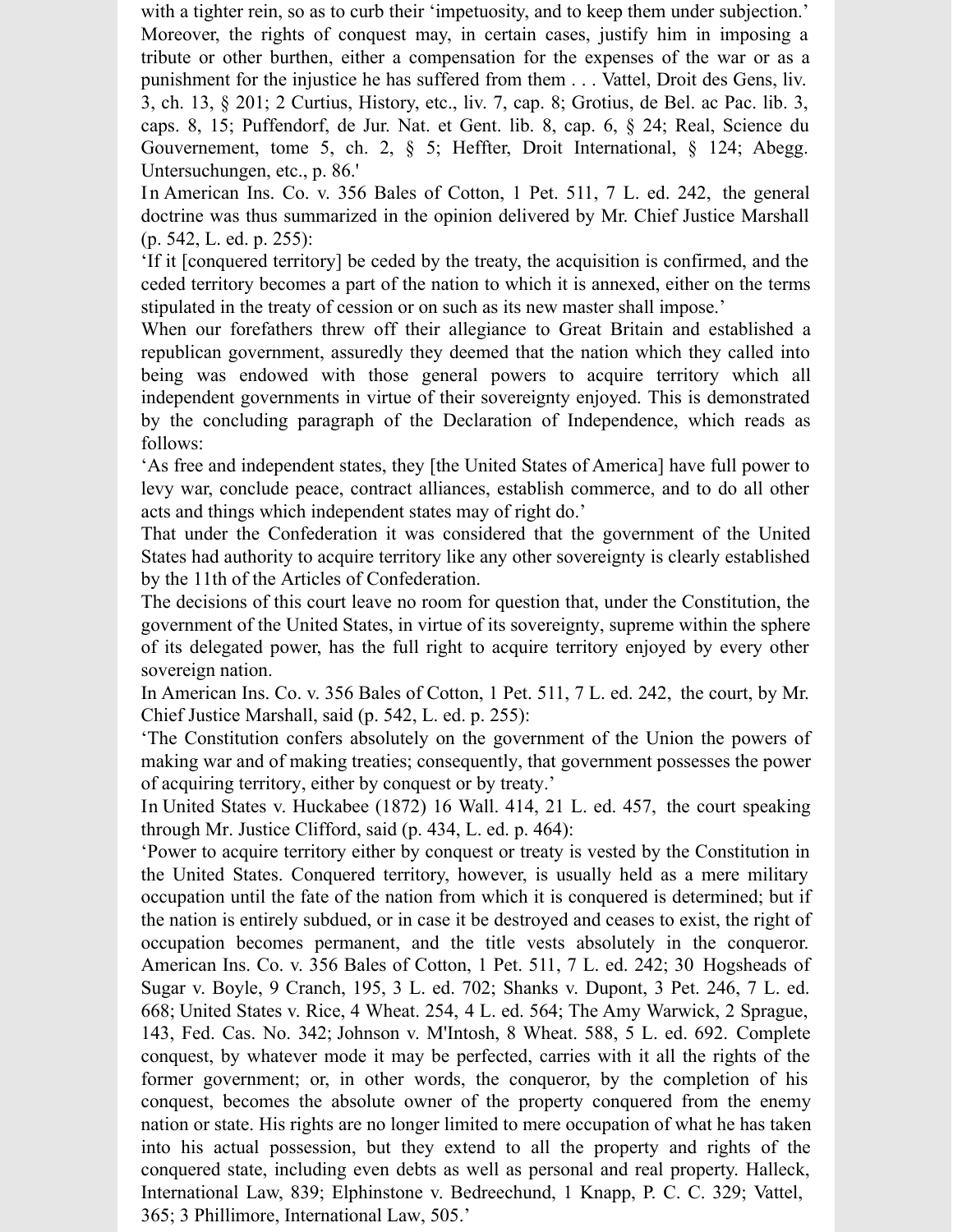In Church of Jesus Christ of L. D. S. v. United States (1889) 136 U. S. 1, 34 L. ed. 478, 10 Sup. Ct. [Rep.](https://1.next.westlaw.com/Link/Document/FullText?findType=Y&serNum=1890145167&pubNum=708&originatingDoc=I7a4be7179ca211d9bdd1cfdd544ca3a4&refType=RP&originationContext=document&transitionType=DocumentItem&ppcid=c08eb7709fd6411ba15f8469a157103d&contextData=(sc.UserEnteredCitation)) 792, Mr. Justice Bradley, [announcing](https://1.next.westlaw.com/Link/Document/FullText?findType=Y&serNum=1890145167&pubNum=780&originatingDoc=I7a4be7179ca211d9bdd1cfdd544ca3a4&refType=RP&originationContext=document&transitionType=DocumentItem&ppcid=c08eb7709fd6411ba15f8469a157103d&contextData=(sc.UserEnteredCitation)) the opinion of the court declared (p. 42, L. ed. p. 491, Sup. Ct. Rep. p. 802):

'The power to acquire territory, other than the territory northwest of the Ohio river (which belonged to the United States at the adoption of the Constitution), is derived from the treaty-making power and the power to declare and carry on war. The incidents of these powers are those of national sovereignty, and belong to all independent governments. The power to make acquisitions of territory by conquest, by treaty, and by cession is an incident of national sovereignty. The territory of Louisiana, when acquired from France, and the territories west of the Rocky mountains, when acquired from Mexico, became the absolute property and domain of the United States, subject to such conditions as the government, in its diplomatic negotiations, had seen fit to accept relating to the rights of the people then inhabiting those territories.'

Indeed, it is superfluous to cite authorities establishing the right of the government of the United States to acquire territory, in view of the possession of the Northwest Territory when the Constitution was framed and the cessions to the general government by various states subsequent to the adoption of the Constitution, and in view also of the vast extension of the territory of the United States brought about since the existence of the Constitution by substantially every form of acquisition known to the law of nations. Thus, in part at least, 'the title of the United States to Oregon was founded upon original discovery and actual settlement by citizens of the United States, authorized or approved by the [government](https://1.next.westlaw.com/Link/Document/FullText?findType=Y&serNum=1894139328&pubNum=780&originatingDoc=I7a4be7179ca211d9bdd1cfdd544ca3a4&refType=RP&originationContext=document&transitionType=DocumentItem&ppcid=c08eb7709fd6411ba15f8469a157103d&contextData=(sc.UserEnteredCitation)) of the United States.' Shively v. Bowlby, 152 U. S. 50, 38 L. ed. 349, 14 Sup. Ct. [Rep.](https://1.next.westlaw.com/Link/Document/FullText?findType=Y&serNum=1894139328&pubNum=708&originatingDoc=I7a4be7179ca211d9bdd1cfdd544ca3a4&refType=RP&originationContext=document&transitionType=DocumentItem&ppcid=c08eb7709fd6411ba15f8469a157103d&contextData=(sc.UserEnteredCitation)) 566. The province of Louisiana was ceded by France in 1803; the Floridas were transferred by Spain in 1819; Texas was admitted into the Union by compact with Congress in 1845; California and New Mexico were acquired by the treaty with Mexico of 1848, and other western territory from Mexico by the treaty of 1853; numerous islands have been brought within the dominion of the United States under the authority of the act of August 18, 1856, chap. 164, usually designated as the Guano islands act, re-enacted in Revised Statutes, §§ 5570–5578; Alaska was ceded by Russia in 1867; Medway island, the western end of the Hawaiian group, 1,200 miles from Honolulu, was acquired in 1867, and \$50,000 was expended in efforts to make it a naval station; on the renewal of a treaty with Hawaii November 9, 1887, Pearl harbor was leased for a permanent naval station; by joint resolution of Congress the Hawaiian islands came under the sovereignty of the United States in 1898; and on April 30, 1900, an act for the government of Hawaii was approved, by which the Hawaiian islands were given the status of an incorporated territory; on May 21, 1890, there was proclaimed by the President an agreement, concluded and signed with Germany and Great Britain, for the joint administration of the Samoan islands (26 Stat. at L. 1497); and on February 16, 1900 (31 Stat. at L. ——, there was proclaimed a convention between the United States, Germany, and Great Britain, by which Germany and Great Britain renounced in favor of the United States all their rights and claims over and in respect to the island of Tutuilla and all other islands of the Samoan group east of longitude 171°> west of Greenwich. And finally the treaty with Spain which terminated the recent war was ratified.

It is worthy of remark that, beginning in the administration of President Jefferson, the acquisition of foreign territory above referred to were largely made while that political party was in power which announced as its fundamental tenet the duty of strictly construing the Constitution, and it is true to say that all shades of political opinion have admitted the power to acquire and lent their aid to its accomplishment. And the power has been asserted in instances where it has not been exercised. Thus, during the administration of President Pierce, in 1854, a draft of a treaty for the annexation of Hawaii was agreed upon, but, owing to the death of the King of the Hawaiian islands, was not executed. The 2d article of the proposed treaty provided as follows (Ex. Doc. Senate, 55th Congress, 2d sess., Report No. 681, Calendar No. 747, p. 91):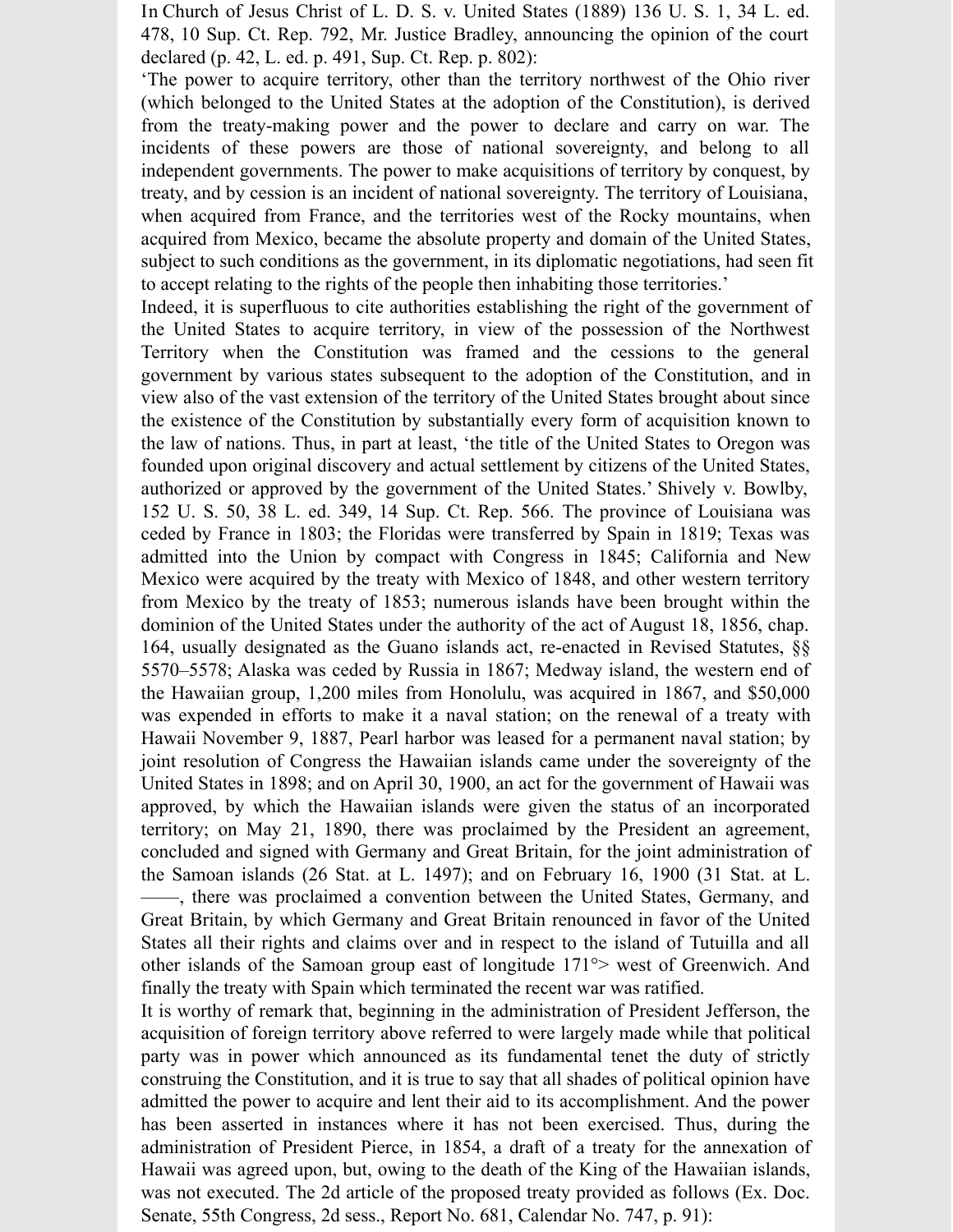#### Article 2.

The Kingdom of the Hawaiian Islands shall be incorporated into the American Union as a state, enjoying the same degree of sovereignty as other states, and admitted as such as soon as it can be done in consistency with the principles and requirements of the Federal Constitution, to all the rights, privileges, and immunities of a state as aforesaid, on a perfect equality with the other states of the Union.

It is insisted, however, conceding the right of the government of the United States to acquire territory, as all such territory when acquired becomes absolutely incorporated into the United States, every provision of the Constitution which would apply under that situation is controlling in such acquired territory. This, however, is but to admit the power to acquire, and immediately to deny its beneficial existence.

The general principle of the law of nations, already stated, is that acquired territory, in the absence of agreement to the contrary, will bear such relation to the acquiring government as may be by it determined. To concede to the government of the United States the right to acquire, and to strip it of all power to protect the birthright of its own citizens and to provide for the well being of the acquired territory by such enactments as may in view of its condition be essential, is, in effect, to say that the United States is helpless in the family of nations, and does not possess that authority which has at all times been treated as an incident of the right to acquire. Let me illustrate the accuracy of this statement. Take a case of discovery. Citizens of the United States discover an unknown island, peopled with an uncivilized race, yet rich in soil, and valuable to the United States for commercial and strategic reasons. Clearly, by the law of nations, the right to ratify such acquisition and thus to acquire the territory would pertain to the [government](https://1.next.westlaw.com/Link/Document/FullText?findType=Y&serNum=1823194385&pubNum=780&originatingDoc=I7a4be7179ca211d9bdd1cfdd544ca3a4&refType=RP&fi=co_pp_sp_780_595&originationContext=document&transitionType=DocumentItem&ppcid=c08eb7709fd6411ba15f8469a157103d&contextData=(sc.UserEnteredCitation)#co_pp_sp_780_595) of the United States. Johnson v. M'Intosh, 8 Wheat. 543, 595, 5 L. ed. 681, 694; Martin v. [Waddell,](https://1.next.westlaw.com/Link/Document/FullText?findType=Y&serNum=1890180286&pubNum=780&originatingDoc=I7a4be7179ca211d9bdd1cfdd544ca3a4&refType=RP&fi=co_pp_sp_780_212&originationContext=document&transitionType=DocumentItem&ppcid=c08eb7709fd6411ba15f8469a157103d&contextData=(sc.UserEnteredCitation)#co_pp_sp_780_212) 16 Pet. 367, 409, 10 L. ed. 997, 1012; Jones v. United States, 137 U. S. 202, 212, 34 L. ed. 691, 695, 11 Sup. Ct. [Rep.](https://1.next.westlaw.com/Link/Document/FullText?findType=Y&serNum=1890180286&pubNum=708&originatingDoc=I7a4be7179ca211d9bdd1cfdd544ca3a4&refType=RP&originationContext=document&transitionType=DocumentItem&ppcid=c08eb7709fd6411ba15f8469a157103d&contextData=(sc.UserEnteredCitation)) 80; Shively v. [Bowlby,](https://1.next.westlaw.com/Link/Document/FullText?findType=Y&serNum=1894139328&pubNum=780&originatingDoc=I7a4be7179ca211d9bdd1cfdd544ca3a4&refType=RP&fi=co_pp_sp_780_50&originationContext=document&transitionType=DocumentItem&ppcid=c08eb7709fd6411ba15f8469a157103d&contextData=(sc.UserEnteredCitation)#co_pp_sp_780_50) 152 U. S. 1, 50, 38 L. ed. 331, 349, 14 Sup. Ct. [Rep.](https://1.next.westlaw.com/Link/Document/FullText?findType=Y&serNum=1894139328&pubNum=708&originatingDoc=I7a4be7179ca211d9bdd1cfdd544ca3a4&refType=RP&originationContext=document&transitionType=DocumentItem&ppcid=c08eb7709fd6411ba15f8469a157103d&contextData=(sc.UserEnteredCitation)) 548. Can it be denied that such right could not be practically exercised if the result would be to endow the inhabitants with citizenship of the United States and to subject them, not only to local, but also to an equal proportion of national, taxes, even although the consequence would be to entail ruin on the discovered territory, and to inflict grave detriment on the United States, to arise both from the dislocation of its fiscal system and the immediate bestowal of citizenship on those absolutely unfit to receive it?

The practice of the government has been otherwise. As early as 1856 Congress enacted the Guano islands act, heretofore referred to, which by  $\S$  1 provided that when any citizen of the United States shall 'discover a deposit of guano on any island, rock, or key not within the lawful jurisdiction of any other government, and not occupied by the citizens of any other government, and shall take peaceable possession thereof, and occupy the same, said island, rock, or key may, at the discretion of the President of the United States, be considered as appertaining to the United States.' 11 Stat. at L. 119, chap. 164; Rev. Stat. § 5570. Under the act referred to, it was stated in argument, that the government now holds and protects American citizens in the occupation of some seventy islands. The statute came under [consideration](https://1.next.westlaw.com/Link/Document/FullText?findType=Y&serNum=1890180286&pubNum=780&originatingDoc=I7a4be7179ca211d9bdd1cfdd544ca3a4&refType=RP&originationContext=document&transitionType=DocumentItem&ppcid=c08eb7709fd6411ba15f8469a157103d&contextData=(sc.UserEnteredCitation)) in Jones v. United States, 137 U. S. 202, 34 L. ed. 691, 11 Sup. Ct. [Rep.](https://1.next.westlaw.com/Link/Document/FullText?findType=Y&serNum=1890180286&pubNum=708&originatingDoc=I7a4be7179ca211d9bdd1cfdd544ca3a4&refType=RP&originationContext=document&transitionType=DocumentItem&ppcid=c08eb7709fd6411ba15f8469a157103d&contextData=(sc.UserEnteredCitation)) 80, where the question was whether or not the act was valid, and it was decided that the act was a lawful exercise of power, and that islands thus acquired were 'appurtenant' to the United States. The court, in the course of the opinion, speaking through Mr. Justice Gray, said (p. 212, L. ed. p. 695, Sup. Ct. Rep. p. 83):

'By the law of nations, recognized by all civilized states, dominion of new territory may be acquired by discovery and occupation, as well as by cession or conquest; and when citizens or subjects of one nation, in its name and by its authority or with its assent, take and hold actual, continuous, and useful possession (although only for the purpose of carrying on a particular business, such as catching and curing fish or working mines) of territory unoccupied by any other government of its citizens, the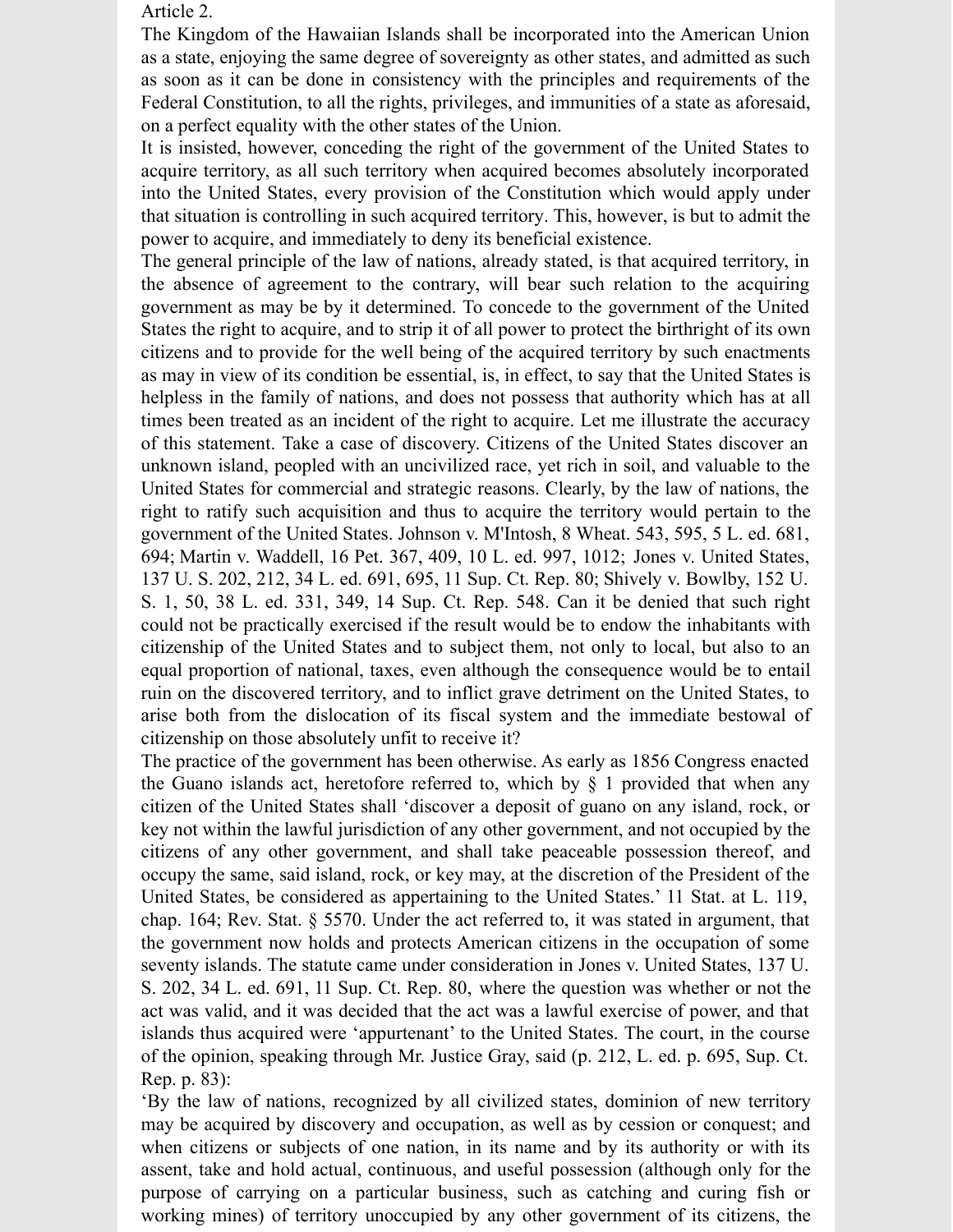nation to which they belong may exercise such jurisdiction and for such period as it sees fit over territory so acquired. This principle affords ample warrant for the legislation of Congress concerning guano islands. Vattel, lib. 1, chap. 18; Wheaton, International Law, 8th ed. §§ 161, 165, 176, note 104; Halleck, International Law, chap. 6, §§ 7, 15; 1 Phillimore, International Law, 3d ed. §§ 227, 229, 230, 232, 242; 1 Calvo, Droit [International,](https://1.next.westlaw.com/Link/Document/FullText?findType=Y&serNum=1871009080&pubNum=521&originatingDoc=I7a4be7179ca211d9bdd1cfdd544ca3a4&refType=RP&fi=co_pp_sp_521_31&originationContext=document&transitionType=DocumentItem&ppcid=c08eb7709fd6411ba15f8469a157103d&contextData=(sc.UserEnteredCitation)#co_pp_sp_521_31) 4th ed. §§ 266, 277, 300; Whiton v. Albany City Ins. Co. 109 Mass. 24, 31.

And these considerations concerning discovery are equally applicable to ownership resulting from conquest. A just war is declared, and in its prosecution the territory of the enemy is invaded and occupied. Would not the war, even if waged successfully, be fraught with danger if the effect of occupation was to necessarily incorporate an alien and hostile people into the United States? Take another illustration. Suppose at the termination of a war the hostile government had been overthrown, and the entire territory or a portion thereof was occupied by the United States, and there was no government to treat with or none willing to cede by treaty, and thus it became necessary for the United States to hold the conquered country for an indefinite period, or at least until such time as Congress deemed that it should be either released or retained because it was apt for incorporation into the United States. If holding was to have the effect which is now claimed for it, would not the exercise of judgment respecting the retention be so fraught with danger to the American people that it could not be safely exercised?

Yet again. Suppose the United States, in consequence of outrages perpetrated upon its citizens, was obliged to move its armies or send its fleets to obtain redress, and it came to pass that an expensive war resulted and culminated in the occupation of a portion of the territory of the enemy, and that the retention of such territory—an event illustrated by examples in history—could alone enable the United States to recover the pecuniary loss it had suffered. And suppose, further, that to do so would require occupation for an indefinite period, dependent upon whether or not payment was made of the required indemnity. It being true that incorporation must necessarily follow the retention of the territory, it would result that the United States must abandon all hope of recouping itself for the loss suffered by the unjust war, and hence the whole burden would be entailed upon the people of the United States. This would be a necessary consequence, because if the United States did not hold the territory as security for the needed indemnity it could not collect such indemnity, and, on the other hand, if incorporation must follow from holding the territory the uniformity provision of the Constitution would prevent the assessment of the cost of the war solely upon the newly acquired country. In this, as in the case of discovery, the traditions and practices of the government demonstrate the unsoundness of the contention. Congress on May 13, 1846, declared that war existed with Mexico. In the summer of that year New Mexico and California were subdued by the American arms, and the military occupation which followed continued until after the treaty of peace was ratified, in May, 1848. Tampico, a Mexican port, was occupied by our forces on November 15, 1846, and possession was not surrendered until after the ratification. In the spring of 1847 President Polk, through the Secretary of the Treasury, prepared a tariff of duties on imports and tonnage which was put in force in the conquered country. 1 Senate Documents, First Session, 30th Congress, pp. 562, 569. By this tariff, duties were laid as well on merchandise, exported from the United States as from other countries, except as to supplies for our army, and on May 10, 1847, an exemption from tonnage duties was accorded to 'all vessels chartered by the United States to convey supplies of any and all descriptions to our army and navy, and actually laden with supplies.' Ibid. 583. An interesting debate respecting the constitutionality of this action of the President is contained in 18 Cong. Globe, First Session, 30th Congress, at pp. 478, 479, 484–489, 495, 498, etc.

In [Fleming](https://1.next.westlaw.com/Link/Document/FullText?findType=Y&serNum=1850303455&pubNum=780&originatingDoc=I7a4be7179ca211d9bdd1cfdd544ca3a4&refType=RP&originationContext=document&transitionType=DocumentItem&ppcid=c08eb7709fd6411ba15f8469a157103d&contextData=(sc.UserEnteredCitation)) v. Page, 9 How. 603, 13 L. ed. 276, it was held that the revenue officials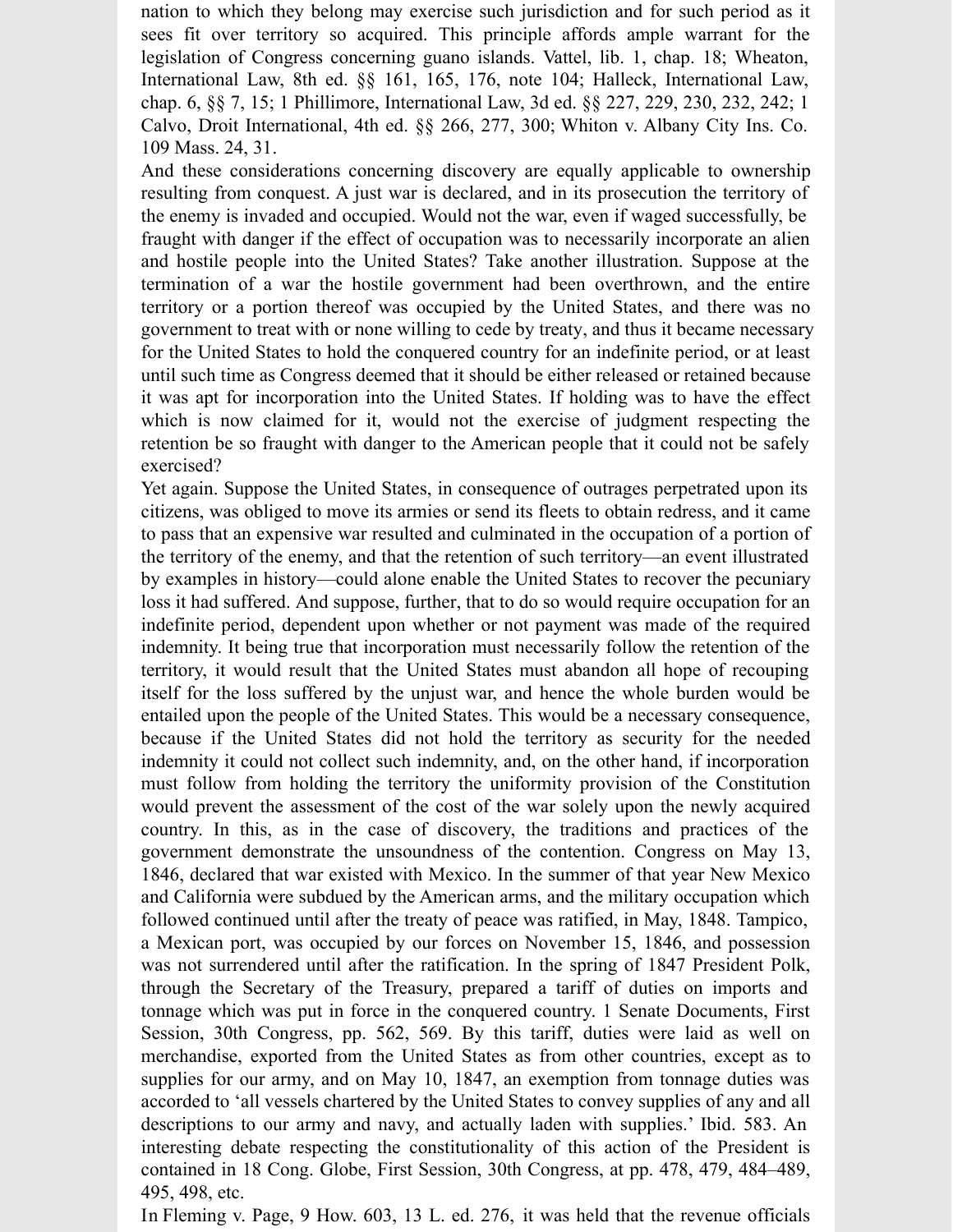properly treated Tampico as a port of a foreign country during the occupation by the military forces of the United States, and that duties on imports into the United States from Tampico were lawfully levied under the general tariff act of 1846. Thus, although Tampico was in the possession of the United States, and the court expressly held that in an international sense the port was a part of the territory of the United States, yet it was decided that in the sense of the revenue laws Tampico was a foreign country. The special tariff act promulgated by President Polk was in force in New Mexico and California until after notice was received of the ratification of the treaty of peace. In Cross v. [Harrison,](https://1.next.westlaw.com/Link/Document/FullText?findType=Y&serNum=1853132932&pubNum=780&originatingDoc=I7a4be7179ca211d9bdd1cfdd544ca3a4&refType=RP&originationContext=document&transitionType=DocumentItem&ppcid=c08eb7709fd6411ba15f8469a157103d&contextData=(sc.UserEnteredCitation)) 16 How. 164, 14 L. ed. 889, certain collections of impost duties on goods brought from foreign countries into California prior to the time when official notification had been received in California that the treaty of cession had been ratified, as well as impost duties levied after the receipt of such notice, were called in question. The duties collected prior to the receipt of notice were laid at the rate fixed by the tariff promulgated by the President; those laid after the notification conformed to the general tariff laws of the United States. The court decided that all the duties collected were valid. The court undoubtedly in the course of its opinion said that immediately upon the ratification of the treaty California became a part of the United States and subject to its revenue laws. However, the opinion pointedly referred to a letter of the Secretary of the Treasury directing the enforcement of the tariff laws of the United States, upon the express ground that Congress had enacted laws which recognized the treaty of cession. Besides, the decision was expressly placed upon the conditions of the treaty, and it was stated, in so many words, that a different rule would have been applied had the stipulations in the treaty been of a different character.

But, it is argued, all the instances previously referred to may be conceded, for they but illustrate the rule inter arma sitent leges. Hence, they do not apply to acts done after the cessation of hostilities when a treaty of peace has been concluded. This not only begs the question, but also embodies a fallacy. A case has been supposed in which it was impossible to make a treaty because of the unwillingness or disappearance of the hostile government, and therefore the occupation necessarily continued, although actual war had ceased. The fallacy lies in admitting the right to exercise the power, if only it is exerted by the military arm of the government, but denying it wherever the civil power comes in to regulate and make the conditions more in accord with the spirit of our free institutions. Why it can be thought, although under the Constitution the military arm of the government is in effect the creature of Congress, that such arm may exercise a power without violating the Constitution, and yet Congress—the creator may not regulate, I fail to comprehend.

This further argument, however, is advanced. Granting that Congress may regulate without incorporating, where the military arm has taken possession of foreign territory, and where there has been or can be no treaty, this does not concern the decision of this case, since there is here involved no regulation, but an actual cession to the United States of territory by treaty. The general rule of the law of nations, by which the acquiring government fixes the status of acquired territory, it is urged, does not apply to the government of the United States, because it is incompatible with the Constitution that that government should hold territory under a cession and administer it as a dependency without its becoming incorporated. This claim, I have previously said, rests on the erroneous assumption that the United States under the Constitution is stripped of those powers which are absolutely inherent in and essential to national existence. The certainty of this is illustrated by the examples already made use of in the supposed cases of discovery and conquest.

If the authority by treaty is limited as is suggested, then it will be impossible to terminate a successful war by acquiring territory through a treaty, without immediately incorporating such territory into the United States. Let me, however, eliminate the case of war, and consider the treaty-making power as subserving the purposes of the peaceful evolution of national life. Suppose the necessity of acquiring a naval station or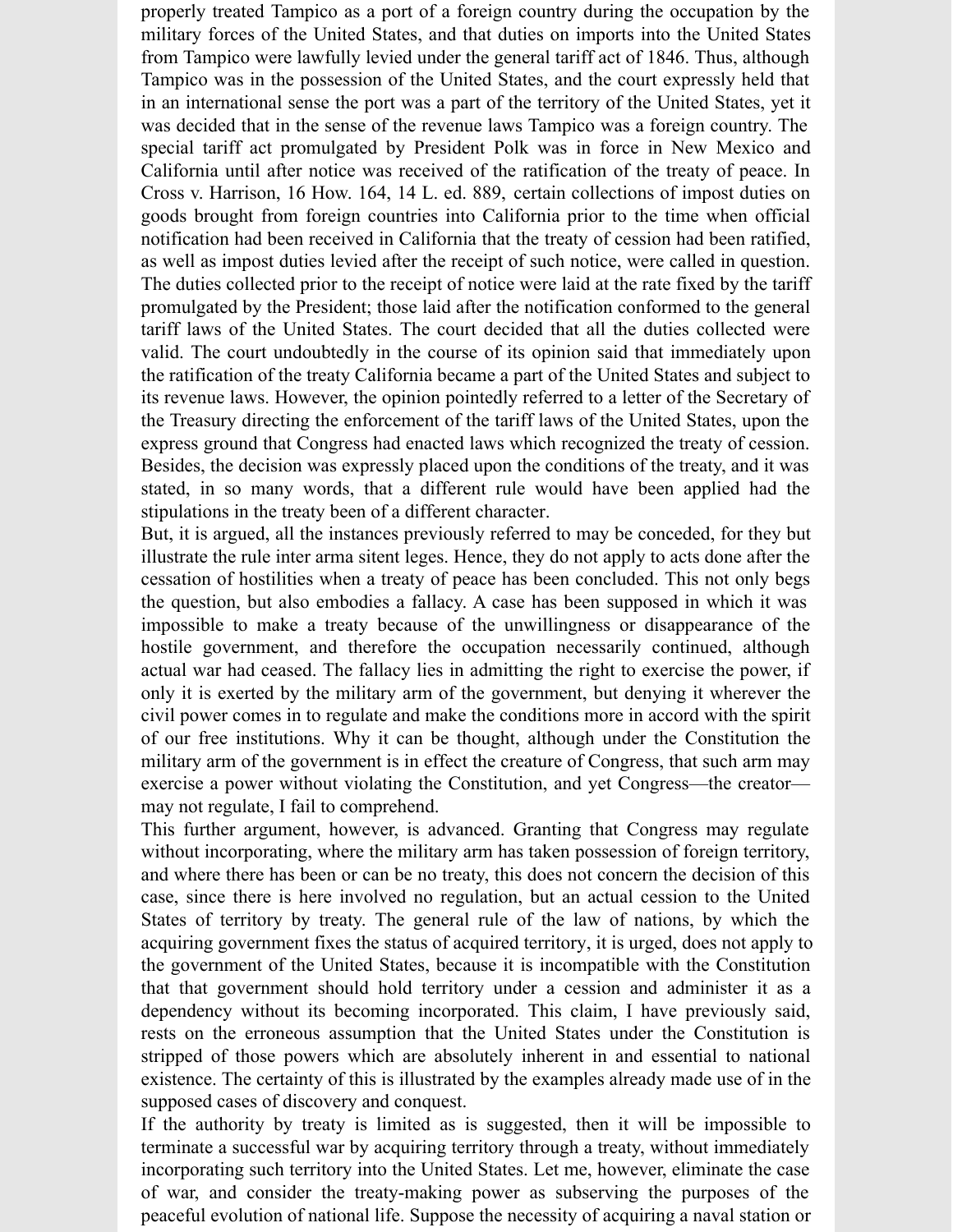a coaling station on an island inhabited with people utterly unfit for American citizenship and totally incapable of bearing their proportionate burden of the national expense. Could such island, under the rule which is now insisted upon, be taken? Suppose, again, the acquisition of territory for an interoceanic canal, where an inhabited strip of land on either side is essential to the United States for the preservation of the work. Can it be denied that, if the requirements of the Constitution as to taxation are to immediately control, it might be impossible by treaty to accomplish the desired result?

While no particular provision of the Constitution is referred to, to sustain the argument that it is impossible to acquire territory by treaty without immediate and absolute incorporation, it is said that the spirit of the Constitution excludes the conception of property or dependencies possessed by the United States and which are not so completely incorporated as to be in all respects a part of the United States; that the theory upon which the Constitution proceeds is that of confederated and independent states, and that no territory, therefore, can be acquired which does not contemplate statehood, and excludes the acquisition of any territory which is not in a position to be treated as an integral part of the United States. But this reasoning is based on political, and not judicial, considerations. Conceding that the conception upon which the Constitution proceeds is that no territory, as a general rule, should be acquired unless the territory may reasonably be expected to be worthy of statehood, the determination of when such blessing is to be bestowed is wholly a political question, and the aid of the judiciary cannot be invoked to usurp political discretion in order to save the Constitution from imaginary or even real dangers. The Constitution may not be saved by destroying its fundamental limitations.

Let me come, however, to a consideration of the express powers which are conferred by the Constitution, to show how unwarranted is the principle of immediate incorporation, which is here so strenuously insisted on. In doing so it is conceded at once that the true rule of construction is not to consider one provision of the Constitution alone, but to contemplate all, and therefore to limit one conceded attribute by those qualifications which naturally result from the other powers granted by that instrument, so that the whole may be interpreted by the spirit which vivifies, and not by the letter which killeth. Undoubtedly, the power to carry on war and to make treaties implies also the exercise of those incidents which ordinarily inhere in them. Indeed, in view of the rule of construction which I have just conceded—that all powers conferred by the Constitution must be interpreted with reference to the nature of the government and be construed in harmony with related provisions of the Constitution—it seems to me impossible to conceive that the treaty-making power by a mere cession can incorporate an alien people into the United States without the express or implied approval of Congress. And from this it must follow that there can be no foundation for the assertion that, where the treaty-making power has inserted conditions which preclude incorporation until Congress has acted in respect thereto, such conditions are void and incorporation results in spite thereof. If the treaty-making power can absolutely, without the consent of Congress, incorporate territory, and if that power may not insert conditions against incorporation, it must follow that the treaty-making power is endowed by the Constitution with the most unlimited right, susceptible of destroying every other provision of the Constitution; that is, it may wreck our institutions. If the proposition be true, then millions of inhabitants of alien territory, if acquired by treaty, can, without the desire or consent of the people of the United States speaking through Congress, be immediately and irrevocably incorporated into the United States, and the whole structure of the government be overthrown. While thus aggrandizing the treaty-making power on the one hand, the construction at the same time minimizes it on the other, in that it strips that authority of any right to acquire territory upon any condition which would guard the people of the United States from the evil of immediate incorporation. The treaty-making power, then, under this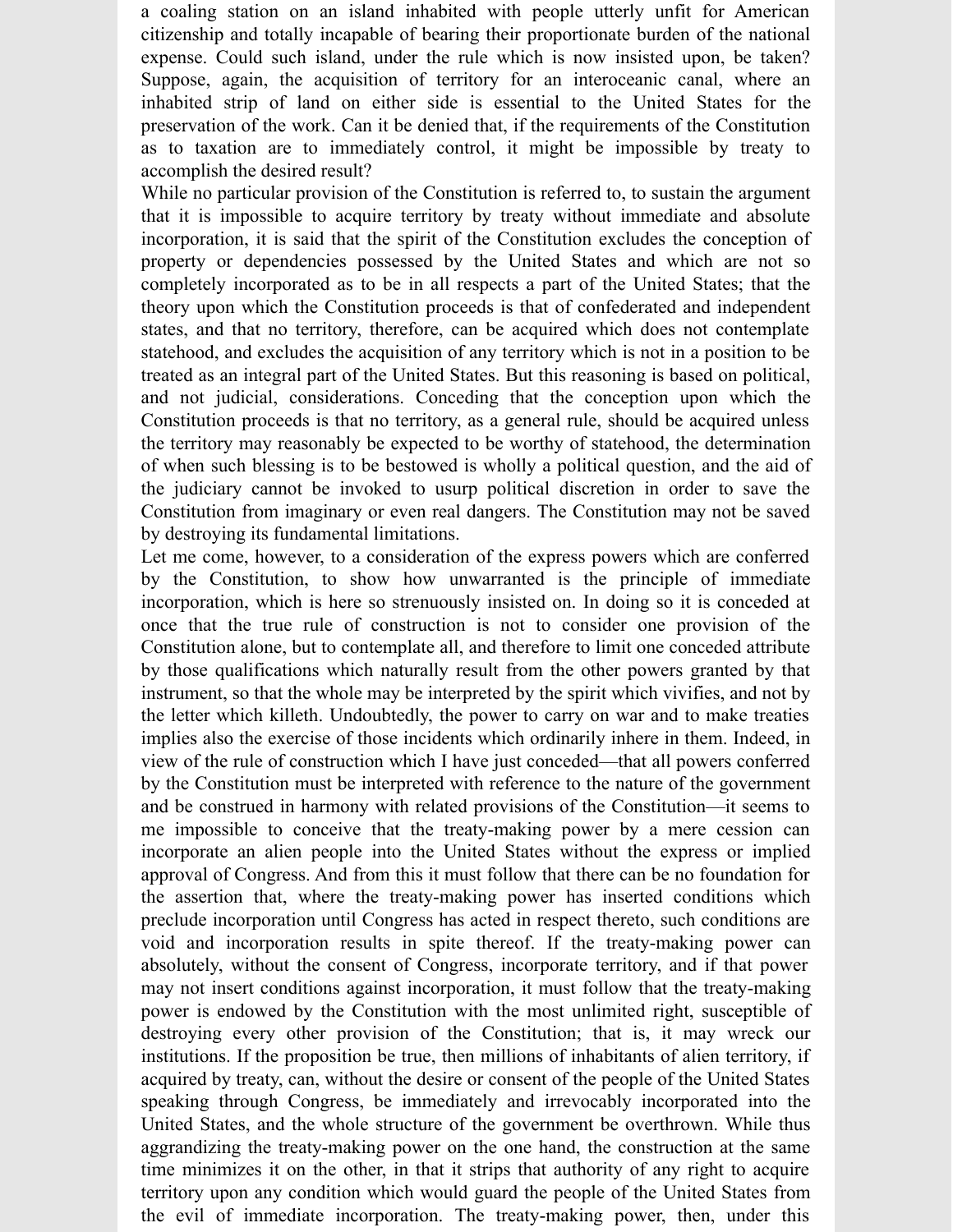contention, instead of having the symmetrical functions which belong to it from its very nature, becomes distorted,—vested with the right to destroy upon the one hand, and deprived of all power to protect the government on the other.

And, looked at from another point of view, the effect of the principle asserted is equally antagonistic, not only to the express provisions, but to the spirit of the Constitution in other respects. Thus, if it be true that the treaty-making power has the authority which is asserted, what becomes of that branch of Congress which is peculiarly the representative of the people of the United States, and what is left of the functions of that body under the Constitution? For, although the House of Representatives might be unwilling to agree to the incorporation of alien races, it would be impotent to prevent its accomplishment, and the express provisions conferring upon Congress the power to regulate commerce, the right to raise revenue, —bills for which, by the Constitution, must originate in the House of Representatives, —and the authority to prescribe uniform naturalization laws, would be in effect set at naught by the treaty-making power. And the consequent result—incorporation—would be beyond all future control of or remedy by the American people, since, at once and without hope of redress or power of change, incorporation by the treaty would have been brought about. The inconsistency of the position is at once manifest. The basis of the argument is that the treaty must be considered to have incorporated, because acquisition presupposes the exercise of judgment as to fitness for immediate incorporation. But the deduction drawn is, although the judgment exercised is against immediate incorporation and this result is plainly expressed, the conditions are void because no judgment against incorporation can be called into play.

All the confusion and dangers above indicated, however, it is argued, are more imaginary than real, since, although it be conceded that the treaty-making power has the right by cession to incorporate without the consent of Congress, that body may correct the evil by availing itself of the provision of the Constitution giving to Congress the right to dispose of the territory and other property of the United States. This assumes that there has been absolute incorporation by the treaty-making power on the one hand, and yet asserts that Congress may deal with the territory as if it had not been incorporated into the United States. In other words, the argument adopts conflicting theories of the Constitution, and applies them both at the same time. I am not unmindful that there has been some contrariety of decision on the subject of the meaning of the clause empowering Congress to dispose of the territories and other property of the United States, some adjudged cases treating that article as referring to property as such, and others deriving from it the general grant of power to govern territories. In view, however, of the relations of the territories to the government of the United States at the time of the adoption of the Constitution, and the solemn pledge then existing that they should forever 'remain a part of the Confederacy of the United States of America,' I cannot resist the belief that the theory that the disposing clause relates as well to a relinquishment or cession of sovereignty as to a mere transfer of rights of property is altogether erroneous.

Observe, again, the inconsistency of this argument. It considers, on the one hand, that so vital is the question of incorporation that no alien territory may be acquired by a cession without absolutely endowing the territory with incorporation and the inhabitants with resulting citizenship, because, under our system of government, the assumption that a territory and its inhabitants may be held by any other title than one incorporating is impossible to be thought of. And yet, to avoid the evil consequences which must follow from accepting this proposition, the argument is that all citizenship of the United States is precarious and fleeting, subject to be sold at any moment like any other property. That is to say, to protect a newly acquired people in their presumed rights, it is essential to degrade the whole body of American citizenship.

The reasoning which has sometimes been indulged in by those who asserted that the Constitution was not at all operative in the territories is that, as they were acquired by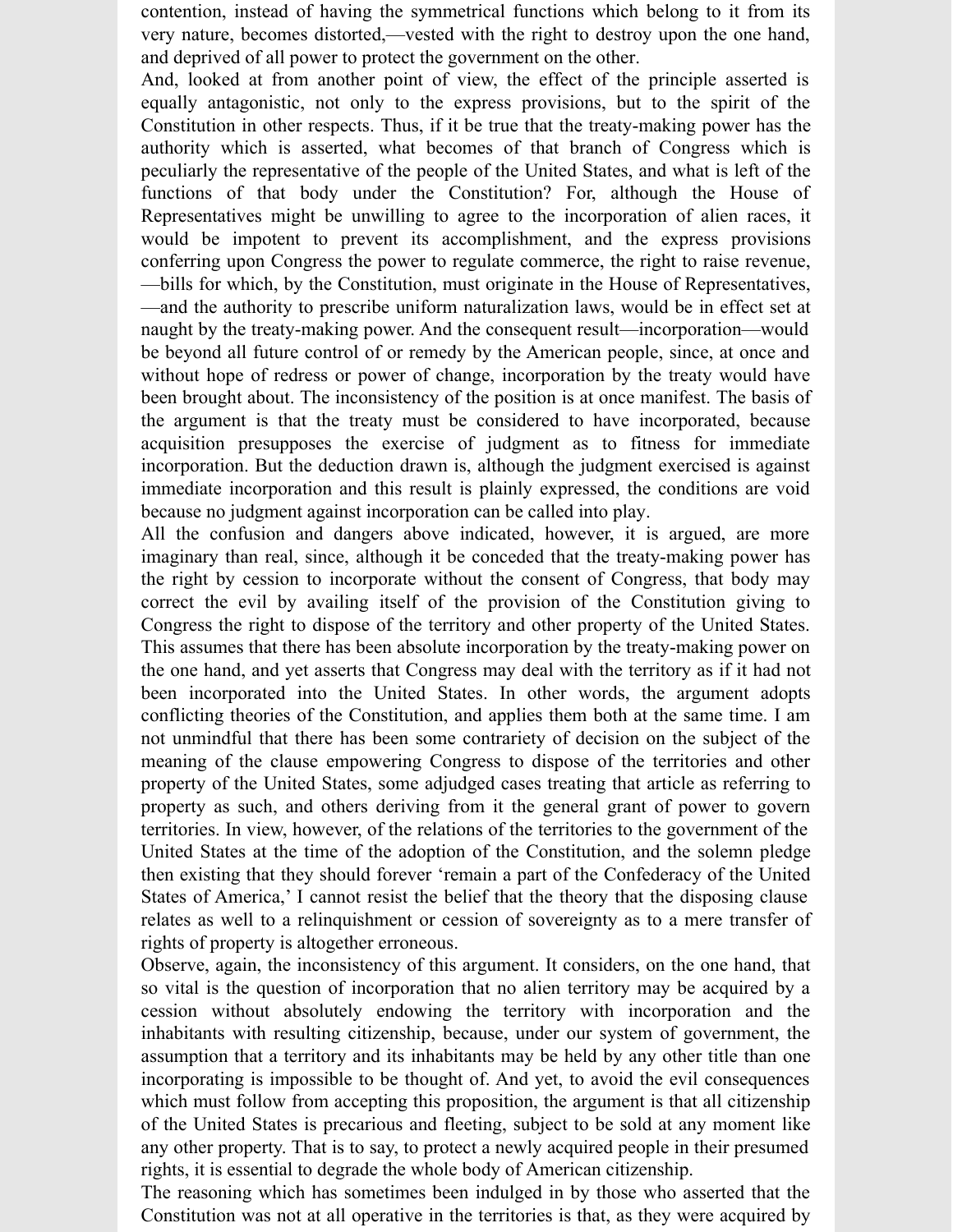purchase, the right to buy included the right to sell. This has been met by the proposition that if the country purchased and its inhabitants became incorporated into the United States, it came under the shelter of the Constitution, and no power existed to sell American citizens. In conformity to the principles which I have admitted it is impossible for me to say at one and the same time that territory is an integral part of the United States protected by the Constitution, and yet the safeguards, privileges, rights, and immunities which arise from this situation are so ephemeral in their character that by a mere act of sale they may be destroyed. And applying this reasoning to the provisions of the treaty under consideration, to me it seems indubitable that if the treaty with Spain incorporated all the territory ceded into the United States, it resulted that the millions of people to whom that treaty related were, without the consent of the American people as expressed by Congress, and without any hope of relief, indissolubly made a part of our common country.

Undoubtedly, the thought that under the Constitution power to dispose of people and territory, and thus to annihilate the rights of American citizens, was contrary to the conceptions of the Constitution entertained by Washington and Jefferson. In the written suggestions of Mr. Jefferson, when Secretary of State, reported to President Washington in March, 1792, on the subject of proposed negotiations between the United States and Spain, which were intended to be communicated by way of instruction to the commissioners of the United States appointed to manage such negotiations, it was observed, in discussing the possibility as to compensation being demanded by Spain 'for the ascertainment of our right' to navigate the lower part of the Mississippi, as follows:

'We have nothing else' (than a relinquishment of certain claims on Spain) 'to give in exchange. For as to territory, we have neither the right nor the disposition to alienate an inch of what belongs to any member of our Union. Such a proposition therefore is totally inadmissible, and not to be treated for a moment.' Ford's Writings of Jefferson, vol. 5, p. 476.

The rough draft of these observations was submitted to Mr. Hamilton, then Secretary of the Treasury, for suggestions, previously to sending it to the President, some time before March 5, and Hamilton made the following (among other) notes upon it:

'Page 25. Is it true that the United States have no right to alienate an inch of the territory in question, except in the case of necessity intimated in another place? Or will it be useful to avow the denial of such a right? It is apprehended that the doctrine which restricts the alienation of territory to cases of extreme necessity is applicable rather to peopled territory than to waste and uninhabited districts. Positions restraining the right of the United States to accommodate to exigencies which may arise ought ever to be advanced with great caution.' Ford's Writings of Jefferson, vol. 5, p. 443. Respecting this note, Mr. Jefferson commented as follows:

'The power to alienate the unpeopled territories of any state is not among the enumerated powers given by the Constitution to the general government, and if we may go out of that instrument and accommodate to exigencies which may arise by alienating the unpeopled territory of a state, we may accommodate ourselves a little more by alienating that which is peopled, and still a little more by selling the people themselves. A shade or two more in the degree of exigency is all that will be requisite, and of that degree we shall ourselves be the judges. However, may it not be hoped that these questions are forever laid to rest by the 12th Amendment once made a part of the Constitution, declaring expressly that 'the powers not delegated to the United States by the Constitution are reserved to the states respectively?'And if the general government has no power to alienate the territory of a state, it is too irresistible an argument to deny ourselves the use of it on the present occasion.' Ibid.

The opinions of Mr. Jefferson, however, met the approval of President Washington. On March 18, 1792, in inclosing to the commissioners to Spain their commission, he said, among other things: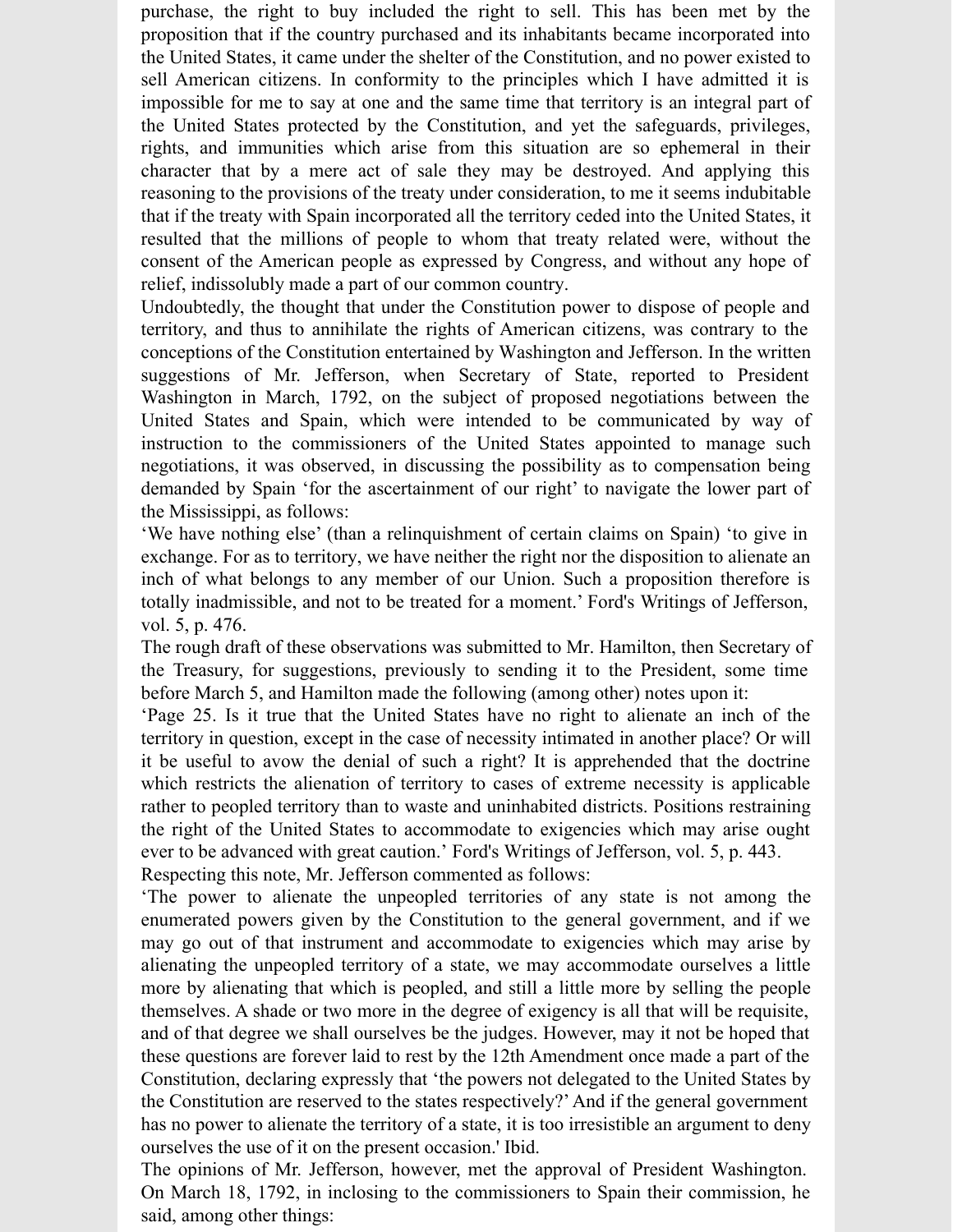'You will herewith receive your commission; as also observations on these several subjects reported to the President and approved by him, which will therefore serve as instructions for you. These expressing minutely the sense of our government, and what they wish to have done, it is unnecessary for me to do more here than desire you to pursue these objects unremittingly,' etc. Ford's Writings of Jefferson, vol. 5, p. 456.

When the subject-matter to which the negotiations related is considered, it becomes evident that the word 'state' as above used related merely to territory which was either claimed by some of the states, as Mississippi territory was by Georgia, or to the Northwest Territory, embraced within the ordinance of 1787, or the territory south of the Ohio (Tennessee), which had also been endowed with all the rights and privileges conferred by that ordinance, and all which territory had originally been ceded by states to the United States under express stipulations that such ceded territory should be ultimately formed into states of the Union. And this meaning of the word 'state' is absolutely in accord with what I shall hereafter have occasion to demonstrate was the conception entertained by Mr. Jefferson of what constituted the United States.

True, from the exigency of a calamitous war or the necessity of a settlement of boundaries, it may be that citizens of the United States may be expatriated by the action of the treaty-making power, impliedly or expressly ratified by Congress.

But the arising of these particular conditions cannot justify the general proposition that territory which is an integral part of the United States may, as a mere act of sale, be disposed of. If, however, the right to dispose of an incorporated American territory and citizens by the mere exertion of the power to sell be conceded, arguendo, it would not relieve the dilemma. It is ever true that, where a malign principle is adopted, as long as the error is adhered to it must continue to produce its baleful results. Certainly, if there be no power to acquire subject to a condition, it must follow that there is no authority to dispose of subject to conditions, since it cannot be that the mere change of form of the transaction could bestow a power which the Constitution has not conferred. It would follow, then, that any conditions annexed to a disposition which looked to the protection of the people of the United States, or to enable them to safeguard the disposal of territory, would be void; and thus it would be that either the United States must hold on absolutely, or must dispose of unconditionally.

A practical illustration will at once make the consequences clear. Suppose Congress should determine that the millions of inhabitants of the Philippine islands should not continue appurtenant to the United States, but that they should be allowed to establish an autonomous government, outside of the Constitution of the United States, coupled, however, with such conditions providing for control as far only as essential to the guaranty of life and property and to protect against foreign encroachment. If the proposition of incorporation be well founded, at once the question would arise whether the ability to impose these conditions existed, since no power was conferred by the Constitution to annex conditions which would limit the disposition. And if it be that the question of whether territory is immediately fit for incorporation when it is acquired is a judicial, and not a legislative one, it would follow that the validity of the conditions would also come within the scope of judicial authority, and thus the entire political policy of the government be alone controlled by the judiciary.

The theory as to the treaty-making power upon which the argument which has just been commented upon rests, it is now proposed to be shown, is refuted by the history of the government from the beginning. There has not been a single cession made from the time of the Confederation up to the present day, excluding the recent treaty with Spain, which has not contained stipulations to the effect that the United States through Congress would either not disincorporate or would incorporate the ceded territory into the United States. There were such conditions in the deed of cession by Virginia when it conveyed the Northwest Territory to the United States. Like conditions were attached by North Carolina to the cession whereby the territory south of the Ohio, now Tennessee, was transferred. Similar provisions were contained in the cession by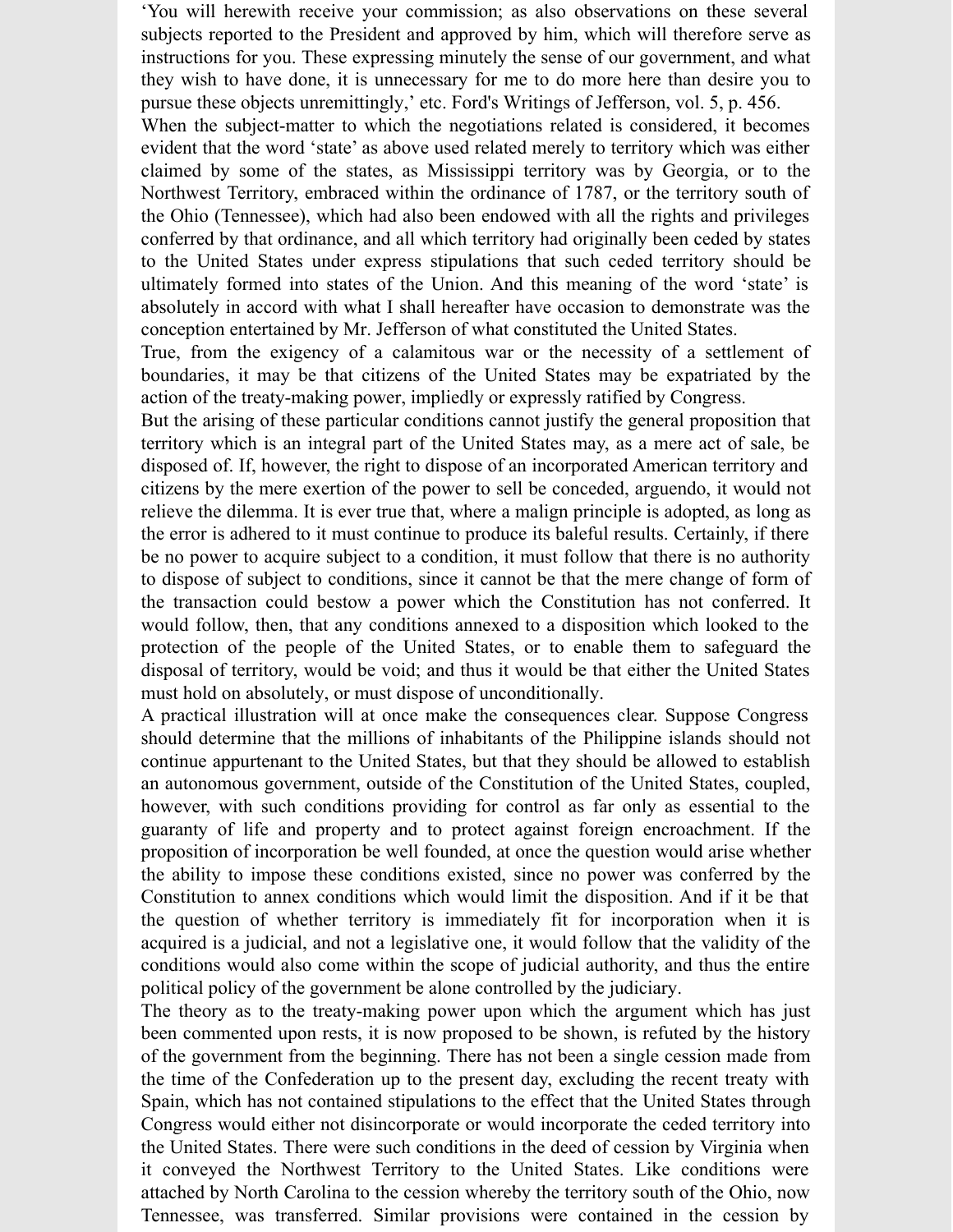Georgia of the Mississippi territory, now the states of Alabama and Mississippi. Such agreements were also expressed in the treaty of 1803, ceding Louisiana; that of 1819, ceding the Floridas, and in the treaties of 1848 and 1853, by which a large extent of territory was ceded to this country, as also in the Alaska treaty of 1867. To adopt the limitations on the treaty-making power now insisted upon would presuppose that every one of these conditions thus sedulously provided for were superfluous, since the guaranties which they afforded would have obtained, although they were not expressly provided for.

When the various treaties by which foreign territory has been acquired are considered in the light of the circumstances which surrounded them, it becomes to my mind clearly established that the treaty-making power was always deemed to be devoid of authority to incorporate territory into the United States without the assent, express or implied, of Congress, and that no question to the contrary has ever been even mooted. To appreciate this it is essential to bear in mind what the words 'United States' signified at the time of the adoption of the Constitution. When by the treaty of peace with Great Britain the independence of the United States was acknowledged, it is unquestioned that all the territory within the boundaries defined in that treaty, whatever may have been the disputes as to title, substantially belonged to particular states. The entire territory was part of the United States, and all the native white inhabitants were citizens of the United States and endowed with the rights and privileges arising from that relation. When, as has already been said, the Northwest Territory was ceded by Virginia, it was expressly stipulated that the rights of the inhabitants in this regard should be respected. The ordinance of 1787, providing for the government of the Northwest Territory, fulfilled \*320 this promise on behalf of the Confederation. Without undertaking to reproduce the text of the ordinance, it suffices to say that in contained a bill of rights, a promise of ultimate statehood, and it provided (italics mine) that 'the said territory and the states which may be formed therein shall ever remain a part of this Confederacy of the United States of America, subject to the Articles of Confederation, and to such alterations therein as shall be constitutionally made, and to all the acts and ordinances of the United States in Congress assembled, conformably thereto.' It submitted the inhabitants to a liability for a tax to pay their proportional part of the public debt and the expenses of the government, to be assessed by the rule of apportionment which governed the states of the Confederation. It forbade slavery within the territory, and contained a stipulation that the provisions of the ordinance should ever remain unalterable unless by common consent.

Thus it was at the adoption of the Constitution, the United States, as a geographical unit and as a governmental conception both in the international and domestic sense, consisted not only of states, but also of territories, all the native white inhabitants being endowed with citizenship, protected by pledges of a common union, and, except as to political advantages, all enjoying equal rights and freedom, and safeguarded by substantially similar guaranties, all being under the obligation to contribute their proportionate share for the liquidation of the debt and future expenses of the general government.

The opinion has been expressed that the ordinance of 1787 became inoperative and a nullity on the adoption of the [Constitution](https://1.next.westlaw.com/Link/Document/FullText?findType=Y&serNum=1856193196&pubNum=780&originatingDoc=I7a4be7179ca211d9bdd1cfdd544ca3a4&refType=RP&originationContext=document&transitionType=DocumentItem&ppcid=c08eb7709fd6411ba15f8469a157103d&contextData=(sc.UserEnteredCitation)) (Taney, Ch. J., in Scott v. Sandford, 19 How. 438, 15 L. ed. 713), while, on the other hand, it has been said that the ordinance of 1787 was 'the most solemn of all engagements,' and became a part of the Constitution of the United States by reason of the 6th article, which provided that 'all debts contracted and engagements entered into before the adoption of this Constitution shall be as valid against the United States under this Constitution as under the [Confederation.'](https://1.next.westlaw.com/Link/Document/FullText?findType=Y&serNum=1840195925&pubNum=780&originatingDoc=I7a4be7179ca211d9bdd1cfdd544ca3a4&refType=RP&originationContext=document&transitionType=DocumentItem&ppcid=c08eb7709fd6411ba15f8469a157103d&contextData=(sc.UserEnteredCitation)) Per Baldwin, J., concurring opinion in Pollard v. Kibbe, 14 Pet. 417, 10 L. ed. 521, and per Catron, J., in [dissenting](https://1.next.westlaw.com/Link/Document/FullText?findType=Y&serNum=1850306826&pubNum=780&originatingDoc=I7a4be7179ca211d9bdd1cfdd544ca3a4&refType=RP&originationContext=document&transitionType=DocumentItem&ppcid=c08eb7709fd6411ba15f8469a157103d&contextData=(sc.UserEnteredCitation)) opinion in Strader v. Graham, 10 How. 98, 13 L. ed. 343. Whatever view may be taken of this difference of legal opinion, my mind refuses to assent to the conclusion that under the Constitution the provision of the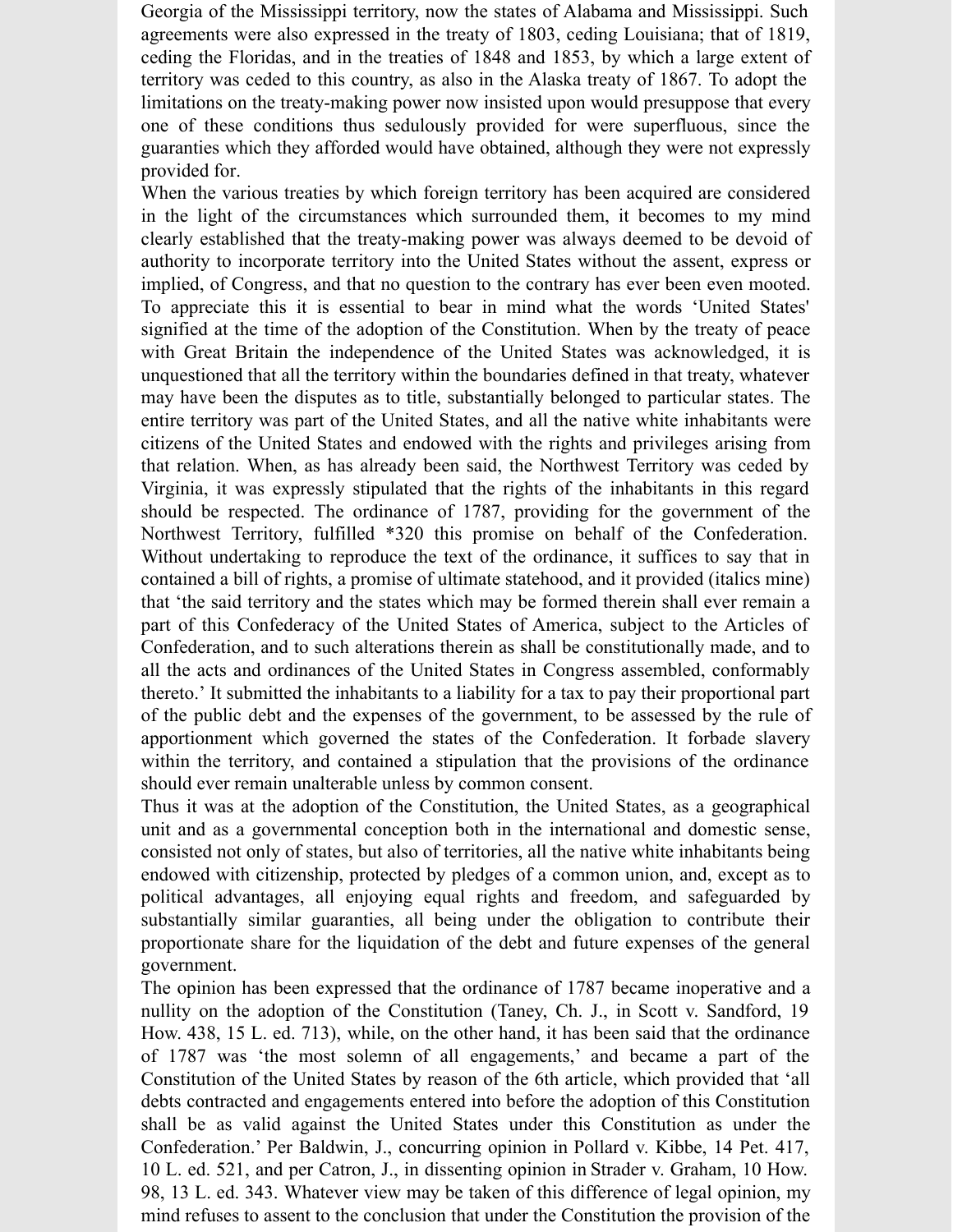Northwest Territory ordinance making such territory forever a part of the Confederation was not binding on the government of the United States when the Constitution was formed. When it is borne in mind that large tracts of this territory were reserved for distribution among the Continental soldiers, it is impossible for me to believe that it was ever considered that the result of the cession was to take the Northwest Territory out of the Union, the necessary effect of which would have been to expatriate the very men who by their suffering and valor had secured the liberty of their united country. Can it be conceived that North Carolina, after the adoption of the Constitution, would cede to the general government the territory south of the Ohio river, intending thereby to expatriate those dauntless mountaineers of North Carolina who had shed lustre upon the Revolutionary arms by the victory of King's mountain? And the rights bestowed by Congress after the adoption of the Constitution, as I shall proceed to demonstrate, were utterly incompatible with such a theory.

Beyond question, in one of the early laws enacted at the first session of the First Congress, the binding force of the ordinance was recognized, and certain of its provisions concerning the appointment of officers in the territory were amended to conform the ordinance to the new Constitution. 1 Stat. at L. 50, chap. 8.

In view of this it cannot, it seems to me, be doubted that the United States continued to be composed of states and territories, all forming an integral part thereof and incorporated therein, as was the case prior to the adoption of the Constitution. Subsequently, the territory now embraced in the state of Tennessee was ceded to the United States by the state of North Carolina. In order to insure the rights of the native inhabitants, it was expressly stipulated that the inhabitants of the ceded territory should enjoy all the rights, privileges, benefits, and advantages set forth in the ordinance 'of the late Congress for the government of the western territory of the United States.' A condition was, however, inserted in the cession, that no regulation should be made by Congress tending to emancipate slaves. By act of April 2, 1790 (1 Stat. at L. 106, chap. 6) this cession was accepted. And at the same session, on May 26, 1790, an act was passed for the government of this territory, under the designation of 'the territory of the United States south of the Ohio river.' 1 Stat. at L. 123, chap. 14. This act, except as to the prohibition which was found in the Northwest Territory ordinance as to slavery, in express terms declared that the inhabitants of the territory should enjoy all the rights conferred by that ordinance.

A government for the Mississippi territory was organized on April 7, 1798. 1 Stat. at L. 549, chap. 28. The land embraced was claimed by the state of Georgia, and her rights were saved by the act. The 6th section thereof provided as follows:

'Sec. 6. And be it further enacted, That from and after the establishment of the said government, the people of the aforesaid territory shall be entitled to and enjoy, all and singular, the rights, privileges, and advantages granted to the people of the territory of the United States northwest of the river Ohio, in and by the aforesaid ordinance of the thirteenth day of July, in the year one thousand seven hundred and eighty-seven, in as full and ample a manner as the same are possessed and enjoyed by the people of the said last-mentioned territory.'

Thus clearly defined by boundaries, by common citizenship, by like guaranties, stood the United States when the plan of acquiring by purchase from France the province of Louisiana was conceived by President Jefferson. Naturally, the suggestion which arose was the power on the part of the government of the United States, under the Constitution, to incorporate into the United States—a Union then composed, as I have stated, of states and territories—a foreign province inhabited by an alien people, and thus make them partakers in the American commonwealth. Mr. Jefferson, not doubting the power of the United States to acquire, \*\*801 consulted Attorney General Lincoln as to the right by treaty to stipulate for incorporation. By that officer Mr. Jefferson was, in effect, advised that the power to incorporate, that is, to share the privileges and immunities of the people of the United States with a foreign population, required the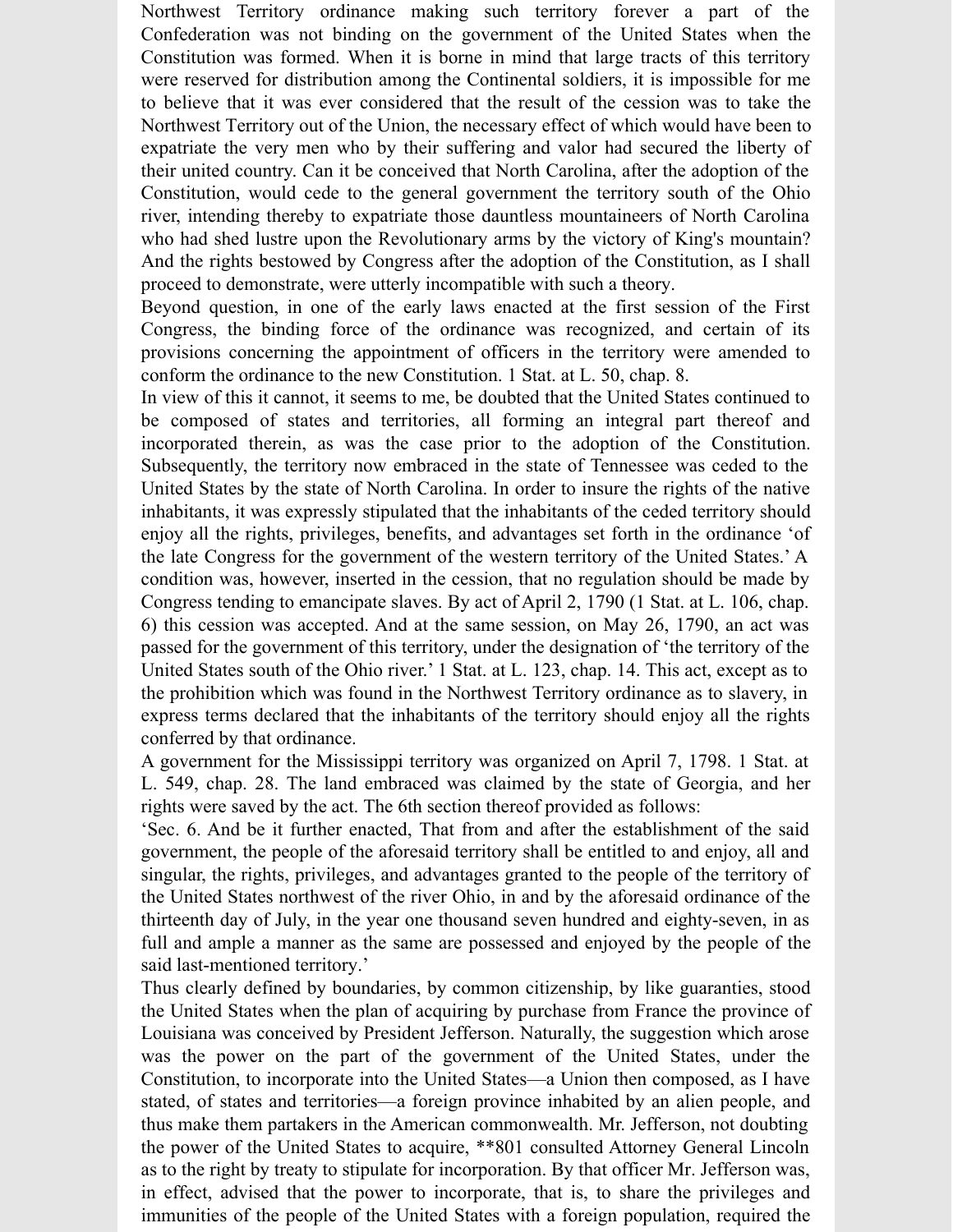consent of the people of the United States, and it was suggested, therefore, that if a treaty of cession were made containing such agreements it should be put in the form of a change of boundaries, instead of a cession, so as thereby to bring the territory within the United States. The letter of Mr. Lincoln was sent by President Jefferson to Mr. Gallatin, the Secretary of the Treasury. Mr. Gallatin did not agree as to the propriety of the expedient suggested by Mr. Lincoln. In a letter to President Jefferson, in effect so stating, he said:

'But does any constitutional objection really exist? To me it would appear (1) that the United States as a nation have an inherent right to acquire territory; (2) that whenever that acquisition is by treaty, the same constituted authorities in which the treaty-making power is vested have a constitutional right to sanction the acquisition; (3) that whenever the territory has been acquired Congress have the power either of admitting into the Union as a new state, or of annexing to a state, with the consent of that state, or of making regulations for the government of such territory.' Gallatin's Writings, vol. 1, p. 11, etc.

To this letter President Jefferson replied in January, 1803, clearly showing that he thought there was no question whatever of the right of the United States to acquire, but that he did not believe incorporation could be stipulated for and carried into effect without the consent of the people of the United States. He said (italics mine):

'You are right, in my opinion, as to Mr. L.'s proposition: There is no constitutional difficulty as to the acquisition of territory, and whether when acquired it may be taken into the Union by the Constitution as it now stands will become a question of expediency. I think it will be safer not to permit the enlargement of the Union but by amendment of the Constitution.' Gallatin's Writings, vol. 1, p. 115.

And the views of Mr. Madison, then Secretary of State, exactly conformed to those of President Jefferson, for, on March 2, 1803, in a letter to the commissioners who were negotiating the treaty, he said:

'To incorporate the inhabitants of the hereby ceded territory with the citizens of the United States, being a provision which cannot now be made, it is to be expected from the character and policy of the United States that such incorporation will take place without unnecessary delay.' 2 State Papers, 540.

Let us pause for a moment to accentuate the irreconcilable conflict which exists between the interpretation given to the Constitution at the time of the Louisiana treaty by Jefferson and Madison, and the import of that instrument as now insisted upon. You are to negotiate, said Madison to the commissioners, to obtain a cession of the territory, but you must not under any circumstances agree 'to incorporate the inhabitants of the hereby ceded territory with the citizens of the United States, being a provision which cannot now be made.' Under the theory now urged, Mr. Madison should have said: You are to negotiate for the cession of the territory of Louisiana to the United States, and if deemed by you expedient in accomplishing this purpose, you may provide for the immediate incorporation of the inhabitants of the acquired territory into the United States. This you can freely do because the Constitution of the United States has conferred upon the treaty-making power the absolute right to bring all the alien people residing in acquired territory into the United States, and thus divide with them the rights which peculiarly belong to the citizens of the United States. Indeed, it is immaterial whether you make such agreements, since by the effect of the Constitution, without reference to any agreements which you may make for that purpose, all the alien territory and its inhabitants will instantly become incorporated into the United States if the territory is acquired.

Without going into details, it suffices to say that a compliance with the instructions given them would have prevented the negotiators on behalf of the United States from inserting in the treaty any provision looking even to the ultimate incorporation of the acquired territory into the United States. In view of the emergency and exigencies of the negotiations, however, the commissioners were constrained to make such a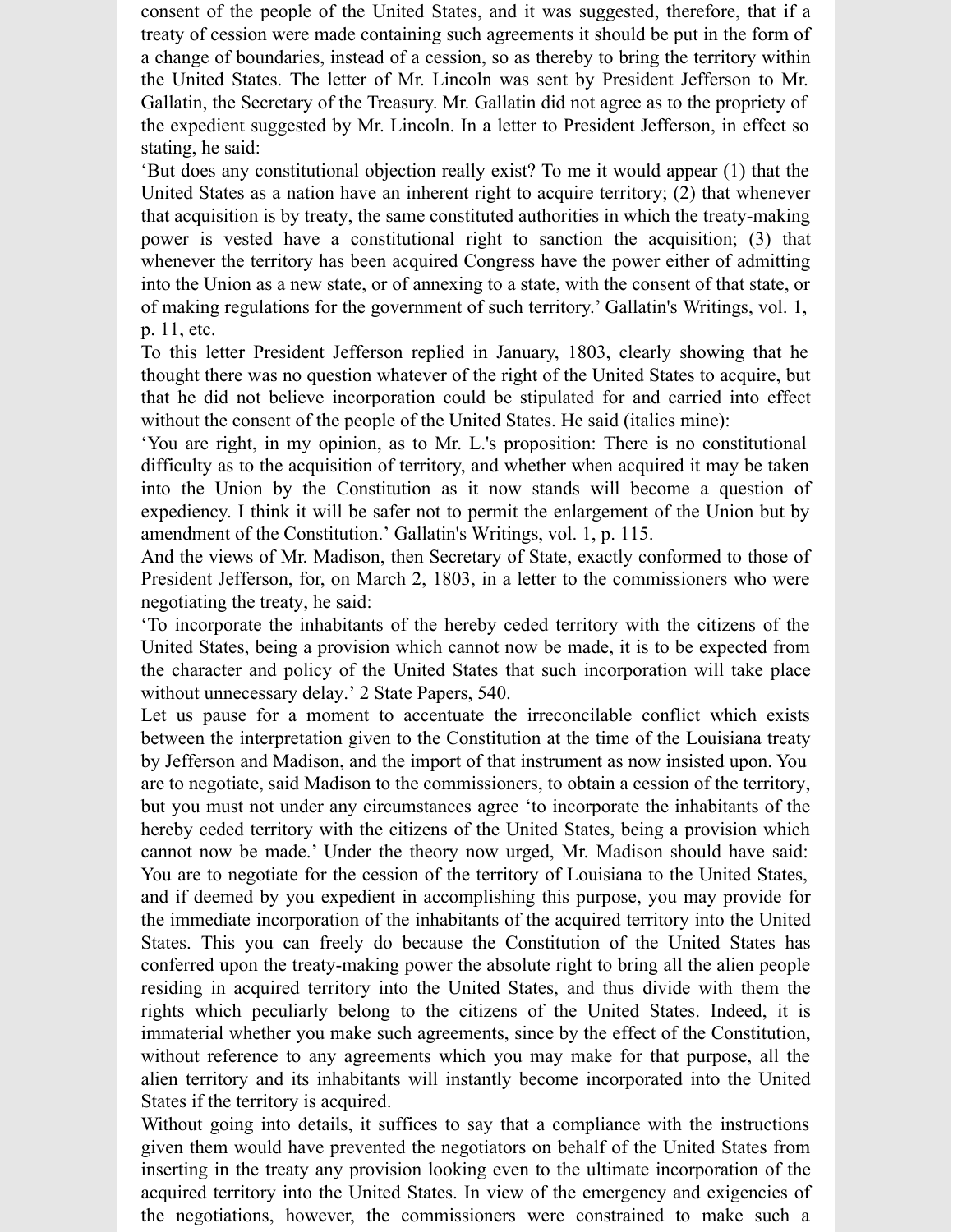stipulation, and the treaty provided as follows:

'Art. 3. The inhabitants of the ceded territory shall be incorporated in the Union of the United States, and admitted as soon as possible, according to the principles of the Federal Constitution, to the enjoyment of all the rights, advantages, and immunities of citizens of the United States; and in the meantime they shall be maintained and protected in the free enjoyment of their liberty, property, and the religion which they profess.' 8 Stat. at L. 202.

Weighing the provisions just quoted, it is evident they refute the theory of incorporation arising at once from the mere force of a treaty, even although such result be directly contrary to any provisions which a treaty may contain. Mark the language. It expresses a promise: 'The inhabitants of the ceded territory shall be incorporated in the Union of the United States. . . .' Observe how guardedly the fulfillment of this pledge is postponed until its accomplishment is made possible by the will of the American people, since it is to be executed only 'as soon as possible according to the principles of the Federal Constitution.' If the view now urged be true, this wise circumspection was unnecessary, and, indeed, as I have previously said, the entire proviso was superfluous, since everything which it assured for the future was immediately and unalterably to arise.

It is said, however, that the treaty for the purchase of Louisiana took for granted that the territory ceded would be immediately incorporated into the United States, and hence the guaranties contained in the treaty related, not to such incorporation, but was a pledge that the ceded territory was to be made a part of the Union as a state. The minutest analysis, however, of the clauses of the treaty, fails to disclose any reference to a promise of statehood, and hence it can only be that the pledges made referred to incorporation into the United States. This will further appear when the opinions of Jefferson and Madison and their acts on the subject are reviewed. The argument proceeds upon the theory that the words of the treaty, 'shall be incorporated into the Union of the United States,' could only have referred to a promise of statehood, since the then existing and incorporated territories were not a part of the Union of the United States, as that Union consisted only of the states. But this has been shown to be unfounded, since the 'Union of the United States' was composed of states and territories, both having been embraced within the boundaries fixed by the treaty of peace between Great Britain and the United States which terminated the Revolutionary War, the latter, the territories, embracing districts of country which were ceded by the states to the United States under the express pledge that they should forever remain a part thereof. That this conception of the Union composing the United States was the understanding of Jefferson and Madison, and indeed of all those who participated in the events which preceded and led up to the Louisiana treaty, results from what I have already said, and will be additionally demonstrated by statements to be hereafter made. Again, the inconsistency of the argument is evident. Thus, while the premise upon which it proceeds is that foreign territory, when acquired, becomes at once a part of the United States, despite conditions in the treaty expressly excluding such consequence, it yet endeavors to escape the refutation of such theory which arises from the history of the government by the contention that the territories which were a part of the United States were not component constituents of the Union which composed the United States. I do not understand how foreign territory which has been acquired by treaty can be asserted to have been absolutely incorporated into the United States as a part thereof despite conditions to the contrary inserted in the treaty, and yet the assertion be made that the territories which, as I have said, were in the United States originally as a part of the states, and which were ceded by them upon express condition that they should forever so remain a part of the United States, were not a part of the Union composing the United States. The argument, indeed, reduces itself to this, that for the purpose of incorporating foreign territory into the United States domestic territory must be disincorporated. In other words, that the Union must be, at least in theory,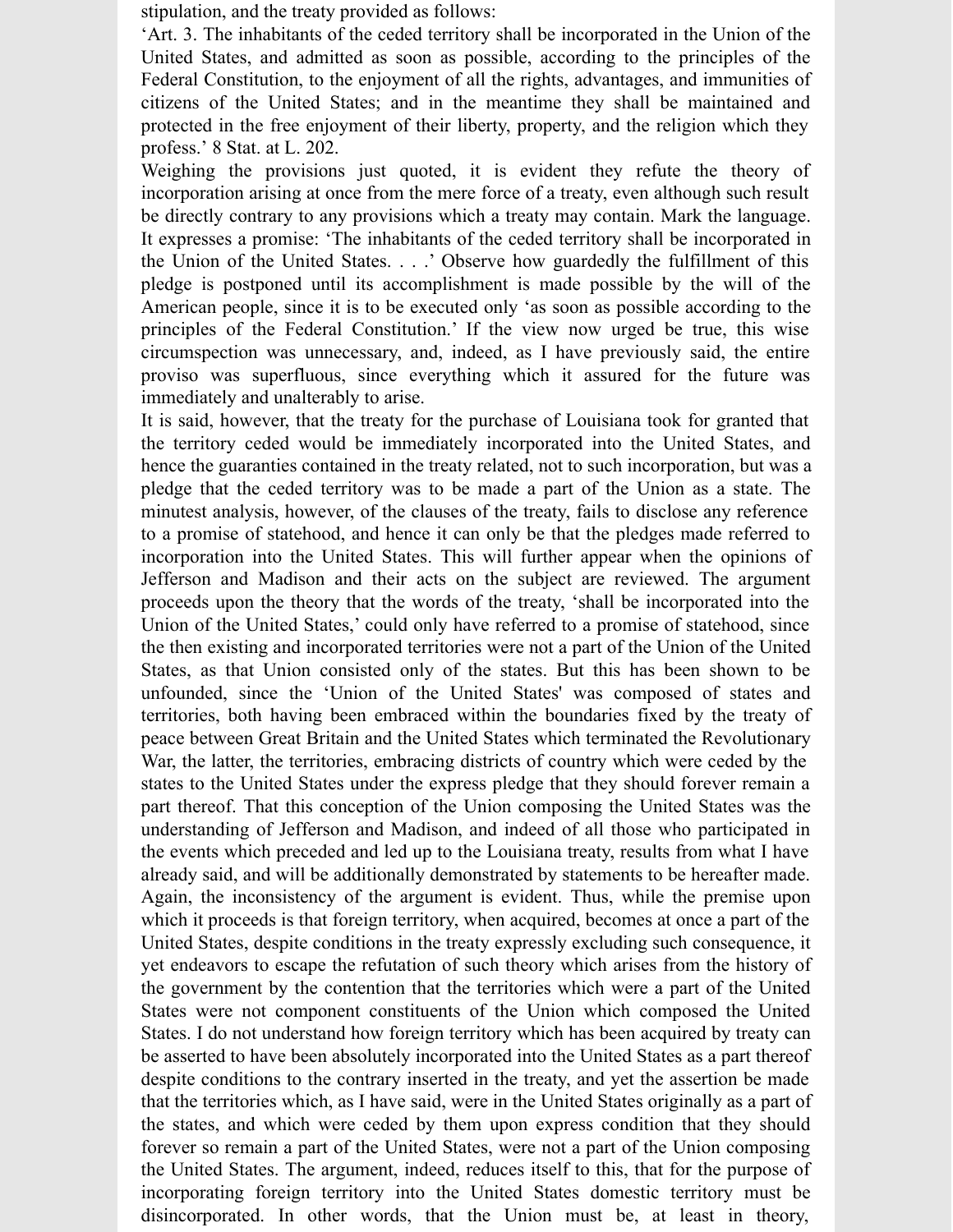dismembered for the purpose of maintaining the doctrine of the immediate incorporation of alien territory.

That Mr. Jefferson deemed the provision of the treaty relating to incorporation to be repugnant to the Constitution is unquestioned. While he conceded, as has been seen, the right to acquire, he doubted the power to incorporate the territory into the United States without the consent of the people by a constitutional amendment. In July, 1803, he proposed two drafts of a proposed amendment, which he thought ought to be submitted to the people of the United States to enable them to ratify the terms of the treaty. The first of these, which is dated July, 1803, is printed in the margin[.12](https://1.next.westlaw.com/Document/I7a4be7179ca211d9bdd1cfdd544ca3a4/View/FullText.html?transitionType=UniqueDocItem&contextData=(sc.Default)&userEnteredCitation=182+us+244#co_footnote_B012121901103898)

The second and revised amendment was as follows:

'Louisiana, as ceded by France to the United States, is made a part of the United States. Its white inhabitants shall be citizens, and stand, as to their rights and obligations, on the same footing with other citizens of the United States in analogous situations. Save only that, as to the portion thereof lying north of the latitude of the mouth of Arcana river, no new state shall be established nor any grants of land made therein other than to Indians in exchange for equivalent portions of lands occupied by them until an amendment of the Constitution shall be made for those purposes.

'Florida also, whensoever it may be rightfully obtained, shall become a part of the United States. Its white inhabitants shall thereupon become citizens, and shall stand, as to their rights and obligations, on the same footing with other citizens of the United States in analogous situations.' Ford's Writings of Jefferson, vol. 8, p. 241.

It is strenuously insisted that Mr. Jefferson's conviction on the subject of the repugnancy of the treaty to the Constitution was based alone upon the fact that he thought the treaty exceeded the limits of the Constitution, because he deemed that it provided for the admission, according to the Constitution, of the acquired territory as a new state or states into the Union, and hence, for the purpose of conferring this power, he drafted the amendment. The contention is refuted by two considerations: The first, because the two forms of amendment which Mr. Jefferson prepared did not purport to confer any power upon Congress to admit new states; and, second, they absolutely forbade Congress from admitting a new state out of a described part of the territory without a further amendment to the Constitution. It cannot be conceived that Mr. Jefferson would have drafted an amendment to cure a defect which he thought existed, and yet say nothing in the amendment on the subject of such defect. And, moreover, it cannot be conceived that he drafted an amendment to confer a power he supposed to be wanting under the Constitution, and thus ratify the treaty, and yet in the very amendment withhold in express terms, as to a part of the ceded territory, the authority which it was the purpose of the amendment to confer.

I excerpt in the margi[n13](https://1.next.westlaw.com/Document/I7a4be7179ca211d9bdd1cfdd544ca3a4/View/FullText.html?transitionType=UniqueDocItem&contextData=(sc.Default)&userEnteredCitation=182+us+244#co_footnote_B013131901103898) two letters from Mr. Jefferson, one written under date of July 7, 1803, to William Dunbar, and the other dated September 7, 1803, to Wilson Cary Nicholas, which show clearly the difficulties which were in the mind of Mr. Jefferson, and which remove all doubt concerning the meaning of the amendment which he wrote and the adoption of which he deemed necessary to cure any supposed want of power concerning the treaty would be provided for.

These letters show that Mr. Jefferson bore in mind the fact that the Constitution in express terms delegated to Congress the power to admit new states, and therefore no further authority on this subject was required. But he thought this power in Congress was confined to the area embraced within the limits of the United States, as existing at the adoption of the Constitution. To fulfill the stipulations of the treaty so as to cause the ceded territory to become a part of the United States, Mr. Jefferson deemed an amendment to the Constitution to be essential. For this reason the amendment which he formulated declared that the territory ceded was to be 'a part of the United States, and its white inhabitants shall be citizens, and stand, as to their rights and obligations, on the same footing with other citizens of the United States in analogous situations.' What these words meant is not open to doubt when it is observed that they were but the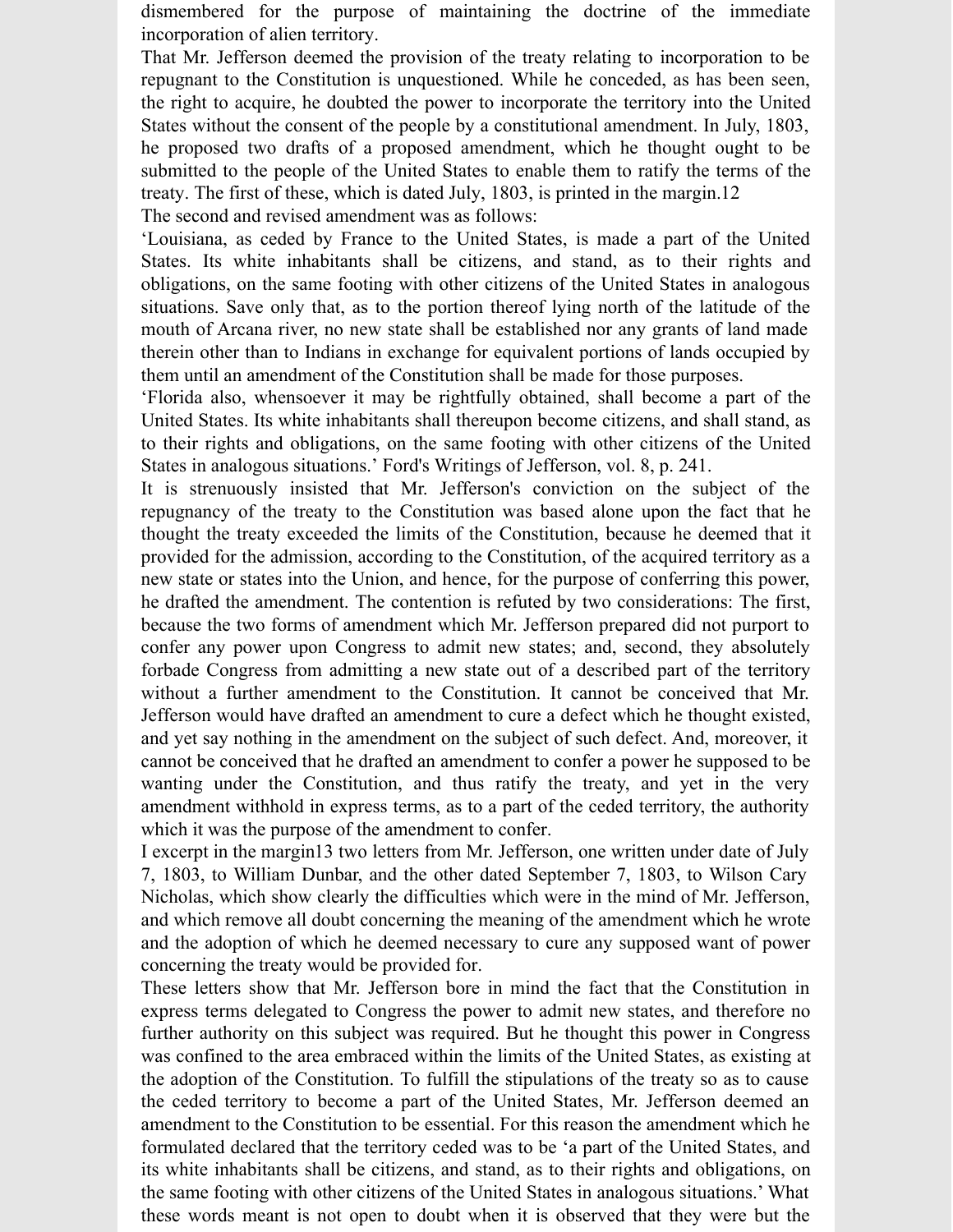paraphrase of the following words, which were contained in the first proposed amendment which Mr. Jefferson wrote: 'Vesting the inhabitants thereof with all rights possessed by other territorial citizens of the United States,'—which clearly show that it was the want of power to incorporate the ceded country into the United States as a territory which was in Mr. Jefferson's mind, and to accomplish which result he thought an amendment to the Constitution was required. This provision of the amendment applied to all of the territory ceded, and therefore brought it all into the United States, and hence placed it in a position where the power of Congress to admit new states would have attached to it. As Mr. Jefferson deemed that every requirement of the treaty would be fulfilled by incorporation, and that it would be unwise to form a new state out of the upper part of the new territory, after thus providing for the complete execution of the treaty by incorporation of all the territory into the United States, he inserted a provision forbidding Congress from admitting a new state out of a part of the territory.

With the debates which took place on the subject of the treaty I need not particularly concern myself. Some shared Mr. Jefferson's doubts as to the right of the treatymaking power to incorporate the territory into the United States without an amendment of the Constitution; others deemed that the provision of the treaty was but a promise that Congress would ultimately incorporate as a territory, and, until by the action of Congress this latter result was brought about, full power of legislation to govern as deemed best was vested in Congress. This latter view prevailed. Mr. Jefferson's proposed amendment to the Constitution, therefore, was never adopted by Congress, and hence was never submitted to the people.

An act was approved on October 31, 1803 (2 Stat. at L. 245, chap. 1) 'to enable the President of the United States to take possession of the territories ceded by France to the United States by the treaty concluded at Paris on the 30th of April last, and for the temporary government thereof.' The provisions of this act were absolutely incompatible with the conception that the territory had been incorporated into the United States by virtue of the cession. On November 10, 1803 (2 Stat. at L. 245, chap. 2), an act was passed providing for the issue of stock to raise the funds to pay for the territory. On February 24, 1804 (2 Stat. at L. 251, chap. 13), an act was approved which expressly extended certain revenue and other laws over the ceded country. On March 26, 1804 (2 Stat. at L. 283, chap. 38), an act was passed dividing the 'province of Louisiana' into Orleans territory on the south and the district of Louisiana to the north. This act extended over the territory of Orleans a large number of the general laws of the United States, and provided a form of government. For the purposes of government the district of Louisiana was attached to the territory of Indiana, which had been carved out of the Northwest Territory. Although the area described as Orleans territory was thus under the authority of a territorial government, and many laws of the United States had been extended by act of Congress to it, it was manifest that Mr. Jefferson thought that the requirement of the treaty that it should be incorporated into the United States had not been complied with.

In a letter written to Mr. Madison on July 14, 1804, Mr. Jefferson, speaking of the treaty of cession, said (Ford's Writings of Jefferson, vol. 8, p. 313):

'The inclosed reclamations of Girod & Chote against the claims of Bapstroop to a monopoly of the Indian commerce supposed to be under the protection of the 3d article of the Louisiana convention, as well as some other claims to abusive grants, will probably force us to meet that question. The article has been worded with remarkable caution on the part of our negotiators. It is that the inhabitants shall be admitted as soon as possible, according to the principles of our Constitution, to the enjoyment of all the rights of citizens, and, in the meantime, en attendant, shall be maintained in their liberty, property, and religion. That is, that they shall continue under the protection of the treaty until the principles of our Constitution can be extended to them, when the protection of the treaty is to cease, and that of our own principles to take its place. But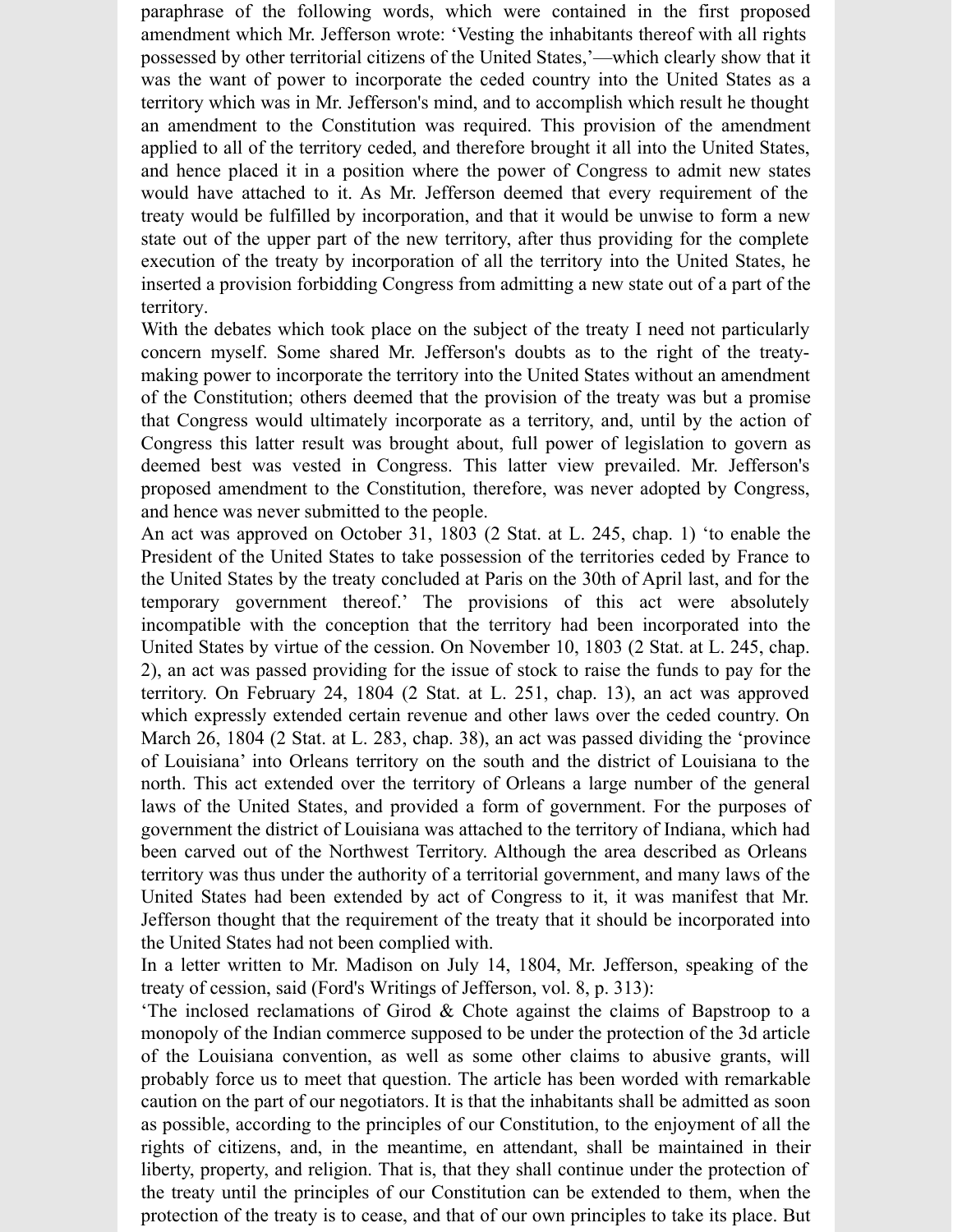as this could not be done at once, it has been provided to be as soon as our rules will admit. Accordingly, Congress has begun by extending about twenty particular laws by their titles, to Louisiana. Among these is the act concerning intercourse with the Indians, which establishes a system of commerce with them admitting no monopoly. That class of rights, therefore, are now taken from under the treaty and placed under the principles of our laws. I imagine it will be necessary to express an opinion to Governor Claiborne on this subject, after you shall have made up one.'

In another letter to Mr. Madison, under date of August 15, 1804, Mr. Jefferson said (Ibid. p. 315):

'I am so much impressed with the expediency of putting a termination to the right of France to patronize the rights of Louisiana, which will cease with their complete adoption as citizens of the United States, that I hope to see that take place on the meeting of Congress.'

At the following session of Congress, on March 2, 1805 (2 Stat. at L. 322, chap. 23), an act was approved, which, among other purposes, doubtless was intended to fulfil the hope expressed by Mr. Jefferson in the letter just quoted. That act, in the 1st section, provided that the inhabitants of the territory of Orleans 'shall be entitled to and enjoy all the rights, privileges, and advantages secured by the said ordinance' (that is, the ordinance of 1787) 'and now enjoyed by the people of the Mississippi territory.' As will be remembered, the ordinance of 1787 had been extended to that territory. 1 Stat. at L. 550, chap. 28. Thus, strictly in accord with the thought embodied in the amendments contemplated by Mr. Jefferson, citizenship was conferred, and the territory of Orleans was incorporated into the United States to fulfill the requirements of the treaty, by placing it exactly in the position which it would have occupied had it been within the boundaries of the United States as a territory at the time the Constitution was framed. It is pertinent to recall that the treaty contained stipulations giving certain preferences and commercial privileges for a stated period to the vessels of French and Spanish subjects, and that, even after the action of Congress above stated, this condition of the treaty continued to be enforced, thus demonstrating that even after the incorporation of the territory the express provisions conferring a temporary right which the treaty had stipulated for and which Congress had recognized were not destroyed, the effect being that incorporation as to such matter was for the time being in abeyance.

The upper part of the province of Louisiana, designated by the act of March 26, 1804 (2 Stat. at L. 283, chap. 38), as the district of Louisiana, and by the act of March 3, 1805 (2 Stat. at L. 331, chap. 31), as the territory of Louisiana, was created the territory of Missouri on June 4, 1812. 2 Stat. at L. 743, chap. 95. By this latter act, though the ordinance of 1787 was not in express terms extended over the territory,—probably owing to the slavery agitation,—the inhabitants of the territory were accorded substantially all the rights of the inhabitants of the Northwest Territory. Citizenship was in effect recognized in the 9th section, while the 14th section contained an \*\*805 elaborate declaration of the rights secured to the people of the territory.

Pausing to analyze the practical construction which resulted from the acquisition of the vast domain covered by the Louisiana purchase, it indubitably results, first, that it was conceded by every shade of opinion that the government of the United States had the undoubted right to acquire, hold, and govern the territory as a possession, and that incorporation into the United States could under no circumstances arise solely from a treaty of cession, even although it contained provisions for the accomplishment of such result; second, it was strenuously denied by many eminent men that, in acquiring territory, citizenship could be conferred upon the inhabitants within the acquired territory; in other words, that the territory could be incorporated into the United States without an amendment to the Constitution; and, third, that the opinion which prevailed was that, although the treaty might stipulate for incorporation and citizenship under the Constitution, such agreements by the treaty-making power were but promises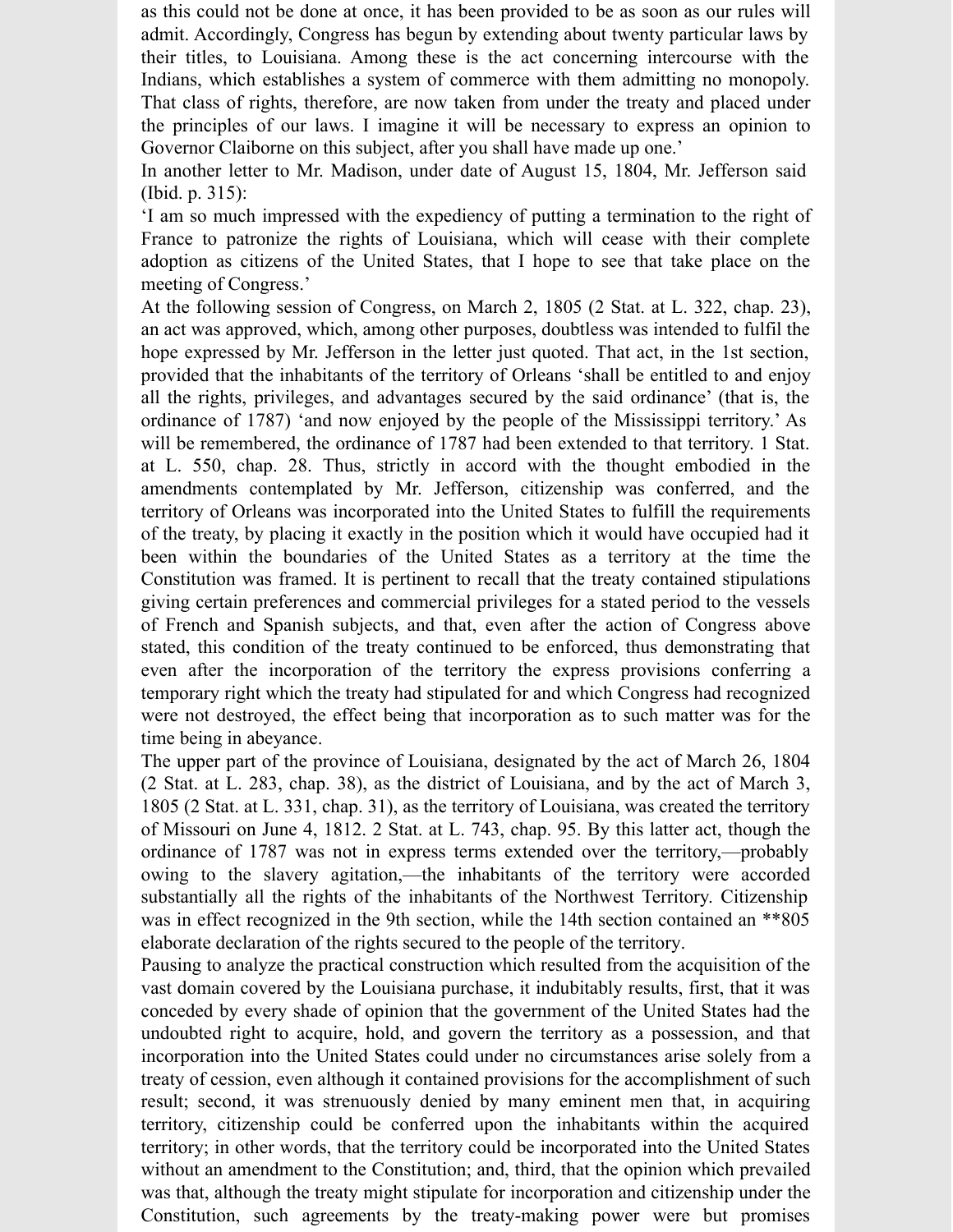depending for their fulfillment on the future action of Congress. In accordance with this view the territory acquired by the Louisiana purchase was governed as a mere dependency until, conformably to the suggestion of Mr. Jefferson, it was by the action of Congress incorporated as a territory into the United States, and the same rights were conferred in the same mode by which other territories had previously been incorporated, that is, by bestowing the privileges of citizenship and the rights and immunities which pertained to the Northwest Territory.

Florida was ceded by treaty signed on February 22, 1819. 8 Stat. at L. 252. While drafted in accordance with the precedent afforded by the treaty ceding Louisiana, the Florida treaty was slightly modified in its phraseology, probably to meet the view that under the Constitution Congress had the right to determine the time when incorporation was to arise. Acting under the precedent afforded by the Louisiana case, Congress adopted a plan of government which was wholly inconsistent with the theory that the territory had been incorporated. General Jackson was appointed governor under this act, and exercised a degree of authority entirely in conflict with the conception that the territory was a part of the United States, in the sense of incorporation, and that those provisions of the Constitution which would have been applicable under that hypothesis were then in force. It will serve no useful purpose to go through the gradations of legislation adopted as to Florida. Suffice it to say that in 1822 (3 Stat. at L. 654, chap. 13), an act was passed as in the case of Missouri, and presumably for the same reason, which, while not referring to the Northwest Territory ordinance, in effect endowed the inhabitants of that territory with the rights granted by such ordinance.

This treaty also, it is to be remarked, contained discriminatory commercial provisions incompatible with the conception of immediate incorporation arising from the treaty, and they were enforced by the executive officers of the government.

The intensity of the political differences which existed at the outbreak of hostilities with Mexico and at the termination of the war with that country, and the subject around which such conflicts of opinion centered, probably explain why the treaty of peace with Mexico departed from the form adopted in the previous treaties concerning Florida and Louisiana. That treaty, instead of expressing a cession in the form previously adopted, whether intentionally or not I am unable, of course, to say, resorted to the expedient suggested by Attorney General Lincoln to President Jefferson, and accomplished the cession by changing the boundaries of the two countries; in other words, by bringing the acquired territory within the described boundaries of the United States. The treaty, besides, contained a stipulation for rights of citizenship; in other words, a provision equivalent in terms to those used in the previous treaties to which I have referred. The controversy which was then flagrant on the subject of slavery prevented the passage of bill giving California a territorial form of government, and California, after considerable delay, was therefore directly admitted into the Union as a state. After the ratification of the treaty various laws were enacted by Congress, which in effect treated the territory as acquired by the United States; and the executive officers of the government, conceiving that these acts were an implied or express ratification of the provisions of the treaty by Congress, acted upon the assumption that the provisions of the treaty were thus made operative, and hence incorporation had thus become efficacious.

Ascertaining the general rule from the provisions of this latter treaty and the practical execution which it received, it will be seen that the precedents established in the cases of Louisiana and Florida were departed from to a certain extent; that is, the rule was considered to be that where the treaty, in express terms, brought the territory within the boundaries of the United States and provided for incorporation, and the treaty was expressly or impliedly recognized by Congress, the provisions of the treaty ought to be given immediate effect. But this did not conflict with the general principles of the law of nations which I have at the outset stated, but enforced it, since the action taken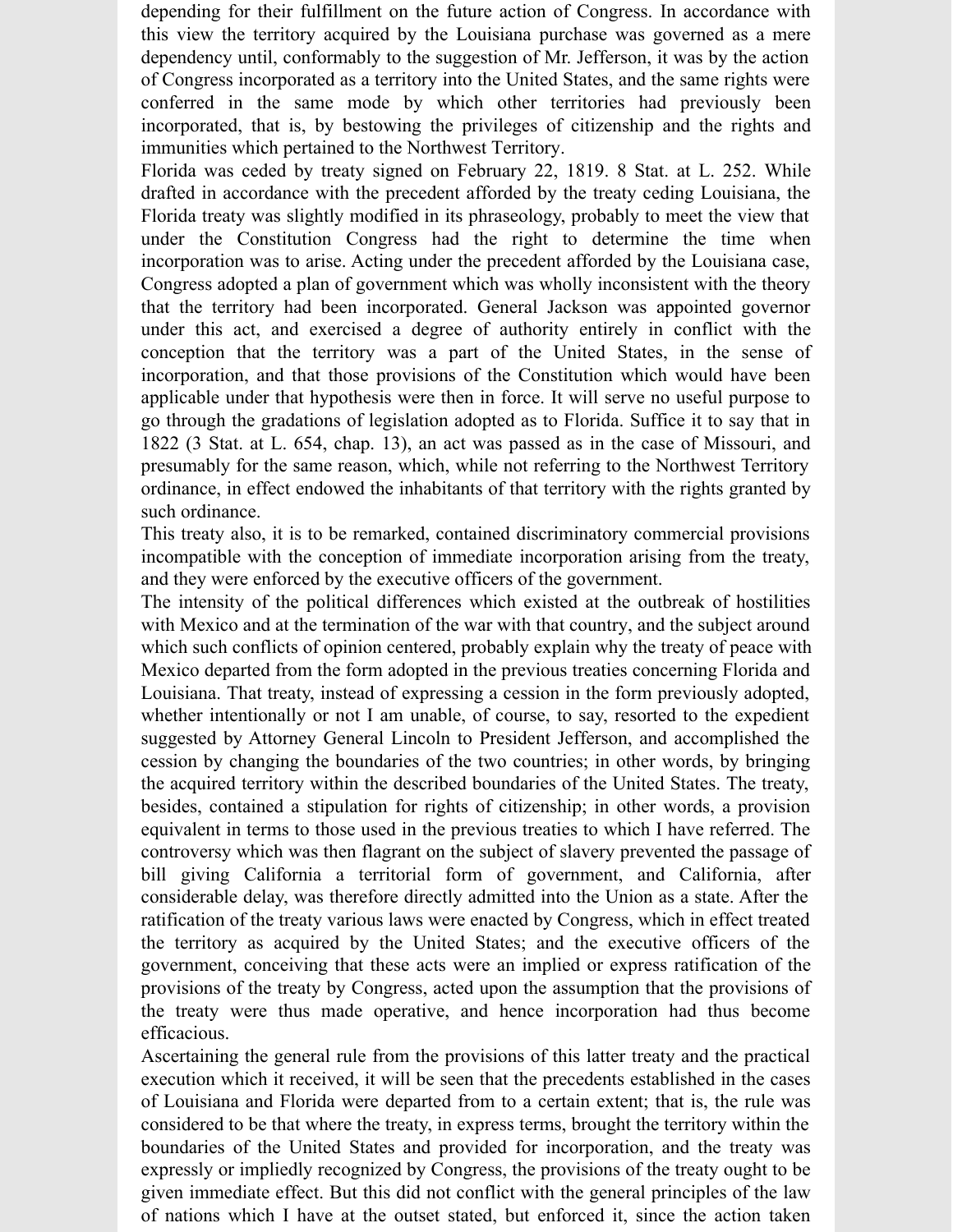assumed, not that incorporation was brought about by the treat-making power wholly without the consent of Congress, but only that, as the treaty provided for incorporation in express terms, and Congress had acted without repudiating it, its provisions should be at once enforced.

Without referring in detail to the acquisition from Russia of Alaska, it suffices to say that that treaty also contained provisions for incorporation, and was acted upon exactly in accord with the practical construction applied in the case of the acquisitions from Mexico, as just stated. However, the treaty ceding Alaska contained an express provision excluding from citizenship the uncivilized native tribes, and it has been nowhere contended that this condition of exclusion was inoperative because of the want of power under the Constitution in the treaty-making authority to so provide, which must be the case if the limitation on the treaty-making power, which is here asserted, be well founded. The treaty concerning Alaska, therefore, adds cogency to the conception established by every act of the government from the foundation,—that the condition of a treaty, when expressly or impliedly ratified by Congress, becomes the measure by which the rights arising from the treaty are to be adjusted.

The demonstration which it seems to me is afforded by the review which has preceded is, besides, sustained by various other acts of the government which to me are wholly inexplicable except upon the theory that it was admitted that the government of the United States had the power to acquire and hold territory without immediately incorporating it. Take, for instance, the simultaneous acquisition and admission of Texas, which was admitted into the Union as a state by joint resolution of Congress, instead of by treaty. To what grant of power under the Constitution can this action be referred, unless it be admitted that Congress is vested with the right to determine when incorporation arises? It cannot be traced to the authority conferred on Congress to admit new states, for to adopt that theory would be to presuppose that this power gave the prerogative of conferring statehood on wholly foreign territory. But this I have incidentally shown is a mistaken conception. Hence, it must be that the action of Congress at one and the same time fulfilled the function of incorporation; and, this being so, the privilege of statehood was added. But I shall not prolong this opinion by occupying time in referring to the many other acts of the government which further refute the correctness of the propositions which are here insisted on and which I have previously shown to be without merit. In concluding my appreciation of the history of the government, attention is called to the 13th Amendment to the Constitution, which to my mind seems to be conclusive. The 1st section of the amendment, the italics being mine, reads as follows: 'Sec. 1. Neither slavery nor involuntary servitude, except as a punishment for crime, whereof the party shall have been duly convicted, shall exist within the United States, or any place subject to their jurisdiction.' Obviously this provision recognized that there may be places subject to the jurisdiction of the United States, but which are not incorporated into it, and hence are not within the United States in the completest sense of those words.

Let me now proceed to show that the decisions of this court, without a single exception, are absolutely in accord with the true rule as evolved from a correct construction of the Constitution as a matter of first impression, and as shown by the history of the government which has been previously epitomized. As it is appropriate here, I repeat the quotation which has heretofore been made from the opinion, delivered by Mr. Chief Justice Marshall, in American Ins. Co. v. 356 Bales of Cotton, 1 Pet. 511, 7 L. ed. 242, where, [considering](https://1.next.westlaw.com/Link/Document/FullText?findType=Y&serNum=1800101649&pubNum=780&originatingDoc=I7a4be7179ca211d9bdd1cfdd544ca3a4&refType=RP&originationContext=document&transitionType=DocumentItem&ppcid=c08eb7709fd6411ba15f8469a157103d&contextData=(sc.UserEnteredCitation)) the Florida treaty, the court said (p. 542, L. ed. p. 255):

'The usage of the world is, if a nation be not entirely subdued, to consider the holding of conquered territory as a mere military occupation until its fate shall be determined at the treaty of peace. If it be ceded by the treaty the acquisition is confirmed, and the ceded territory becomes a part of the nation to which it is annexed, either on the terms stipulated in the treaty of cession or on such as its new master shall impose.'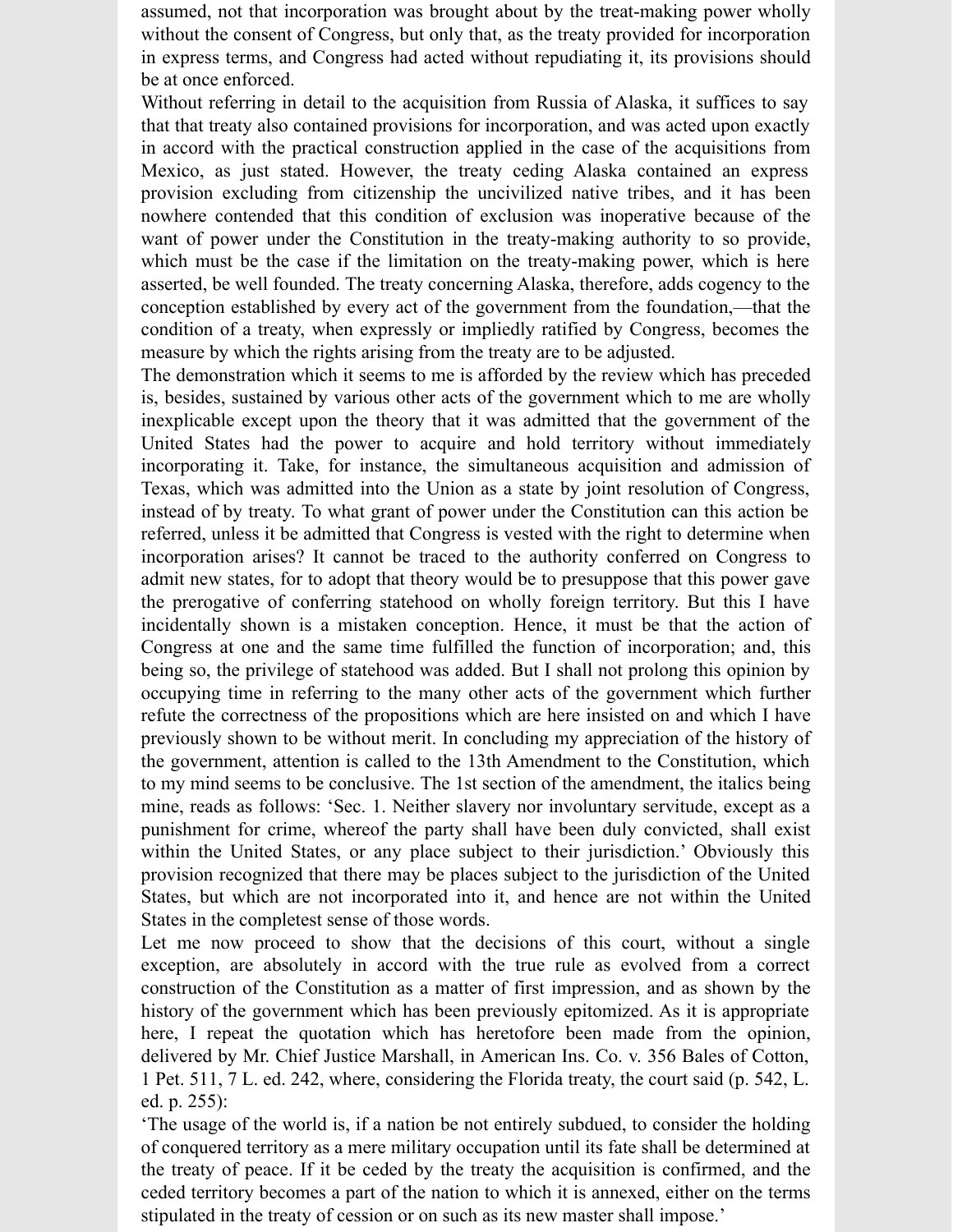In Fleming v. Page the court, speaking through Mr. Chief Justice Taney, discussing the acts of the military forces of the United States while holding possession of Mexican territory, said (9 [How.](https://1.next.westlaw.com/Link/Document/FullText?findType=Y&serNum=1850303455&pubNum=780&originatingDoc=I7a4be7179ca211d9bdd1cfdd544ca3a4&refType=RP&originationContext=document&transitionType=DocumentItem&ppcid=c08eb7709fd6411ba15f8469a157103d&contextData=(sc.UserEnteredCitation)) 614, 13 L. ed. 281):

'The United States, it is true, may extend its boundaries by conquest or treaty, and may demand the cession of territory as the condition of peace in order to indemnify its citizens for the injuries they have suffered, or to reimburse the government for the expenses of the war. But this can be done only by the treaty-making power or the legislative authority.'

In Cross v. [Harrison,](https://1.next.westlaw.com/Link/Document/FullText?findType=Y&serNum=1853132932&pubNum=780&originatingDoc=I7a4be7179ca211d9bdd1cfdd544ca3a4&refType=RP&originationContext=document&transitionType=DocumentItem&ppcid=c08eb7709fd6411ba15f8469a157103d&contextData=(sc.UserEnteredCitation)) 16 How. 164, 14 L. ed. 889, the question for decision, as I have previously observed, was as to the legality of certain duties collected both before and after the ratification of the treaty of peace, on foreign merchandise imported into California. Part of the duties collected were assessed upon importations made by local officials before notice had been received of the ratification of the treaty of peace, and when duties were laid under a tariff which had been promulgated by the President. Other duties were imposed subsequent to the receipt of notification of the ratification, and these latter duties were laid according to the tariff as provided in the laws of the United States. All the exactions were upheld. The court decided that, prior to and up to the receipt of notice of the ratification of the treaty, the local government lawfully imposed the tariff then in force in California, although it differed from that provided by Congress, and that subsequent to the receipt of notice of the ratification of the treaty the duty prescribed by the act of Congress, which the President had ordered the local officials to enforce, could be lawfully collected. The opinion undoubtedly expressed the thought that by the ratification of the treaty in question, which, as I have shown, not only included the ceded territory within the boundaries of the United States, but also expressly provided for incorporation, the territory had become a part of the United States, and the body of the opinion quoted the letter of the Secretary of the Treasury, which referred to the enactment of laws of Congress by which the treaty had been impliedly ratified. The decision of the court as to duties imposed subsequent to the receipt of notice of the ratification of the treaty of peace undoubtedly took the fact I have just stated into view, and, in addition, was unmistakably proceeded upon the nature of the rights which the treaty conferred. No comment can obscure or do away with the patent fact, namely, that it was unequivocally decided that if different provisions had been found in the treaty a contrary result would have followed. Thus, speaking through Mr. Justice Wayne, the court said (16 [How.](https://1.next.westlaw.com/Link/Document/FullText?findType=Y&serNum=1853132932&pubNum=780&originatingDoc=I7a4be7179ca211d9bdd1cfdd544ca3a4&refType=RP&originationContext=document&transitionType=DocumentItem&ppcid=c08eb7709fd6411ba15f8469a157103d&contextData=(sc.UserEnteredCitation)) 197, 14 L. ed. 903):

'By the ratification of the treaty California became a part of the United States. And, as there is nothing differently stipulated in the treaty with respect to commerce, it became instantly bound and privileged by the laws which Congress had passed to raise a revenue from duties on imports and tonnage.'

It is, then, as I think, indubitably settled by the principles of the law of nations, by the nature of the government created under the Constitution, by the express and implied powers conferred upon that government by the Constitution, by the mode in which those powers have been executed from the beginning, and by an unbroken lien of decisions of this court, first announced by Marshall and followed and lucidly expounded by Taney, that the treaty-making power cannot incorporate territory into the United States without the express or implied assent of Congress, that it may insert in a treaty conditions against immediate incorporation, and that on the other hand, when it has expressed in the treaty the conditions favorable to incorporation they will, if the treaty be not repudiated by Congress, have the force of the law of the land, and therefore by the fulfillment of such conditions cause incorporation to result. It must follow, therefore, that where a treaty contains no conditions for incorporation, and, above all, where it not only has no such conditions, but expressly provides to the contrary, that incorporation does not arise until in the wisdom of Congress it is deemed that the acquired territory has reached that state where it is proper that it should enter into and form a part of the American family.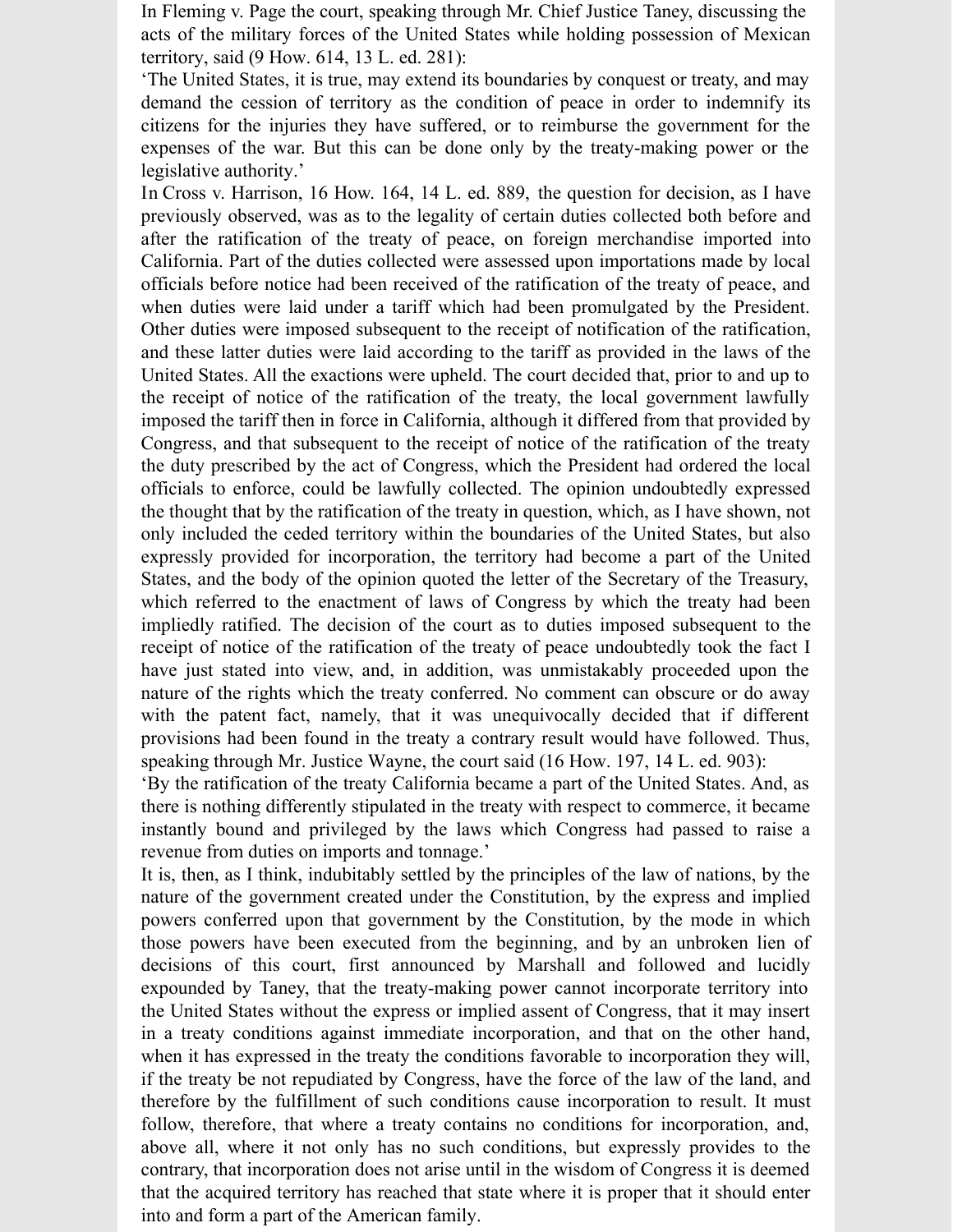Does, then, the treaty in question contain a provision for incorporation, or does it, on the contrary, stipulate that incorporation shall not take place from the mere effect of the treaty and until Congress has so determined?—is then the only question remaining for consideration.

The provisions of the treaty with respect to the status of Porto Rico and its inhabitants are as follows:

Article II.

Spain cedes to the United States the Island of Porto Rico and other islands now under Spanish sovereignty in the West Indies, and the island of Guam, in the Marianas or Ladrones.

Article IX.

Spanish subjects, natives of the Peninsula, residing in the territory over which Spain by the present treaty relinquishes or cedes her sovereignty, may remain in such territory or may remove therefrom, retaining in either event all their rights of property, including the right to sell or dispose of such property or of its proceeds; and they shall also have the right to carry on their industry, commerce, and professions, being subject in respect thereof to such laws as are applicable to other foreigners. In case they remain in the territory they may preserve their allegiance to the Crown of Spain by making, before a court of record, within a year from the date of the exchange of ratifications of this treaty, a declaration of their decision to preserve such allegiance; in default of which declaration they shall be held to have renounced it and to have adopted the nationality of the territory in which they may reside.

The civil rights and political status of the native inhabitants of the territories hereby ceded to the United States shall be determined by the Congress.

Article X.

The inhabitants of the territories over which Spain relinquishes or cedes her sovereignty shall be secured in the free exercise of their religion.

It is to me obvious that the above-quoted provisions of the treaty do not stipulate for incorporation, but, on the contrary, expressly provide that the 'civil rights and political status of the native inhabitants of the territories hereby ceded' shall be determined by Congress. When the rights to which this careful provision refers are put in juxtaposition with those which have been deemed essential from the foundation of the government to bring about incorporation, all of which have been previously referred to, I cannot doubt that the express purpose of the treaty was not only to leave the status of the territory to be determined by Congress, but to prevent the treaty from operating to the contrary. Of course, it is evident that the express or implied acquiescence by Congress in a treaty so framed cannot import that a result was brought about which the treaty itself-giving effect to its provisions-could not produce. And, in addition, the provisions of the act by which the duty here in question was imposed, taken as a whole, seem to me plainly to manifest the intention of Congress that, for the present at least, Porto Rico is not to be incorporated into the United States.

The fact that the act directs the officers to swear to support the Constitution does not militate against this view, for, as I have conceded, whether the island be incorporated or not, the applicable provisions of the Constitution are there in force. A further analysis of the provisions of the act seems to me not to be required in view of the fact that as the act was reported from the committee it contained a provision conferring citizenship upon the inhabitants of Porto Rico, and this was stricken out in the Senate. The argument, therefore, can only be that rights were conferred, which, after consideration, it was determined should not be granted. Moreover I fail to see how it is possible, on the one hand, to declare that Congress in passing the act had exceeded its powers by treating Porto Rico as not incorporated into the United States, and, at the same time, it be said that the provisions of the act itself amount to an incorporation of Porto Rico into the United States, although the treaty had not previously done so. It in reason cannot be that the act is void because it seeks to keep the island disincorporated,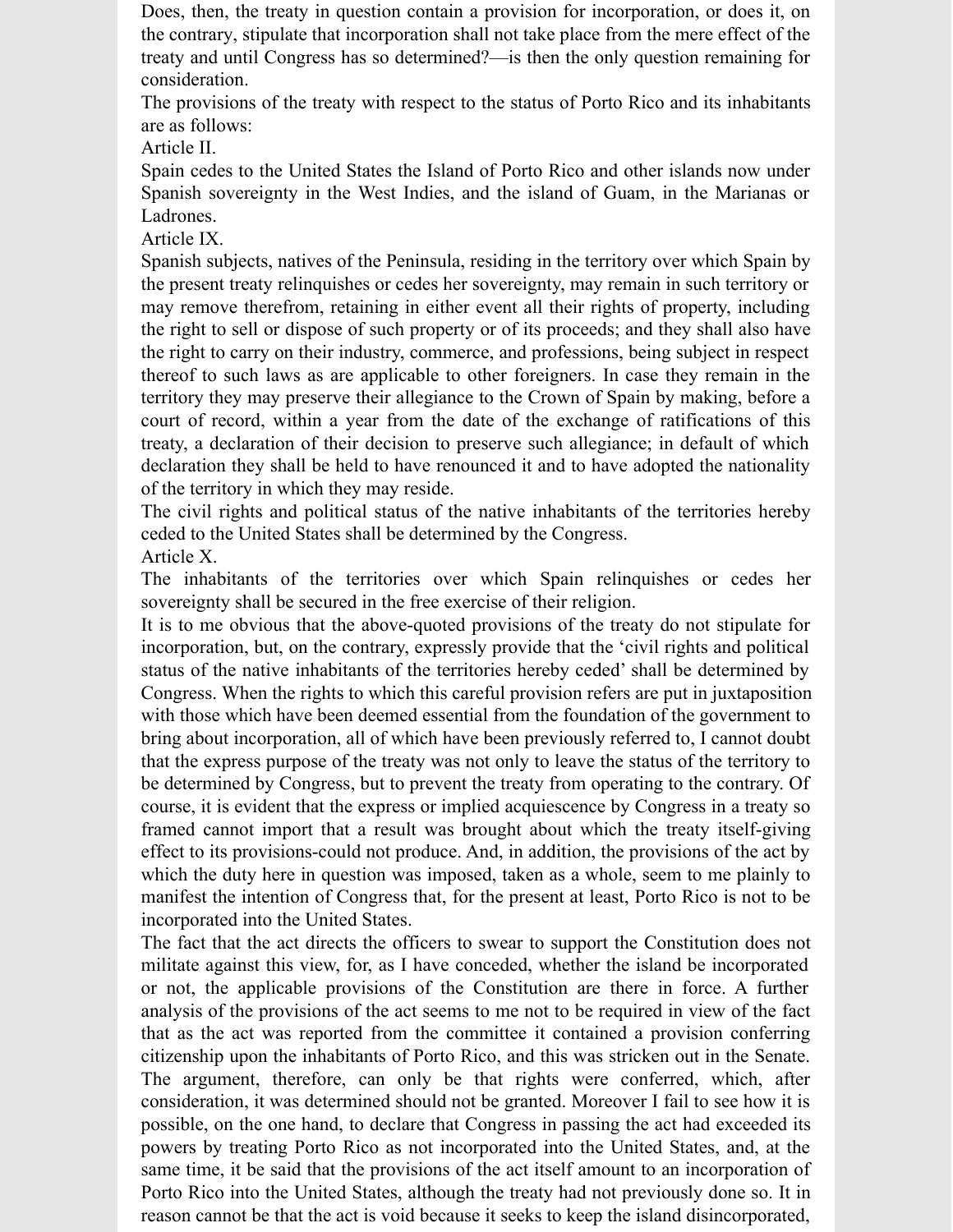and, at the same time, that material provisions are not to be enforced because the act does incorporate. Two irreconcilable views of that act cannot be taken at the same time, the consequence being to cause it to be unconstitutional.

In what has preceded I have in effect considered every substantial proposition, and have either conceded or reviewed every authority referred to as establishing that immediate incorporation resulted from the treaty of cession which is under consideration. Indeed, the whole argument in favor of the view that immediate incorporation followed upon the ratification of the treaty in its last analysis necessarily comes to this: Since it has been decided that incorporation flows from a treaty which provides for that result, when its provisions have been expressly or impliedly approved by Congress, it must follow that the same effect flows from a treaty which expressly stipulates to the contrary, even although the condition to that end has been approved by Congress. That is to say, the argument is this: Because a provision for incorporation when ratified incorporates, therefore a provision against incorporation must also produce the very consequence which it expressly provides against.

The result of what has been said is that while in an international sense Porto Rico was not a foreign country, since it was subject to the sovereignty of and was owned by the United States, it was foreign to the United States in a domestic sense, because the island had not been incorporated into the United States, but was merely appurtenant thereto as a possession. As a necessary consequence, the impost in question assessed on coming from Porto Rico into the United States after the cession was within the power of Congress, and that body was not, moreover, as to such impost, controlled by the clause requiring that imposts should be uniform throughout the United States; in other words, the provision of the Constitution just referred to was not applicable to Congress in legislating for Porto Rico.

Incidentally I have heretofore pointed out that the arguments of expediency pressed with so much earnestness and ability concern the legislative, and not the judicial, department of the government. But it may be observed that, even if the disastrous consequences which are foreshadowed as arising from conceding that the government of the United States may hold property without incorporation were to tempt me to depart from what seems to me to be the plain line of judicial duty, reason admonishes me that so doing would not serve to prevent the grave evils which it is insisted must come, but, on the contrary, would only render them more dangerous. This must be the result, since, as already said, it seems to me it is not open to serious dispute that the military arm of the government of the United States may hold and occupy conquered territory without incorporation for such length of time as may seem appropriate to Congress in the exercise of its discretion. The denial of the right of the civil power to do so would not, therefore, prevent the holding of territory by the United States if it was deemed best by the political department of the government, but would simply necessitate that it should be exercised by the military instead of by the civil power.

And to me it further seems apparent that another and more disastrous result than that just stated would follow as a consequence of an attempt to cause judicial judgment to invade the domain of legislative discretion. Quite recently one of the stipulations contained in the treaty with Spain which is now under consideration came under review by this court. By the provision in question Spain relinquished 'all claim of sovereignty over and title to Cuba.' It was further provided in the treaty as follows:

'And as the island is upon the evacuation by Spain to be occupied by the United States, the United States will, so long as such occupation shall last, assume and discharge the obligations that may under international law result from the fact of its occupation, and for the protection of life and property.'

It cannot, it is submitted, be questioned that, under this provision of the treaty, as long as the occupation of the United States lasts, the benign sovereignty of the United States extends over and dominates the island of Cuba. Likewise, it is not, it seems to me, questionable that the period when that sovereignty is to cease is to be determined by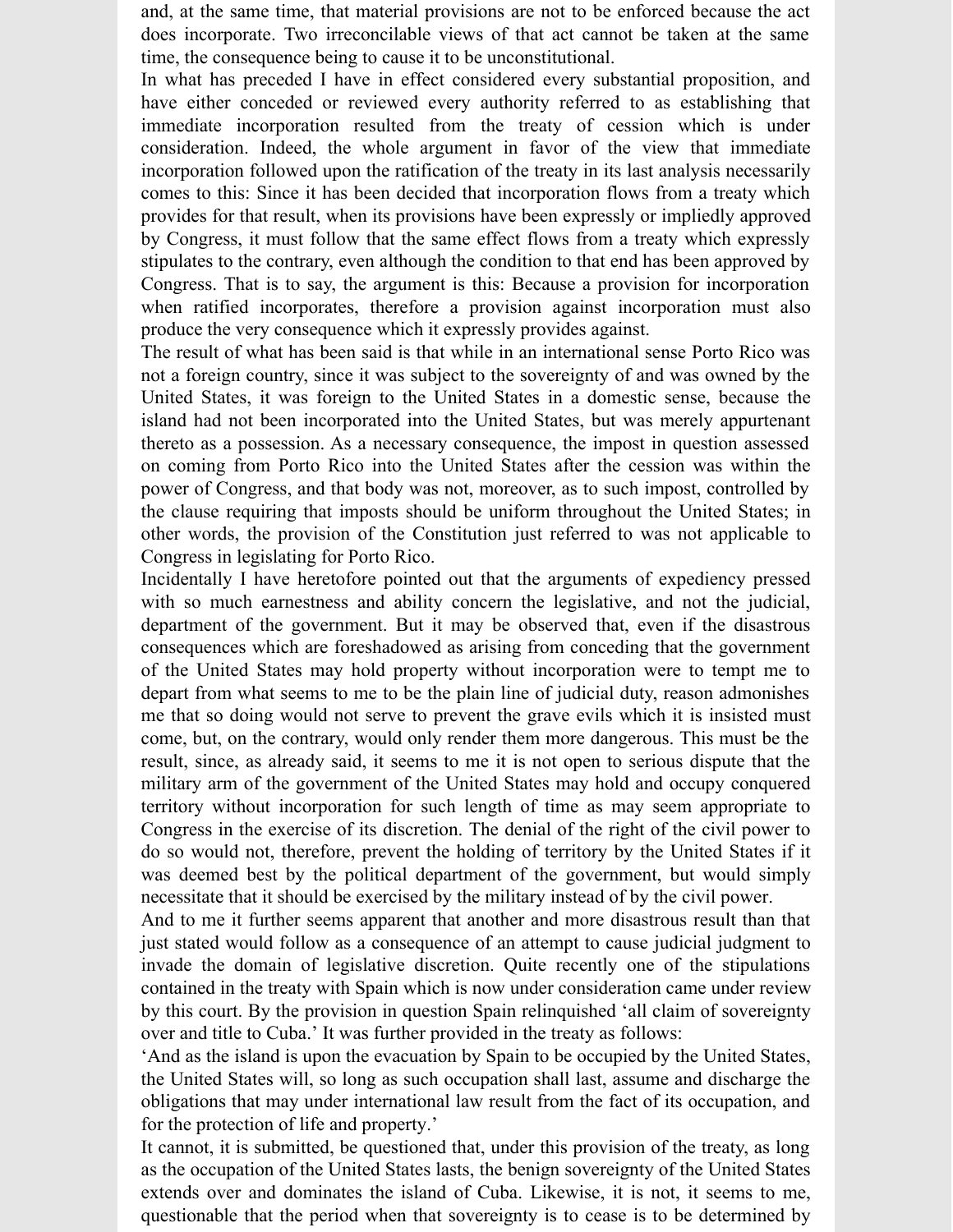the legislative department of the government of the United States in the exercise of the great duties imposed upon it, and with the sense of the responsibility which it owes to the people of the United States, and the high respect which it of course feels for all the moral obligations by which the government of the United States may, either expressly or impliedly, be bound. Considering the provisions of this treaty, and reviewing the pledges of this government extraneous to that instrument, by which the sovereignty of Cuba is to be held by the United States for the benefit of the people of Cuba and for their account, to be relinquished to them when the conditions justify its [accomplishment,](https://1.next.westlaw.com/Link/Document/FullText?findType=Y&serNum=1901103996&pubNum=708&originatingDoc=I7a4be7179ca211d9bdd1cfdd544ca3a4&refType=RP&originationContext=document&transitionType=DocumentItem&ppcid=c08eb7709fd6411ba15f8469a157103d&contextData=(sc.UserEnteredCitation)) this court unanimously held in Neely v. [Henkel,](https://1.next.westlaw.com/Link/Document/FullText?findType=Y&serNum=1901103996&pubNum=780&originatingDoc=I7a4be7179ca211d9bdd1cfdd544ca3a4&refType=RP&originationContext=document&transitionType=DocumentItem&ppcid=c08eb7709fd6411ba15f8469a157103d&contextData=(sc.UserEnteredCitation)) 180 U. S. 109, ante, 302, 21 Sup. Ct. Rep. 302, that Cuba was not incorporated into the United States, and was a foreign country. It follows from this decision that it is lawful for the United States to take possession of and hold in the exercise of its sovereign power a particular territory, without incorporating it into the United States, if there be obligations of honor and good faith which, although not expressed in the treaty, nevertheless sacredly bind the United States to terminate the dominion and control when, in its political discretion, the situation is ripe to enable it to do so. Conceding, then, for the purpose of the argument, it to be true that it would be a violation of duty under the Constitution for the legislative department, in the exercise of its discretion, to accept a cession of and permanently hold territory which is not intended to be incorporated, the presumption necessarily must be that that department, which within its lawful sphere is but the expression of the political conscience of the people of the United States, will be faithful to its duty under the Constitution, and therefore, when the unfitness of particular territory for incorporation is demonstrated, the occupation will terminate. I cannot conceive how it can be held that pledges made to an alien people can be treated as more sacred than is that great pledge given by every member of every department of the government of the United States to support and defend the Constitution.

But if it can be supposed—which, of course, I do not think to be conceivable—that the judiciary would be authorized to draw to itself by an act of usurpation purely political functions, upon the theory that if such wrong is not committed a greater harm will arise, because the other departments of the government will forget their duty to the Constitution and wantonly transcend its limitations, I am further admonished that any judicial action in this case which would be predicated upon such an unwarranted conception would be absolutely unavailing. It cannot be denied that under the rule clearly settled in Neely v. [Henkel,](https://1.next.westlaw.com/Link/Document/FullText?findType=Y&serNum=1901103996&pubNum=780&originatingDoc=I7a4be7179ca211d9bdd1cfdd544ca3a4&refType=RP&originationContext=document&transitionType=DocumentItem&ppcid=c08eb7709fd6411ba15f8469a157103d&contextData=(sc.UserEnteredCitation)) 180 U. S. 109, [ante,](https://1.next.westlaw.com/Link/Document/FullText?findType=Y&serNum=1901103996&pubNum=708&originatingDoc=I7a4be7179ca211d9bdd1cfdd544ca3a4&refType=RP&originationContext=document&transitionType=DocumentItem&ppcid=c08eb7709fd6411ba15f8469a157103d&contextData=(sc.UserEnteredCitation)) 302, 21 Sup. Ct. Rep. 302, the sovereignty of the United States may be extended over foreign territory to remain paramount until, in the discretion of the political department of the government of the United States, it be relinquished. This method, then, of dealing with foreign territory, would in any event be available. Thus, the enthralling of the treaty-making power, which would result from holding that no territory could be acquired by treaty of cession without immediate incorporation, would only result in compelling a resort to the subterfuge of relinquishment of sovereignty, and thus indirection would take the place of directness of action,—a course which would be incompatible with the dignity and honor of the government.

I am authorized to say that Mr. Justice Shiras and Mr. Justice McKenna concur in this opinion.

Mr. Justice Gray, concurring:

Concurring in the judgment of affirmance in this case, and in substance agreeing with the opinion of Mr. Justice White, I will sum up the reasons for my concurrence in a few propositions which may also indicate my position in other cases now standing for judgment.

The cases now before the court do not touch the authority of the United States over the territories in the strict and technical sense, being those which lie within the United States, as bounded by the Atlantic and Pacific Oceans, the Dominion of Canada and the Republic of Mexico, and the territories of Alaska and Hawaii; but they relate to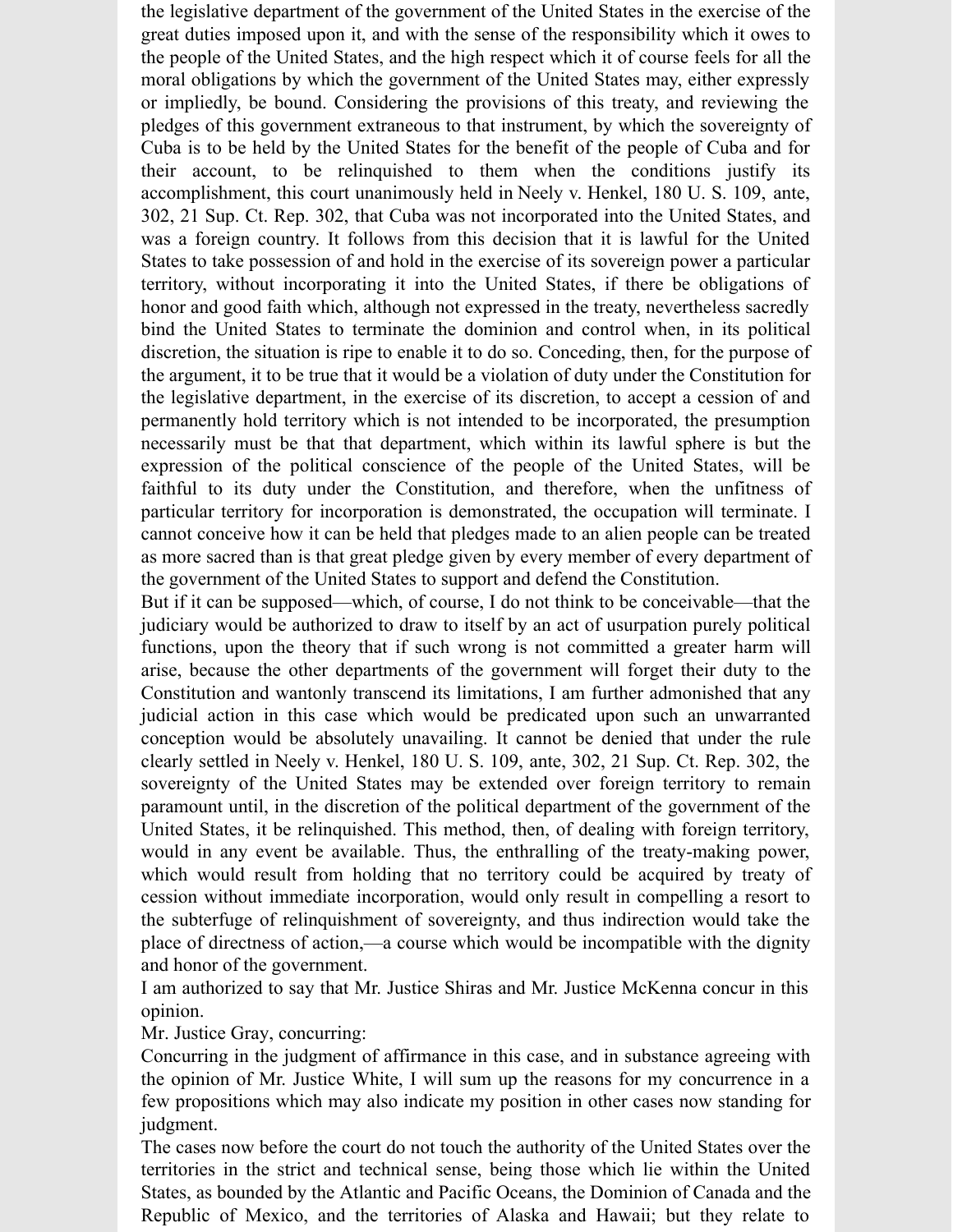territory in the broader sense, acquired by the United States by war with a foreign state. As Chief Justice Marshall said: 'The Constitution confers absolutely on the government of the Union the powers of making war and of making treaties; consequently, that government possesses the power of acquiring territory, either by conquest or by treaty. The usage of the world is, if a nation be not entirely subdued, to consider the holding of conquered territory as a mere military occupation, until its fate shall be determined at the treaty of peace. If it be ceded by the treaty, the acquisition is confirmed, and the ceded territory becomes a part of the nation to which it is annexed, either on the terms stipulated in the treaty of cession, or on such as its new master shall impose.' [American](https://1.next.westlaw.com/Link/Document/FullText?findType=Y&serNum=1800101649&pubNum=780&originatingDoc=I7a4be7179ca211d9bdd1cfdd544ca3a4&refType=RP&fi=co_pp_sp_780_542&originationContext=document&transitionType=DocumentItem&ppcid=c08eb7709fd6411ba15f8469a157103d&contextData=(sc.UserEnteredCitation)#co_pp_sp_780_542) Ins. Co. v. 356 Bales of Cotton (1828) 1 Pet. 511, 542, 7 L. ed. 242, 255.

The civil government of the United States cannot extend immediately, and of its own force, over territory acquired by war. Such territory must necessarily, in the first instance, be governed by the military power under the control of the President as Commander in Chief. Civil government cannot take effect at once, as soon as possession is acquired under military authority, or even as soon as that possession is confirmed by treaty. It can only be put in operation by the action of the appropriate political department of the government, at such time and in such degree as that department may determine. There must, of necessity, be a transition period.

In a conquered territory, civil government must take effect either by the action of the treaty-making power, or by that of the Congress of the United States. The office of a treaty of cession ordinarily is to put an end to all authority of the foreign government over the territory, and to subject the territory to the disposition of the government of the United States.

The government and disposition of territory so acquired belong to the government of the United States, consisting of the President, the Senate, elected by the states, and the House of Representatives, chosen by and immediately representing the people of the United States. Treaties by which territory is acquired from a foreign state usually recognize this.

It is clearly recognized in the recent treaty with Spain, especially in the 9th article, by which 'the civil rights and political status of the native inhabitants of the territories hereby ceded to the United States shall be determined by the Congress.'

By the 4th and 13th articles of the treaty, the United States agree that for ten years Spanish ships and merchandise shall be admitted to the ports of the Philippine islands on the same terms as ships and merchandise of the United States, and Spanish scientific, literary, and artistic works not subversive of public order shall continue to be admitted free of duty into all the ceded territories. Neither of these provisions could be carried out if the Constitution required the customs regulations of the United States to apply in those territories.

In the absence of congressional legislation, the regulation of the revenue of the conquered territory, even after the treaty of cession, remains with the executive and military authority.

So long as Congress has not incorporated the territory into the United States, neither military occupation nor cession by treaty makes the conquered territory domestic territory, in the sense of the revenue laws; but those laws concerning 'foreign countries' remain applicable to the conquered territory until changed by Congress. Such was the [unanimous](https://1.next.westlaw.com/Link/Document/FullText?findType=Y&serNum=1850303455&pubNum=780&originatingDoc=I7a4be7179ca211d9bdd1cfdd544ca3a4&refType=RP&fi=co_pp_sp_780_617&originationContext=document&transitionType=DocumentItem&ppcid=c08eb7709fd6411ba15f8469a157103d&contextData=(sc.UserEnteredCitation)#co_pp_sp_780_617) opinion of this court, as declared by Chief Justice Taney in Fleming v. Page, 9 How. 603, 617, 13 L. ed. 276, 281.

If Congress is not ready to construct a complete government for the conquered territory, it may establish a temporary government, which is not subject to all the restrictions of the Constitution.

Such was the effect of the act of Congress of April 12, 1900 (31 Stat. at L. chap. 191), entitled 'An Act Temporarily to Provide Revenues and a Civil Government for Porto Rico, and for Other Purposes.' By the 3d section of that act, it was expressly declared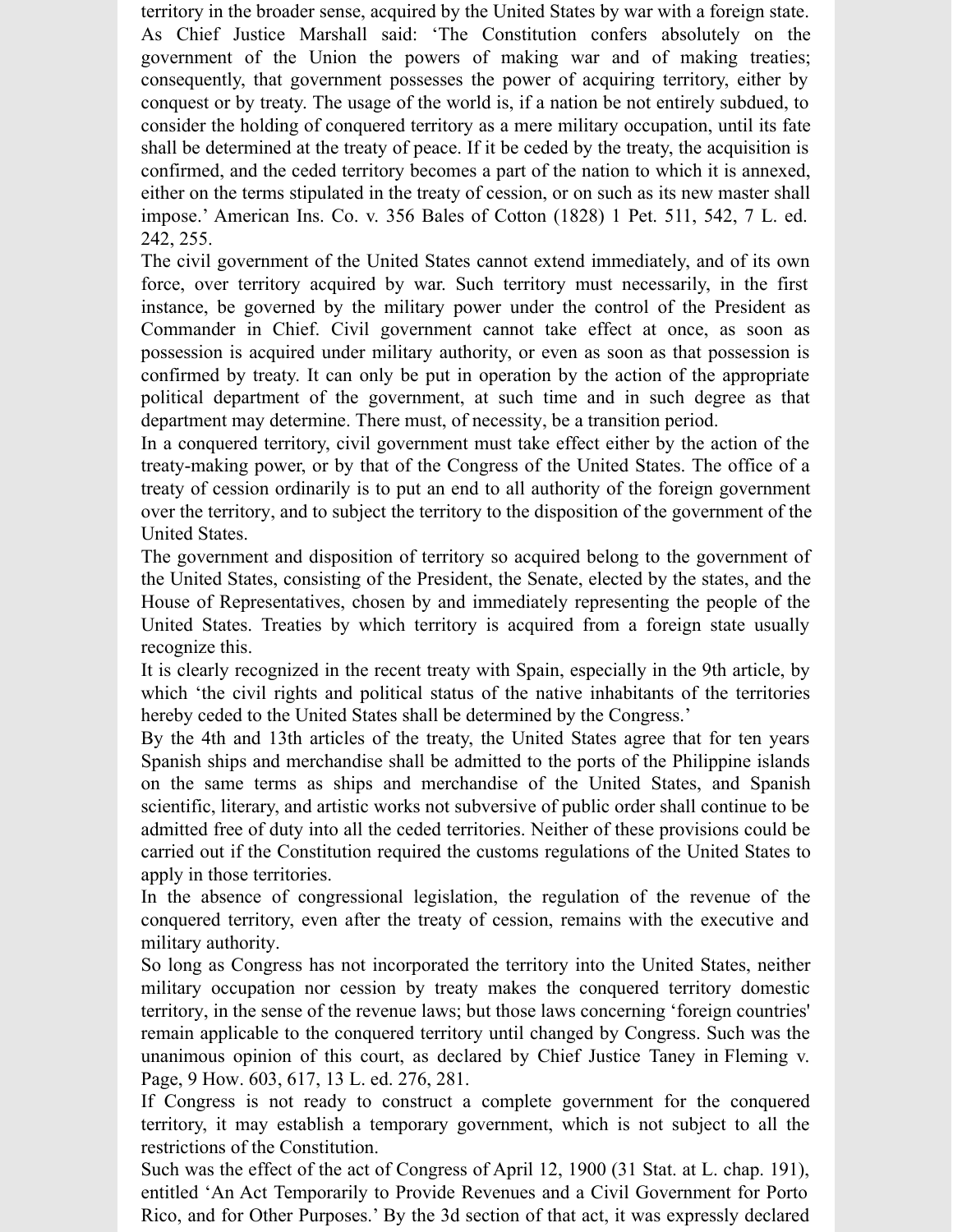that the duties thereby established on merchandise and articles going into Porto Rico from the United States, or coming into the United States from Porto Rico, should cease in any event on March 1, 1902, and sooner if the legislative assembly of Porto Rico should enact and put into operation a system of local taxation to meet the necessities of the government established by that act.

The system of duties temporarily established by that act during the transition period was within the authority of Congress under the Constitution of the United States.

Mr. Chief Justice Fuller, with whom concurred Mr. Justice Harlan, Mr. Justice Brewer, and Mr. Justice Peckham, dissenting:

This is an action brought to recover moneys exacted by the collector of customs at the port of New York as import duties on two shipments of fruit from ports in the island of Porto Rico to the port of New York in November, 1900.

The treaty ceding Porto Rico to the United States was ratified by the Senate February 6, 1899; Congress passed an act to carry out its obligations March 3, 1899; and the ratifications were exchanged, and the treaty proclaimed April 11, 1899. Then followed the act approved April 12, 1900. 31 Stat. at L. 77, chap. 191.

Mr. Justice Harlan, Mr. Justice Brewer, Mr. Justice Peckham, and myself are unable to concur in the opinions and judgment of the court in this case. The majority widely differ in the reasoning by which the conclusion is reached, although there seems to be concurrence in the view that Porto Rico belongs to the United States, but nevertheless, and notwithstanding the act of Congress, is not a part of the United States subject to the provisions of the Constitution in respect of the levy of taxes, duties, imposts, and excises.

The inquiry is whether the act of April 12, 1900, so far as it requires the payment of import duties on merchandise brought from a port of Porto Rico as a condition of entry into other ports of the United States, is consistent with the Federal Constitution.

The act creates a civil government for Porto Rico, with a governor, secretary, attorney general, and other officers, appointed by the President, by and with the advice and consent of the Senate, who, together with five other persons, likewise so appointed and confirmed, are constituted an executive council; local legislative powers are vested in a legislative assembly consisting of the executive council and a house of delegates to be elected; courts are provided for, and, among other things, Porto Rico is constituted a judicial district, with a district judge, attorney, and marshal, to be appointed by the President for the term of four years. The district court is to be called the district court of the United States for Porto Rico, and to possess, in addition to the ordinary jurisdiction of district courts of the United States, jurisdiction of all cases cognizant in the circuit courts of the United States. The act also provides that 'writs of error and appeals from the final decisions of the supreme court of Porto Rico and the district court of the United States shall be allowed and may be taken to the Supreme Court of the United States in the same manner and under the same regulations and in the same cases as from the supreme courts of the territories of the United States; and such writs of error and appeal shall be allowed in all cases where the Constitution of the United States, or a treaty thereof, or an act of Congress is brought in question and the right claimed thereunder is denied.'

It was also provided that the inhabitants continuing to reside in Porto Rico, who were Spanish subjects on April 11, 1899, and their children born subsequent thereto (except such as should elect to preserve their allegiance to the Crown of Spain), together with citizens of the United States residing in Porto Rico, should 'constitute a body politic under the name of The People of Porto Rico, with governmental powers as hereinafter conferred, and with power to sue and be sued as such.'

All officials authorized by the act are required to, 'before entering upon the duties of their respective offices, take an oath to support the Constitution of the United States and the laws of Porto Rico.'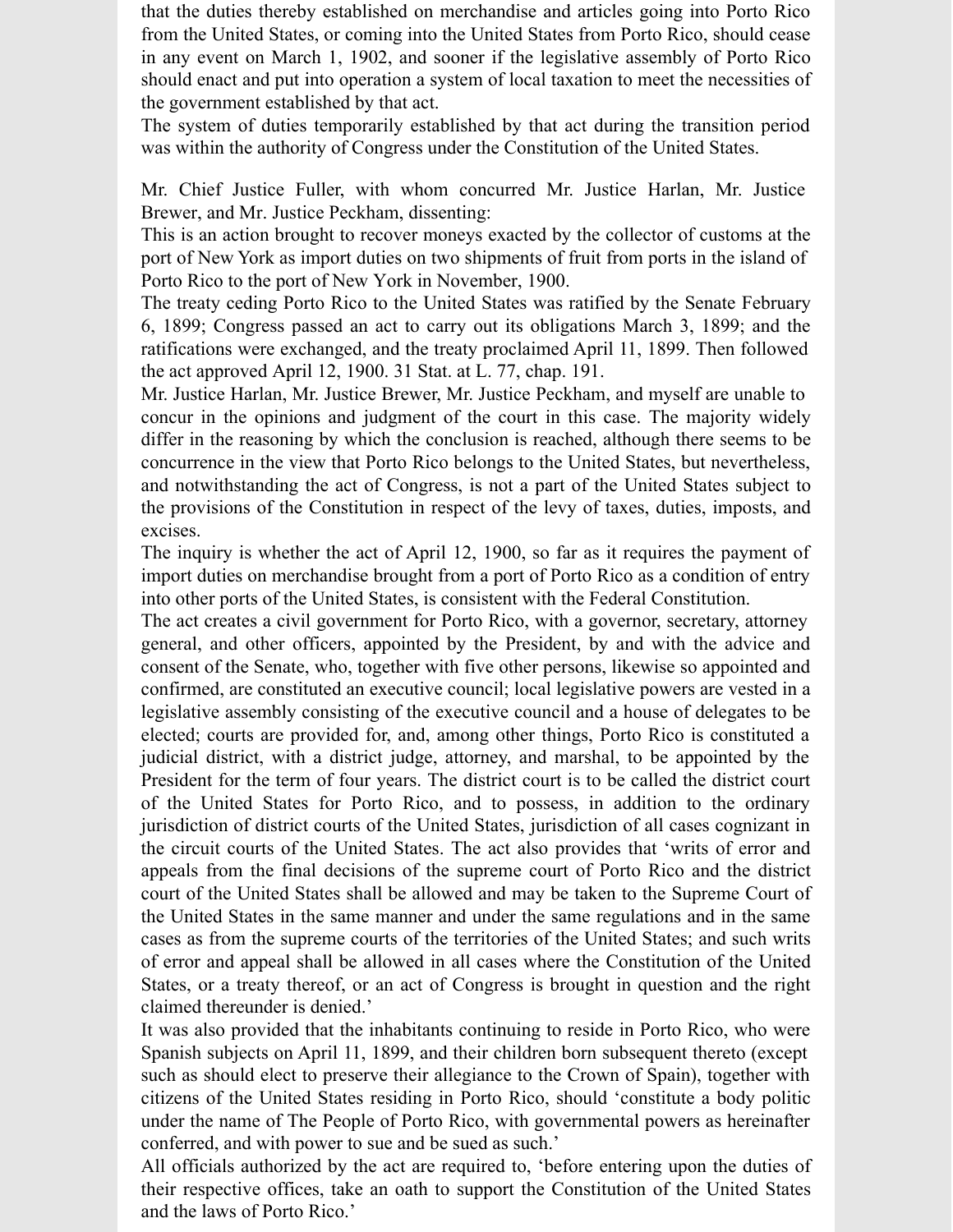The 2d, 3d, 4th, 5th and 38th sections of the act are printed in the margin[.14](https://1.next.westlaw.com/Document/I7a4be7179ca211d9bdd1cfdd544ca3a4/View/FullText.html?transitionType=UniqueDocItem&contextData=(sc.Default)&userEnteredCitation=182+us+244#co_footnote_B014141901103898)

It will be seen that duties are imposed upon 'merchandise coming into Porto Rico from the United States:' 'merchandise coming into the United States from Porto Rico;' taxes upon 'articles of merchandise of Porto Rican manufacture coming into the United States and withdrawn from consumption or sale' 'equal to the internal-revenue tax imposed in the United States upon like articles of domestic manufacture;' and 'on all articles of merchandise of United States manufacture coming into Porto Rico,' 'a tax equal in rate and amount to the internal-revenue tax imposed in Porto Rico upon the like articles of Porto Rican manufacture.'

And it is also provided that all duties collected in Porto Rico on imports from foreign countries and on 'merchandise coming into Porto Rico from the United States,' and 'the gross amount of all collections of duties and taxes in the United States upon articles of merchandise coming from Porto Rico,' shall be held as a separate fund and placed 'at the disposal of the President to be used for the government and benefit of Porto Rico' until the local government is organized, when 'all collections of taxes and duties under this act shall be paid into the treasury of Porto Rico, instead of being paid into the Treasury of the United States.'

The 1st clause of § 8 of article 1 of the Constitution provides: 'The Congress shall have power to lay and collect taxes, duties, imposts, and excises, to pay the debts, and provide for the common defense and general welfare of the United States; but all duties, imposts, and excises shall be uniform throughout the United States.' Clauses 4, 5, and 6 of  $\S$  9 are:

'No capitation, or other direct, tax shall be laid, unless in proportion to the census or

enumeration hereinbefore directed to be taken.

'No tax or duty shall be laid on articles exported from any state.

'No preference shall be given by any regulation of commerce or revenue to the ports of one state over those of another; nor shall vessels bound to or from one state be obliged to enter, clear, or pay duties in another.'

This act on its face does not comply with the rule of uniformity, and that fact is admitted.

The uniformity required by the Constitution is a geographical uniformity, and is only attained when the tax operates with the same force and effect in every place where the subject of it is found. [Knowlton](https://1.next.westlaw.com/Link/Document/FullText?findType=Y&serNum=1900108659&pubNum=780&originatingDoc=I7a4be7179ca211d9bdd1cfdd544ca3a4&refType=RP&originationContext=document&transitionType=DocumentItem&ppcid=c08eb7709fd6411ba15f8469a157103d&contextData=(sc.UserEnteredCitation)) v. Moore, 178 U. S. 41, 44 L. ed. 969, 20 Sup. Ct. Rep. 747; Head [Money](https://1.next.westlaw.com/Link/Document/FullText?findType=Y&serNum=1884180238&pubNum=780&originatingDoc=I7a4be7179ca211d9bdd1cfdd544ca3a4&refType=RP&originationContext=document&transitionType=DocumentItem&ppcid=c08eb7709fd6411ba15f8469a157103d&contextData=(sc.UserEnteredCitation)) Cases, 112 U. S. 594, sub nom. Edye v. [Robertson,](https://1.next.westlaw.com/Link/Document/FullText?findType=Y&serNum=1884180238&pubNum=708&originatingDoc=I7a4be7179ca211d9bdd1cfdd544ca3a4&refType=RP&originationContext=document&transitionType=DocumentItem&ppcid=c08eb7709fd6411ba15f8469a157103d&contextData=(sc.UserEnteredCitation)) 28 L. ed. 802, 5 Sup. Ct. Rep. 247. But it is said that Congress in attempting to levy these duties was not exercising power derived from the 1st clause of § 8, or restricted by it, because in dealing with the territories Congress exercises unlimited powers of government, and, moreover, that these duties are merely local taxes.

This court, in 1820, when Marshall was Chief Justice, and Washington, William Johnson, Livingston, Todd, Duvall, and Story were his associates, took a different view of the power of Congress in the matter of laying and collecting taxes, duties, imposts, and excises in the territories, and its ruling in [Loughborough](https://1.next.westlaw.com/Link/Document/FullText?findType=Y&serNum=1820122924&pubNum=780&originatingDoc=I7a4be7179ca211d9bdd1cfdd544ca3a4&refType=RP&originationContext=document&transitionType=DocumentItem&ppcid=c08eb7709fd6411ba15f8469a157103d&contextData=(sc.UserEnteredCitation)) v. Blake, 5 Wheat. 317, 5 L. ed. 98, has never been overruled.

It is said in one of the opinions of the majority that the Chief Justice 'made certain observations which have occasioned some embarrassment in other cases.' Manifestly this is so in this case, for it is necessary to overrule that decision in order to reach the result herein announced.

The question in Loughborough v. Blake was whether Congress had the right to impose a direct tax on the District of Columbia apart from the grant of exclusive legislation, which carried the power to levy local taxes. The court held that Congress had such power under the clause in question. The reasoning of Chief Justice Marshall was directed to show that the grant of the power 'to lay and collect taxes, duties, imposts, and excises,' because it was general and without limitation as to place, consequently extended 'to all places over which the government extends,' and he declared that, if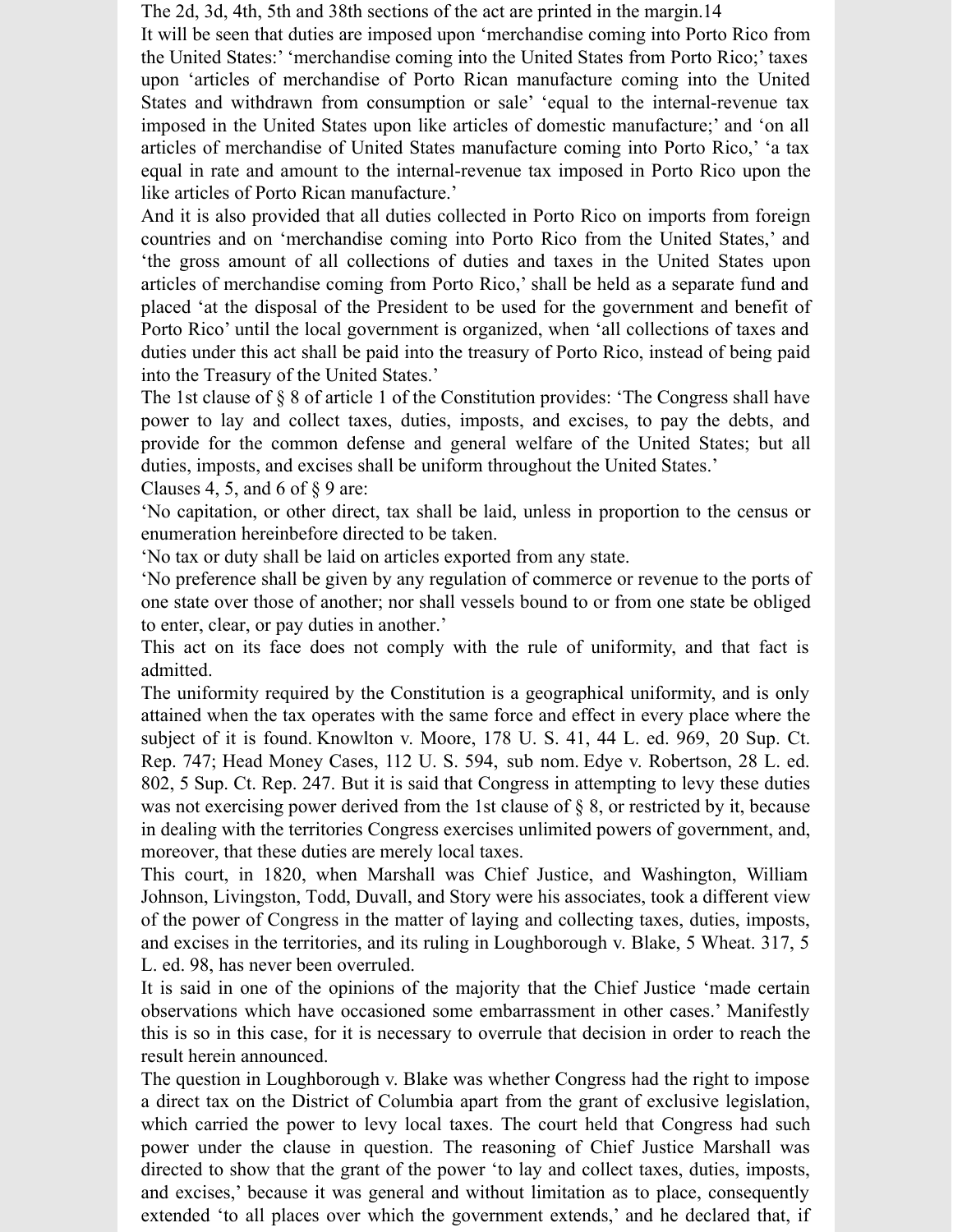this could be doubted, the doubt was removed by the subsequent words, which modified the grant, 'but all duties, imposts, and excises shall be uniform throughout the United States.' He then said: 'It will not be contended that the modification of the power extends to places to which the power itself does not extend. The power, then, to lay and collect duties, imposts, and excises may be exercised, and must be exercised, throughout the United States. Does this term designate the whole, or any particular portion of the American empire? Certainly this question can admit of but one answer. It is the name given to our great republic, which is composed of states and territories. The District of Columbia, or the territory west of the Missouri, is not less within the United States than Maryland or Pennsylvania; and it is not less necessary, on the principles of our Constitution, that uniformity in the imposition of imposts, duties, and excises should be observed in the one than in the other. Since, then, the power to lay and collect taxes, which includes direct taxes, is obviously coextensive with the power to lay and collect duties, imposts, and excises, and since the latter extends throughout the United States, it follows that the power to impose direct taxes also extends throughout the United States.'

It is wholly inadmissible to reject the process of reasoning by which the Chief Justice reached and tested the soundness of his conclusion, as merely obiter.

Nor is there any intimation that the ruling turned on the theory that the Constitution irrevocably adhered to the soil of Maryland and Virginia, and therefore accompanied the parts which were ceded to form the District, or that 'the tie' between those states and the Constitution 'could not be dissolved without at least the consent of the Federal and state governments to a formal separation,' and that this was not given by the cession and its acceptance in accordance with the constitutional provision itself, and hence that Congress was restricted in the exercise of its powers in the District, while not so in the territories.

So far from that, the Chief Justice held the territories as well as the District to be part of the United States for the purposes of national taxation, and repeated in effect what he had already said in [M'Culloch](https://1.next.westlaw.com/Link/Document/FullText?findType=Y&serNum=1800123335&pubNum=780&originatingDoc=I7a4be7179ca211d9bdd1cfdd544ca3a4&refType=RP&originationContext=document&transitionType=DocumentItem&ppcid=c08eb7709fd6411ba15f8469a157103d&contextData=(sc.UserEnteredCitation)) v. Maryland, 4 Wheat. 408, 4 L. ed. 602; 'Throughout this vast republic, from the St. Croix to the Gulf of Mexico, from the Atlantic to the Pacific, revenue is to be collected and expended, armies are to be marched and supported.'

Conceding that the power to tax for the purposes of territorial government is implied from the power to govern territory, whether the latter power is attributed to the power to acquire or the power to make needful rules and regulations, these particular duties are nevertheless not local in their nature, but are imposed as in the exercise of national powers. The levy is clearly a regulation of commerce, and a regulation affecting the states and their people as well as this territory and its people. The power of Congress to act directly on the rights and interests of the people of the states can only exist if and as granted by the Constitution. And by the Constitution Congress is vested with power 'to regulate commerce with foreign nations, and among the several states, and with the Indian tribes.' The territories are indeed not mentioned by name, and yet commerce between the territories and foreign nations is covered by the clause, which would seem to have been intended to embrace the entire internal as well as foreign commerce of the country.

It is evident that Congress cannot regulate commerce between a territory and the states and other territories in the exercise of the bare power to govern the particular territory, and as this act was framed to operate and does operate on the people of the states, the power to so legislate is apparently rested on the assumption that the right to regulate commerce between the states and territories comes within the commerce clause by necessary implication. [Stoutenburgh](https://1.next.westlaw.com/Link/Document/FullText?findType=Y&serNum=1889180192&pubNum=780&originatingDoc=I7a4be7179ca211d9bdd1cfdd544ca3a4&refType=RP&originationContext=document&transitionType=DocumentItem&ppcid=c08eb7709fd6411ba15f8469a157103d&contextData=(sc.UserEnteredCitation)) v. Hennick, 129 U. S. 141, 32 L. ed. 637, 9 Sup. Ct. Rep. 256.

Accordingly the act of Congress of August 8, 1890, entitled 'An Act to Limit the Effect of the Regulations of Commerce between the Several States, and with Foreign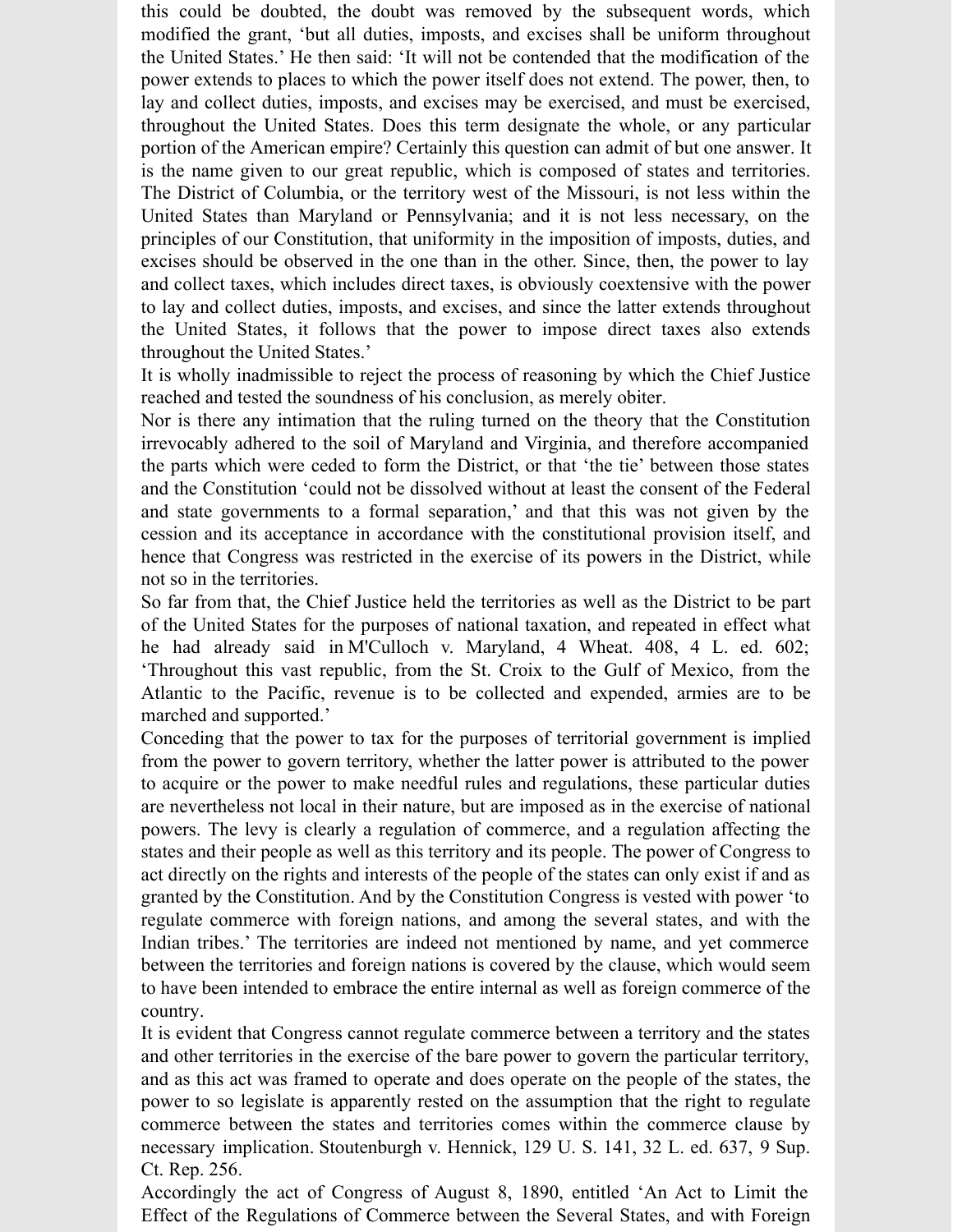Countries in Certain Cases,' applied in terms to the territories as well as to the states. [26 Stat. at L. 313, chap. 728.]

In any point of view, the imposition of duties on commerce operates to regulate commerce, and is not a matter of local legislation; and it follows that the levy of these duties was in the exercise of the national power to do so, and subject to the requirement of geographical uniformity.

The fact that the proceeds are devoted by the act to the use of the territory does not make national taxes, local. Nobody disputes the source of the power to lay and collect, duties geographically uniform, and apply the proceeds by a proper appropriation act to the relief of a particular territory, but the destination of the proceeds would not change the source of the power to lay and collect. And that suggestion certainly is not strengthened when based on the diversion of duties collected from all parts of the United States to a territorial treasury before reaching the Treasury of the United States. Clause 7 of § 9 of article 1 provides that 'no money shall be drawn from the Treasury, but in consequence of appropriations made by law,' and the proposition that this may be rendered inapplicable if the money is not permitted to be paid in so as to be susceptible of being drawn out is somewhat startling.

It is also urged that Chief Justice Marshall was entirely in fault because, while the grant was general and without limitation as to place, the words, 'throughout the United States,' imposed a limitation as to place so far as the rule of uniformity was concerned, namely, a limitation to the states as such.

Undoubtedly the view of the Chief Justice was utterly inconsistent with that contention, and, in addition to what has been quoted, he further remarked: 'If it be said that the principle of uniformity, established in the Constitution, secures the District from oppression in the imposition of indirect taxes, it is not less true that the principle of apportionment, also established in the Constitution, secures the District from any [oppressive](https://1.next.westlaw.com/Link/Document/FullText?findType=Y&serNum=1820124530&pubNum=470&originatingDoc=I7a4be7179ca211d9bdd1cfdd544ca3a4&refType=RP&originationContext=document&transitionType=DocumentItem&ppcid=c08eb7709fd6411ba15f8469a157103d&contextData=(sc.UserEnteredCitation)) exercise of the power to lay and collect direct taxes.' [5 [Wheat.](https://1.next.westlaw.com/Link/Document/FullText?findType=Y&serNum=1820122924&pubNum=780&originatingDoc=I7a4be7179ca211d9bdd1cfdd544ca3a4&refType=RP&originationContext=document&transitionType=DocumentItem&ppcid=c08eb7709fd6411ba15f8469a157103d&contextData=(sc.UserEnteredCitation)) 325, 5 L. ed. 100.] It must be borne in mind that the grant was of the absolute power of taxation for national purposes, wholly unlimited as to place, and subject to only one exception and two qualifications. The exception was that exports could not be taxed at all. The qualifications were that direct taxes must be imposed by the rule of apportionment, and indirect taxes by the rule of uniformity. [License](https://1.next.westlaw.com/Link/Document/FullText?findType=Y&serNum=1801103422&pubNum=780&originatingDoc=I7a4be7179ca211d9bdd1cfdd544ca3a4&refType=RP&originationContext=document&transitionType=DocumentItem&ppcid=c08eb7709fd6411ba15f8469a157103d&contextData=(sc.UserEnteredCitation)) Tax Cases, 5 Wall. 462, 18 L. ed. 497. But as the power necessarily could be exercised throughout every part of the national domain, state, territory, District, the exception and the qualifications attended its exercise. That is to say, the protection extended to the people of the states extended also to the people of the District and the territories.

In [Knowlton](https://1.next.westlaw.com/Link/Document/FullText?findType=Y&serNum=1900108659&pubNum=780&originatingDoc=I7a4be7179ca211d9bdd1cfdd544ca3a4&refType=RP&originationContext=document&transitionType=DocumentItem&ppcid=c08eb7709fd6411ba15f8469a157103d&contextData=(sc.UserEnteredCitation)) v. Moore, 178 U. S. 41, 44 L. ed. 969, 20 Sup. Ct. [Rep.](https://1.next.westlaw.com/Link/Document/FullText?findType=Y&serNum=1900108659&pubNum=708&originatingDoc=I7a4be7179ca211d9bdd1cfdd544ca3a4&refType=RP&originationContext=document&transitionType=DocumentItem&ppcid=c08eb7709fd6411ba15f8469a157103d&contextData=(sc.UserEnteredCitation)) 747, it is shown that the words, 'throughout the United States,' are but a qualification introduced for the purpose of rendering the uniformity prescribed, geographical, and not intrinsic, as would have resulted if they had not been used.

As the grant of the power to lay taxes and duties was unqualified as to place, and the words were added for the sole purpose of preventing the uniformity required from being intrinsic, the intention thereby to circumscribe the area within which the power could operate not only cannot be imputed, but the contrary presumption must prevail.

Taking the words in their natural meaning,—in the sense in which they are frequently and commonly used,—no reason is perceived for disagreeing with the Chief Justice in the view that they were used in this clause to designate the geographical unity known as 'The United States,' 'our great republic, which is composed of states and territories.'

Other parts of the Constitution furnish illustrations of the correctness of this view. Thus, the Constitution vests Congress with the power 'to establish an uniform rule of naturalization, and uniform laws on the subject of bankruptcy throughout the United States.'

This applies to the territories as well as the states, and has always been recognized in legislation as binding.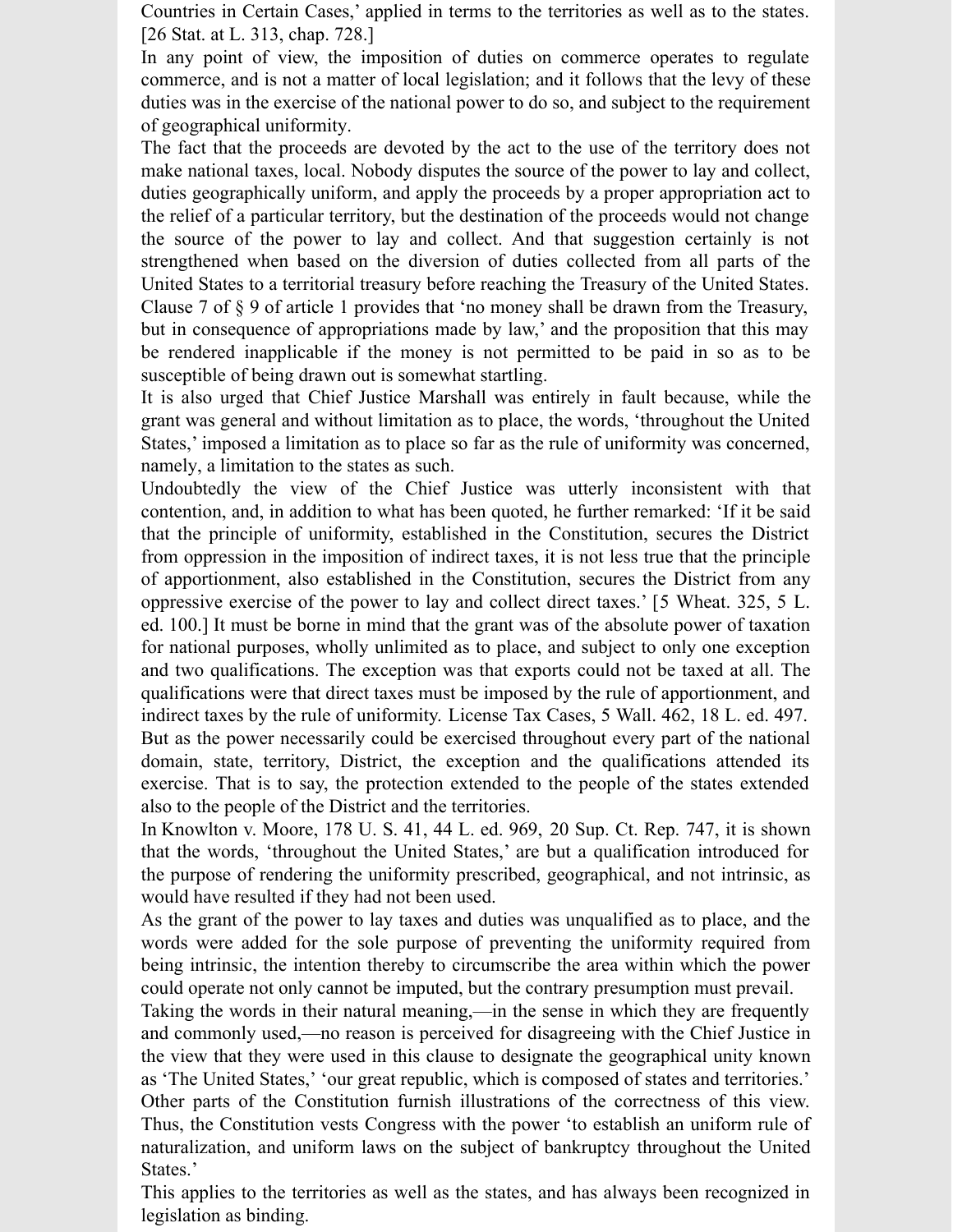Aliens in the territories are made citizens of the United States, and bankrupts residing in the territories are discharged from debts owing citizens of the states, pursuant to uniform rules and laws enacted by Congress in the exercise of this power.

The 14th Amendment provides that 'all persons born or naturalized in the United States, and subject to the jurisdiction thereof, are citizens of the United States and of the state wherein they reside;' and this court naturally held, in the [Slaughter-House](https://1.next.westlaw.com/Link/Document/FullText?findType=Y&serNum=1872196552&pubNum=780&originatingDoc=I7a4be7179ca211d9bdd1cfdd544ca3a4&refType=RP&originationContext=document&transitionType=DocumentItem&ppcid=c08eb7709fd6411ba15f8469a157103d&contextData=(sc.UserEnteredCitation)) Cases, 16 Wall. 36, 21 L. ed. 394, that the United States included the District and the territories. Mr. Justice Miller observed: 'It had been said by eminent judges that no man was a citizen of the United States, except as he was a citizen of one of the states composing the Union. Those, therefore, who had been born and resided always in the District of Columbia or in the territories, though within the United States, were not citizens. Whether this proposition was sound or not had never been judicially decided.' And he said the question was put at rest by the amendment, and the distinction between citizenship of the United States and citizenship of a state was clearly recognized and established. 'Not only may a man be a citizen of the United States without being a citizen of a state, but an important element is necessary to convert the former into the latter. He must reside within the state to make him a citizen of it, but it is only necessary that he should be born or naturalized in the United States to be a citizen of the Union.'

No person is eligible to the office of President unless he has 'attained the age of thirtyfive years, and been fourteen years a resident within the United States.' Clause 5, § 1, art. 2.

Would a native-born citizen of Massachusetts be ineligible if he had taken up his residence and resided in one of the territories for so many years that he had not resided altogether fourteen years in the states? When voted for he must be a citizen of one of the states (clause 3,  $\S$  1, art. 2; art. 12), but as to length of time must residence in the territories be counted against him?

The 15th Amendment declares that 'the right of citizens of the United States to vote shall not be denied or abridged by the United States or by any state on account of race, color, or previous condition of servitude.' Where does that prohibition on the United States especially apply if not in the territories?

The 13th Amendment says that neither slavery nor involuntary servitude 'shall exist within the United States or any place subject to their jurisdiction.' Clearly this prohibition would have operated in the territories if the concluding words had not been added. The history of the times shows that the addition was made in view of the then condition of the country,—the amendment passed the house January 31, 1865,—and it is, moreover, otherwise applicable than to the territories. Besides, generally speaking, when words are used simply out of abundant caution, the fact carries little weight.

Other illustrations might be adduced, but it is unnecessary to prolong this opinion by giving them.

I repeat that no satisfactory ground has been suggested for restricting the words 'throughout the United States,' as qualifying the power to impose duties, to the states, and that conclusion is the more to be avoided when we reflect that it rests, in the last analysis, on the assertion of the possession by Congress of unlimited power over the territories.

The government of the United States is the government ordained by the Constitution, and possesses the powers conferred by the Constitution. 'This original and supreme will organizes the government, and assigns to different departments their respective powers. It may either stop here, or establish certain limits not to be transcended by those departments. The government of the United States is of the latter description. The powers of the legislature are defined and limited; and that those limits may not be mistaken or forgotten, the Constitution is written. To what purpose are powers limited, and to what purpose is that limitation committed to writing, if these limits may, at any time, be passed by those intended to be [restrained?'](https://1.next.westlaw.com/Link/Document/FullText?findType=Y&serNum=1801123932&pubNum=780&originatingDoc=I7a4be7179ca211d9bdd1cfdd544ca3a4&refType=RP&originationContext=document&transitionType=DocumentItem&ppcid=c08eb7709fd6411ba15f8469a157103d&contextData=(sc.UserEnteredCitation)) Marbury v. Madison, 1 Cranch,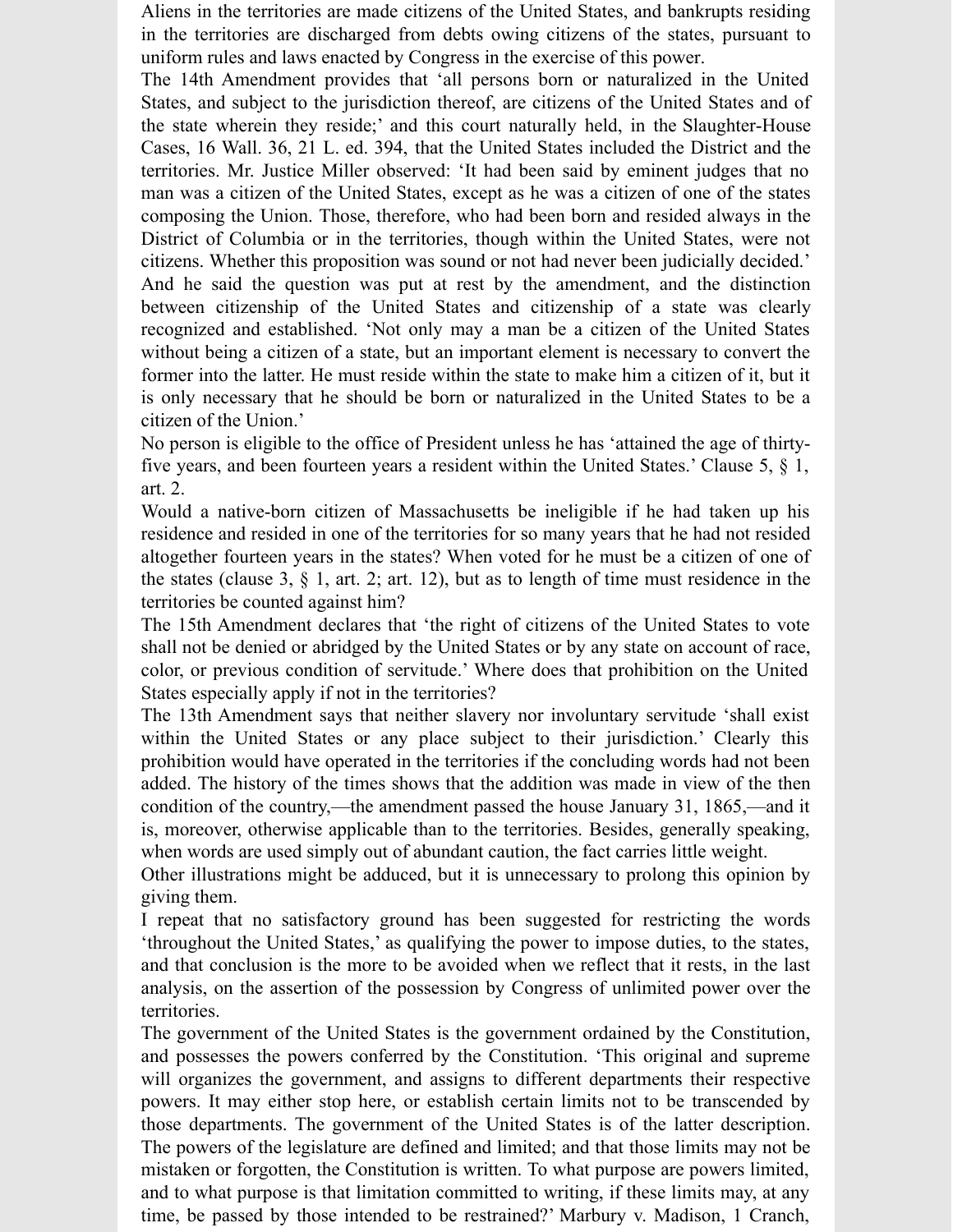176, 2 L. ed. 73. The opinion of the court, by Chief Justice Marshall, in that case, was [delivered](https://1.next.westlaw.com/Link/Document/FullText?findType=Y&serNum=1886180012&pubNum=780&originatingDoc=I7a4be7179ca211d9bdd1cfdd544ca3a4&refType=RP&originationContext=document&transitionType=DocumentItem&ppcid=c08eb7709fd6411ba15f8469a157103d&contextData=(sc.UserEnteredCitation)) at the February term, 1803, and at the October term, 1885, the court, in Yick Wo v. Hopkins, 118 U. S. 356, 30 L. ed. 220, 6 Sup. Ct. Rep. [1064,](https://1.next.westlaw.com/Link/Document/FullText?findType=Y&serNum=1886180012&pubNum=708&originatingDoc=I7a4be7179ca211d9bdd1cfdd544ca3a4&refType=RP&originationContext=document&transitionType=DocumentItem&ppcid=c08eb7709fd6411ba15f8469a157103d&contextData=(sc.UserEnteredCitation)) speaking through Mr. Justice Matthews, said: 'When we consider the nature and theory of our institutions of government, the principles upon which they are supposed to rest, and review the history of their development, we are constrained to conclude that they do not mean to leave room for the play and action of purely personal and arbitrary power. Sovereignty itself is, of course, not subject to law, for it is the author and source of law; but in our system, while sovereign powers are delegated to the agencies of government, sovereignty itself remains with the people, by whom and for whom all government exists and acts. And the law is the definition and limitation of power.'

From Marbury v. Madison to the present day, no utterance of this court has intimated a doubt that in its operation on the people, by whom and for whom it was established, the national government is a government of enumerated powers, the exercise of which is restricted to the use of means appropriate and plainly adapted to constitutional ends, and which are 'not prohibited, but consist with the letter and spirit of the Constitution.'

The powers delegated by the people to their agents are not enlarged by the expansion of the domain within which they are exercised. When the restriction on the exercise of a particular power by a particular agent is ascertained, that is an end of the question.

To hold otherwise is to overthrow the basis of our constitutional law, and moreover, in effect, to reassert the proposition that the states, and not the people, created the government.

It is again to antagonize Chief Justice Marshall, when he said: 'The government of the Union, then (whatever may be the influence of this fact on the case), is emphatically and truly a government of the people. In form and in substance it emanates from them. Its powers are granted by them, and are to be exercised directly on them and for their benefit. This government is [acknowledged](https://1.next.westlaw.com/Link/Document/FullText?findType=Y&serNum=1800123335&pubNum=780&originatingDoc=I7a4be7179ca211d9bdd1cfdd544ca3a4&refType=RP&originationContext=document&transitionType=DocumentItem&ppcid=c08eb7709fd6411ba15f8469a157103d&contextData=(sc.UserEnteredCitation)) by all to be one of enumerated powers.' 4 Wheat. 404, 4 L. ed. 601.

The prohibitory clauses of the Constitution are many, and they have been repeatedly given effect by this court in respect of the territories and the District of Columbia.

The underlying principle is indicated by Chief Justice Taney, in The Passenger Cases, 7 How. 492, 12 L. ed. 790, where he [maintained](https://1.next.westlaw.com/Link/Document/FullText?findType=Y&serNum=1800106599&pubNum=780&originatingDoc=I7a4be7179ca211d9bdd1cfdd544ca3a4&refType=RP&originationContext=document&transitionType=DocumentItem&ppcid=c08eb7709fd6411ba15f8469a157103d&contextData=(sc.UserEnteredCitation)) the right of the American citizen to free transit in these words: 'Living, as we do, under a common government charged with the great concerns of the whole Union, every citizen of the United States, from the most remote states or territories, is entitled to free access, not only to the principal departments established at Washington, but also to its judicial tribunals and public offices in every state and territory of the Union. . . . For all the great purposes for which the Federal government was formed, we are one people, with one common country. We are all citizens of the United States; and, as members of the same community, must have the right to pass and repass through every part of it without interruption, as freely as in our own states.'

In Cross v. [Harrison,](https://1.next.westlaw.com/Link/Document/FullText?findType=Y&serNum=1853132932&pubNum=780&originatingDoc=I7a4be7179ca211d9bdd1cfdd544ca3a4&refType=RP&originationContext=document&transitionType=DocumentItem&ppcid=c08eb7709fd6411ba15f8469a157103d&contextData=(sc.UserEnteredCitation)) 16 How. 197, 14 L. ed. 903, it was held that by the ratification of the treaty with Mexico 'California became a part of the United States,' and that 'the right claimed to land foreign goods within the United States at any place out of a collection district, if allowed, would be a violation of that provision in the Constitution which enjoins that all duties, imposts, and excises shall be uniform throughout the United States.'

In Dred Scott v. [Sandford,](https://1.next.westlaw.com/Link/Document/FullText?findType=Y&serNum=1856193196&pubNum=780&originatingDoc=I7a4be7179ca211d9bdd1cfdd544ca3a4&refType=RP&originationContext=document&transitionType=DocumentItem&ppcid=c08eb7709fd6411ba15f8469a157103d&contextData=(sc.UserEnteredCitation)) 19 How. 393, 15 L. ed. 691, the court was unanimous in holding that the power to legislate respecting a territory was limited by the restrictions of the Constitution, or, as Mr. Justice Curtis put it, by 'the express prohibitions on Congress not to do certain things.'

Mr. Justice McLean said: 'No powers can be exercised which are prohibited by the Constitution, or which are contrary to its spirit.'

Mr. Justice Campbell: 'I look in vain, among the discussions of the time, for the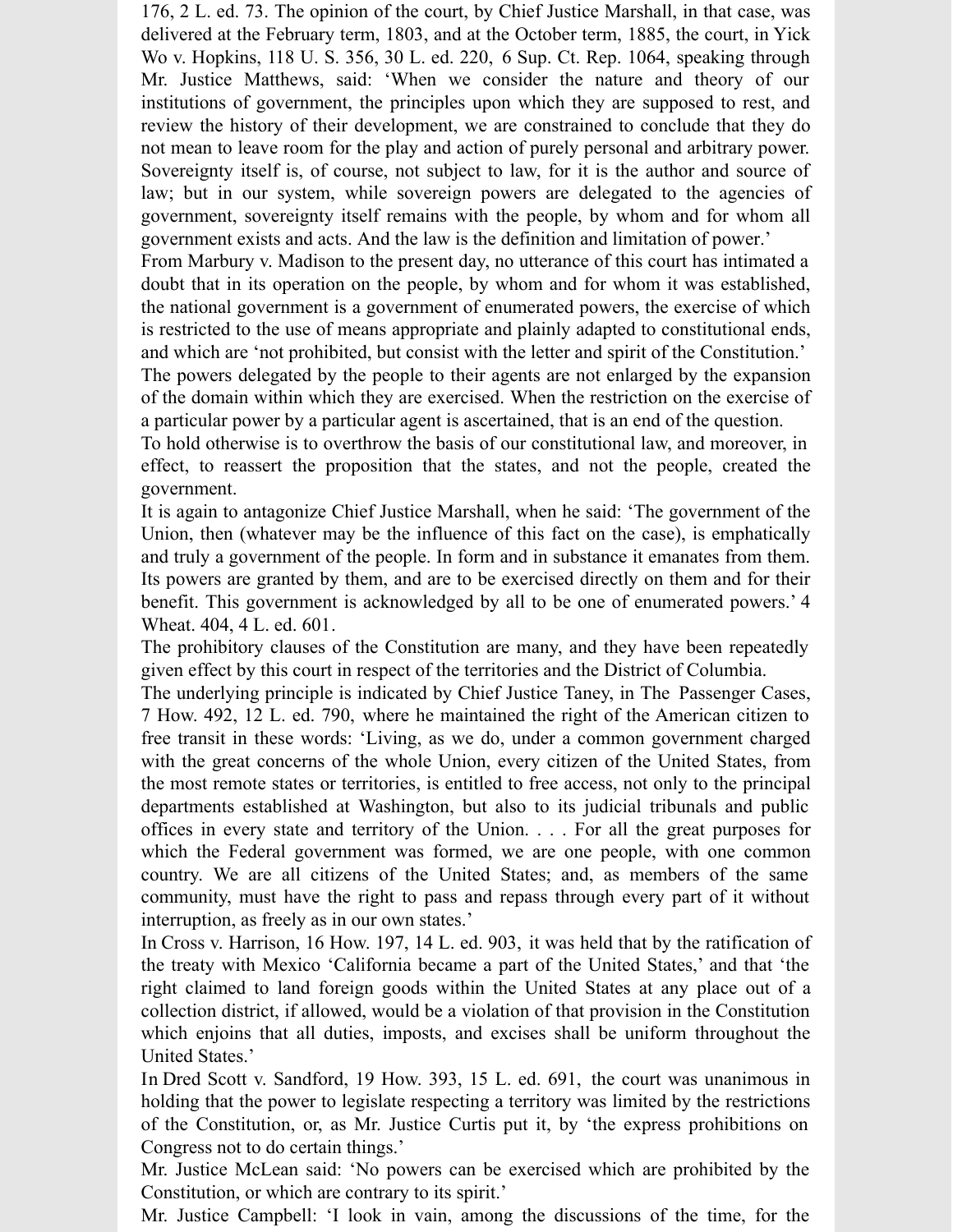assertion of a supreme sovereignty for Congress over the territory then belonging to the United States, or that they might thereafter acquire. I seek in vain for an annunciation that a consolidated power had been inaugurated, whose subject comprehended an empire, and which had no restriction but the discretion of Congress.' Chief Justice Taney: 'The powers over person and property of which we speak are not only not granted to Congress, but are in express terms denied, and they are forbidden to exercise them. And this prohibition is not confined to the states, but the words are general, and extend to the whole territory over which the Constitution gives it power to legislate, including those portions of it remaining under territorial government, as well as that covered by states. It is a total absence of power everywhere within the dominion of the United States, and places the citizens of a territory, so far as these rights are concerned, on the same footing with citizens of the states, and guards them as firmly and plainly against any inroads which the general government might attempt under the plea of implied or incidental powers.'

Many of the later cases were brought from territories over which Congress had professed to 'extend the Constitution,' or from the District after similar provision, but the decisions did not rest upon the view that the restrictions on Congress were selfimposed, and might be withdrawn at the pleasure of that body.

Capital [Traction](https://1.next.westlaw.com/Link/Document/FullText?findType=Y&serNum=1899180133&pubNum=780&originatingDoc=I7a4be7179ca211d9bdd1cfdd544ca3a4&refType=RP&originationContext=document&transitionType=DocumentItem&ppcid=c08eb7709fd6411ba15f8469a157103d&contextData=(sc.UserEnteredCitation)) Co. v. Hof, 174 U. S. 1, 43 L. ed. 873, 19 Sup. Ct. [Rep.](https://1.next.westlaw.com/Link/Document/FullText?findType=Y&serNum=1899180133&pubNum=708&originatingDoc=I7a4be7179ca211d9bdd1cfdd544ca3a4&refType=RP&originationContext=document&transitionType=DocumentItem&ppcid=c08eb7709fd6411ba15f8469a157103d&contextData=(sc.UserEnteredCitation)) 580, is a fair illustration, for it was there ruled, citing [Webster](https://1.next.westlaw.com/Link/Document/FullText?findType=Y&serNum=1800139138&pubNum=780&originatingDoc=I7a4be7179ca211d9bdd1cfdd544ca3a4&refType=RP&originationContext=document&transitionType=DocumentItem&ppcid=c08eb7709fd6411ba15f8469a157103d&contextData=(sc.UserEnteredCitation)) v. Reid, 11 How. 437, 13 L. ed. 761; Callan v. [Wilson,](https://1.next.westlaw.com/Link/Document/FullText?findType=Y&serNum=1888180191&pubNum=780&originatingDoc=I7a4be7179ca211d9bdd1cfdd544ca3a4&refType=RP&originationContext=document&transitionType=DocumentItem&ppcid=c08eb7709fd6411ba15f8469a157103d&contextData=(sc.UserEnteredCitation)) 127 U. S. 550, 32 L. ed. 226, 8 Sup. Ct. Rep. [1301;](https://1.next.westlaw.com/Link/Document/FullText?findType=Y&serNum=1888180191&pubNum=708&originatingDoc=I7a4be7179ca211d9bdd1cfdd544ca3a4&refType=RP&originationContext=document&transitionType=DocumentItem&ppcid=c08eb7709fd6411ba15f8469a157103d&contextData=(sc.UserEnteredCitation)) [Thompson](https://1.next.westlaw.com/Link/Document/FullText?findType=Y&serNum=1898180010&pubNum=780&originatingDoc=I7a4be7179ca211d9bdd1cfdd544ca3a4&refType=RP&originationContext=document&transitionType=DocumentItem&ppcid=c08eb7709fd6411ba15f8469a157103d&contextData=(sc.UserEnteredCitation)) v. Utah, 170 U. S. 343, 42 L. ed. 1061, 18 Sup. Ct. [Rep.](https://1.next.westlaw.com/Link/Document/FullText?findType=Y&serNum=1898180010&pubNum=708&originatingDoc=I7a4be7179ca211d9bdd1cfdd544ca3a4&refType=RP&originationContext=document&transitionType=DocumentItem&ppcid=c08eb7709fd6411ba15f8469a157103d&contextData=(sc.UserEnteredCitation)) 620, that 'it is beyond doubt, at the present day, that the provisions of the Constitution of the United States securing the right of trial by jury, whether in civil or in criminal cases, are applicable to the District of Columbia.'

No reference whatever was made to §34 of the act of February 21, 1871 (16 Stat. at L. 419, chap. 62), which, in providing for the election of a delegate for the District, closed with the words: 'The person having the greatest number of legal votes shall be declared by the governor to be duly elected, and a certificate thereof shall be given accordingly; and the Constitution and all the laws of the United States, which are not locally inapplicable, shall have the same force and effect within the said District of Columbia as elsewhere within the United States.'

Nor did the court in [Bauman](https://1.next.westlaw.com/Link/Document/FullText?findType=Y&serNum=1897180110&pubNum=780&originatingDoc=I7a4be7179ca211d9bdd1cfdd544ca3a4&refType=RP&originationContext=document&transitionType=DocumentItem&ppcid=c08eb7709fd6411ba15f8469a157103d&contextData=(sc.UserEnteredCitation)) v. Ross, 167 U. S. 548, 42 L. ed. 270, 17 Sup. Ct. Rep. 966, attribute the application of the 5th [Amendment](https://1.next.westlaw.com/Link/Document/FullText?findType=Y&serNum=1897180110&pubNum=708&originatingDoc=I7a4be7179ca211d9bdd1cfdd544ca3a4&refType=RP&originationContext=document&transitionType=DocumentItem&ppcid=c08eb7709fd6411ba15f8469a157103d&contextData=(sc.UserEnteredCitation)) to the act of Congress, a although it was cited to another point.

The truth is that, as Judge Edmunds wrote, 'the instances in which Congress has declared, in statutes organizing territories, that the Constitution and laws should be in force there, are no evidence that they were not already there, for Congress and all legislative bodies have often made enactments that in effect merely declared existing law. In such cases they declare a pre-existing truth to ease the doubts of casuists.' Cong. Rec. 56th Cong. 1st Sess., p. 3507.

In Callan v. [Wilson,](https://1.next.westlaw.com/Link/Document/FullText?findType=Y&serNum=1888180191&pubNum=780&originatingDoc=I7a4be7179ca211d9bdd1cfdd544ca3a4&refType=RP&originationContext=document&transitionType=DocumentItem&ppcid=c08eb7709fd6411ba15f8469a157103d&contextData=(sc.UserEnteredCitation)) 127 U. S. 540, 32 L. ed. 223, 8 Sup. Ct. Rep. [1301,](https://1.next.westlaw.com/Link/Document/FullText?findType=Y&serNum=1888180191&pubNum=708&originatingDoc=I7a4be7179ca211d9bdd1cfdd544ca3a4&refType=RP&originationContext=document&transitionType=DocumentItem&ppcid=c08eb7709fd6411ba15f8469a157103d&contextData=(sc.UserEnteredCitation)) which was a criminal prosecution in the District of Columbia, Mr. Justice Harlan, speaking for the court, said: 'There is nothing in the history of the Constitution or of the original amendments to justify the assertion that the people of this District may be lawfully deprived of the benefit of any of the constitutional guaranties of life, liberty, and property,—especially of the privilege of trial by jury in criminal cases.' And further: 'We cannot think that the people of this District have, in that regard, less rights than those accorded to the people of the territories of the United States.'

In [Thompson](https://1.next.westlaw.com/Link/Document/FullText?findType=Y&serNum=1898180010&pubNum=780&originatingDoc=I7a4be7179ca211d9bdd1cfdd544ca3a4&refType=RP&originationContext=document&transitionType=DocumentItem&ppcid=c08eb7709fd6411ba15f8469a157103d&contextData=(sc.UserEnteredCitation)) v. Utah, 170 U. S. 343, 42 L. ed. 1061, 18 Sup. Ct. [Rep.](https://1.next.westlaw.com/Link/Document/FullText?findType=Y&serNum=1898180010&pubNum=708&originatingDoc=I7a4be7179ca211d9bdd1cfdd544ca3a4&refType=RP&originationContext=document&transitionType=DocumentItem&ppcid=c08eb7709fd6411ba15f8469a157103d&contextData=(sc.UserEnteredCitation)) 620, it was held that a statute of the state of Utah providing for the trial of criminal cases other than capital, by a jury of eight, was invalid as applied on a trial for a crime committed before Utah was admitted; that it was not 'competent for the state of Utah, upon its admission into the Union, to do in respect of Thompson's crime what the United States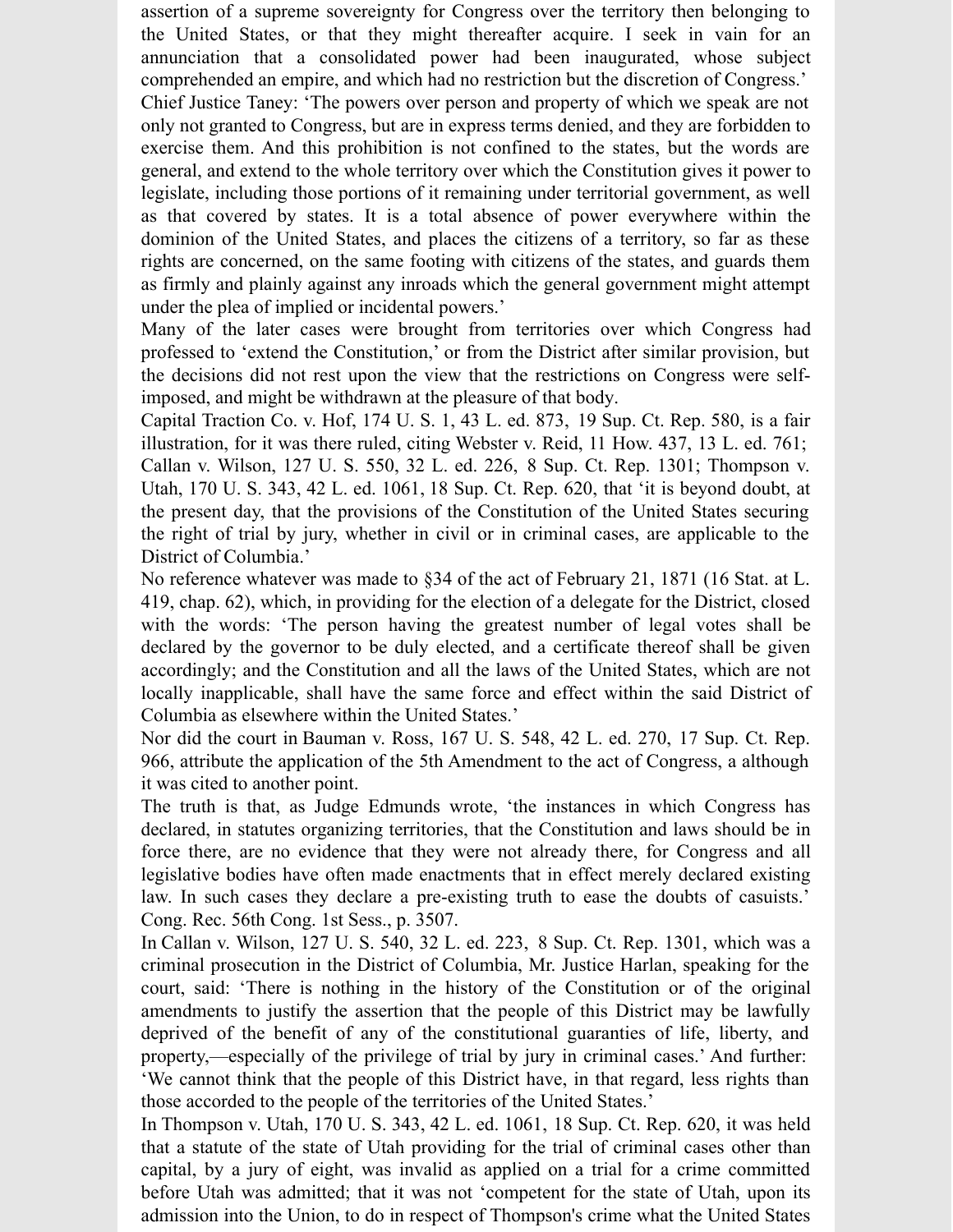could not have done while Utah was a territory;' and that an act of Congress providing for a trial by a jury of eight persons in the territory of Utah would have been in conflict with the Constitution.

Article 6 of the Constitution ordains: 'This Constitution, and the laws of the United States which shall be made in pursuance thereof and all treaties made, or which shall be made, under the authority of the United States, shall be the supreme law of the land.'

And, as Mr. Justice Curtis [observed](https://1.next.westlaw.com/Link/Document/FullText?findType=Y&serNum=1800136505&pubNum=349&originatingDoc=I7a4be7179ca211d9bdd1cfdd544ca3a4&refType=RP&originationContext=document&transitionType=DocumentItem&ppcid=c08eb7709fd6411ba15f8469a157103d&contextData=(sc.UserEnteredCitation)) in \*363 United States v. Morris, 1 Curt. C. C. 50, Fed. Cas. No. 15,815, 'nothing can be clearer than the intention to have the Constitution, laws, and treaties of the United States in equal force throughout every part of the territory of the United States, alike in all places, at all times.'

But it is said that an opposite result will be reached if the opinion of Chief Justice Marshall in [American](https://1.next.westlaw.com/Link/Document/FullText?findType=Y&serNum=1800101649&pubNum=780&originatingDoc=I7a4be7179ca211d9bdd1cfdd544ca3a4&refType=RP&originationContext=document&transitionType=DocumentItem&ppcid=c08eb7709fd6411ba15f8469a157103d&contextData=(sc.UserEnteredCitation)) Ins. Co. v. 356 Bales of Cotton, 1 Pet. 511, 7 L. ed 242, be read 'in connection with art. 3, §§ 1 and 2 of the Constitution, vesting 'the judicial power of the United States' in 'one Supreme Court, and in such inferior courts as the Congress may from time to time ordain and establish. The judges, both of the Supreme and inferior courts, shall hold their offices during good behavior,'' etc. And it is argued: 'As the only judicial power vested in Congress is to create courts whose judges shall hold their offices during good behavior, it necessarily follows that, if Congress authorizes the creation of courts and the appointment of judges for a limited time, it must act independently of the Constitution, and upon territory which is not part of the United States within the meaning of the Constitution.'

And further, that if the territories 'be a part of the United States, it is difficult to see how Congress could create courts in such territories, except under the judicial clause of the Constitution.'

By the 9th clause of § 8 of article 1, Congress is vested with power 'to constitute tribunals inferior to the Supreme Court,' while by § 1 of article 3 the power is granted to it to establish inferior courts in which the judicial power of the government treated of in that article is vested.

That power was to be exerted over the controversies therein named, and did not relate to the general administration of justice in the territories, which was committed to courts established as part of the territorial government.

What the Chief Justice said was: 'These courts, then, are not constitutional courts, in which the judicial power conferred by the Constitution on the general government can be deposited. They are incapable of receiving it. They are legislative courts, created in virtue of the general right of sovereignty which exists in the government, or in virtue of that clause which enables Congress to make all needful rules and regulations respecting the territory belonging to the United States. The jurisdiction with which they are invested is not a part of that judicial power which is defined in the 3d article of the Constitution, but is conferred by Congress in the execution of those general powers which that body possesses over the territories of the United States.'

The Chief Justice was dealing with the subject in view of the nature of the judicial department of the government and the distinction between Federal and state jurisdiction, and the conclusion was, to use the language of Mr. Justice Harlan in [McAllister](https://1.next.westlaw.com/Link/Document/FullText?findType=Y&serNum=1891180063&pubNum=780&originatingDoc=I7a4be7179ca211d9bdd1cfdd544ca3a4&refType=RP&originationContext=document&transitionType=DocumentItem&ppcid=c08eb7709fd6411ba15f8469a157103d&contextData=(sc.UserEnteredCitation)) v. United States, 141 U. S. 174, 35 L. ed. 693, 11 Sup. Ct. [Rep.](https://1.next.westlaw.com/Link/Document/FullText?findType=Y&serNum=1891180063&pubNum=708&originatingDoc=I7a4be7179ca211d9bdd1cfdd544ca3a4&refType=RP&originationContext=document&transitionType=DocumentItem&ppcid=c08eb7709fd6411ba15f8469a157103d&contextData=(sc.UserEnteredCitation)) 949, 'that courts in the territories, created under the plenary municipal authority that Congress possesses over the territories of the United States, are not courts of the United States created under the authority conferred by that article.'

But it did not therefore follow that the territories were not parts of the United States, and that the power of Congress in general over them was unlimited; nor was there in any of the discussions on this subject the least intimation to that effect.

And this may justly be said of expressions in some other cases supposed to give color to this doctrine of absolute dominion in dealing with civil rights.

In Murphy v. [Ramsey,](https://1.next.westlaw.com/Link/Document/FullText?findType=Y&serNum=1885180171&pubNum=780&originatingDoc=I7a4be7179ca211d9bdd1cfdd544ca3a4&refType=RP&originationContext=document&transitionType=DocumentItem&ppcid=c08eb7709fd6411ba15f8469a157103d&contextData=(sc.UserEnteredCitation)) 114 U. S. 15, 29 L. ed. 47, 5 Sup. Ct. [Rep.](https://1.next.westlaw.com/Link/Document/FullText?findType=Y&serNum=1885180171&pubNum=708&originatingDoc=I7a4be7179ca211d9bdd1cfdd544ca3a4&refType=RP&originationContext=document&transitionType=DocumentItem&ppcid=c08eb7709fd6411ba15f8469a157103d&contextData=(sc.UserEnteredCitation)) 747, Mr. Justice Matthews said: 'The personal and civil rights of the inhabitants of the territories are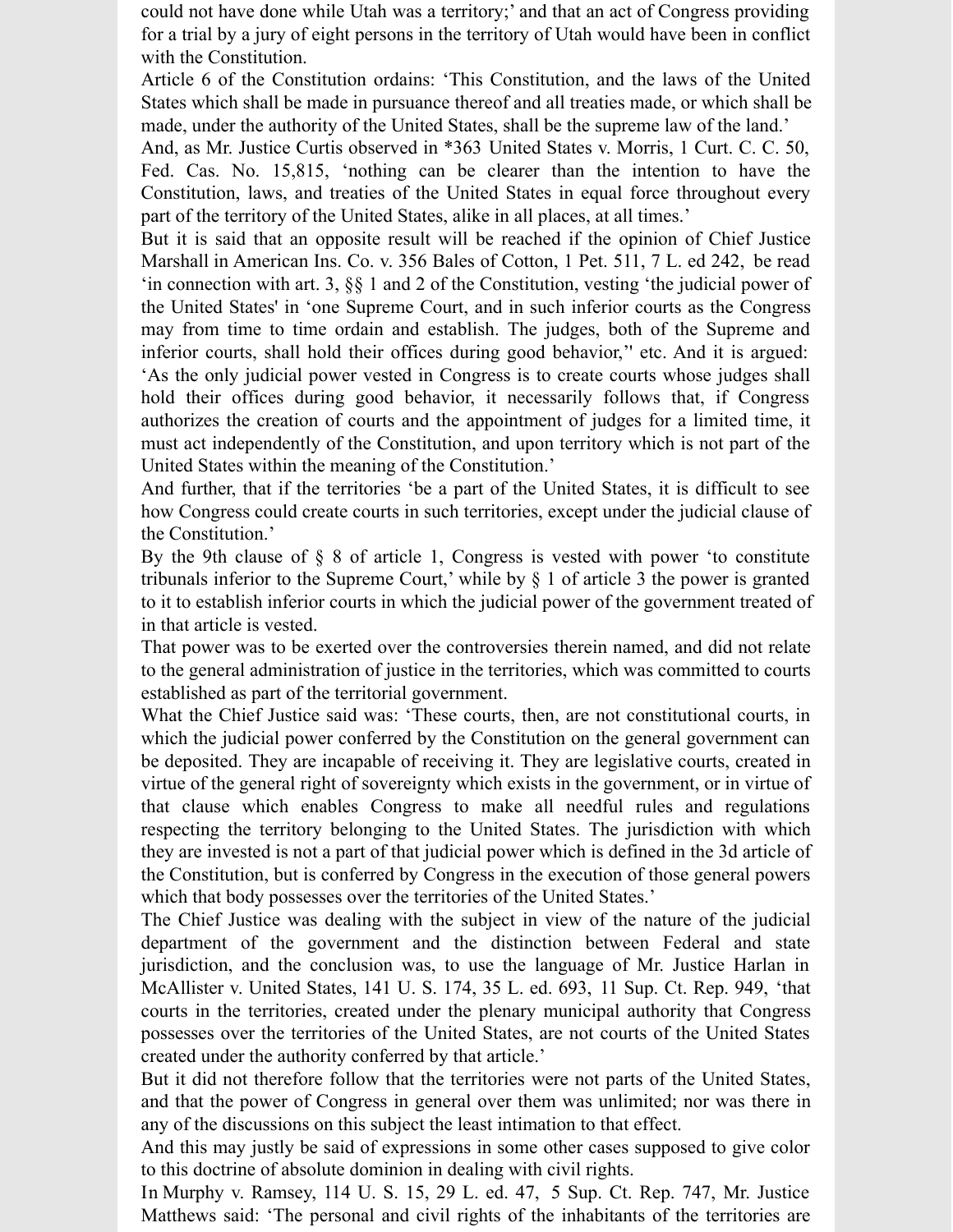secured to them, as to other citizens, by the principles of constitutional liberty which restrain all the agencies of government, state and national. Their political rights are franchises, which they hold as privileges in the legislative discretion of the Congress of the United States.'

In the [Church](https://1.next.westlaw.com/Link/Document/FullText?findType=Y&serNum=1890145167&pubNum=780&originatingDoc=I7a4be7179ca211d9bdd1cfdd544ca3a4&refType=RP&originationContext=document&transitionType=DocumentItem&ppcid=c08eb7709fd6411ba15f8469a157103d&contextData=(sc.UserEnteredCitation)) of Jesus Christ of L. D. S. v. United States, 136 U. S. 44, 34 L. ed. 491, 10 Sup. Ct. [Rep.](https://1.next.westlaw.com/Link/Document/FullText?findType=Y&serNum=1890145167&pubNum=708&originatingDoc=I7a4be7179ca211d9bdd1cfdd544ca3a4&refType=RP&originationContext=document&transitionType=DocumentItem&ppcid=c08eb7709fd6411ba15f8469a157103d&contextData=(sc.UserEnteredCitation)) 803, Mr. Justice Bradley observed: 'Doubtless Congress, in legislating for the territories, would be subject to those fundamental limitations in favor of personal rights which are formulated in the Constitution and its amendments; but these limitations would exist rather by inference and the general spirit of the Constitution, from which Congress derives all its powers, than by any express and direct application of its provisions.

That able judge was referring to the fact that the Constitution does not expressly declare that its prohibitions operate on the power to govern the territories, but, because of the implication that an express provision to that effect might be essential, three members of the court were constrained to dissent, regarding it, as was said, 'of vital consequence that absolute power should never be conceded as belonging under our system of government to any one of its departments.'

What was ruled in Murphy v. Ramsey is that in places over which Congress has exclusive local jurisdiction its power over the political status is plenary.

Much discussion was had at the bar in respect of the citizenship of the inhabitants of Porto Rico, but we are not required to consider that subject at large in these cases. It will be time enough to seek a ford when, if ever, we are brought to the stream.

Yet although we are confined to the question of the validity of certain duties imposed after the organization of Porto Rico as a territory of the United States, a few observations and some references to adjudged cases may well enough be added in view of the line of argument pursued in the concurring opinion.

In [American](https://1.next.westlaw.com/Link/Document/FullText?findType=Y&serNum=1800101649&pubNum=780&originatingDoc=I7a4be7179ca211d9bdd1cfdd544ca3a4&refType=RP&originationContext=document&transitionType=DocumentItem&ppcid=c08eb7709fd6411ba15f8469a157103d&contextData=(sc.UserEnteredCitation)) Ins. Co. v. 356 Bales of Cotton, 1 Pet. 541, 7 L. Ed. 255,—in which, by the way, the court did not accept the views of Mr. Justice Johnson in the circuit court or of Mr. Webster in argument,—Chief Justice Marshall said: 'The course which the argument has taken will require that in deciding this question the court should take into view the relation in which Florida stands to the United States. The Constitution confers absolutely on the government of the Union the powers of making war and of making treaties; consequently that government possesses the power of acquiring territory, either by conquest or by treaty. The usage of the world is, if a nation be not entirely subdued, to consider the holding of conquered territory as a mere military occupation until its fate shall be determined at the treaty of peace. If it be ceded by the treaty, the acquisition is confirmed, and the ceded territory becomes a part of the nation to which it is annexed, either on the terms stipulated in the treaty of cession, or on such as its new master shall impose. On such transfer of territory, it has never been held that the relations of the inhabitants with each other undergo any change. Their relations with their former sovereign are dissolved, and new relations are created between them and the government which has acquired their territory. The same act which transfers their country transfers the allegiance of those who remain in it; and the law, which may be denominated political, is necessarily changed, although that which regulates the intercourse and general conduct of individuals remains in force until altered by the newly created power of the state. On the 2d of February, 1819, Spain ceded Florida to the United States. The 6th article of the treaty of cession contains the following provision: 'The inhabitants of the territories which his Catholic Majesty cedes to the United States by this treaty shall be incorporated in the Union of the United States as soon as may be consistent with the principles of the Federal Constitution, and admitted to the enjoyment of the privileges, rights, and immunities of the citizens of the United States.' This treaty is the law of the land, and admits the inhabitants of Florida to the enjoyment of the privileges, rights, and immunities of the citizens of the United States. It is unnecessary to inquire whether this is not their condition independent of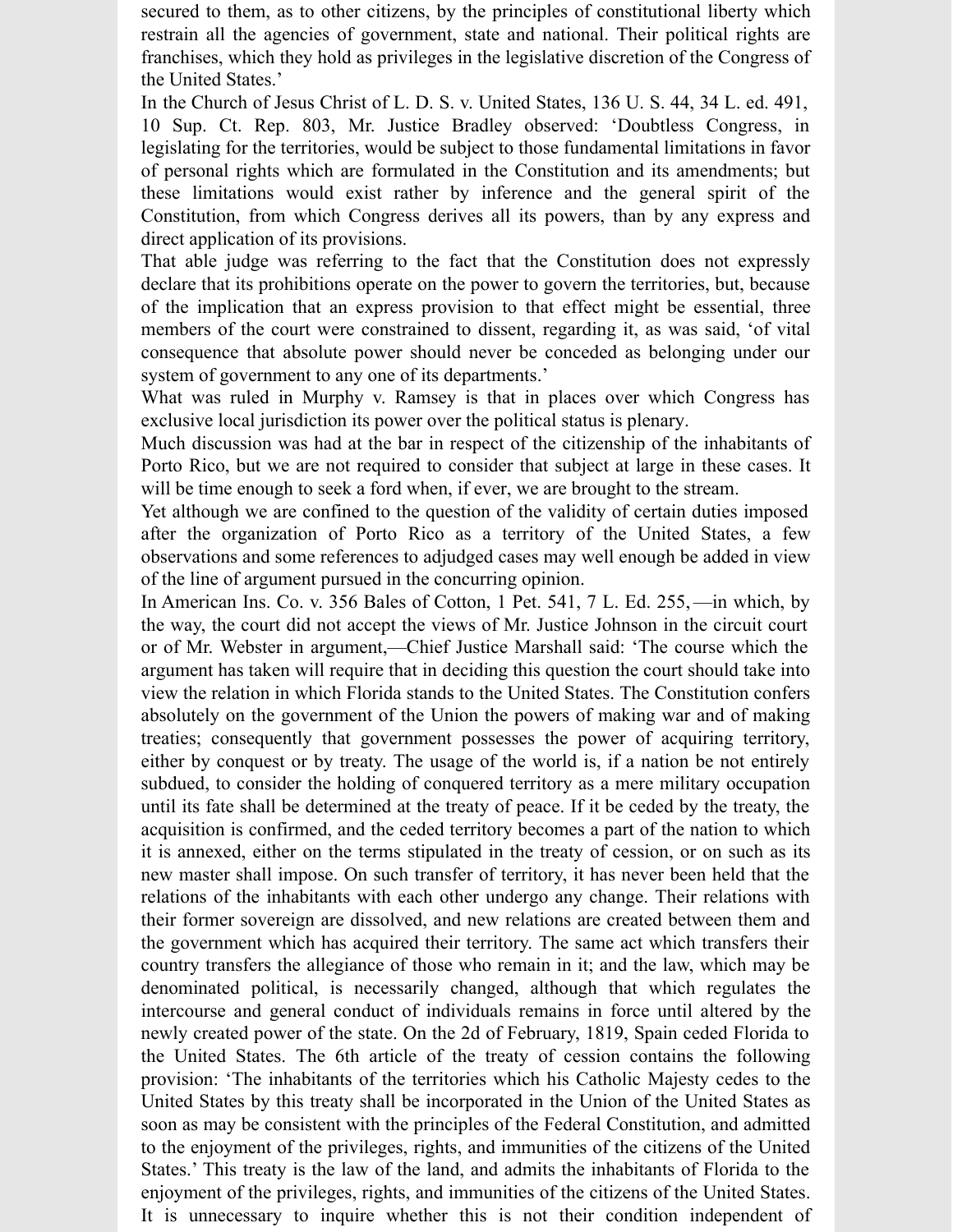stipulation. They do not, however, participate in political power; they do not share in the government till Florida shall become a state. In the meantime, Florida continues to be a territory of the United States; governed by virtue of that clause in the Constitution which empowers Congress 'to make all needful rules and regulations respecting the territory or other property belonging to the United States.' Perhaps the power of governing a territory belonging to the United States, which has not, by becoming a state, acquired the means of self-government, may result necessarily from the facts that it is not within the jurisdiction of any particular state, and is within the power and jurisdiction of the United States. The right to govern may be the inevitable consequence of the right to acquire territory. Whichever may be the source whence the power is derived, the possession of it is unquestioned.'

General Halleck (International Law, 1st ed. chap. 33, § 14), after quoting from Chief Justice Marshall, observed:

'This is now a well-settled rule of the law of nations, and is universally admitted. Its provisions are clear and simple and easily understood; but it is not so easy to distinguish between what are political and what are municipal laws, and to determine when and how far the constitution and laws of the conqueror change or replace those of the conquered. And in case the government of the new state is a constitutional government, of limited and divided powers, questions necessarily arise respecting the authority, which, in the absence of legislative action, can be exercised in the conquered territory after the cessation of war and the conclusion of a treaty of peace. The determination of these questions depends upon the institutions and laws of the new sovereign, which, though conformable to the general rule of the law of nations, affect the construction and application of that rule to particular cases.'

In United States v. [Percheman,](https://1.next.westlaw.com/Link/Document/FullText?findType=Y&serNum=1833196846&pubNum=780&originatingDoc=I7a4be7179ca211d9bdd1cfdd544ca3a4&refType=RP&originationContext=document&transitionType=DocumentItem&ppcid=c08eb7709fd6411ba15f8469a157103d&contextData=(sc.UserEnteredCitation)) 7 Pet. 87, 8 L. ed. 617, the Chief Justice said:

'The people change their allegiance; their relation to their ancient sovereign is dissolved; but their relations to each other, and their rights of property, remain undisturbed. If this be the modern rule even in cases of conquest, who can doubt its application to the case of an amicable cession of territory? . . . The cession of a territory by its name from one sovereign to another, conveying the compound idea of surrendering at the same time the lands and the people who inhabit them, would be necessarily understood to pass the sovereignty only, and not to interfere with private property.'

Again, the court in [Pollard](https://1.next.westlaw.com/Link/Document/FullText?findType=Y&serNum=1800105920&pubNum=780&originatingDoc=I7a4be7179ca211d9bdd1cfdd544ca3a4&refType=RP&originationContext=document&transitionType=DocumentItem&ppcid=c08eb7709fd6411ba15f8469a157103d&contextData=(sc.UserEnteredCitation)) v. Hagan, 3 How. 225, 11 L. ed. 572:

'Every nation acquiring territory, by treaty or otherwise, must hold it subject to the constitution and laws of its own government, and not according to those of the government ceding it.'

And in Chicago, R. I. & P. R. Co. v. [McGlinn,](https://1.next.westlaw.com/Link/Document/FullText?findType=Y&serNum=1885180099&pubNum=780&originatingDoc=I7a4be7179ca211d9bdd1cfdd544ca3a4&refType=RP&originationContext=document&transitionType=DocumentItem&ppcid=c08eb7709fd6411ba15f8469a157103d&contextData=(sc.UserEnteredCitation)) 114 U. S. 546, 29 L. ed. 271, 5 Sup. Ct. Rep. 1006: 'It is a general rule of public law, [recognized](https://1.next.westlaw.com/Link/Document/FullText?findType=Y&serNum=1885180099&pubNum=708&originatingDoc=I7a4be7179ca211d9bdd1cfdd544ca3a4&refType=RP&originationContext=document&transitionType=DocumentItem&ppcid=c08eb7709fd6411ba15f8469a157103d&contextData=(sc.UserEnteredCitation)) and acted upon by the United States, that whenever political jurisdiction and legislative power over any territory are transferred from one nation or sovereign to another, the municipal laws of the country, that is, laws which are intended for the protection of private rights, continue in force until abrogated or changed by the new government or sovereign. By the cession, public property passes from one government to the other, but private property remains as before, and with it those municipal laws which are designed to secure its peaceful use and enjoyment. As a matter of course, all laws, ordinances, and regulations in conflict with the political character, institutions, and constitution of the new government are at once displaced. Thus, upon a cession of political jurisdiction and legislative power and the latter is involved in the former—to the United States, the laws of the country in support of an established religion, or abridging the freedom of the press, or authorizing cruel and unusual punishments, and the like, would at once cease to be of obligatory force without any declaration to that effect; and the laws of the country on other subjects would necessarily be superseded by existing laws of the new government upon the same matters. But with respect to other laws affecting the possession, use, and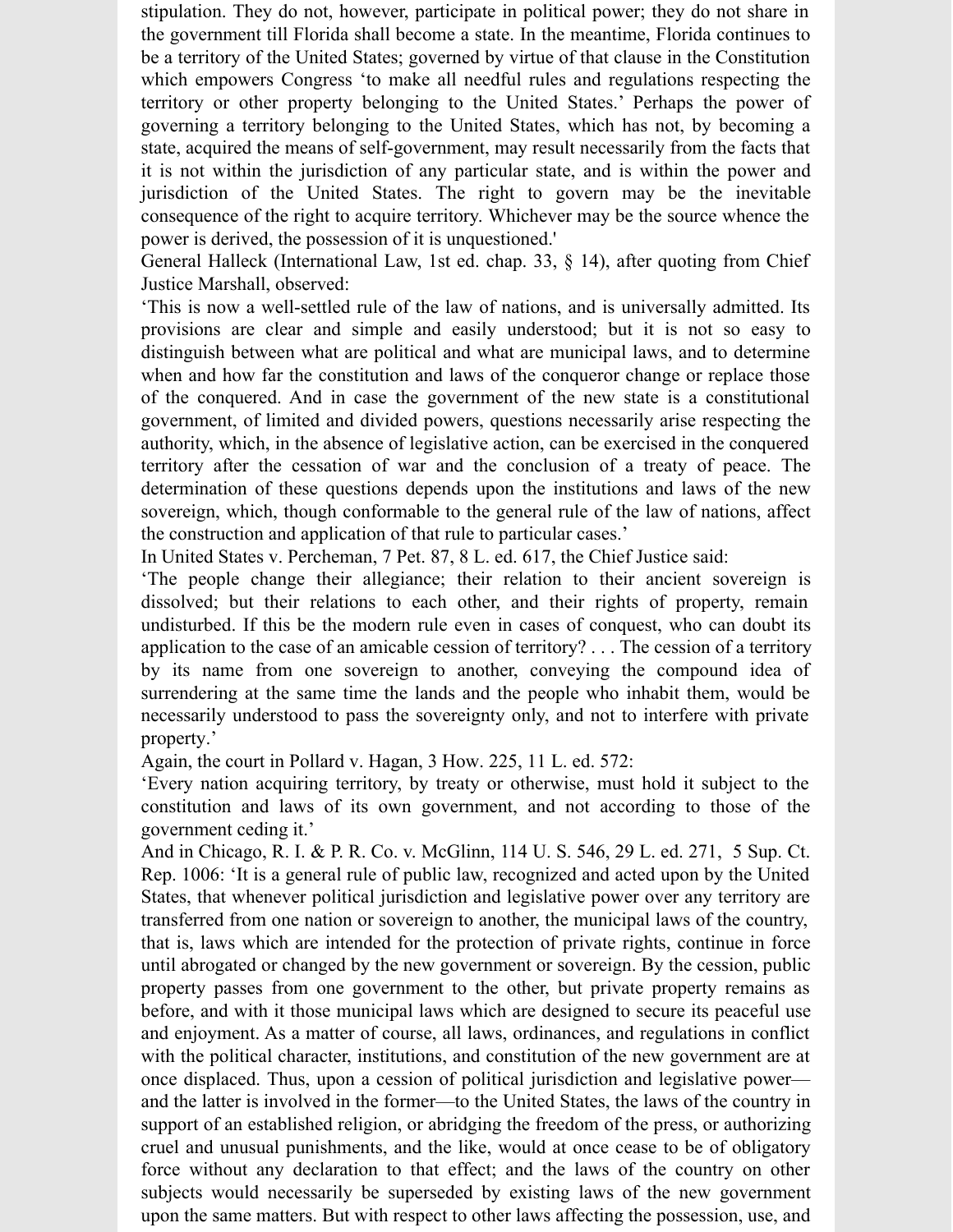transfer of property, and designed to secure good order and peace in the community, and promote its health and prosperity, which are strictly of a municipal character, the rule is general that a change of government leaves them in force until, by direct action of the new government, they are altered or repealed.'

When a cession of territory to the United States is completed by the ratification of a treaty, it was stated in Cross v. [Harrison,](https://1.next.westlaw.com/Link/Document/FullText?findType=Y&serNum=1853132932&pubNum=780&originatingDoc=I7a4be7179ca211d9bdd1cfdd544ca3a4&refType=RP&originationContext=document&transitionType=DocumentItem&ppcid=c08eb7709fd6411ba15f8469a157103d&contextData=(sc.UserEnteredCitation)) 16 How. 198, 14 L. ed. 903, that the land ceded becomes a part of the United States, and that, as soon as it becomes so, the territory is subject to the acts which were in force to regulate foreign commerce with the United States, after those had ceased which had been instituted for its regulation as a belligerent right; and the latter ceased after the ratification of the treaty. This statement was made by the justice delivering the opinion, as the result of the discussion and argument which he had already set forth. It was his summing up of what he supposed was decided on that subject in the case in which he was writing.

The new master was, in the instance of Porto Rico, the United States, a constitutional government with limited powers, and the terms which the Constitution itself imposed, or which might be imposed in accordance with the Constitution, were the terms on which the new master took possession.

The power of the United States to acquire territory by conquest, by treaty, or by discovery and occupation, is not disputed, nor is the proposition that in all international relations, interests, and responsibilities the United States is a separate, independent, and sovereign nation; but it does not derive its powers from international law, which, though a part of our municipal law, is not a part of the organic law of the land. The source of national power in this country is the Constitution of the United States; and the government, as to our internal affairs, possesses no inherent sovereign power not derived from that instrument, and inconsistent with its letter and spirit.

Doubtless the subjects of the former sovereign are brought by the transfer under the protection of the acquiring power, and are so far forth impressed with its nationality, but it does not follow that they necessarily acquire the full status of citizens. The 9th article of the treaty ceding Porto Rico to the United States provided that Spanish subjects, natives of the Peninsula, residing in the ceded territory, might remain or remove, and in case they remained might preserve their allegiance to the Crown of Spain by making a declaration of their decision to do so, 'in default of which declaration they shall be held to have renounced it and to have adopted the nationality of the territory in which they reside.'

The same article also contained this paragraph: 'The civil rights and political status of the native inhabitants of the territories hereby ceded to the United States shall be determined by Congress.' This was nothing more than a declaration of the accepted principles of international law applicable to the status of the Spanish subjects and of the native inhabitants. It did not assume that Congress could deprive the inhabitants of ceded territory of rights to which they might be entitled. The grant by Spain could not enlarge the powers of Congress, nor did it purport to secure from the United States a guaranty of civil or political privileges.

Indeed, a treaty which undertook to take away what the Constitution secured, or to enlarge the Federal jurisdiction, would be simply void.

'It need hardly be said that a treaty cannot change the Constitution, or be held valid if it be in violation of that instrument. This results from the nature and fundamental principles of our government.' The [Cherokee](https://1.next.westlaw.com/Link/Document/FullText?findType=Y&serNum=1870148605&pubNum=780&originatingDoc=I7a4be7179ca211d9bdd1cfdd544ca3a4&refType=RP&originationContext=document&transitionType=DocumentItem&ppcid=c08eb7709fd6411ba15f8469a157103d&contextData=(sc.UserEnteredCitation)) Tobacco, 11 Wall. 620, sub nom. 207 Half Pound Papers of Smoking [Tobacco](https://1.next.westlaw.com/Link/Document/FullText?findType=Y&serNum=1870148605&pubNum=470&originatingDoc=I7a4be7179ca211d9bdd1cfdd544ca3a4&refType=RP&originationContext=document&transitionType=DocumentItem&ppcid=c08eb7709fd6411ba15f8469a157103d&contextData=(sc.UserEnteredCitation)) v. United States, 20 L. ed. 229.

So, Mr. Justice Field in De [Geofroy](https://1.next.westlaw.com/Link/Document/FullText?findType=Y&serNum=1890180176&pubNum=780&originatingDoc=I7a4be7179ca211d9bdd1cfdd544ca3a4&refType=RP&originationContext=document&transitionType=DocumentItem&ppcid=c08eb7709fd6411ba15f8469a157103d&contextData=(sc.UserEnteredCitation)) v. Riggs, 133 U. S. 267, 33 L. ed. 645, 10 Sup. Ct. Rep. 297: 'The treaty power, as expressed in the [Constitution,](https://1.next.westlaw.com/Link/Document/FullText?findType=Y&serNum=1890180176&pubNum=708&originatingDoc=I7a4be7179ca211d9bdd1cfdd544ca3a4&refType=RP&originationContext=document&transitionType=DocumentItem&ppcid=c08eb7709fd6411ba15f8469a157103d&contextData=(sc.UserEnteredCitation)) is in terms unlimited except by those restraints which are found in that instrument against the action of the government or of its departments, and those arising from the nature of the government itself and of that of the states. It would not be contended that it extends so far as to authorize what the Constitution forbids, or a change in the character of the government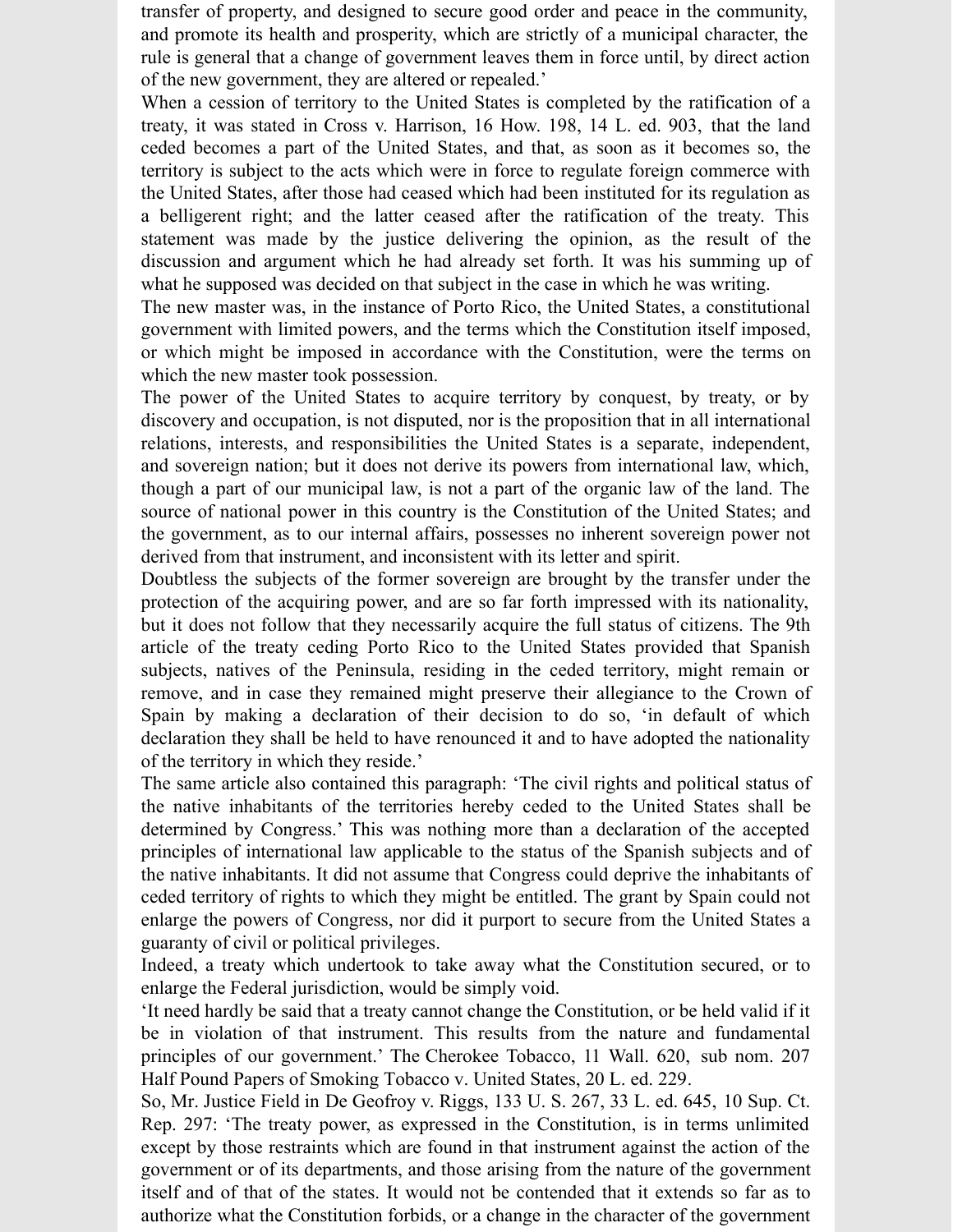or in that of one of the states, or a cession of any portion of the territory of the latter, without its consent.'

And it certainly cannot be admitted that the power of Congress to lay and collect taxes and duties can be curtailed by an arrangement made with a foreign nation by the President and two thirds of a quorum of the Senate. See 2 Tucker, Const. §§ 354, 355, 356.

In the language of Judge Cooley: 'The Constitution itself never yields to treaty or enactment; it neither changes with time nor does it in theory bend to the force of circumstances. It may be amended according to its own permission; but while it stands it is 'a law for rulers and people, equally in war and in peace, and covers with the shield of its protection all classes of men, at all times and under all circumstances.' Its principles cannot, therefore, be set aside in order to meet the supposed necessities of great crises. 'No doctrine involving more pernicious consequences was ever invented by the wit of man than that any of its provisions can be suspended during any of the great exigencies of government.''

I am not intimating in the least degree that any reason exists for regarding this article to be unconstitutional, but even if it were, the fact of the cession is a fact accomplished, and this court is concerned only with the question of the power of the government in laying duties in respect of commerce with the territory so ceded.

In the concurring opinion of Mr. Justice White, we find certain important propositions conceded, some of which are denied or not admitted in the other. These are to the effect that 'when an act of any department is challenged because not warranted by the Constitution, the existence of the authority is to be ascertained by determining whether the power has been conferred by the Constitution, either in express terms or by lawful implication;' that, as every function of the government is derived from the Constitution, 'that instrument is everywhere and at all times potential in so far as its provisions are applicable;' that 'wherever a power is given by the Constitution, and there is a limitation imposed on the authority, such restriction operates upon and confines every action on the subject within its constitutional limits;' that where conditions are brought about to which any particular provision of the Constitution applies, its controlling influence cannot be frustrated by the action of any or all of the departments of the government; that the Constitution has conferred on Congress the right to create such municipal organizations as it may deem best for all the territories of the United States, but every applicable express limitation of the Constitution is in force, and even where there is no express command which applies, there may nevertheless be restrictions of so fundamental a nature that they cannot be transgressed though not expressed in so many words; that every provision of the Constitution which is applicable to the territories is controlling therein, and all the limitations of the Constitution applicable to Congress in governing the territories necessarily limit its power; that in the case of the territories, when a provision of the Constitution is invoked, the question is whether the provision relied on is applicable; and that the power to lay and collect taxes, duties, imposts, and excises, as well as the qualification of uniformity, restrains Congress from imposing an impost duty on goods coming into the United States from a territory which has been incorporated into and forms a part of the United States.

And it is said that the determination of whether a particular provision is applicable involves an inquiry into the situation of the territory and its relations to the United States, although it does not follow, when the Constitution has withheld all power over a given subject, that such an inquiry is necessary.

The inquiry is stated to be: 'Had Porto Rico, at the time of the passage of the act in question, been incorporated into and become an integral part of the United States?' And the answer being given that it had not, it is held that the rule of uniformity was not applicable.

I submit that that is not the question in this case. The question is whether, when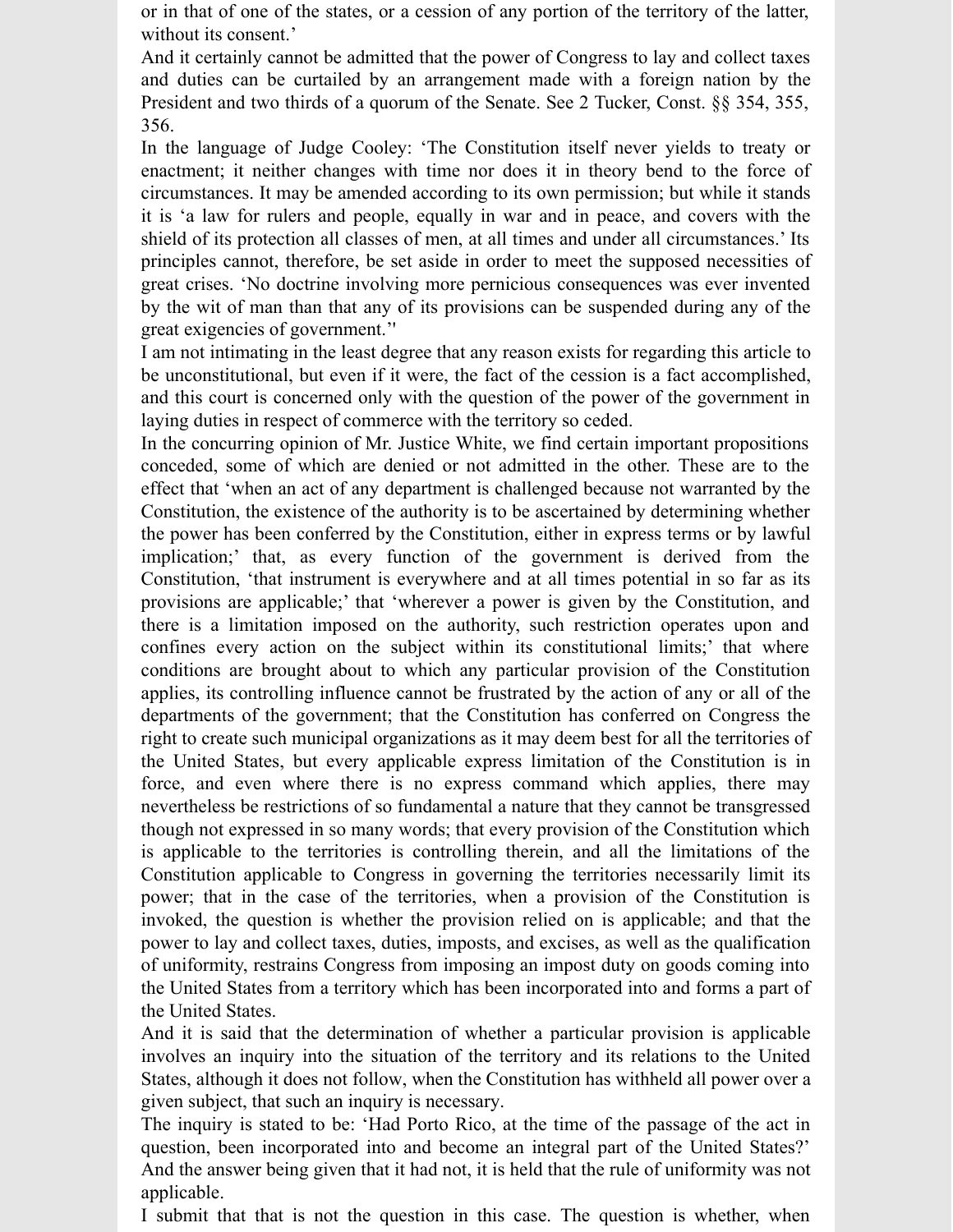Congress has created a civil government for Porto Rico, has constituted its inhabitants a body politic, has given it a governor and other officers, a legislative assembly, and courts, with right of appeal to this court, Congress can, in the same act and in the exercise of the power conferred by the 1st clause of  $\S$  8, impose duties on the commerce between Porto Rico and the states and other territories in contravention of the rule of uniformity qualifying the power. If this can be done, it is because the power of Congress over commerce between the states and any of the territories is not restricted by the Constitution. This was the position taken by the Attorney General, with a candor and ability that did him great credit.

But that position is rejected, and the contention seems to be that, if an organized and settled province of another sovereignty is acquired by the United States, Congress has the power to keep it, like a disembodied shade, in an intermediate state of ambiguous existence for an indefinite period; and, more than that, that after it has been called from that limbo, commerce with it is absolutely subject to the will of Congress, irrespective of constitutional provisions.

The accuracy of this view is supposed to be sustained by the act of 1856 in relation to the protection of citizens of the United States removing guano from unoccupied islands; but I am unable to see why the discharge by the United States of its undoubted duty to protect its citizens on terra nullius, whether temporarily engaged in catching and curing fish, or working mines, or taking away manure, furnishes support to the proposition that the power of Congress over the territories of the United States is unrestricted.

Great stress is thrown upon the word 'incorporation,' as if possessed of some occult meaning, but I take it that the act under consideration made Porto Rico, whatever its situation before, an organized territory of the United States. Being such, and the act undertaking to impose duties by virtue of clause 1 of  $\S$  8, how is it that the rule which qualifies the power does not apply to its exercise in respect of commerce with that territory? The power can only be exercised as prescribed, and even if the rule of uniformity could be treated as a mere regulation of the granted power,—a suggestion to which I do not assent,—the validity of these duties comes up directly, and it is idle to discuss the distinction between a total want of power and a defective exercise of it.

The concurring opinion recognizes the fact that Congress, in dealing with the people of new territories or possessions, is bound to respect the fundamental guaranties of life, liberty, and property, but assumes that Congress is not bound, in those territories or possessions, to follow the rules of taxation prescribed by the Constitution. And yet the power to tax involves the power to destroy, and the levy of duties touches all our people in all places under the jurisdiction of the government.

The logical result is that Congress may prohibit commerce altogether between the states and territories, and may prescribe one rule of taxation in one territory, and a different rule in another.

That theory assumes that the Constitution created a government empowered to acquire countries throughout the world, to be governed by different rules than those obtaining in the original states and territories, and substitutes for the present system of republican government a system of domination over distant provinces in the exercise of unrestricted power.

In our judgment, so much of the Porto Rican act as authorized the imposition of these duties is invalid, and plaintiffs were entitled to recover.

Some argument was made as to general consequences apprehended to flow from this result, but the language of the Constitution is too plain and unambiguous to permit its meaning to be thus influenced. There is nothing 'in the literal construction so obviously absurd, or mischievous, or repugnant to the general spirit of the instrument as to justify those who expound the Constitution' in giving it a construction not warranted by its words.

Briefs have been presented at this bar, purporting to be on behalf of certain industries,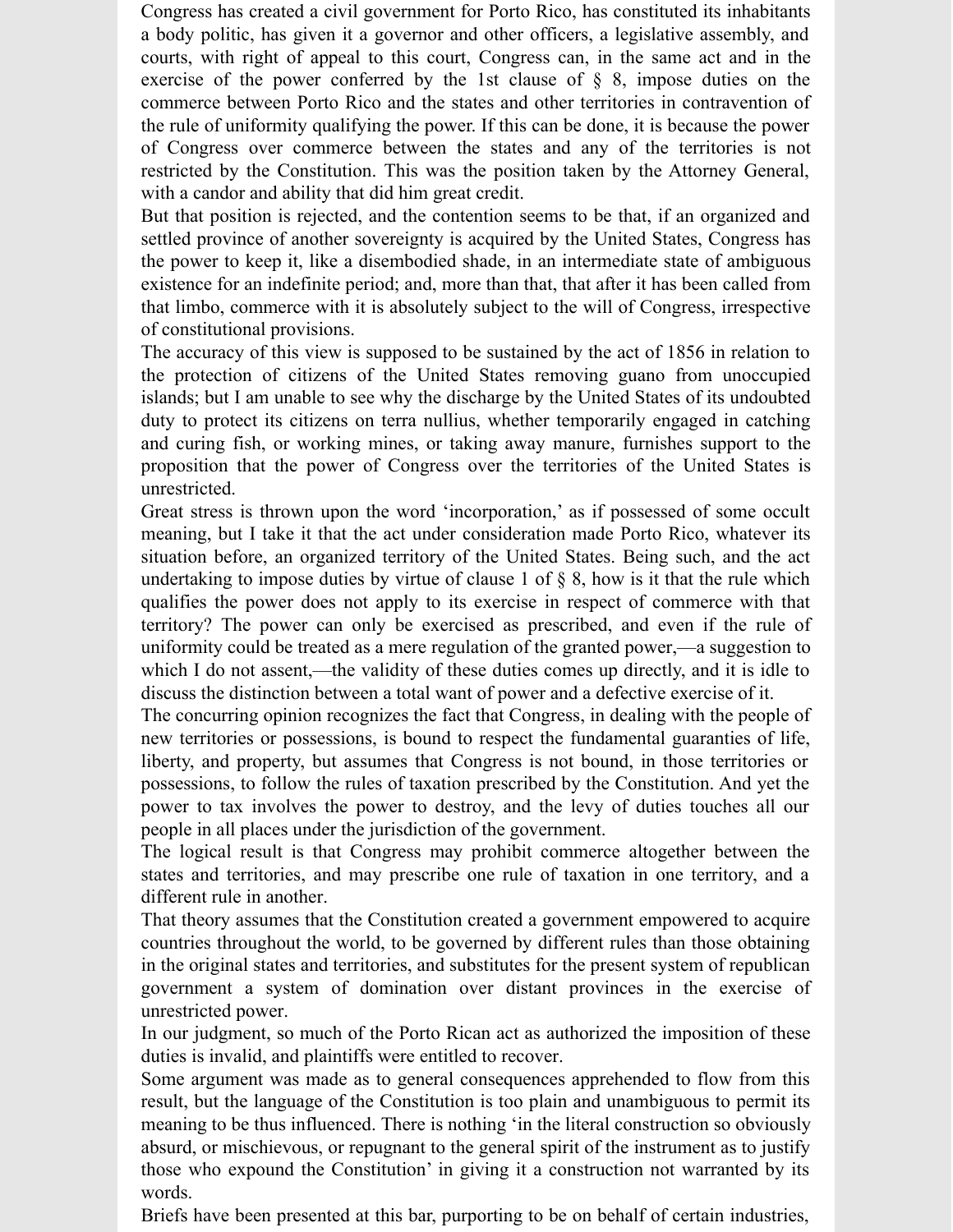and eloquently setting forth the desirability that our government should possess the power to impose a tariff on the products of newly acquired territories so as to diminish or remove competition. That however, furnishes no basis for judicial judgment, and if the producers of staples in the existing states of this Union believe the Constitution should be amended so as to reach that result, the instrument itself provides how such amendment can be accomplished. The people of all the states are entitled to a voice in the settlement of that subject.

Again, it is objected on behalf of the government that the possession of absolute power is essential to the acquisition of vast and distant territories, and that we should regard the situation as it is to-day, rather than as it was a century ago. 'We must look at the situation as comprehending a possibility—I do not say a probability, but a possibility that the question might be as to the powers of this government in the acquisition of Egypt and the Soudan, or a section of Central Africa, or a spot in the Antarctic Circle, or a section of the Chinese Empire.'

But it must be remembered that, as Marshall and Story declared, the Constitution was framed for ages to come, and that the sagacious men who framed it were well aware that a mighty future waited on their work. The rising sun to which Franklin referred at the close of the convention, they well knew, was that star of empire whose course Berkeley had sung sixty years before.

They may not, indeed, have deliberately considered a triumphal progress of the nation, as such, around the earth, but as Marshall wrote: 'It is not enough to say that this particular case was not in the mind of the convention when the article was framed, nor of the American people when it was adopted. It is necessary to go further, and to say that, had this particular case been suggested, the language would have been so varied as to exclude it, or it would have been made a special exeption.'

This cannot be said, and on the contrary, in order to the successful extension of our institutions, the reasonable presumption is that the limitations on the exertion of arbitrary power would have been made more rigorous.

After all, these arguments are merely political, and 'political reasons have not the requisite certainty to afford rules of judicial interpretation.'

Congress has power to make all laws which shall be necessary and proper for carrying into execution all the powers vested by the Constitution in the government of the United States, or in any department or officer thereof. If the end be legitimate and within the scope of the Constitution, then, to accomplish it, Congress may use 'all means which are appropriate, which are plainly adapted to that end, which are not prohibited, but consist with the letter and spirit of the Constitution.'

The grave duty of determining whether an act of Congress does or does not comply with these requirements is only to be discharged by apply in the well-settled rules which govern the interpretation of fundamental law, unaffected by the theoretical opinions of individuals.

Tested by those rules our conviction is that the imposition of these duties cannot be sustained.

Mr. Justice Harlan, dissenting:

I concur in the dissenting opinion of the Chief Justice. The grounds upon which he and Mr. Justice Brewer and Mr. Justice Peckham regard the Foraker act as unconstitutional in the particulars involved in this action meet my entire approval. Those grounds need not be restated, nor is it necessary to re-examine the authorities cited by the Chief Justice. I agree in holding that Porto Rico—at least after the ratification of the treaty with Spain—became a part of the United States within the meaning of the section of the Constitution enumerating the powers of Congress, and providing the 'all duties, imposts, and excises shall be uniform throughout the United States.'

In view, however, of the importance of the questions in this case, and of the consequences that will follow any conclusion reached by the court, I deem it appropriate—without rediscussing the principal questions presented—to add some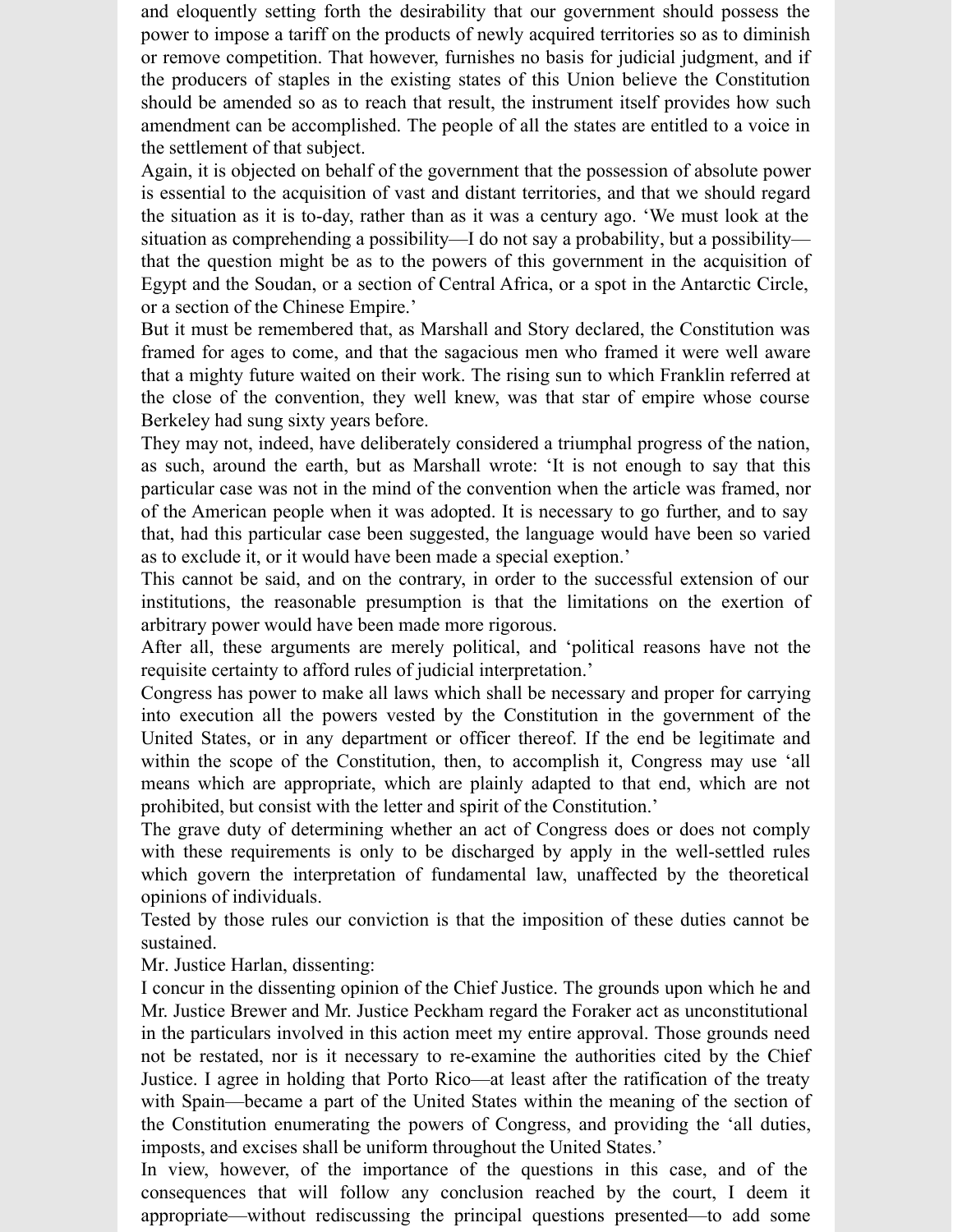observations suggested by certain passages in opinions just delivered in support of the judgment.

In one of those opinions it is said that 'the Constitution was created by the people of the United States, as a union of states, to be governed solely by representatives of the states;' also, that 'we find the Constitution speaking only to states, except in the territorial clause, which is absolute in its terms, and suggestive of no limitations upon the power of Congress in dealing with them.' I am not sure that I correctly interpret these words. But if it is meant, as I assume it is meant, that, with the exception named, the Constitution was ordained by the states, and is addressed to and operates only on the states, I cannot accept that view.

In Martin v. [Hunter,](https://1.next.westlaw.com/Link/Document/FullText?findType=Y&serNum=1800105072&pubNum=780&originatingDoc=I7a4be7179ca211d9bdd1cfdd544ca3a4&refType=RP&fi=co_pp_sp_780_324&originationContext=document&transitionType=DocumentItem&ppcid=c08eb7709fd6411ba15f8469a157103d&contextData=(sc.UserEnteredCitation)#co_pp_sp_780_324) 1 Wheat. 304, 324, 326, 331, 4 L. ed. 97, 102, 104, this court speaking by Mr. Justice Story, said that 'the Constitution of the United States was ordained and established, not by the states in their sovereign capacities but emphatically, as the preamble of the Constitution declares, by 'the People of the United States.''

In [McCulloch](https://1.next.westlaw.com/Link/Document/FullText?findType=Y&serNum=1800123335&pubNum=780&originatingDoc=I7a4be7179ca211d9bdd1cfdd544ca3a4&refType=RP&fi=co_pp_sp_780_403&originationContext=document&transitionType=DocumentItem&ppcid=c08eb7709fd6411ba15f8469a157103d&contextData=(sc.UserEnteredCitation)#co_pp_sp_780_403) v. Maryland, 4 Wheat. 316, 403-406, 4 L. ed. 579, 600, 601, Chief Justice Marshall, speaking for this court, said: 'The government proceeds directly from the people; is 'ordained and established' in the name of the people; and is declared to be ordained 'in order to form a more perfect union, establish justice, insure domestic tranquillity, and secure the blessings of liberty to themselves and to their posterity.' The assent of the states, in their sovereign capacity, is implied in calling a convention, and thus submitting that instrument to the people. But the people were at perfect liberty to accept or reject it; and their act was final. It required not the affirmance, and could not be negatived, by the state governments. The Constitution, when thus adopted, was of complete obligation, and bound the state sovereignties. . . . The government of the union, then (whatever may be the influence of this fact on the case) is emphatically and truly a government of the people. In form and in substance it emanates from them. Its powers are granted by them, and are to be exercised directly on them and for their benefit. This government is acknowledged by all to be one of enumerated powers. . . . It is the government of all; its powers are delegated by all; it represents all, and acts for all.'

Although the states are constituent parts of the United States, the government rests upon the authority of the people of the United States, and not on that of the states. Chief Justice Marshall, delivering the [unanimous](https://1.next.westlaw.com/Link/Document/FullText?findType=Y&serNum=1821192734&pubNum=780&originatingDoc=I7a4be7179ca211d9bdd1cfdd544ca3a4&refType=RP&fi=co_pp_sp_780_413&originationContext=document&transitionType=DocumentItem&ppcid=c08eb7709fd6411ba15f8469a157103d&contextData=(sc.UserEnteredCitation)#co_pp_sp_780_413) judgment of this court in Cohen v. Virginia, 6 Wheat. 264, 413, 5 L. ed. 257, 293, said: 'That the United States form, for many and for most important purposes, a single nation, has not yet been denied. In war, we are one people. In making peace, we are one people. . . . In many other respects, the American people are one; and the government which is alone capable of controlling and managing their interests . . . is the government of the Union. It is their government, and in that character they have no other. America has chosen to be, in many respects and to many purposes, a nation; and for all these purposes her government is complete; to all these objects it is competent. The people have declared that in the exercise of all powers given for those objects it is supreme. It can, then, in effecting these objects, legitimately control all individuals or governments within the American territory.'

In reference to the doctrine that the Constitution was established by and for the states as distinct political organizations, Mr. Webster said: 'The Constitution itself in its very front refutes that. It declares that it is ordained and established by the People of the United States. So far from saying that it is established by the governments of the several states, it does not even say that it is established by the people of the several states. But it pronounces that it was established by the people of the United States in the aggregate. Doubtless, the people of the several states, taken collectively, constitute the people of the United States. But it is in this their collective capacity, it is as all the people of the United States, that they established the Constitution.'

In view of the adjudications of this court I cannot assent to the proposition, whether it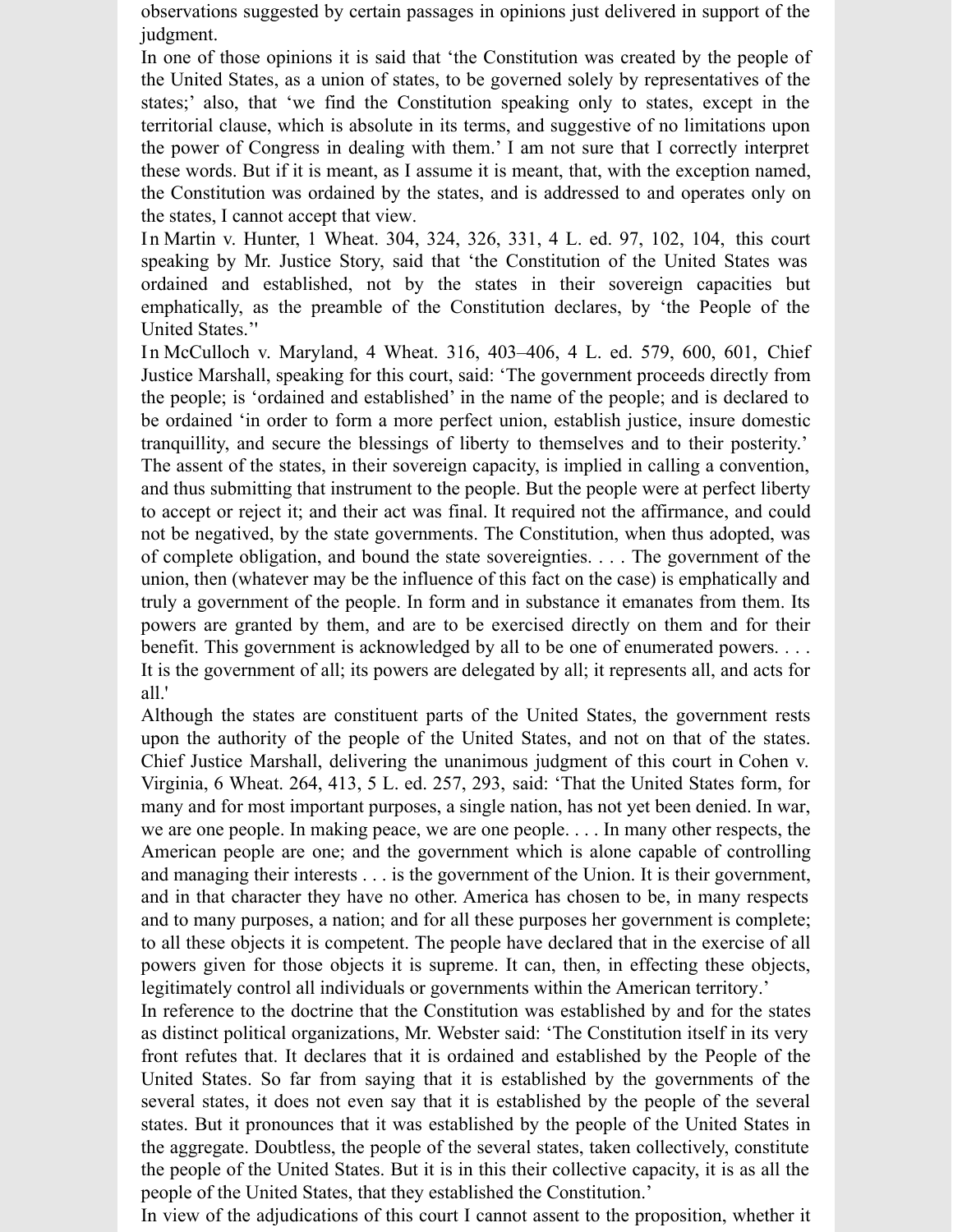be announced in express words or by implication, that the national government is a government of or by the states in union, and that the prohibitions and limitations of the Constitution are addressed only to the states. That is but another form of saying that, like the government created by the Articles of Confederation, the present government is a mere league of states, held together by compact between themselves; whereas, as this court has often declared, it is a government created by the People of the United States, with enumerated powers, and supreme over states and individuals with respect to certain objects, throughout the entire territory over which its jurisdiction extends. If the national government is in any sense a compact, it is a compact between the People of the United States among themselves as constituting in the aggregate the political community by whom the national government was established. The Constitution speaks, not simply to the states in their organized capacities, but to all peoples, whether of states or [territories,](https://1.next.westlaw.com/Link/Document/FullText?findType=Y&serNum=1800105072&pubNum=780&originatingDoc=I7a4be7179ca211d9bdd1cfdd544ca3a4&refType=RP&originationContext=document&transitionType=DocumentItem&ppcid=c08eb7709fd6411ba15f8469a157103d&contextData=(sc.UserEnteredCitation)) who are subject to the authority of the United States. Martin v. Hunter, 1 Wheat. 327, 4 L. ed. 103.

In the opinion to which I am referring it is also said that the 'practical interpretation put by Congress upon the Constitution has been long continued and uniform to the effect that the Constitution is applicable to territories acquired by purchase or conquest only when and so far as Congress shall so direct;' that while all power of government may be abused, the same may be said of the power of the government 'under the Constitution as well as outside of it;' that 'if it once be conceded that we are at liberty to acquire foreign territory, a presumption arises that our power with respect to such territories is the same power which other nations have been accustomed to exercise with respect to territories acquired by them;' that 'the liberality of Congress in legislating the Constitution into all our contiguous territories has undoubtedly fostered the impression that it went there by its own force, but there is nothing in the Constitution itself and little in the interpretation put upon it, to confirm that impression;' that as the states could only delegate to Congress such powers as they themselves possessed, and as they had no power to acquire new territory, and therefore none to delegate in that connection, the logical inference is that 'if Congress had power to acquire new territory, which is conceded, that power was not hampered by the constitutional provisions;' that if 'we assume that the territorial clause of the Constitution was not intended to be restricted to such territory as the United States then possessed, there is nothing in the Constitution to indicate that the power of Congress in dealing with them was intended to be restricted by any of the other provisions;' and that 'the executive and legislative departments of the government have for more than a century interpreted this silence as precluding the idea that the Constitution attached to these territories as soon as acquired.'

These are words of weighty import. They involve consequences of the most momentous character. I take leave to say that if the principles thus announced should ever receive the sanction of a majority of this court, a radical and mischievous change in our system of government will be the result. We will, in that event, pass from the era of constitutional liberty guarded and protected by a written constitution into an era of legislative absolutism.

Although from the foundation of the government this court has held steadily to the view that the government of the United States was one of enumerated powers, and that no one of its branches, nor all of its branches combined, could constitutionally exercise powers not granted, or which were not necessarily implied from those expressly granted (Martin v. [Hunter,](https://1.next.westlaw.com/Link/Document/FullText?findType=Y&serNum=1800105072&pubNum=780&originatingDoc=I7a4be7179ca211d9bdd1cfdd544ca3a4&refType=RP&fi=co_pp_sp_780_331&originationContext=document&transitionType=DocumentItem&ppcid=c08eb7709fd6411ba15f8469a157103d&contextData=(sc.UserEnteredCitation)#co_pp_sp_780_331) 1 Wheat. 326, 331, 4 L. ed. 102, 104) we are now informed that Congress possesses powers outside of the Constitution, and may deal with new territory, acquired by treaty or conquest, in the same manner as other nations have been accustomed to act with respect to territories acquired by them. In my opinion, Congress has no existence and can exercise no authority outside of the Constitution. Still less is it true that Congress can deal with new territories just as other nations have done or may do with their new territories. This nation is under the control of a written constitution,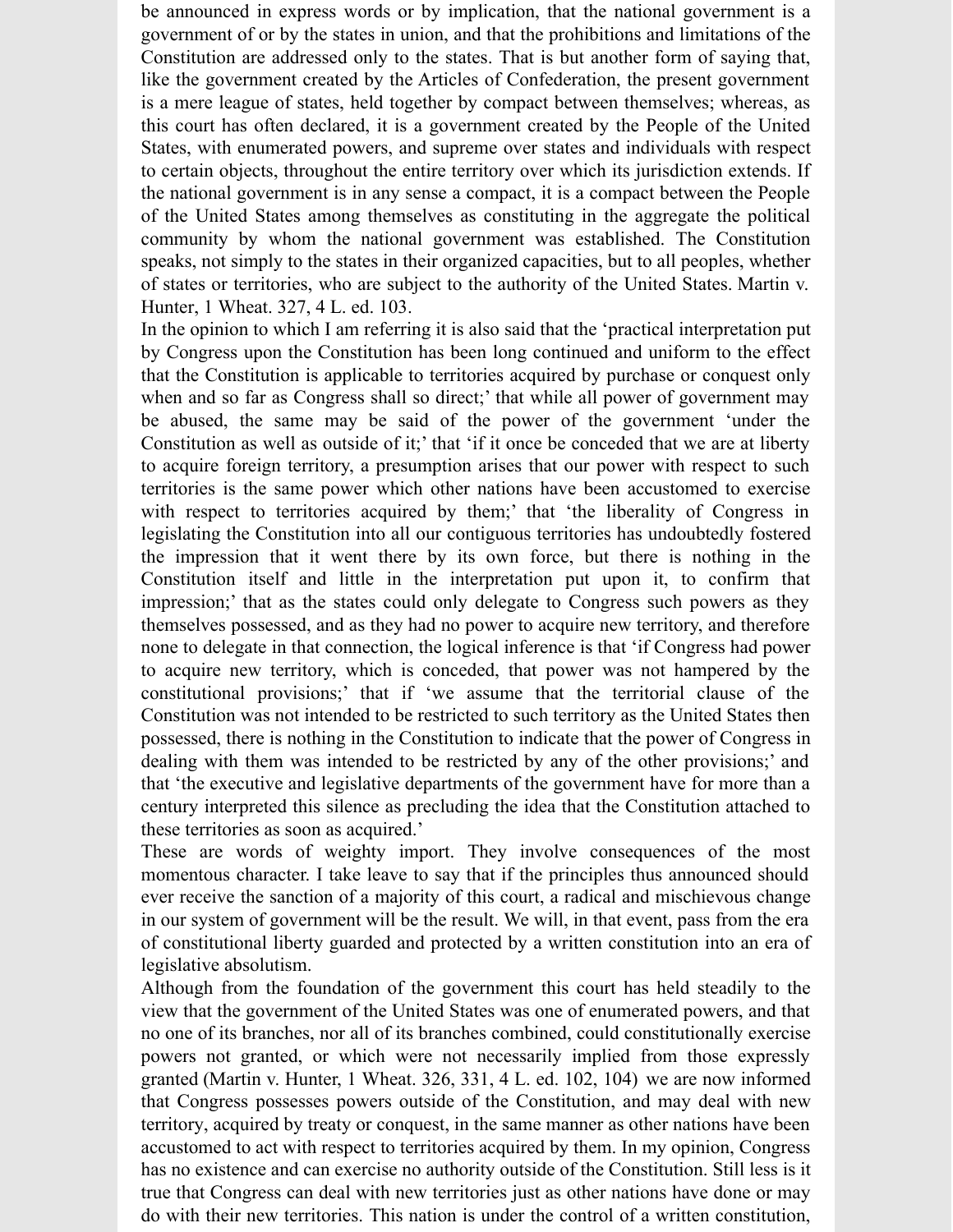the supreme law of the land and the only source of the powers which our government, or any branch or officer of it, may exert at any time or at any place. Monarchical and despotic governments, unrestrained by written constitutions, may do with newly acquired territories what this government may not do consistently with our fundamental law. To say otherwise is to concede that Congress may, by action taken outside of the Constitution, engraft upon our republican institutions a colonial system such as exists under monarchical governments. Surely such a result was never contemplated by the fathers of the Constitution. If that instrument had contained a word suggesting the possibility of a result of that character it would never have been adopted by the people of the United States. The idea that this country may acquire territories anywhere upon the earth, by conquest or treaty, and hold them as mere colonies or provinces,—the people inhabiting them to enjoy only such rights as Congress chooses to accord to them,—is wholly inconsistent with the spirit and genius, as well as with the words, of the Constitution.

The idea prevails with some—indeed, it found expression in arguments at the bar that we have in this country substantially or practically two national governments; one to be maintained under the Constitution, with all its restrictions; the other to be maintained by Congress outside and independently of that instrument, by exercising such powers as other nations of the earth are accustomed to exercise. It is one thing to give such a latitudinarian construction to the Constitution as will bring the exercise of power by Congress, upon a particular occasion or upon a particular subject, within its provisions. It is quite a different thing to say that Congress may, if it so elects, proceed outside of the Constitution. The glory of our American system of government is that it was created by a written constitution which protects the people against the exercise of arbitrary, unlimited power, and the limits of which instrument may not be passed by the government it created, or by any branch of it, or even by the people who ordained it, except by amendment or change of its provisions. 'To what purpose,' Chief Justice Marshall said in Marbury v. [Madison,](https://1.next.westlaw.com/Link/Document/FullText?findType=Y&serNum=1801123932&pubNum=780&originatingDoc=I7a4be7179ca211d9bdd1cfdd544ca3a4&refType=RP&fi=co_pp_sp_780_176&originationContext=document&transitionType=DocumentItem&ppcid=c08eb7709fd6411ba15f8469a157103d&contextData=(sc.UserEnteredCitation)#co_pp_sp_780_176) 1 Cranch, 137, 176, 2 L. ed. [60,](https://1.next.westlaw.com/Link/Document/FullText?findType=Y&serNum=1801123932&pubNum=470&originatingDoc=I7a4be7179ca211d9bdd1cfdd544ca3a4&refType=RP&fi=co_pp_sp_470_73&originationContext=document&transitionType=DocumentItem&ppcid=c08eb7709fd6411ba15f8469a157103d&contextData=(sc.UserEnteredCitation)#co_pp_sp_470_73) 73, 'are powers limited, and to what purpose is that limitation committed to writting, if these limits may, at any time, be passed by those intended to be restrained? The distinction between a government with limited and unlimited powers is abolished if those limits do not confine the persons on whom they are imposed, and if acts prohibited and acts allowed are of equal obligation.'

The wise men who framed the Constitution, and the patriotic people who adopted it, were unwilling to depend for their safety upon what, in the opinion referred to, is described as 'certain principles of natural justice inherent in Anglo-Saxon character, which need no expression in constitutions or statutes to give them effect or to secure dependencies against legislation manifestly hostile to their real interests.' They proceeded upon the theory—the wisdom of which experience has vindicated—that the only safe guaranty against governmental oppression was to withhold or restrict the power to oppress. They well remembered that Anglo-Saxons across the ocean had attempted, in defiance of law and justice, to trample upon the rights of Anglo-Saxons on this continent, and had sought, by military force, to establish a government that could at will destroy the privileges that inhere in liberty. They believed that the establishment here of a government that could administer public affairs according to its will, unrestrained by any fundamental law and without regard to the inherent rights of freemen, would be ruinous to the liberties of the people by exposing them to the oppressions of arbitrary power. Hence, the Constitution enumerates the powers which Congress and the other departments may exercise,—leaving unimpaired, to the states or the People, the powers not delegated to the national government nor prohibited to the states. That instrument so expressly declares in the 10th Article of Amendment. It will be an evil day for American liberty if the theory of a government outside of the supreme law of the land finds lodgment in our constitutional jurisprudence. No higher duty rests upon this court than to exert its full authority to prevent all violation of the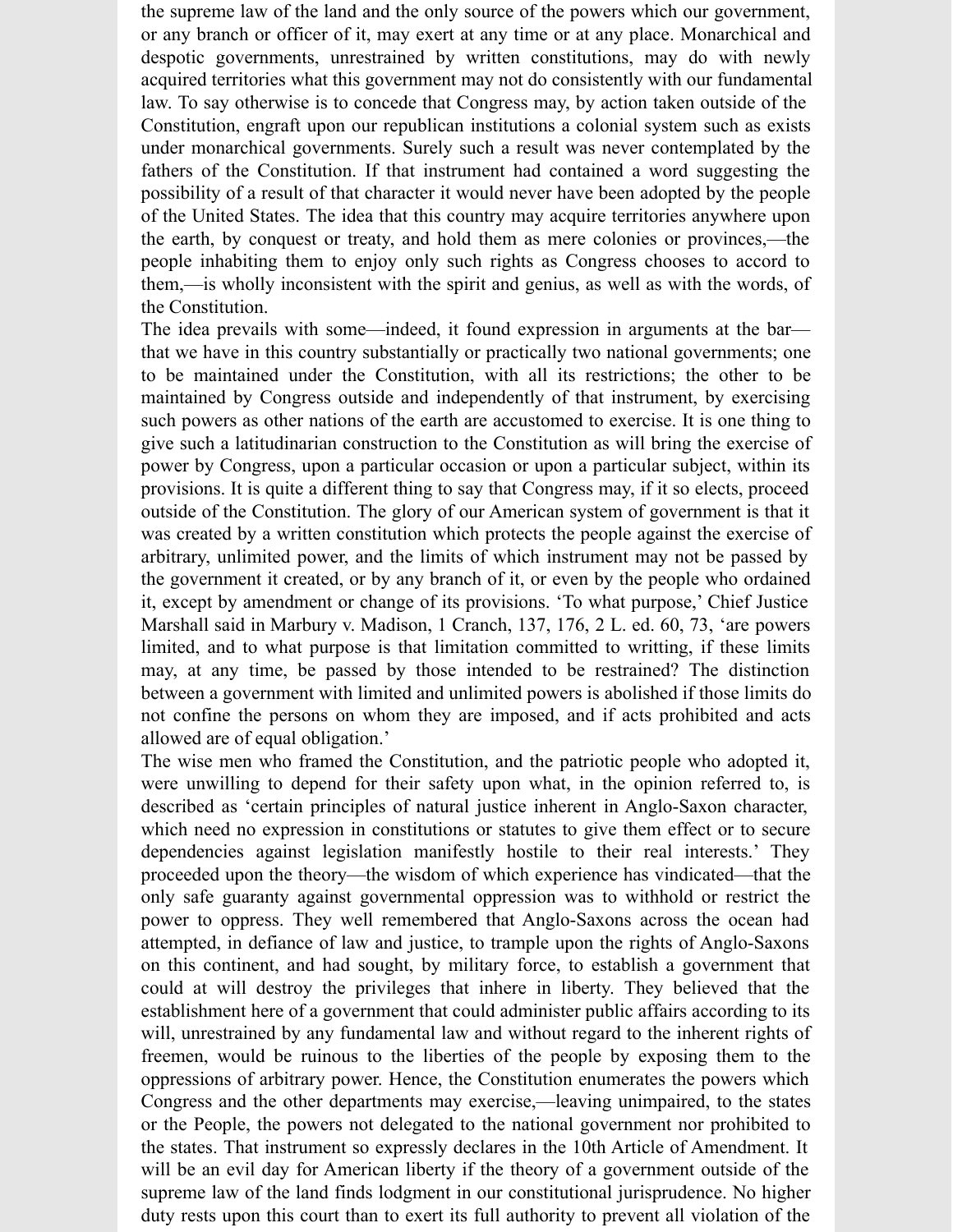principles of the Constitution.

Again, it is said that Congress has assumed, in its past history, that the Constitution goes into territories acquired by purchase or conquest only when and as it shall so direct, and we are informed of the liberality of Congress in legislating the Constitution into all our contiguous territories. This is a view of the Constitution that may well cause surprise, if not alarm. Congress, as I have observed, has no existence except by virtue of the Constitution. It is the creature of the Constitution. It has no powers which that instrument has not granted, expressly or by necessary implication. I confess that I cannot grasp the thought that Congress, which lives and moves and has its being in the Constitution, and is consequently the mere creature of that instrument, can, at its pleasure, legislate or exclude its creator from territories which were acquired only by authority of the Constitution.

By the express words of the Constitution, every Senator and Representative is bound, by oath or affirmation, to regard it as the supreme law of the land. When the constitutional convention was in session there was much discussion as to the phraseology of the clause defining the supremacy of the Constitution, laws, and treaties of the United States. At one stage of the proceedings the convention adopted the following clause: 'This Constitution, and the laws of the United States made in pursuance thereof, and all the treaties made under the authority of the United States, shall be the supreme law of the several states and of their citizens and inhabitants, and the judges of the several states shall be bound thereby in their decisions, anything in the constitutions or laws of the several states to the contrary notwithstanding.' This clause was amended, on motion of Mr. Madison, by inserting after the words 'all treaties made' the words 'or which shall be made.' If the clause, so amended had been inserted in the Constitution as finally adopted, perhaps there would have been some justification for saying that the Constitution, laws, and treaties of the United States constituted the supreme law only in the states, and that outside of the states the will of Congress was supreme. But the framers of the Constitution saw the danger of such a provision, and put into that instrument in place of the above clause the following: 'This Constitution, and the laws of the United States which shall be made in pursuance thereof, and all treaties made, or which shall be made, under the authority of the United States, shall be the supreme law of the land; and the judges in every state shall be bound thereby, anything in the constitution or laws of any state to the contrary notwithstanding.' Meigs's Growth of the Constitution, 284, 287. That the convention struck out the words 'the supreme law of the several states,' and inserted 'the supreme law of the land,' is a fact of no little significance. The 'land' referred to manifestly embraced all the peoples and all the territory, whether within or without the states, over which the United States could exercise jurisdiction or authority.

Further, it is admitted that some of the provisions of the Constitution do apply to Porto Rico, and may be invoked as limiting or restricting the authority of Congress, or for the protection of the people of that island. And it is said that there is a clear distinction between such prohibitions 'as go to the very root of the power of Congress to act at all, irrespective of time or place, and such as are operative only 'throughout the United States' or among the several states.' In the enforcement of this suggestion it is said in one of the opinions just delivered: 'Thus, when the Constitution declares that 'no bill of attainder or ex post facto law shall be passed,' and that 'no title of nobility shall be granted by the United States,' it goes to the competency of Congress to pass a bill of that description.' I cannot accept this reasoning as consistent with the Constitution or with sound rules of interpretation. The express prohibition upon the passage by Congress of bills of attainder, or of ex post facto laws, or the granting of titles of nobility, goes no more directly to the root of the power of Congress than does the express prohibition against the imposition by Congress of any duty, impost, or excise that is not uniform throughout the United States. The opposite theory, I take leave to say, is quite as extraordinary as that which assumes that Congress may exercise powers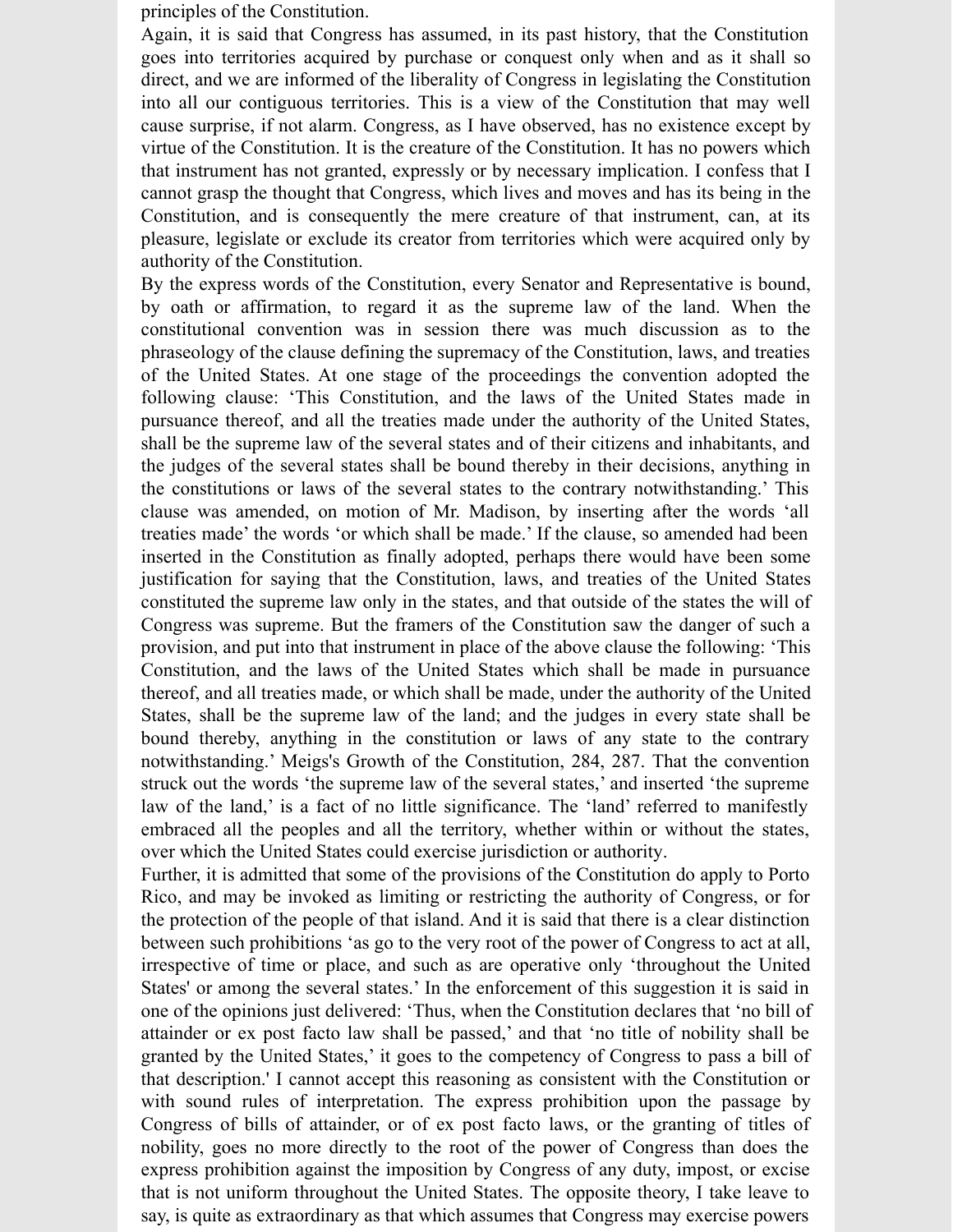outside of the Constitution, and may, in its discretion, legislate that instrument into or out of a domestic territory of the United States.

In the opinion to which I have referred it is suggested that conditions may arise when the annexation of distant possessions may be desirable. 'If,' says that opinion, 'those possessions are inhabited by alien races, differing from us in religion, customs, laws, methods of taxation, and modes of thought, the administration of government and justice, according to Anglo-Saxon principles, may for a time be impossible; and the question at once arises whether large concessions ought not to be made for a time, that ultimately our own theories may be carried out, and the blessings of a free government under the Constitution extended to them. We decline to hold that there is anything in the Constitution to forbid such action.' In my judgment, the Constitution does not sustain any such theory of our governmental system. Whether a particular race will or will not assimilate with our people, and whether they can or cannot with safety to our institutions be brought within the operation of the Constitution, is a matter to be thought of when it is proposed to acquire their territory by treaty. A mistake in the acquisition of territory, although such acquisition seemed at the time to be necessary, cannot be made the ground for violating the Constitution or refusing to give full effect to its provisions. The Constitution is not to be obeyed or disobeyed as the circumstances of a particular crisis in our history may suggest the one or the other course to be pursued. The People have decreed that it shall be the supreme law of the land at all times. When the acquisition of territory becomes complete, by cession, the Constitution necessarily becomes the supreme law of such new territory, and no power exists in any department of the government to make 'concessions' that are inconsistent with its provisions. The authority to make such concessions implies the existence in Congress of power to declare that constitutional provisions may be ignored under special or embarrassing circumstances. No such dispensing power exists in any branch of our government. The Constitution is supreme over every foot of territory, wherever situated, under the jurisdiction of the United States, and its full operation cannot be stayed by any branch of the government in order to meet what some may suppose to be extraordinary emergencies. If the Constitution is in force in any territory, it is in force there for every purpose embraced by the objects for which the government was ordained. Its authority cannot be displaced by concessions, even if it be true, as asserted in argument in some of these cases, that if the tariff act took effect in the Philippines of its own force, the inhabitants of Mandanao, who live on imported rice, would starve, because the import duty is many fold more than the ordinary cost of the grain to them. The meaning of the Constitution cannot depend upon accidental circumstances arising out of the products of other countries or of this country. We cannot violate the Constitution in order to serve particular interests in our own or in foreign lands. Even this court, with its tremendous power, must heed the mandate of the Constitution. No one in official station, to whatever department of the government he belongs, can disobey its commands without violating the obligation of the oath he has taken. By whomsoever and wherever power is exercised in the name and under the authority of the United States, or of any branch of its government, the validity or invalidity of that which is done must be determined by the Constitution.

In De Lima v. Bidwell, just decided, 181 U. S. ——, ante, 743, 21 Sup. Ct. [Rep.](https://1.next.westlaw.com/Link/Document/FullText?findType=Y&serNum=1901103754&pubNum=708&originatingDoc=I7a4be7179ca211d9bdd1cfdd544ca3a4&refType=RP&originationContext=document&transitionType=DocumentItem&ppcid=c08eb7709fd6411ba15f8469a157103d&contextData=(sc.UserEnteredCitation)) 743, we have held that, upon the ratification of the treaty with Spain, Porto Rico ceased to be a foreign country and became a domestic territory of the United States. We have said in that case that from 1803 to the present time there was not a shred of authority, except a dictum in one case, 'for holding that a district ceded to and in possession of the United States remains for any purpose a foreign territory;' that territory so acquired cannot be 'domestic for one purpose and foreign for another;' and that any judgment to the contrary would be 'pure judicial legislation,' for which there was no warrant in the Constitution or in the powers conferred upon this court. Although, as we have just decided, Porto Rico ceased, after the ratification of the treaty with Spain, to be a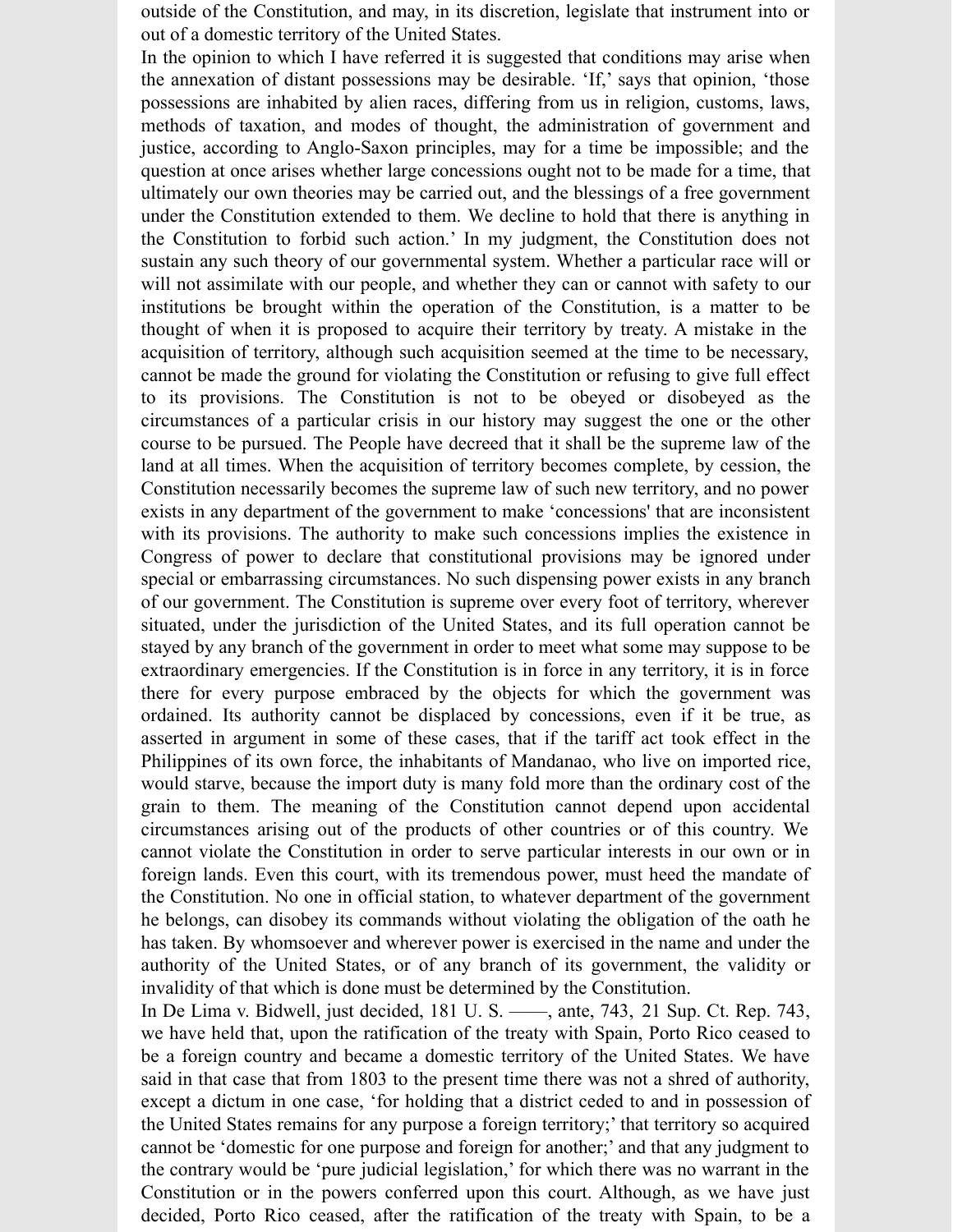foreign country within the meaning of the tariff act, and became a domestic country, —'a territory of the United States,'—it is said that if Congress so wills it may be controlled and governed outside of the Constitution and by the exertion of the powers which other nations have been accustomed to exercise with respect to territories acquired by them; in other words, we may solve the question of the power of Congress under the Constitution by referring to the powers that may be exercised by other nations. I cannot assent to this view. I reject altogether the theory that Congress, in its discretion, can exclude the Constitution from a domestic territory of the United States, acquired, and which could only have been acquired, in virtue of the Constitution. I cannot agree that it is a domestic territory of the United States for the purpose of preventing the application of the tariff act imposing duties upon imports from foreign countries, but not a part of the United States for the purpose of enforcing the constitutional requirement that all duties, imposts, and excises imposed by Congress 'shall be uniform throughout the United States.' How Porto Rico can be a domestic territory of the United States, as distinctly held in De Lima v. Bidwell, and yet, as is now held, not embraced by the words 'throughout the United States,' is more than I can understand.

We heard much in argument about the 'expanding future of our country.' It was said that the United States is to become what is called a 'world power;' and that if this government intends to keep abreast of the times and be equal to the great destiny that awaits the American people, it must be allowed to exert all the power that other nations are accustomed to exercise. My answer is, that the fathers never intended that the authority and influence of this nation should be exerted otherwise than in accordance with the Constitution. If our government needs more power than is conferred upon it by the Constitution, that instrument provides the mode in which it may be amended and additional power thereby obtained. The People of the United States who ordained the Constitution never supposed that a change could be made in our system of government by mere judicial interpretation. They never contemplated any such juggling with the words of the Constitution as would authorize the courts to hold that the words 'throughout the United States,' in the taxing clause of the Constitution, do not embrace a domestic 'territory of the United States' having a civil government established by the authority of the United States. This is a distinction which I am unable to make, and which I do not think ought to be made when we are endeavoring to ascertain the meaning of a great instrument of government.

There are other matters to which I desire to refer. In one of the opinions just delivered the case of Neely v. [Henkel,](https://1.next.westlaw.com/Link/Document/FullText?findType=Y&serNum=1901103996&pubNum=780&originatingDoc=I7a4be7179ca211d9bdd1cfdd544ca3a4&refType=RP&originationContext=document&transitionType=DocumentItem&ppcid=c08eb7709fd6411ba15f8469a157103d&contextData=(sc.UserEnteredCitation)) 180 U. S. 119, [ante,](https://1.next.westlaw.com/Link/Document/FullText?findType=Y&serNum=1901103996&pubNum=708&originatingDoc=I7a4be7179ca211d9bdd1cfdd544ca3a4&refType=RP&originationContext=document&transitionType=DocumentItem&ppcid=c08eb7709fd6411ba15f8469a157103d&contextData=(sc.UserEnteredCitation)) 302, 21 Sup. Ct. Rep. 302, is cited in support of the proposition that the provision of the Foraker act here involved was consistent with the Constitution. If the contrary had not been asserted I should have said that the judgment in that case did not have the slightest bearing on the question before us. The only inquiry there was whether Cuba was a foreign country or territory within the meaning, not of the tariff act, but of the act of June 6th, 1900 (31 Stat. at L. 656, chap. 793). We held that it was a foreign country. We could not have held otherwise, because the United States, when recognizing the existence of war between this country and Spain, disclaimed 'any disposition or intention to exercise sovereignty, jurisdiction, or control over said island except for the pacification thereof,' and asserted 'its determination, when that is accomplished, to leave the government and control of the island to its people.' We said: 'While by the act of April 25th, 1898, declaring war between this country and Spain, the President was directed and empowered to use our entire land and naval forces, as well as the militia of the several states, to such extent as was necessary to carry such act into effect, that authorization was not for the purpose of making Cuba an integral part of the United States, but only for the purpose of compelling the relinquishment by Spain of its authority and government in that island and the withdrawal of its forces from Cuba and Cuban waters. The legislative and executive branches of the government, by the joint resolution of April 20th, 1898,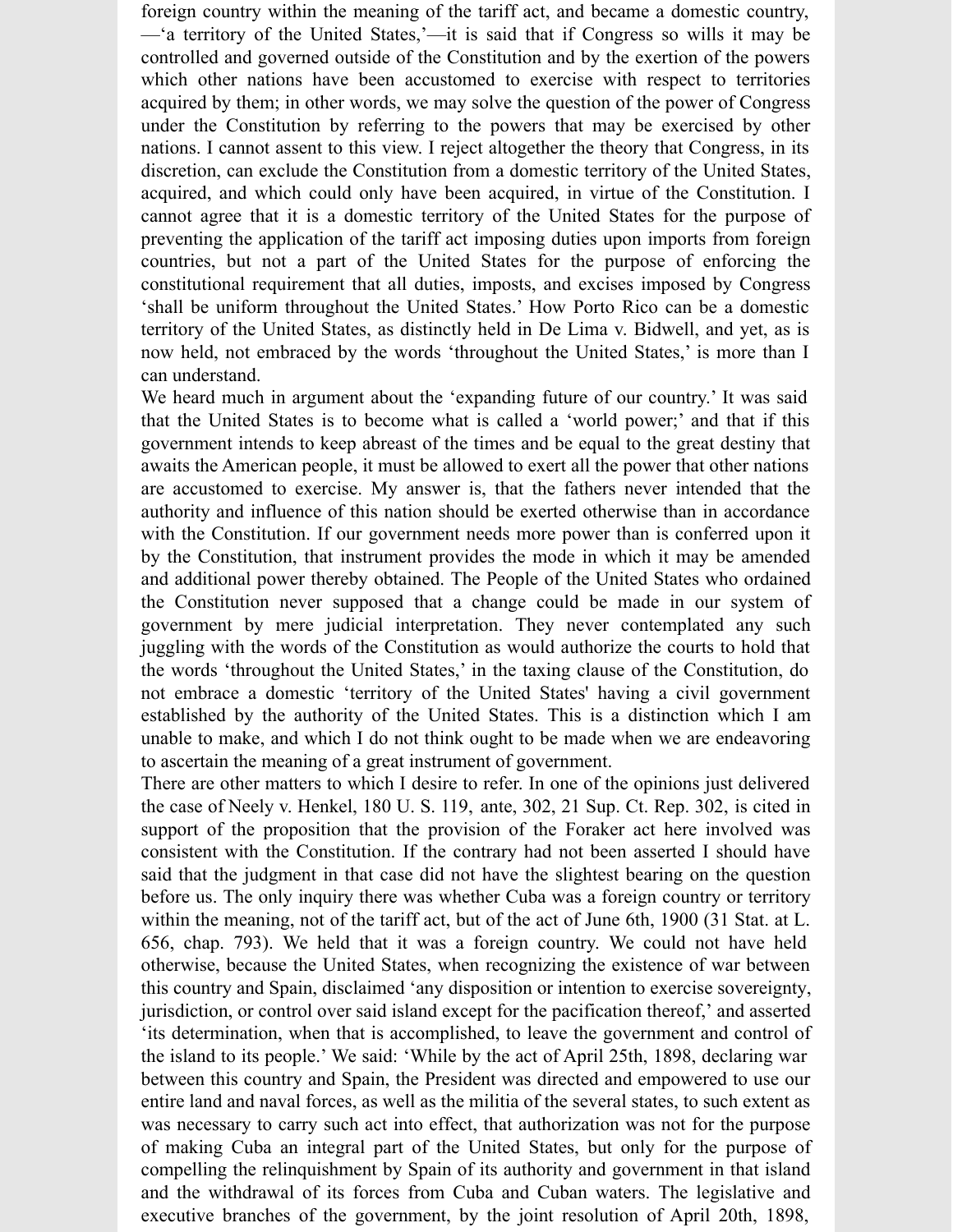expressly disclaimed any purpose to exercise sovereignty jurisdiction, or control over Cuba 'except for the pacification thereof,' and asserted the determination of the United States, that object being accomplished, to leave the government and control of Cuba to its own people. All that has been done in relation to Cuba has had that end in view, and, so far as the court is informed by the public history of the relations of this country with that island, nothing has been done inconsistent with the declared object of the war with Spain. Cuba is none the less foreign territory, within the meaning of the act of Congress, because it is under a military governor appointed by and representing the President in the work of assisting the inhabitants of that island to establish a government of their own, under which, as a free and independent people, they may control their own affairs without interference by other nations. The occupancy of the island by troops of the United States was the necessary result of the war. That result could not have been avoided by the United States consistently with the principles of international law or with its obligations to the people of Cuba. It is true that as between Spain and the United States,—indeed, as between the United States and all foreign nations,—Cuba, upon the cessation of hostilities with Spain and after the treaty of Paris, was to be treated as if it were conquered territory. But as between the United States and Cuba, that island is territory held in trust for the inhabitants of Cuba to whom it rightfully belongs, and to whose exclusive control it will be surrendered when a stable government shall have been established by their voluntary action.' In answer to the suggestion that, under the modes of trial there adopted, Neely, if taken to Cuba, would be denied the rights, privileges, and immunities accorded by our Constitution to persons charged with crime against the United States, we said that the constitutional provisions referred to 'have no relation to crimes committed without the jurisdiction of the United States against the laws of a foreign country.' What use can be made of that case in order to prove that the Constitution is not in force in a territory of the United States acquired by treaty, except as Congress may provide, is more than I can perceive. There is still another view taken of this case. Conceding that the national government is one of enumerated powers, to be exerted only for the limited objects defined in the Constitution, and that Congress has no power, except as given by that instrument either expressly or by necessary implication, it is yet said that a new territory, acquired by treaty or conquest, cannot become incorporated into the United States without the consent of Congress. What is meant by such incorporation we are not fully informed, nor are we instructed as to the precise mode in which it is to be accomplished. Of course, no territory can become a state in virtue of a treaty or without the consent of the legislative branch of the government; for only Congress is given power by the Constitution to admit new states. But it is an entirely different question whether a domestic 'territory of the United States,' having an organized civil government established by Congress, is not, for all purposes of government by the nation, under the complete jurisdiction of the United States, and therefore a part of, and incorporated into, the United States, subject to all the authority which the national government may exert over any territory or people. If Porto Rico, although a territory of the United States, may be treated as if it were not a part of the United States, then New Mexico and Arizona may be treated as not parts of the United States, and subject to such legislation as Congress may choose to enact without any reference to the restrictions imposed by the Constitution. The admission that no power can be exercised under and by authority of the United States except in accordance with the Constitution is of no practical value whatever to constitutional liberty, if, as soon as the admission is made, —as quickly as the words expressing the thought can be uttered,—the Constitution is so liberally interpreted as to produce the same results as those which flow from the theory that Congress may go outside of the Constitution in dealing with newly acquired territories, and give them the benefit of that instrument only when and as it shall direct. Can it for a moment be doubted that the addition of Porto Rico to the territory of the United States in virtue of the treaty with Spain has been recognized by direct action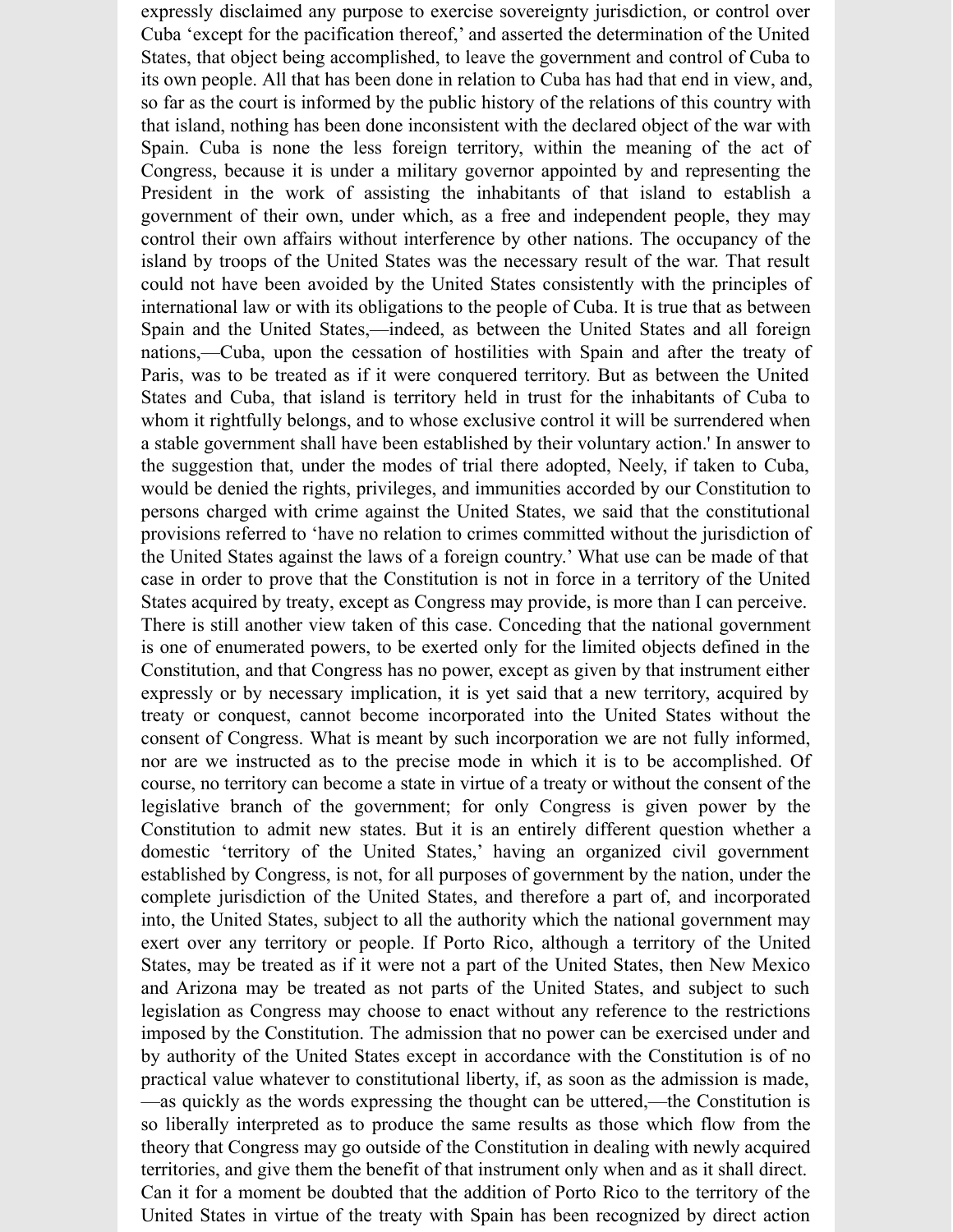upon the part of Congress? Has it not legislated in recognition of that treaty, and appropriated the money which it required this country to pay?

If, by virtue of the ratification of the treaty with Spain, and the appropriation of the amount which that treaty required this country to pay, Porto Rico could not become a part of the United States so as to be embraced by the words 'throughout the United States,' did it not become 'incorporated' into the United States when Congress passed the Foraker act? 31 Stat. at L. 77, chap. 191. What did that act do? It provided a civil government for Porto Rico, with legislative, executive, and judicial departments; also, for the appointment by the President, by and with the advice and consent of the Senate of the United States, of a 'governor, secretary, attorney general, treasurer, auditor, commissioner of the interior, and a commissioner of education.' §§ 17–25. It provided for an executive council, the members of which should be appointed by the President, by and with the advice and consent of the Senate. § 18. The governor was required to report all transactions of the government in Porto Rico to the President of the United States. § 17. Provision was made for the coins of the United States to take the place of Porto Rican coins. § 11. All laws enacted by the Porto Rican legislative assembly were required to be reported to the Congress of the United States, which reserved the power and authority to amend the same.  $\S$  31. But that was not all. Except as otherwise provided, and except also the internal revenue laws, the statutory laws of the United States, not locally inapplicable, are to have the same force and effect in Porto Rico as in the United States. § 14. A judicial department was established in Porto Rico, with a judge to be appointed by the President, by and with the advice and consent of the Senate. § 33. The court so established was to be known as the district court of the United States for Porto Rico, from which writs of error and appeals were to be allowed to this court. § 34. All judicial process, it was provided, 'shall run in the name of the United States of America, ss: the President of the United States.' § 16. And yet it is said that Porto Rico was not 'incorporated' by the Foraker act into the United States so as to be part of the United States within the meaning of the constitutional requirement that all duties, imposts, and excises imposed by Congress shall be uniform 'throughout the United States.'

It would seem, according to the theories of some, that even if Porto Rico is in and of the United States for many important purposes, it is yet not a part of this country with the privilege of protesting against a rule of taxation which Congress is expressly forbidden by the Constitution from adopting as to any part of the 'United States.' And this result comes from the failure of Congress to use the word 'incorporate' in the Foraker act, although by the same act all power exercised by the civil government in Porto Rico is by authority of the United States, and although this court has been given jurisdiction by writ of error or appeal to re-examine the final judgments of the district court of the United States established by Congress for that territory. Suppose Congress had passed this act: 'Be it enacted by the Senate and House of Representatives in Congress assembled, That Porto Rico be and is hereby incorporated into the United States as a territory,' would such a statute have enlarged the scope or effect of the Foraker act? Would such a statute have accomplished more than the Foraker act has done? Indeed, would not such legislation have been regarded as most extraordinary as well as unnecessary?

I am constrained to say that this idea of 'incorporation' has some occult meaning which my mind does not apprehend. It is enveloped in some mystery which I am unable to unravel.

In my opinion Porto Rico became, at least after the ratification of the treaty with Spain, a part of and subject to the jurisdiction of the United States in respect of all its territory and people, and that Congress could not thereafter impose any duty, impost, or excise with respect to that island and its inhabitants, which departed from the rule of uniformity established by the Constitution.

Footnotes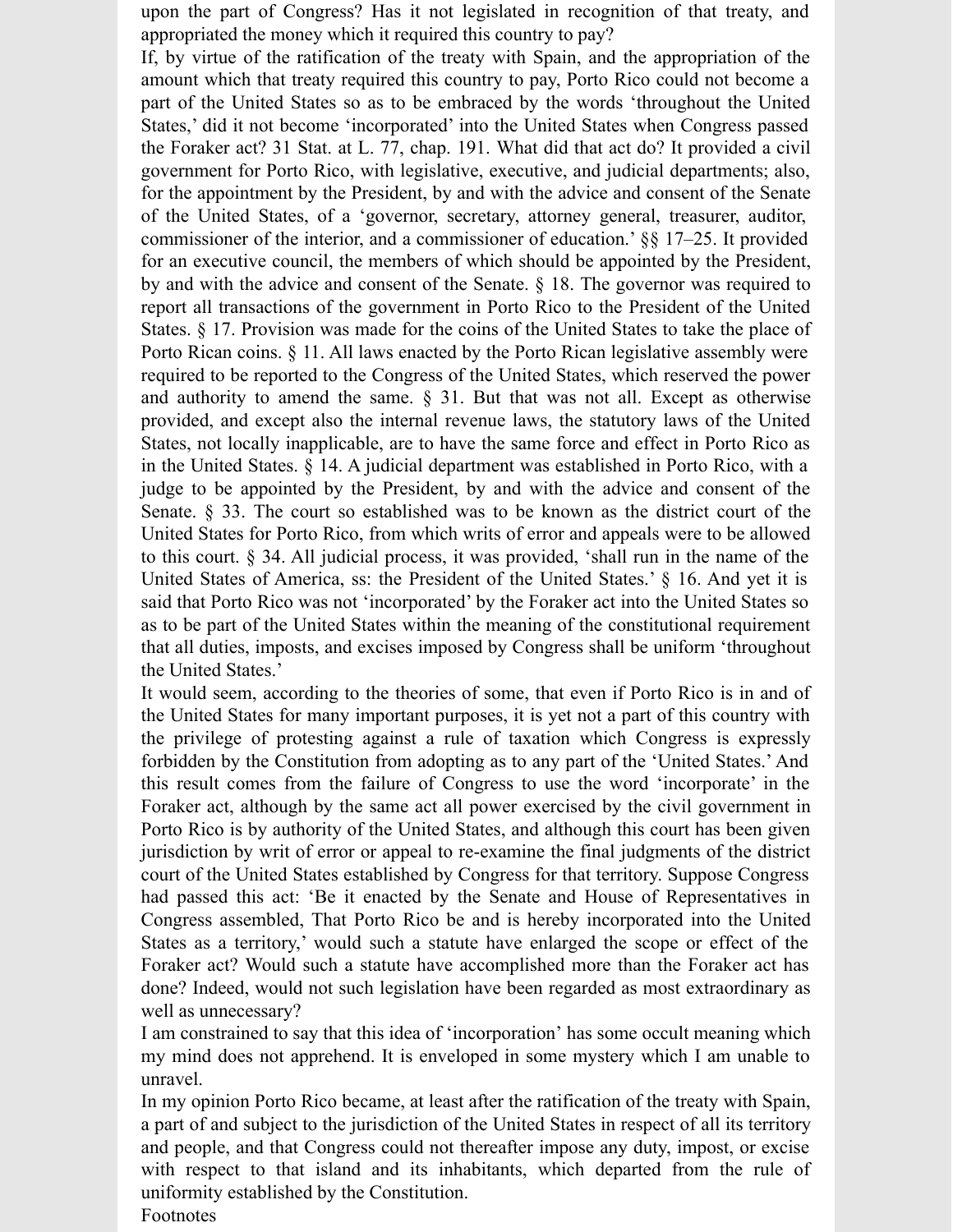[1](https://1.next.westlaw.com/Document/I7a4be7179ca211d9bdd1cfdd544ca3a4/View/FullText.html?transitionType=UniqueDocItem&contextData=(sc.Default)&userEnteredCitation=182+us+244#co_fnRef_B00111901103898_ID0E23BI) Marbury v. [Madison,](https://1.next.westlaw.com/Link/Document/FullText?findType=Y&serNum=1801123932&pubNum=780&originatingDoc=I7a4be7179ca211d9bdd1cfdd544ca3a4&refType=RP&originationContext=document&transitionType=DocumentItem&ppcid=c08eb7709fd6411ba15f8469a157103d&contextData=(sc.UserEnteredCitation)) 1 Cranch, 176, 2 L. ed. 73 et seq.; Martin v. Hunter, 1 Wheat. 326, 4 L. ed. 102; New [Orleans](https://1.next.westlaw.com/Link/Document/FullText?findType=Y&serNum=1836194470&pubNum=780&originatingDoc=I7a4be7179ca211d9bdd1cfdd544ca3a4&refType=RP&fi=co_pp_sp_780_736&originationContext=document&transitionType=DocumentItem&ppcid=c08eb7709fd6411ba15f8469a157103d&contextData=(sc.UserEnteredCitation)#co_pp_sp_780_736) v. United States, 10 Pet. 662, 736, 9 L. ed. 573, 602; De [Geofroy](https://1.next.westlaw.com/Link/Document/FullText?findType=Y&serNum=1890180176&pubNum=780&originatingDoc=I7a4be7179ca211d9bdd1cfdd544ca3a4&refType=RP&fi=co_pp_sp_780_266&originationContext=document&transitionType=DocumentItem&ppcid=c08eb7709fd6411ba15f8469a157103d&contextData=(sc.UserEnteredCitation)#co_pp_sp_780_266) v. Riggs, 133 U. S. 258, 266, 33 L. ed. 642, 644, 10 Sup. Ct. [Rep.](https://1.next.westlaw.com/Link/Document/FullText?findType=Y&serNum=1890180176&pubNum=708&originatingDoc=I7a4be7179ca211d9bdd1cfdd544ca3a4&refType=RP&originationContext=document&transitionType=DocumentItem&ppcid=c08eb7709fd6411ba15f8469a157103d&contextData=(sc.UserEnteredCitation)) 295; United States v. [Gettysburg](https://1.next.westlaw.com/Link/Document/FullText?findType=Y&serNum=1896149533&pubNum=780&originatingDoc=I7a4be7179ca211d9bdd1cfdd544ca3a4&refType=RP&fi=co_pp_sp_780_679&originationContext=document&transitionType=DocumentItem&ppcid=c08eb7709fd6411ba15f8469a157103d&contextData=(sc.UserEnteredCitation)#co_pp_sp_780_679) Electric R. Co. 160 U. S. 668, 679, 40 L. ed. 576, 580, 16 Sup. Ct. Rep. 427, and cases cited.

[2](https://1.next.westlaw.com/Document/I7a4be7179ca211d9bdd1cfdd544ca3a4/View/FullText.html?transitionType=UniqueDocItem&contextData=(sc.Default)&userEnteredCitation=182+us+244#co_fnRef_B00221901103898_ID0EU6BI) The City of [Panama,](https://1.next.westlaw.com/Link/Document/FullText?findType=Y&serNum=1879198940&pubNum=780&originatingDoc=I7a4be7179ca211d9bdd1cfdd544ca3a4&refType=RP&fi=co_pp_sp_780_460&originationContext=document&transitionType=DocumentItem&ppcid=c08eb7709fd6411ba15f8469a157103d&contextData=(sc.UserEnteredCitation)#co_pp_sp_780_460) 101 U. S. 453, 460, 25 L. ed. 1061, 1064; Fong Yue Ting v. United States, 149 U. S. 716, 738, 37 L. ed. 914, 921, 13 Sup. Ct. Rep. [1016](https://1.next.westlaw.com/Link/Document/FullText?findType=Y&serNum=1893180034&pubNum=708&originatingDoc=I7a4be7179ca211d9bdd1cfdd544ca3a4&refType=RP&originationContext=document&transitionType=DocumentItem&ppcid=c08eb7709fd6411ba15f8469a157103d&contextData=(sc.UserEnteredCitation)).

[3](https://1.next.westlaw.com/Document/I7a4be7179ca211d9bdd1cfdd544ca3a4/View/FullText.html?transitionType=UniqueDocItem&contextData=(sc.Default)&userEnteredCitation=182+us+244#co_fnRef_B00331901103898_ID0EQBCI) [Monongahela](https://1.next.westlaw.com/Link/Document/FullText?findType=Y&serNum=1893180157&pubNum=708&originatingDoc=I7a4be7179ca211d9bdd1cfdd544ca3a4&refType=RP&originationContext=document&transitionType=DocumentItem&ppcid=c08eb7709fd6411ba15f8469a157103d&contextData=(sc.UserEnteredCitation)) Nav. Co. v. United States, 148 U. S. 312, 336, 37 L. ed. 463, 471, 13 Sup. Ct. Rep. 622; Interstate Commerce [Commission](https://1.next.westlaw.com/Link/Document/FullText?findType=Y&serNum=1894180299&pubNum=780&originatingDoc=I7a4be7179ca211d9bdd1cfdd544ca3a4&refType=RP&fi=co_pp_sp_780_479&originationContext=document&transitionType=DocumentItem&ppcid=c08eb7709fd6411ba15f8469a157103d&contextData=(sc.UserEnteredCitation)#co_pp_sp_780_479) v. Brimson, 154 U. S. 447, 479, 38 L. ed. 1047, 1058, 4 [Inters.](https://1.next.westlaw.com/Link/Document/FullText?findType=Y&serNum=1894180299&pubNum=708&originatingDoc=I7a4be7179ca211d9bdd1cfdd544ca3a4&refType=RP&originationContext=document&transitionType=DocumentItem&ppcid=c08eb7709fd6411ba15f8469a157103d&contextData=(sc.UserEnteredCitation)) Com. Rep. 545, 14 Sup. Ct. Rep. 1125; [United](https://1.next.westlaw.com/Link/Document/FullText?findType=Y&serNum=1898180153&pubNum=708&originatingDoc=I7a4be7179ca211d9bdd1cfdd544ca3a4&refType=RP&originationContext=document&transitionType=DocumentItem&ppcid=c08eb7709fd6411ba15f8469a157103d&contextData=(sc.UserEnteredCitation)) States v. Joint Traffic Asso. 171 U. S. 571, 43 L. ed. 288, 19 Sup. Ct. Rep. 25.

[4](https://1.next.westlaw.com/Document/I7a4be7179ca211d9bdd1cfdd544ca3a4/View/FullText.html?transitionType=UniqueDocItem&contextData=(sc.Default)&userEnteredCitation=182+us+244#co_fnRef_B00441901103898_ID0EPECI) United States v. [Kagama,](https://1.next.westlaw.com/Link/Document/FullText?findType=Y&serNum=1886180093&pubNum=780&originatingDoc=I7a4be7179ca211d9bdd1cfdd544ca3a4&refType=RP&fi=co_pp_sp_780_378&originationContext=document&transitionType=DocumentItem&ppcid=c08eb7709fd6411ba15f8469a157103d&contextData=(sc.UserEnteredCitation)#co_pp_sp_780_378) 118 U. S. 375, 378, 30 L. ed. 228, 229, 6 Sup. Ct. Rep. 1109; Shively v. [Bowlby,](https://1.next.westlaw.com/Link/Document/FullText?findType=Y&serNum=1894139328&pubNum=780&originatingDoc=I7a4be7179ca211d9bdd1cfdd544ca3a4&refType=RP&fi=co_pp_sp_780_48&originationContext=document&transitionType=DocumentItem&ppcid=c08eb7709fd6411ba15f8469a157103d&contextData=(sc.UserEnteredCitation)#co_pp_sp_780_48) 152 U. S. 1, 48, 38 L. ed. 331, 349, 14 Sup. Ct. [Rep.](https://1.next.westlaw.com/Link/Document/FullText?findType=Y&serNum=1894139328&pubNum=708&originatingDoc=I7a4be7179ca211d9bdd1cfdd544ca3a4&refType=RP&originationContext=document&transitionType=DocumentItem&ppcid=c08eb7709fd6411ba15f8469a157103d&contextData=(sc.UserEnteredCitation)) 548.

[5](https://1.next.westlaw.com/Document/I7a4be7179ca211d9bdd1cfdd544ca3a4/View/FullText.html?transitionType=UniqueDocItem&contextData=(sc.Default)&userEnteredCitation=182+us+244#co_fnRef_B00551901103898_ID0ENHCI) Sere v. Pitot, 6 [Cranch,](https://1.next.westlaw.com/Link/Document/FullText?findType=Y&serNum=1800106427&pubNum=780&originatingDoc=I7a4be7179ca211d9bdd1cfdd544ca3a4&refType=RP&fi=co_pp_sp_780_336&originationContext=document&transitionType=DocumentItem&ppcid=c08eb7709fd6411ba15f8469a157103d&contextData=(sc.UserEnteredCitation)#co_pp_sp_780_336) 332, 336, 3 L. ed. 240, 241; [M'Culloch](https://1.next.westlaw.com/Link/Document/FullText?findType=Y&serNum=1800123335&pubNum=780&originatingDoc=I7a4be7179ca211d9bdd1cfdd544ca3a4&refType=RP&fi=co_pp_sp_780_421&originationContext=document&transitionType=DocumentItem&ppcid=c08eb7709fd6411ba15f8469a157103d&contextData=(sc.UserEnteredCitation)#co_pp_sp_780_421) v. Maryland, 4 Wheat. 316, 421, 4 L. ed. 579, 605; [American](https://1.next.westlaw.com/Link/Document/FullText?findType=Y&serNum=1800101649&pubNum=780&originatingDoc=I7a4be7179ca211d9bdd1cfdd544ca3a4&refType=RP&fi=co_pp_sp_780_542&originationContext=document&transitionType=DocumentItem&ppcid=c08eb7709fd6411ba15f8469a157103d&contextData=(sc.UserEnteredCitation)#co_pp_sp_780_542) Ins. Co. v. 356 Bales of Cotton, 1 Pet. 511, 542, 7 L. ed. 242, 255; United States v. Gratiot, 14 Pet. 526, 537, 10 L. ed. 573, 578; Scott v. [Sandford,](https://1.next.westlaw.com/Link/Document/FullText?findType=Y&serNum=1856193196&pubNum=780&originatingDoc=I7a4be7179ca211d9bdd1cfdd544ca3a4&refType=RP&originationContext=document&transitionType=DocumentItem&ppcid=c08eb7709fd6411ba15f8469a157103d&contextData=(sc.UserEnteredCitation)) 19 How. 448, 15 L. ed. 718; Clinton v. [Englebrecht,](https://1.next.westlaw.com/Link/Document/FullText?findType=Y&serNum=1840197343&pubNum=780&originatingDoc=I7a4be7179ca211d9bdd1cfdd544ca3a4&refType=RP&fi=co_pp_sp_780_537&originationContext=document&transitionType=DocumentItem&ppcid=c08eb7709fd6411ba15f8469a157103d&contextData=(sc.UserEnteredCitation)#co_pp_sp_780_537) 13 Wall. 434, 447, 20 L. ed. 659, 662; [Hamilton](https://1.next.westlaw.com/Link/Document/FullText?findType=Y&serNum=1874147418&pubNum=780&originatingDoc=I7a4be7179ca211d9bdd1cfdd544ca3a4&refType=RP&fi=co_pp_sp_780_93&originationContext=document&transitionType=DocumentItem&ppcid=c08eb7709fd6411ba15f8469a157103d&contextData=(sc.UserEnteredCitation)#co_pp_sp_780_93) v. Dillin, 21 Wall. 73, 93, 22 L. ed. 528, 532; First Nat. Bank v. [Yankton](https://1.next.westlaw.com/Link/Document/FullText?findType=Y&serNum=1879198940&pubNum=780&originatingDoc=I7a4be7179ca211d9bdd1cfdd544ca3a4&refType=RP&fi=co_pp_sp_780_457&originationContext=document&transitionType=DocumentItem&ppcid=c08eb7709fd6411ba15f8469a157103d&contextData=(sc.UserEnteredCitation)#co_pp_sp_780_457) County, 101 U. S. 129, 132, 25 L. ed. 1046, 1047; The City of [Panama,](https://1.next.westlaw.com/Link/Document/FullText?findType=Y&serNum=1879198940&pubNum=470&originatingDoc=I7a4be7179ca211d9bdd1cfdd544ca3a4&refType=RP&fi=co_pp_sp_470_1062&originationContext=document&transitionType=DocumentItem&ppcid=c08eb7709fd6411ba15f8469a157103d&contextData=(sc.UserEnteredCitation)#co_pp_sp_470_1062) 101 U. S. 453, 457, sub nom. The City of Panama v. Phelps, 25 L. ed. 1061, 1062; Murphy v. [Ramsey,](https://1.next.westlaw.com/Link/Document/FullText?findType=Y&serNum=1885180171&pubNum=780&originatingDoc=I7a4be7179ca211d9bdd1cfdd544ca3a4&refType=RP&fi=co_pp_sp_780_44&originationContext=document&transitionType=DocumentItem&ppcid=c08eb7709fd6411ba15f8469a157103d&contextData=(sc.UserEnteredCitation)#co_pp_sp_780_44) 114 U. S. 15, 44, 29 L. ed. 47, 57, 5 Sup. Ct. Rep. 747; United States v. [Kagama,](https://1.next.westlaw.com/Link/Document/FullText?findType=Y&serNum=1885180171&pubNum=708&originatingDoc=I7a4be7179ca211d9bdd1cfdd544ca3a4&refType=RP&originationContext=document&transitionType=DocumentItem&ppcid=c08eb7709fd6411ba15f8469a157103d&contextData=(sc.UserEnteredCitation)) 118 U. S. 375, 380, 30 L. ed. 228, 230, 6 Sup. Ct. Rep. 1109; Church of Jesus Christ of L. D. S. v. United States, 136 U. S. 1, 42, 34 L. ed. 478, 490, 10 Sup. Ct. [Rep.](https://1.next.westlaw.com/Link/Document/FullText?findType=Y&serNum=1890145167&pubNum=708&originatingDoc=I7a4be7179ca211d9bdd1cfdd544ca3a4&refType=RP&originationContext=document&transitionType=DocumentItem&ppcid=c08eb7709fd6411ba15f8469a157103d&contextData=(sc.UserEnteredCitation)) 792; Boyd v. [Nebraska](https://1.next.westlaw.com/Link/Document/FullText?findType=Y&serNum=1892180159&pubNum=780&originatingDoc=I7a4be7179ca211d9bdd1cfdd544ca3a4&refType=RP&fi=co_pp_sp_780_169&originationContext=document&transitionType=DocumentItem&ppcid=c08eb7709fd6411ba15f8469a157103d&contextData=(sc.UserEnteredCitation)#co_pp_sp_780_169) ex rel. Thayer, 143 U. S. 135, 169, 36 L. ed. 103, 112, 12 Sup. Ct. [Rep.](https://1.next.westlaw.com/Link/Document/FullText?findType=Y&serNum=1892180159&pubNum=708&originatingDoc=I7a4be7179ca211d9bdd1cfdd544ca3a4&refType=RP&originationContext=document&transitionType=DocumentItem&ppcid=c08eb7709fd6411ba15f8469a157103d&contextData=(sc.UserEnteredCitation)) 375.

[6](https://1.next.westlaw.com/Document/I7a4be7179ca211d9bdd1cfdd544ca3a4/View/FullText.html?transitionType=UniqueDocItem&contextData=(sc.Default)&userEnteredCitation=182+us+244#co_fnRef_B00661901103898_ID0EUNCI) [Church](https://1.next.westlaw.com/Link/Document/FullText?findType=Y&serNum=1890145167&pubNum=780&originatingDoc=I7a4be7179ca211d9bdd1cfdd544ca3a4&refType=RP&fi=co_pp_sp_780_44&originationContext=document&transitionType=DocumentItem&ppcid=c08eb7709fd6411ba15f8469a157103d&contextData=(sc.UserEnteredCitation)#co_pp_sp_780_44) of Jesus Christ of L. D. S. v. United States, 136 U. S. 1, 44, 34 L. ed. 478, 491, 10 Sup. Ct. [Rep.](https://1.next.westlaw.com/Link/Document/FullText?findType=Y&serNum=1890145167&pubNum=708&originatingDoc=I7a4be7179ca211d9bdd1cfdd544ca3a4&refType=RP&originationContext=document&transitionType=DocumentItem&ppcid=c08eb7709fd6411ba15f8469a157103d&contextData=(sc.UserEnteredCitation)) 792.

[7](https://1.next.westlaw.com/Document/I7a4be7179ca211d9bdd1cfdd544ca3a4/View/FullText.html?transitionType=UniqueDocItem&contextData=(sc.Default)&userEnteredCitation=182+us+244#co_fnRef_B00771901103898_ID0EQTCI) [Loughborough](https://1.next.westlaw.com/Link/Document/FullText?findType=Y&serNum=1868140269&pubNum=780&originatingDoc=I7a4be7179ca211d9bdd1cfdd544ca3a4&refType=RP&fi=co_pp_sp_780_133&originationContext=document&transitionType=DocumentItem&ppcid=c08eb7709fd6411ba15f8469a157103d&contextData=(sc.UserEnteredCitation)#co_pp_sp_780_133) v. Blake, 5 Wheat. 317, 322, 5 L. ed. 98, 99; Woodruff v. Parham, 8 Wall. 123, 133, 19 L. ed. 382, 385; Brown v. [Houston,](https://1.next.westlaw.com/Link/Document/FullText?findType=Y&serNum=1885180176&pubNum=780&originatingDoc=I7a4be7179ca211d9bdd1cfdd544ca3a4&refType=RP&fi=co_pp_sp_780_628&originationContext=document&transitionType=DocumentItem&ppcid=c08eb7709fd6411ba15f8469a157103d&contextData=(sc.UserEnteredCitation)#co_pp_sp_780_628) 114 U. S. 622, 628, 29 L. ed. 257, 259, 5 Sup. Ct. Rep. [1091;](https://1.next.westlaw.com/Link/Document/FullText?findType=Y&serNum=1885180176&pubNum=708&originatingDoc=I7a4be7179ca211d9bdd1cfdd544ca3a4&refType=RP&originationContext=document&transitionType=DocumentItem&ppcid=c08eb7709fd6411ba15f8469a157103d&contextData=(sc.UserEnteredCitation)) [Fairbank](https://1.next.westlaw.com/Link/Document/FullText?findType=Y&serNum=1901103906&pubNum=708&originatingDoc=I7a4be7179ca211d9bdd1cfdd544ca3a4&refType=RP&originationContext=document&transitionType=DocumentItem&ppcid=c08eb7709fd6411ba15f8469a157103d&contextData=(sc.UserEnteredCitation)) v. United States, 181, U. S. 283, ante, 648, 21 Sup. Ct. Rep. 648.

[8](https://1.next.westlaw.com/Document/I7a4be7179ca211d9bdd1cfdd544ca3a4/View/FullText.html?transitionType=UniqueDocItem&contextData=(sc.Default)&userEnteredCitation=182+us+244#co_fnRef_B00881901103898_ID0ELZCI) [A](https://1.next.westlaw.com/Link/Document/FullText?findType=Y&serNum=1850302023&pubNum=780&originatingDoc=I7a4be7179ca211d9bdd1cfdd544ca3a4&refType=RP&originationContext=document&transitionType=DocumentItem&ppcid=c08eb7709fd6411ba15f8469a157103d&contextData=(sc.UserEnteredCitation))[merican](https://1.next.westlaw.com/Link/Document/FullText?findType=Y&serNum=1800101649&pubNum=780&originatingDoc=I7a4be7179ca211d9bdd1cfdd544ca3a4&refType=RP&originationContext=document&transitionType=DocumentItem&ppcid=c08eb7709fd6411ba15f8469a157103d&contextData=(sc.UserEnteredCitation)) Ins. Co. v. 356 Bales of Cotton, 1 Pet. 511, 7 L. ed. 242; Benner v. Porter, 9 How. 235, 13 L. ed. 119; [Webster](https://1.next.westlaw.com/Link/Document/FullText?findType=Y&serNum=1800139138&pubNum=780&originatingDoc=I7a4be7179ca211d9bdd1cfdd544ca3a4&refType=RP&fi=co_pp_sp_780_460&originationContext=document&transitionType=DocumentItem&ppcid=c08eb7709fd6411ba15f8469a157103d&contextData=(sc.UserEnteredCitation)#co_pp_sp_780_460) v. Reid, 11 How. 437, 460, 13 L. ed. 761, 770; Clinton v. [Englebrecht,](https://1.next.westlaw.com/Link/Document/FullText?findType=Y&serNum=1878199070&pubNum=780&originatingDoc=I7a4be7179ca211d9bdd1cfdd544ca3a4&refType=RP&originationContext=document&transitionType=DocumentItem&ppcid=c08eb7709fd6411ba15f8469a157103d&contextData=(sc.UserEnteredCitation)) 13 Wall. 434, 20 L. ed. 659; Reynolds v. United States, 98 U. S. 145, 25 L. ed. 244; Callan v. [Wilson,](https://1.next.westlaw.com/Link/Document/FullText?findType=Y&serNum=1888180191&pubNum=780&originatingDoc=I7a4be7179ca211d9bdd1cfdd544ca3a4&refType=RP&originationContext=document&transitionType=DocumentItem&ppcid=c08eb7709fd6411ba15f8469a157103d&contextData=(sc.UserEnteredCitation)) 127 U. S. 540, 32 L. ed. 223, 8 Sup. Ct. Rep. 1301; [McAllister](https://1.next.westlaw.com/Link/Document/FullText?findType=Y&serNum=1891180063&pubNum=780&originatingDoc=I7a4be7179ca211d9bdd1cfdd544ca3a4&refType=RP&originationContext=document&transitionType=DocumentItem&ppcid=c08eb7709fd6411ba15f8469a157103d&contextData=(sc.UserEnteredCitation)) v. United States, 141 U. S. 174, 35 L. ed. 693, 11 Sup. Ct. [Rep.](https://1.next.westlaw.com/Link/Document/FullText?findType=Y&serNum=1891180063&pubNum=708&originatingDoc=I7a4be7179ca211d9bdd1cfdd544ca3a4&refType=RP&originationContext=document&transitionType=DocumentItem&ppcid=c08eb7709fd6411ba15f8469a157103d&contextData=(sc.UserEnteredCitation)) 949; [Springville](https://1.next.westlaw.com/Link/Document/FullText?findType=Y&serNum=1897180141&pubNum=780&originatingDoc=I7a4be7179ca211d9bdd1cfdd544ca3a4&refType=RP&originationContext=document&transitionType=DocumentItem&ppcid=c08eb7709fd6411ba15f8469a157103d&contextData=(sc.UserEnteredCitation)) v. Thomas, 166 U. S. 707, 41 L. ed. 1172, 17 Sup. Ct. [Rep.](https://1.next.westlaw.com/Link/Document/FullText?findType=Y&serNum=1897180141&pubNum=708&originatingDoc=I7a4be7179ca211d9bdd1cfdd544ca3a4&refType=RP&originationContext=document&transitionType=DocumentItem&ppcid=c08eb7709fd6411ba15f8469a157103d&contextData=(sc.UserEnteredCitation)) 717; Bauman v. Ross, 167 U. S. 548, 42 L. ed. 270, 17 Sup. Ct. [Rep.](https://1.next.westlaw.com/Link/Document/FullText?findType=Y&serNum=1897180110&pubNum=708&originatingDoc=I7a4be7179ca211d9bdd1cfdd544ca3a4&refType=RP&originationContext=document&transitionType=DocumentItem&ppcid=c08eb7709fd6411ba15f8469a157103d&contextData=(sc.UserEnteredCitation)) 966; [Thompson](https://1.next.westlaw.com/Link/Document/FullText?findType=Y&serNum=1898180010&pubNum=780&originatingDoc=I7a4be7179ca211d9bdd1cfdd544ca3a4&refType=RP&originationContext=document&transitionType=DocumentItem&ppcid=c08eb7709fd6411ba15f8469a157103d&contextData=(sc.UserEnteredCitation)) v. Utah, 170 U. S. 343, 42 L. ed. 1061, 18 Sup. Ct. [Rep.](https://1.next.westlaw.com/Link/Document/FullText?findType=Y&serNum=1898180010&pubNum=708&originatingDoc=I7a4be7179ca211d9bdd1cfdd544ca3a4&refType=RP&originationContext=document&transitionType=DocumentItem&ppcid=c08eb7709fd6411ba15f8469a157103d&contextData=(sc.UserEnteredCitation)) 620; Capital Traction Co. v. Hof, 174 U. S. 1, 43 L. ed. 873, 19 Sup. Ct. [Rep.](https://1.next.westlaw.com/Link/Document/FullText?findType=Y&serNum=1899180133&pubNum=708&originatingDoc=I7a4be7179ca211d9bdd1cfdd544ca3a4&refType=RP&originationContext=document&transitionType=DocumentItem&ppcid=c08eb7709fd6411ba15f8469a157103d&contextData=(sc.UserEnteredCitation)) 580; Black v. [Jackson,](https://1.next.westlaw.com/Link/Document/FullText?findType=Y&serNum=1900108743&pubNum=708&originatingDoc=I7a4be7179ca211d9bdd1cfdd544ca3a4&refType=RP&originationContext=document&transitionType=DocumentItem&ppcid=c08eb7709fd6411ba15f8469a157103d&contextData=(sc.UserEnteredCitation)) 177 U. S. 363, 44 L. ed. 807, 20 Sup. Ct. Rep. 648.

[9](https://1.next.westlaw.com/Document/I7a4be7179ca211d9bdd1cfdd544ca3a4/View/FullText.html?transitionType=UniqueDocItem&contextData=(sc.Default)&userEnteredCitation=182+us+244#co_fnRef_B00991901103898_ID0EYZCI) Re [Ross,](https://1.next.westlaw.com/Link/Document/FullText?findType=Y&serNum=1891180084&pubNum=780&originatingDoc=I7a4be7179ca211d9bdd1cfdd544ca3a4&refType=RP&fi=co_pp_sp_780_461&originationContext=document&transitionType=DocumentItem&ppcid=c08eb7709fd6411ba15f8469a157103d&contextData=(sc.UserEnteredCitation)#co_pp_sp_780_461) 140 U. S. 453, 461, 462, 463, sub nom. Ross v. [McIntyre,](https://1.next.westlaw.com/Link/Document/FullText?findType=Y&serNum=1891180084&pubNum=470&originatingDoc=I7a4be7179ca211d9bdd1cfdd544ca3a4&refType=RP&fi=co_pp_sp_470_585&originationContext=document&transitionType=DocumentItem&ppcid=c08eb7709fd6411ba15f8469a157103d&contextData=(sc.UserEnteredCitation)#co_pp_sp_470_585) 35 L. ed. 581, 585, 11 Sup. Ct. [Rep.](https://1.next.westlaw.com/Link/Document/FullText?findType=Y&serNum=1891180084&pubNum=708&originatingDoc=I7a4be7179ca211d9bdd1cfdd544ca3a4&refType=RP&originationContext=document&transitionType=DocumentItem&ppcid=c08eb7709fd6411ba15f8469a157103d&contextData=(sc.UserEnteredCitation)) 897.

[10](https://1.next.westlaw.com/Document/I7a4be7179ca211d9bdd1cfdd544ca3a4/View/FullText.html?transitionType=UniqueDocItem&contextData=(sc.Default)&userEnteredCitation=182+us+244#co_fnRef_B010101901103898_ID0EZJDI) Extract from the Free Soil Party Platform of 1842 (Standwood, Hist. of Presidency, p. 240):

'Resolved, That our fathers ordained the Constitution of the United States in order, among other great national objects, to establish justice, promote the general welfare, and secure the blessings of liberty, but expressly denied to the Federal government which they created, all constitutional power to deprive any person of life, liberty, or property without due legal process.

'Resolved, That, in the judgment of this convention, Congress has no more power to make a slave than to make a king; no more power to institute or establish slavery than to institute or establish a monarchy. No such power can be found among those specifically conferred by the Constitution, or derived by any just implication from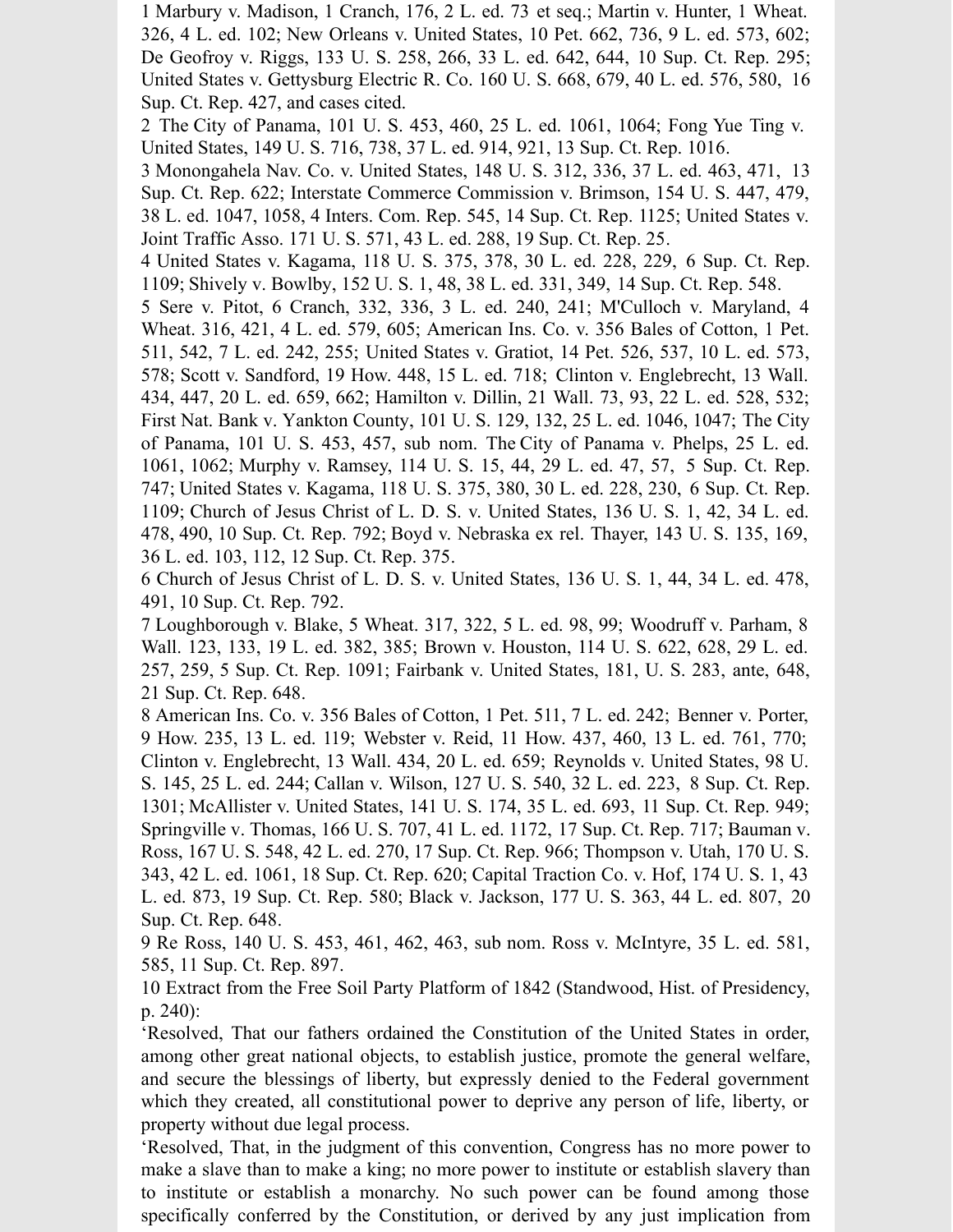them.

'Resolved, That it is the duty of the Federal government to relieve itself from all responsibility for the existence or continuance of slavery wherever the government possesses constitutional authority to legislate on that subject, and is thus responsible for its existence.

'Resolved, That the true, and in the judgment of this convention the only safe, means of preventing the extension of slavery into territory now free, is to prohibit its existence in all such territory by an act of Congress.'

[11](https://1.next.westlaw.com/Document/I7a4be7179ca211d9bdd1cfdd544ca3a4/View/FullText.html?transitionType=UniqueDocItem&contextData=(sc.Default)&userEnteredCitation=182+us+244#co_fnRef_B011111901103898_ID0EDMDI) Excerpt from Declarations Made in the Platform of the Republican Party in 1860 (Stanwood, Hist. of Presidency, p. 293):

'8. That the normal condition of all the territory of the United States is that of freedom; that as our republican fathers, when they had abolished slavery in all our national territory, ordained that no person should be deprived of life, liberty, or property without due process of law, it becomes our duty, by legislation, whenever such legislation is necessary, to maintain this provision of the Constitution against all attempts to violate it; and we deny the authority of Congress, of a territorial legislature, or of any individual, to give legal existence to slavery in any territory of the United States.'

[12](https://1.next.westlaw.com/Document/I7a4be7179ca211d9bdd1cfdd544ca3a4/View/FullText.html?transitionType=UniqueDocItem&contextData=(sc.Default)&userEnteredCitation=182+us+244#co_fnRef_B012121901103898_ID0EMZBK) First draft of Mr. Jefferson's proposed amendment to the Constitution: 'The province of Louisiana is incorporated with the United States and made part thereof. The rights of occupancy in the soil and of self-government are confirmed to Indian inhabitants as they now exist.' It then proceeded with other provisions relative to Indian rights and possession and exchange of lands, and forbidding Congress to dispose of the lands otherwise than is therein provided without further amendment to the Constitution. This draft closes thus: 'Except as to that portion thereof which lies south of the latitude of 31°, which, whenever they deem expedient, they may enact into a territorial government, either separate or as making part with one on the eastern side of the river, vesting the inhabitants thereof with all rights possessed by other territorial citizens of the United States.' Writings of Jefferson, edited by Ford, vol. 8, p. 241.

[13](https://1.next.westlaw.com/Document/I7a4be7179ca211d9bdd1cfdd544ca3a4/View/FullText.html?transitionType=UniqueDocItem&contextData=(sc.Default)&userEnteredCitation=182+us+244#co_fnRef_B013131901103898_ID0ER4BK) Letter to William Dunbar of July 7, 1803;

'Before you receive this you will have heard through the channel of the public papers of the cession of Louisiana by France to the United States. The terms as stated in the National Intelligencer are accurate. That the treaty may be ratified in time, I have found it necessary to convene Congress on the 17th of October, and it is very important for the happiness of the country that they should possess all information which can be obtained respecting it, that they make the best arrangements practicable for its good government. It is most necessary because they will be obliged to ask from the people an amendment of the Constitution authorizing their receiving the province into the Union and providing for its government, and limitations of power which shall be given by that amendment will be unalterable but by the same authority.' Jefferson's Writings, vol. 8, p. 254.

Letter to Wilson Cary Nicholas of September 7, 1803:

'I am aware of the force of the observations you make on the power given by the Constitution to Congress to admit new states into the Union without restraining the subject to the territory then constituting the United States. But when I consider that the limits of the United States are precisely fixed by the treaty of 1783, that the Constitution expressly declares itself to be made for the United States, I cannot help believing that the intention was to permit Congress to admit into the Union new states which should be formed out of the territory for which and under whose authority alone they were then acting. I do not believe it was meant that they might receive England, Ireland, Holland, etc., into it, which would be the case under your construction. When an instrument admits two constructions, the one safe, the other dangerous, the one precise, the other indefinite, I prefer that which is safe and precise. I had rather ask an enlargement of power from the nation where it is found necessary, than to assume it by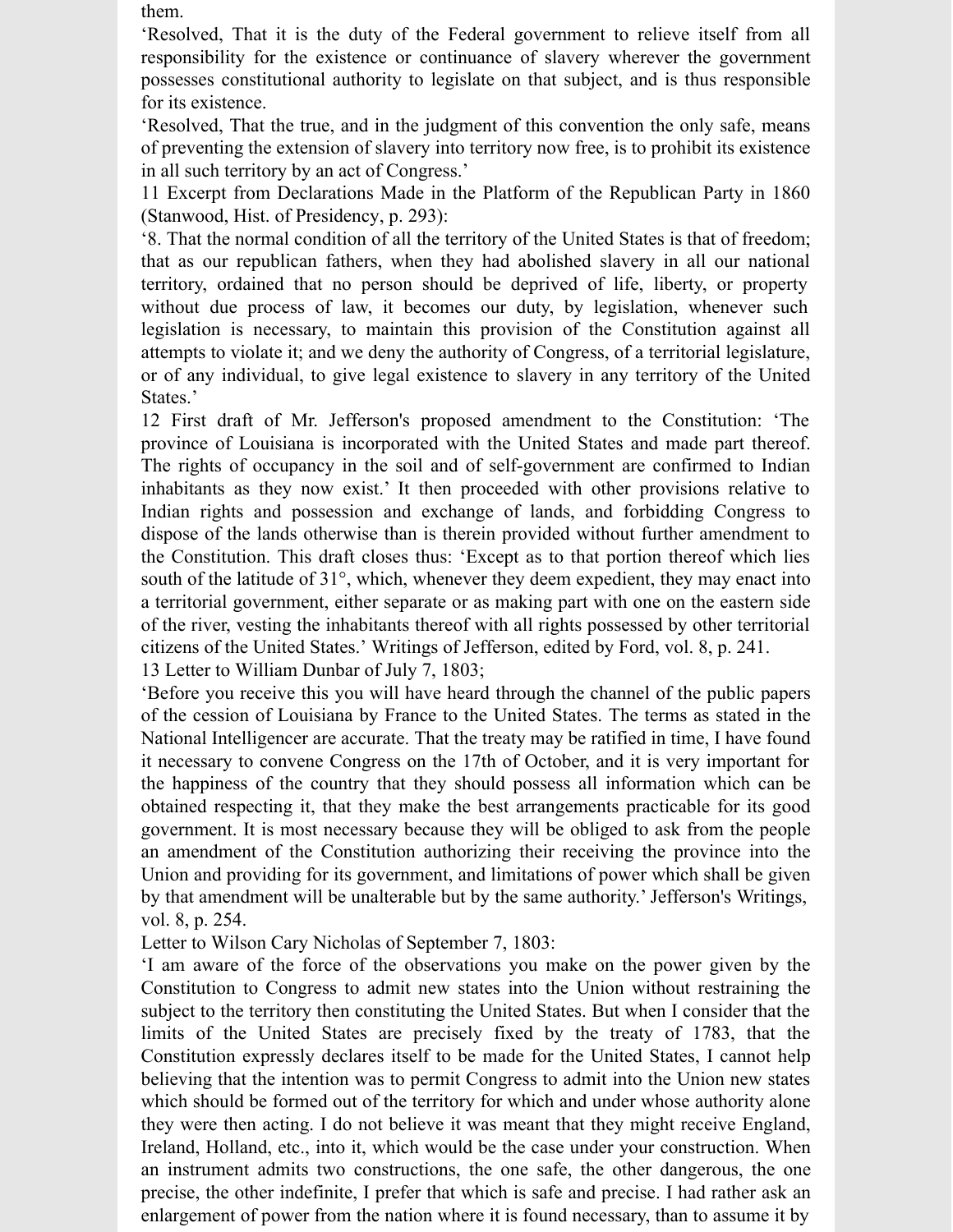a construction which would make our powers boundless.' Writings of Jefferson, vol. 8, p. 247.

[14](https://1.next.westlaw.com/Document/I7a4be7179ca211d9bdd1cfdd544ca3a4/View/FullText.html?transitionType=UniqueDocItem&contextData=(sc.Default)&userEnteredCitation=182+us+244#co_fnRef_B014141901103898_ID0EIQDK) Sec. 2. That on and after the passage of this act the same tariffs, customs, and duties shall be levied, collected, and paid upon all articles imported into Porto Rico from ports other than those of the United States which are required by law to be collected upon articles imported into the United States from foreign countries: Provided, That on all coffee in the bean or ground imported into Porto Rico there shall be levied and collected a duty of five cents per pound, any law or part of law to the contrary notwithstanding: And provided further, That all Spanish scientific, literary, and artistic works, not subversive of public order in Porto Rico, shall be admitted free of duty into Porto Rico for a period of ten years, reckoning from the eleventh day of April, eighteen hundred and ninety-nine, as provided in said treaty of peace between the United States and Spain: And provided further, That all books and pamphlets printed in the English language shall be admitted into Porto Rico free of duty when imported from the United States.

Sec. 3. That on and after the passage of this act all merchandise coming into the United States from Porto Rico and coming into Porto Rico from the United States shall be entered at the several ports of entry upon payment of fifteen per centum of the duties which are required to be levied, collected, and paid upon like articles of merchandise imported from foreign countries; and in addition thereto, upon articles of merchandise of Porto Rican manufacture coming into the United States and withdrawn for consumption or sale, upon payment of a tax equal to the internal revenue tax imposed in the United States upon the like articles of merchandise of domestic manufacture; such tax to be paid by internal revenue stamp or stamps to be purchased and provided by the Commissioner of Internal Revenue, and to be procured from the collector of internal revenue at or most convenient to the port of entry of said merchandise in the United States, and to be affixed under such regulations as the Commissioner of Internal Revenue, with the approval of the Secretary of the Treasury, shall prescribe; and on all articles of merchandise of United States manufacture coming into Porto Rico, in addition to the duty above provided, upon payment of a tax equal in rate and amount to the internal revenue tax imposed in Porto Rico upon the like articles of Porto Rican manufacture: Provided, That on and after the date when this act shall take effect all merchandise and articles, except coffee, not dutiable under the tariff laws of the United States, and all merchandise and articles entered in Porto Rico free of duty under orders heretofore made by the Secretary of War, shall be admitted into the several ports thereof, when imported from the United States, free of duty, all laws or parts of laws to the contrary notwithstanding; and whenever the legislative assembly of Porto Rico shall have enacted and put into operation a system of local taxation to meet the necessities of the government of Porto Rico, by this act established, and shall by resolution duly passed so notify the President, he shall make proclamation thereof, and thereupon all tariff duties on merchandise and articles going into Porto Rico from the United States or coming into the United States from Porto Rico shall cease, and from and after such date all such merchandise and articles shall be entered at the several ports of entry free of duty; and in no event shall any duties be collected after the first day of March, nineteen hundred and two, on merchandise and articles going into Porto Rico from the United States or coming into the United states from Porto Rico.

Sec. 4. That the duties and taxes collected in Porto Rico in pursuance of this act, less the cost of collecting the same, and the gross amount of all collections of duties and taxes in the United States upon articles of merchandise coming from Porto Rico, shall not be covered into the general fund of the Treasury, but shall be held as a separate fund, and shall be placed at the disposal of the President to be used for the government and benefit of Porto Rico until the government of Porto Rico herein provided for shall have been organized, when all moneys theretofore collected under the provisions hereof, then unexpended, shall be transferred to the local treasury of Porto Rico, and